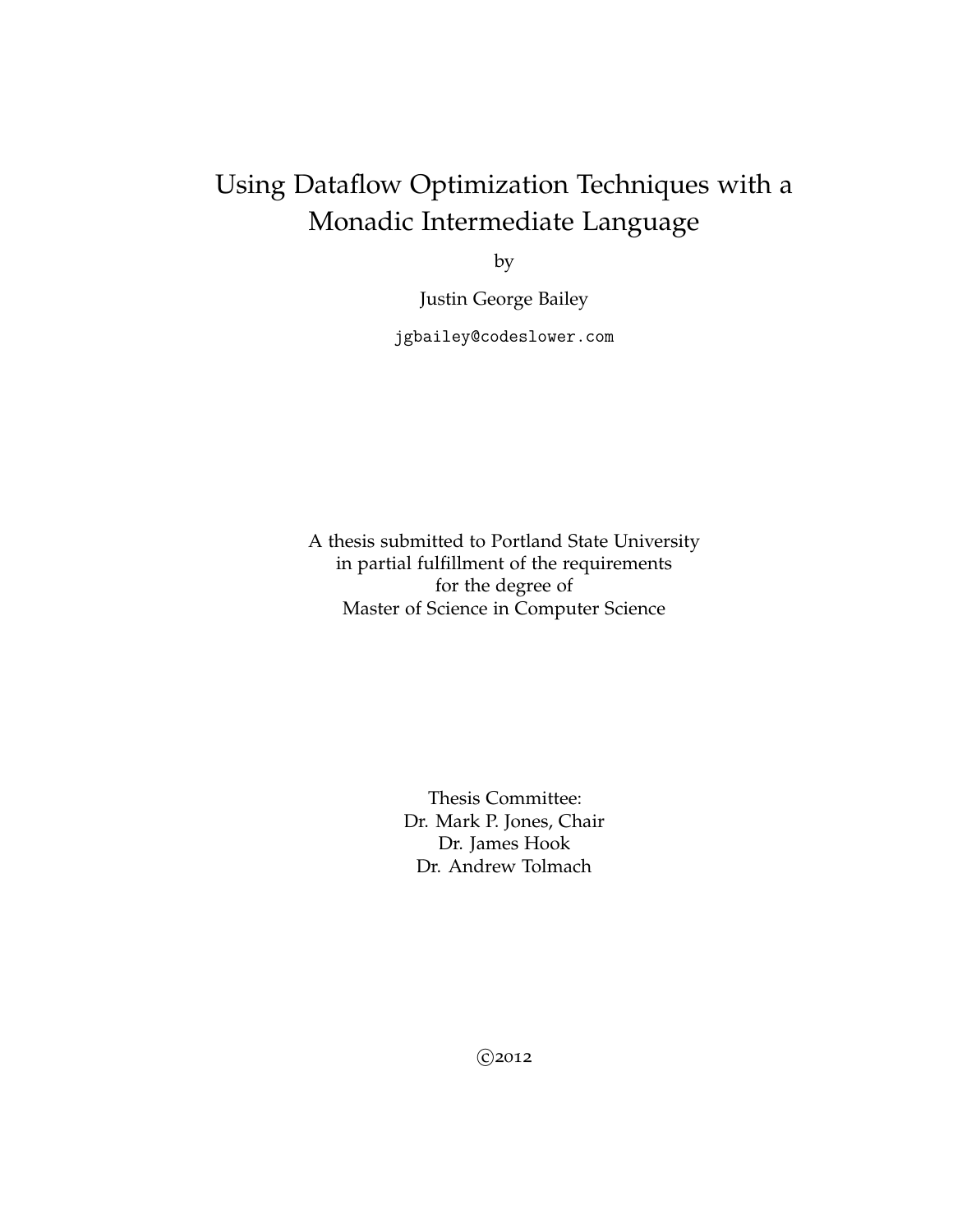#### **Abstract**

Our work applies the *dataflow algorithm* to an area outside its traditional scope: functional languages. Our approach relies on a *monadic intermediate language* that provides low-level, imperative features like computed jumps and explicit allocations, while at the same time supporting high-level, functional-language features like case discrimination and partial application. We prototyped our work in Haskell using the HOOPL library and this dissertation shows numerous examples demonstrating its use. We prove the efficacy of our approach by giving a novel description of the *uncurrying* optimization in terms of the dataflow algorithm, as well as a complete implementation of the optimization using HOOPL.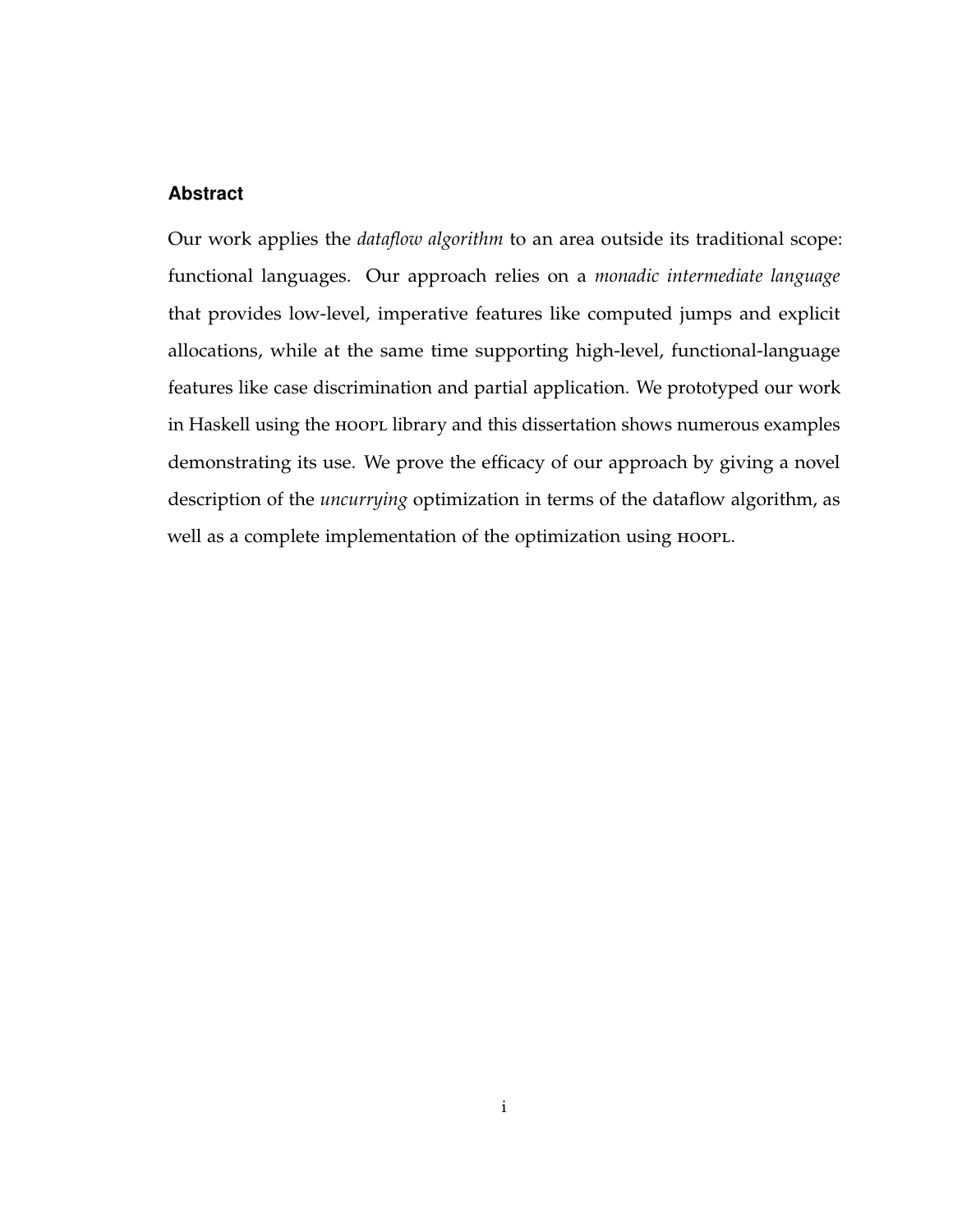#### **Acknowledgments**

I wish to give my heartfelt thanks to Erin, my very patient and very understanding wife. She provided invaluable support throughout a long, long project. I also want to express my deep gratitude to my advisor, Dr. Mark P. Jones, who agreed to answer the question "So, how do functional language compilers work?" His ideas, enthusiasm, and willingness to mentor me made this project both challenging and highly rewarding.

I wish to thank my managers at ADP who gave me the time and freedom to pursue this and other projects: Mark Rankin, Tom Douglass, and Kathy Oullette. Without their support, I would simply have not been able to afford the time.

I want to give special thanks to my thesis committee, Dr. James Hook and Dr. Andrew Tolmach, for their time and willingness to review and comment on my work. Finally, my thanks to the other faculty and staff in the Computer Science department at Portland State University. I feel blessed that a place full of such smart, interesting and friendly people was just a little ways away from my home and work.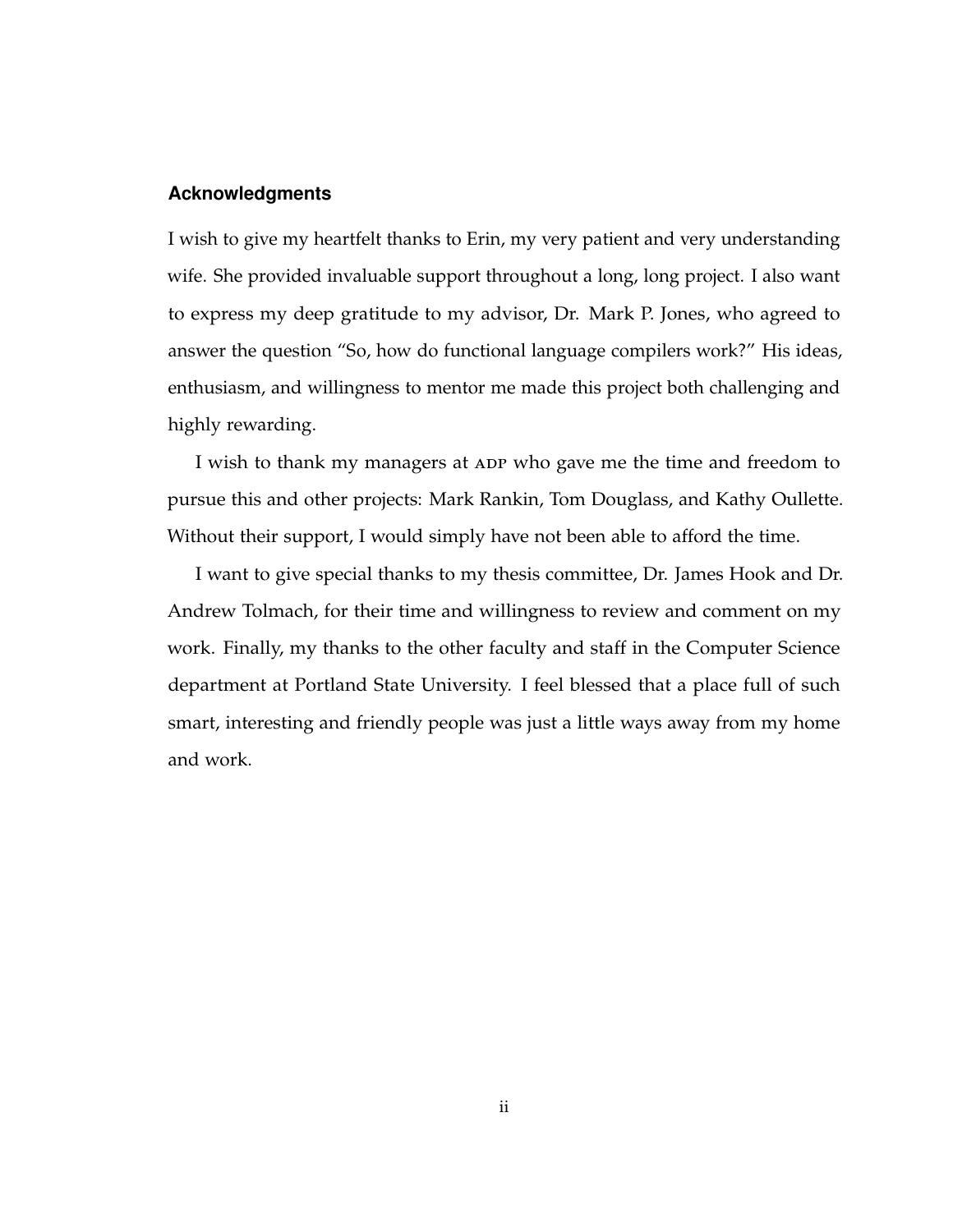## **Contents**

|            |                                                | $\mathbf{i}$            |
|------------|------------------------------------------------|-------------------------|
|            |                                                | $\overline{\mathbf{u}}$ |
|            |                                                | vi                      |
|            | Chapter 1 Introduction                         | 1                       |
|            | Chapter 2 Dataflow Optimization                | $\overline{4}$          |
| 2.1        |                                                | 5                       |
| 2.2        |                                                | 6                       |
| 2.3        |                                                | 8                       |
|            | 2.3.1                                          | 9                       |
|            | 2.3.2                                          | 13                      |
|            |                                                | 15                      |
| 2.4        |                                                | 21                      |
| 2.5        | Quality of Solutions to the Dataflow Equations | 24                      |
| 2.6        |                                                | 25                      |
| 2.7        |                                                | 25                      |
|            | Chapter 3 The Hoopt Library                    | 28                      |
| 3.1        |                                                | 30                      |
|            |                                                |                         |
| 3.2        |                                                |                         |
|            |                                                | 31                      |
| 3.3<br>3.4 |                                                | 37                      |
| 3.5        |                                                | 39<br>42                |
| 3.6        |                                                | 43                      |
| 3.7        |                                                | 44                      |
|            |                                                | 46                      |
| 3.8        |                                                | 46                      |
| 3.9        |                                                | 51                      |
|            |                                                |                         |
| 4.1        | Chapter 4 A Monadic Intermediate Language      | 52                      |
| 4.2        |                                                | 54<br>55                |
| 4.3        |                                                | 57                      |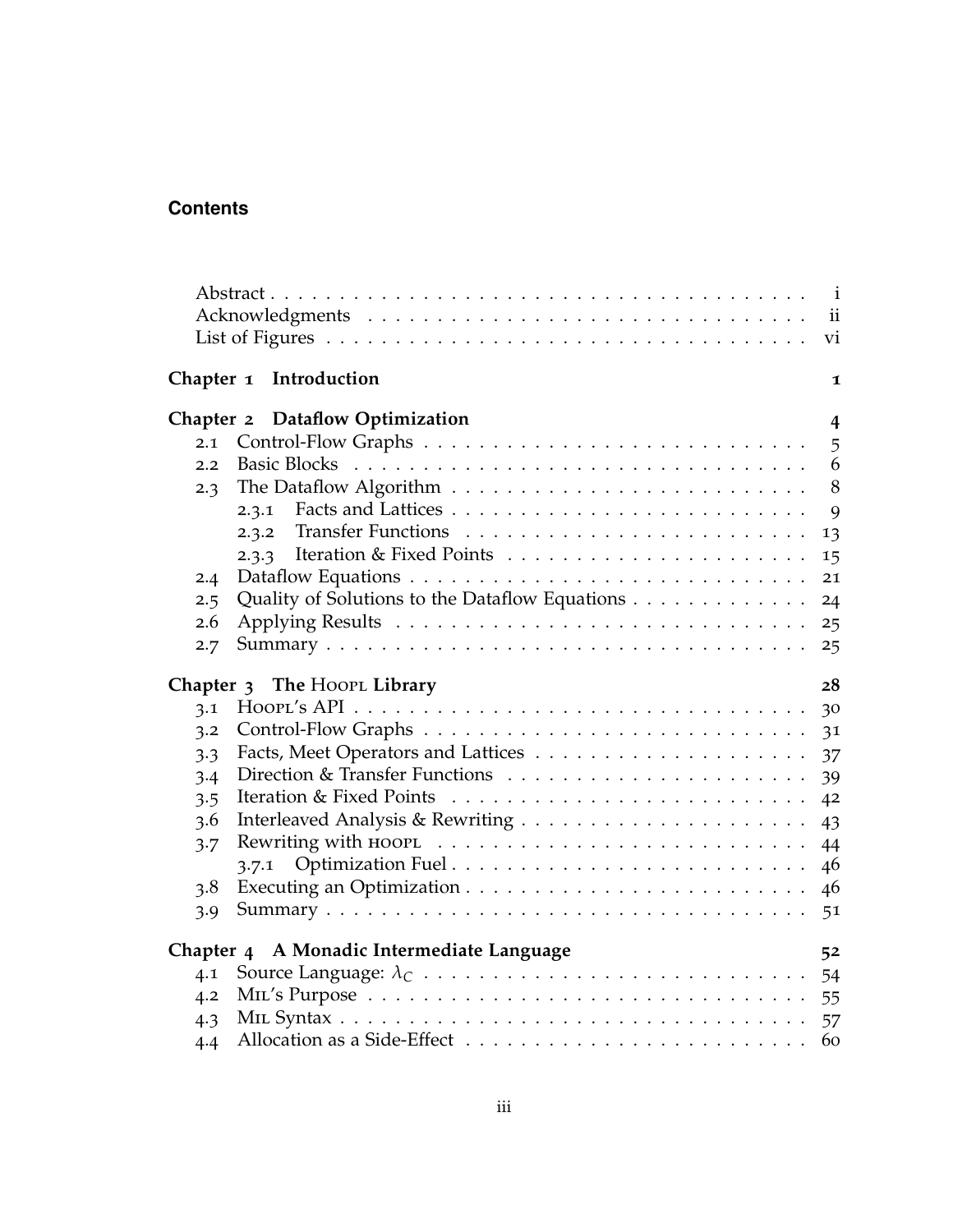| 4.5 |                                    |     |
|-----|------------------------------------|-----|
| 4.6 |                                    | 66  |
| 4.7 |                                    | 69  |
| 4.8 |                                    | 70  |
| 4.9 |                                    | 73  |
|     |                                    | 75  |
|     |                                    | 75  |
|     |                                    | 76  |
|     |                                    | 77  |
|     | Chapter 5 Uncurrying               | 78  |
| 5.1 |                                    | 79  |
| 5.2 |                                    | 80  |
| 5.3 |                                    | 80  |
| 5.4 |                                    | 82  |
| 5.5 |                                    | 84  |
| 5.6 |                                    | 89  |
| 5.7 |                                    |     |
|     | 5.7.1                              |     |
|     | 5.7.2                              |     |
|     | 5.7.3                              |     |
|     | 5.7.4                              |     |
|     | 5.7.5                              |     |
| 5.8 |                                    |     |
|     |                                    |     |
| 5.9 |                                    |     |
|     |                                    |     |
|     | Chapter 6 Conclusion & Future Work | 119 |
|     |                                    |     |
|     | 6.1.1                              |     |
|     |                                    |     |
| 6.2 | <b>Future Work</b>                 |     |
|     | 6.2.1                              |     |
|     | 6.2.2                              |     |
| 6.3 |                                    |     |
|     | 6.3.1                              |     |
|     | 6.3.2                              |     |
| 6.4 |                                    |     |
|     |                                    |     |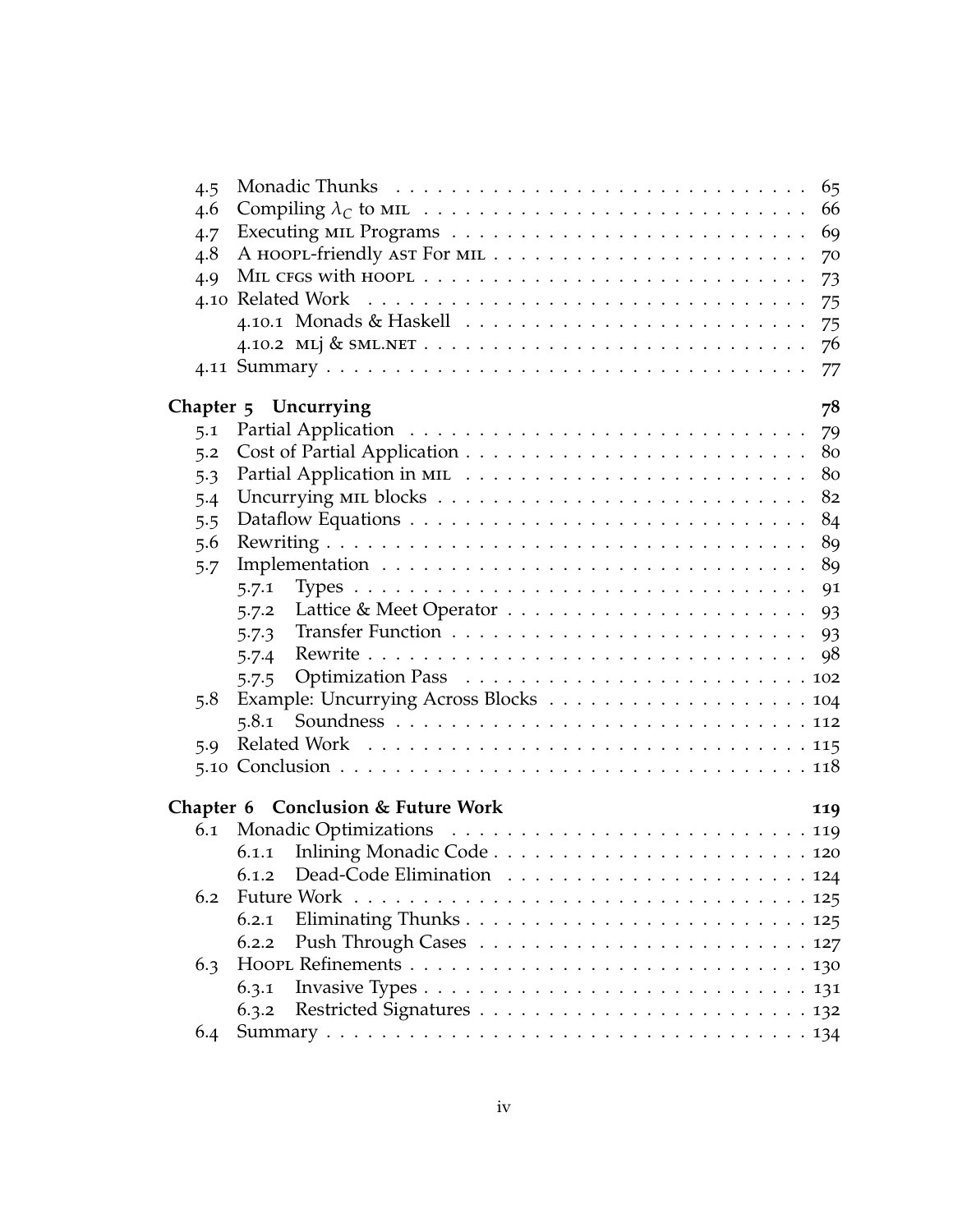| Bibliography | 136 |
|--------------|-----|
| Appendix     | 138 |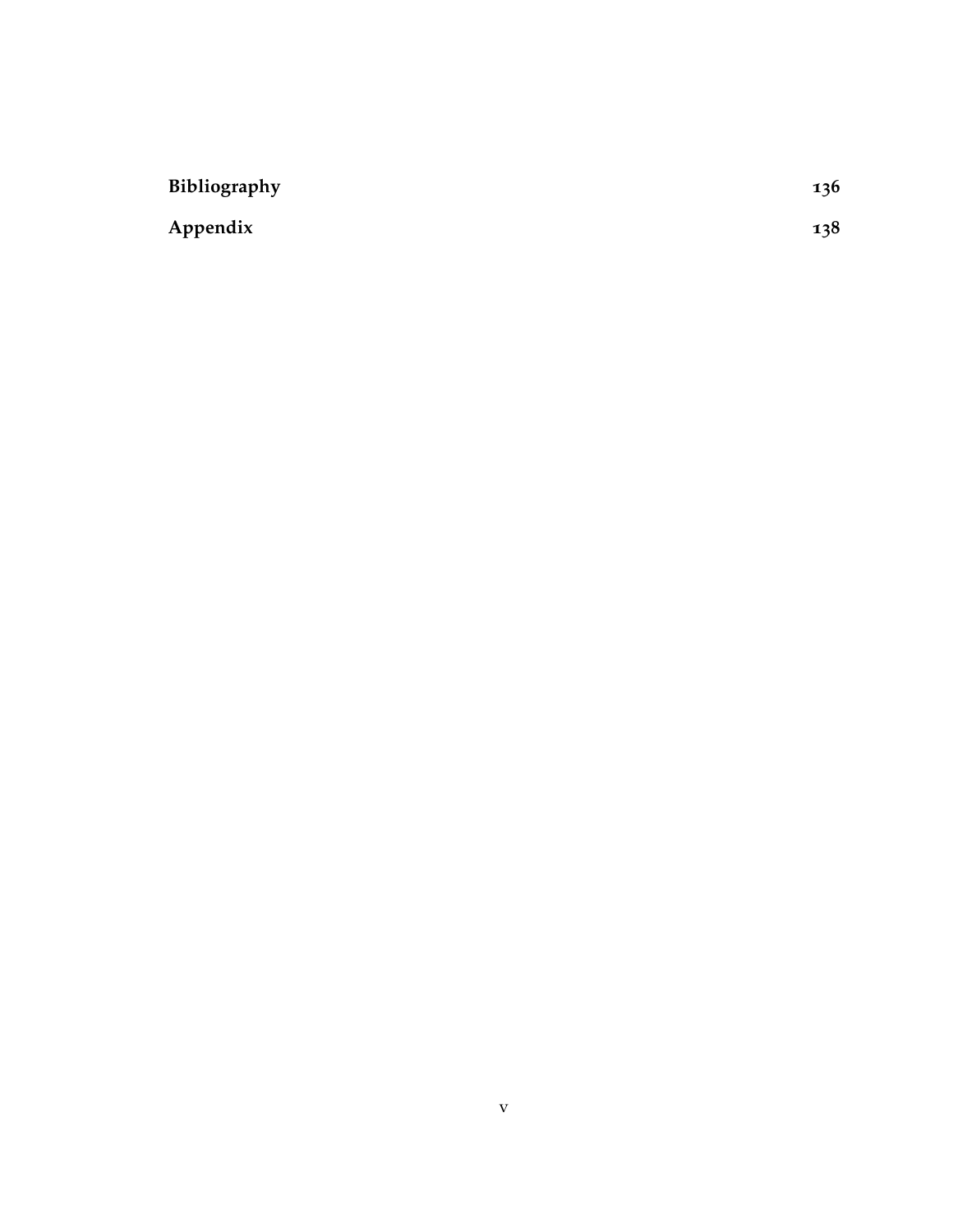# **List of Figures**

| 2.1 | (a) A C-language program fragment. (b) The control-flow graph (CFG) for                                                                                                                                                                     |                |
|-----|---------------------------------------------------------------------------------------------------------------------------------------------------------------------------------------------------------------------------------------------|----------------|
| 2.2 | the program. $\ldots \ldots \ldots \ldots \ldots \ldots \ldots \ldots$<br>(a): A C-language fragment to illustrate basic blocks. (b): The CFG for (a)                                                                                       | 6              |
|     | without basic blocks. (c): The CFG for (c) using basic blocks. $\dots \dots$                                                                                                                                                                | $\overline{7}$ |
| 2.3 | A C program which multiplies its argument, val, by 10 cnt times.<br>Part (a) shows the original program. In Part (b), we have used constant                                                                                                 |                |
| 2.4 | propagation to replace the use of m in the loop body with 10.<br>Our program, annotated with facts partway through the analysis. Notice<br>that $out(B_1)$ and $out(B_4)$ give differing values to <i>i</i> . We use a <i>meet operator</i> | 9              |
| 2.5 | when combining these two values while calculating $in(B_2)$ .<br>Definition of the <i>meet operator</i> , $\sqcap$ , for the lattice used in our constant                                                                                   | 10             |
|     | propagation analysis. $v_1$ and $v_2$ are values in Consr. The table shows                                                                                                                                                                  |                |
|     | how $\sqcap$ combines any two values.                                                                                                                                                                                                       | 11             |
| 2.6 | A control-flow graph illustrating the behavior of $\sqcap$ with $\bot$ (i.e., unde-<br>fined) values. $\dots \dots \dots \dots \dots \dots \dots \dots \dots$                                                                               |                |
|     | Part (a) shows our program annotated with initial facts. In Part (b), we                                                                                                                                                                    | 12             |
| 2.7 | have updated each $out(B)$ set using Equation (2.4), our transfer function. 16                                                                                                                                                              |                |
| 2.8 | This figure shows the values for <i>i</i> calculated by all nodes in our example                                                                                                                                                            |                |
|     | program. Part (a) shows the <i>in</i> and <i>out</i> facts associated with each                                                                                                                                                             |                |
|     | node, for variable <i>i</i> . Part (b) reproduces the control-flow graph for our                                                                                                                                                            |                |
|     | program. After 4 iterations the facts reach a fixed point (i.e., they stop                                                                                                                                                                  |                |
|     | changing). $\ldots \ldots \ldots \ldots \ldots$<br>$\mathbf{r}$ , $\mathbf{r}$ , $\mathbf{r}$                                                                                                                                               | 17             |
| 2.9 | The transfer function and associated definitions for the constant propa-                                                                                                                                                                    |                |
|     | gation analysis. Equation (2.14) shows how out facts are created from                                                                                                                                                                       |                |
|     | in facts. In(B) facts, for some block B, are created from the $out(B)$ facts                                                                                                                                                                |                |
|     | of its predecessors. Facts are combined using the set-wise $\wedge$ operator.                                                                                                                                                               | 22             |
|     | 2.10 The dataflow algorithm, using parameters for facts, the meet operator,                                                                                                                                                                 |                |
|     | direction, and the transfer function.                                                                                                                                                                                                       | 23             |
|     | 2.11 This figure shows the facts calculated for all nodes in our example                                                                                                                                                                    |                |
|     | program. Part (a) shows the <i>in</i> and <i>out</i> facts associated with each node.                                                                                                                                                       |                |
|     | Part (b) reproduces the control-flow graph for our program. After 5                                                                                                                                                                         |                |
|     | iterations the facts reach a fixed point (i.e., they stop changing) and we                                                                                                                                                                  |                |
|     | can see that $in(B_3)$ shows that <i>m</i> is always 10, proving we can rewrite<br>the multiplication safely.                                                                                                                               | 26             |
|     | .                                                                                                                                                                                                                                           |                |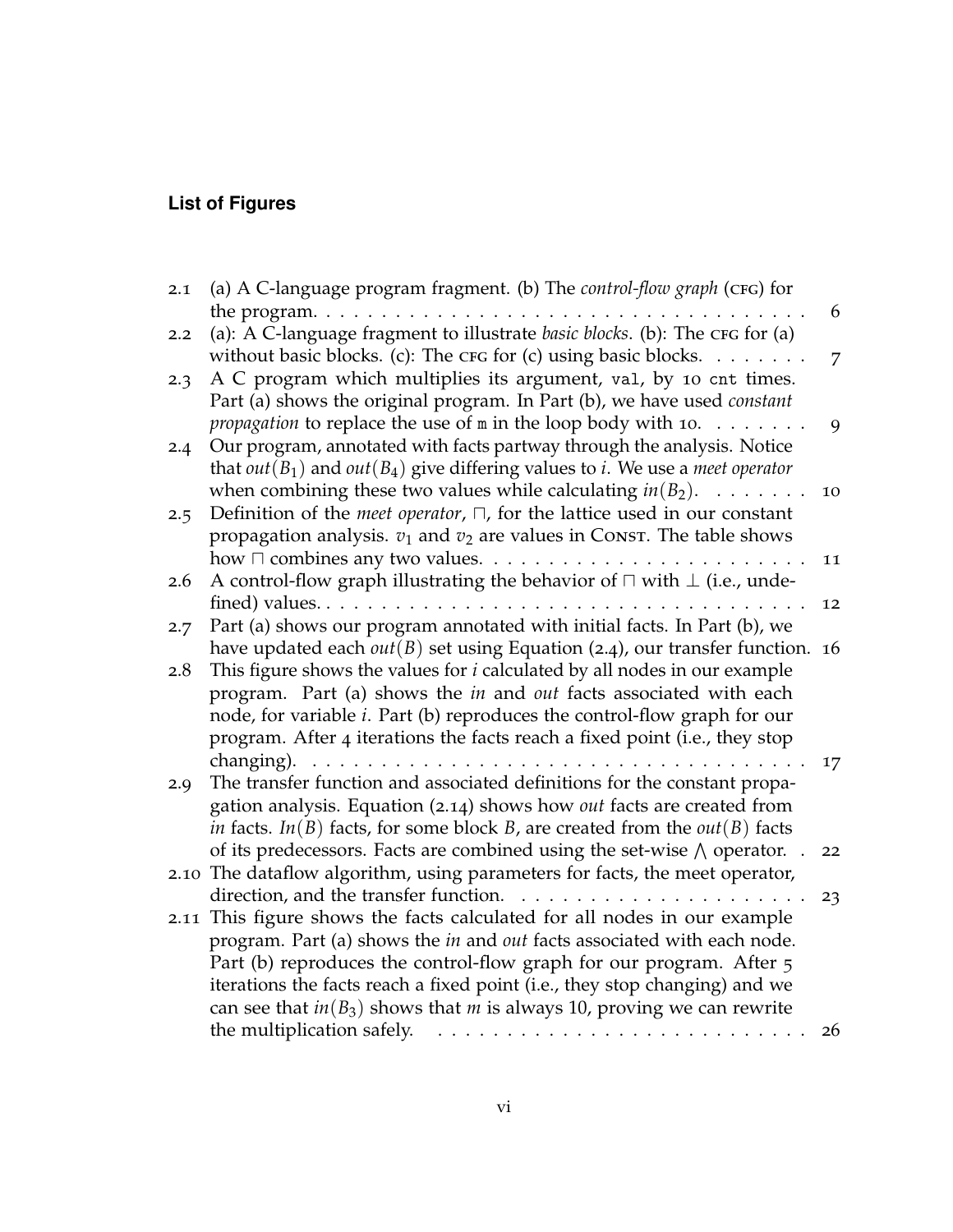| 3.1  | Part (a) defines a function using the C language. Part (b) shows the                                                       |    |
|------|----------------------------------------------------------------------------------------------------------------------------|----|
| 3.2  | program after performing dead-code elimination.<br>This table shows the four possible block shapes. Each row gives example | 29 |
|      | statements and a representative CFG using a block of the given shape.                                                      |    |
|      | Dashed lines indicate optional blocks. Solid lines show required blocks.                                                   | 32 |
| 3.3  | Haskell data declarations for representing the AST of example.                                                             | 33 |
| 3.4  | Our example function as a control-flow graph. Part 3.1 (a) uses C syntax                                                   |    |
|      | for each statement. Part 3.1 (b) uses the AST given in Figure 3.3. $\dots$ .                                               | 34 |
| 3.5  | Primitives provided by HOOPL for constructing Graph values, represent-                                                     |    |
|      | ing <b>CFGS</b> .<br>$\mathbf{1}$<br>A definition that creates a CFG for example, using the AST from Figure 3.3            | 35 |
| 3.6  |                                                                                                                            | 36 |
| 3.7  | DataflowLattice and associated types defined by HOOPL for representing                                                     |    |
|      |                                                                                                                            | 38 |
| 3.8  | Haskell definitions implementing fact and meet definitions for our                                                         |    |
|      | liveness analysis.                                                                                                         | 40 |
| 3.9  | HoorL's FwdTransfer and BwdTransfer types. They can be constructed                                                         |    |
|      | with the functions mkFTransfer and mkBTransfer.                                                                            | 41 |
| 3.10 | The transfer function implementing liveness analysis.                                                                      | 43 |
| 3.11 | The FwdRewrite and BwdRewrite types provided by HOOPL, as well as                                                          |    |
|      | the functions used to construct them, mkBRewrite and mkFRewrite.                                                           | 46 |
|      | 3.12 The rewrite function for our dead-code elimination optimization. Assign                                               |    |
|      | statements are deleted when they assign to a dead variable. In all other                                                   |    |
|      |                                                                                                                            | 47 |
| 3.13 | HoorL's types and functions used to execute backwards and forwards                                                         |    |
|      | analysis and transformation. BwdPass and FwdPass package the client                                                        |    |
|      | program's definition of lattice, transfer function, and rewrite function.                                                  |    |
|      | Except for direction, analyzeAndRewriteFwd and analyzeAndRewriteBwd                                                        |    |
|      | behave similarly; they execute the optimization defined by the client                                                      |    |
|      | program<br>3.14 deadCode applies the optimization developed so far to a particular pro-                                    | 48 |
|      | .                                                                                                                          |    |
|      |                                                                                                                            | 50 |
| 4.1  | The syntax of $\lambda_c$ . Variables are represented using x, $x_1$ , etc. Terms are                                      |    |
|      | represented by $t$ , $t_1$ , etc. C represents the name of a given constructor. .                                          | 55 |
| 4.2  |                                                                                                                            | 58 |
| 4.3  | Part (a) gives a $\lambda_c$ definition of the composition function; (b) shows a                                           |    |
|      |                                                                                                                            | 61 |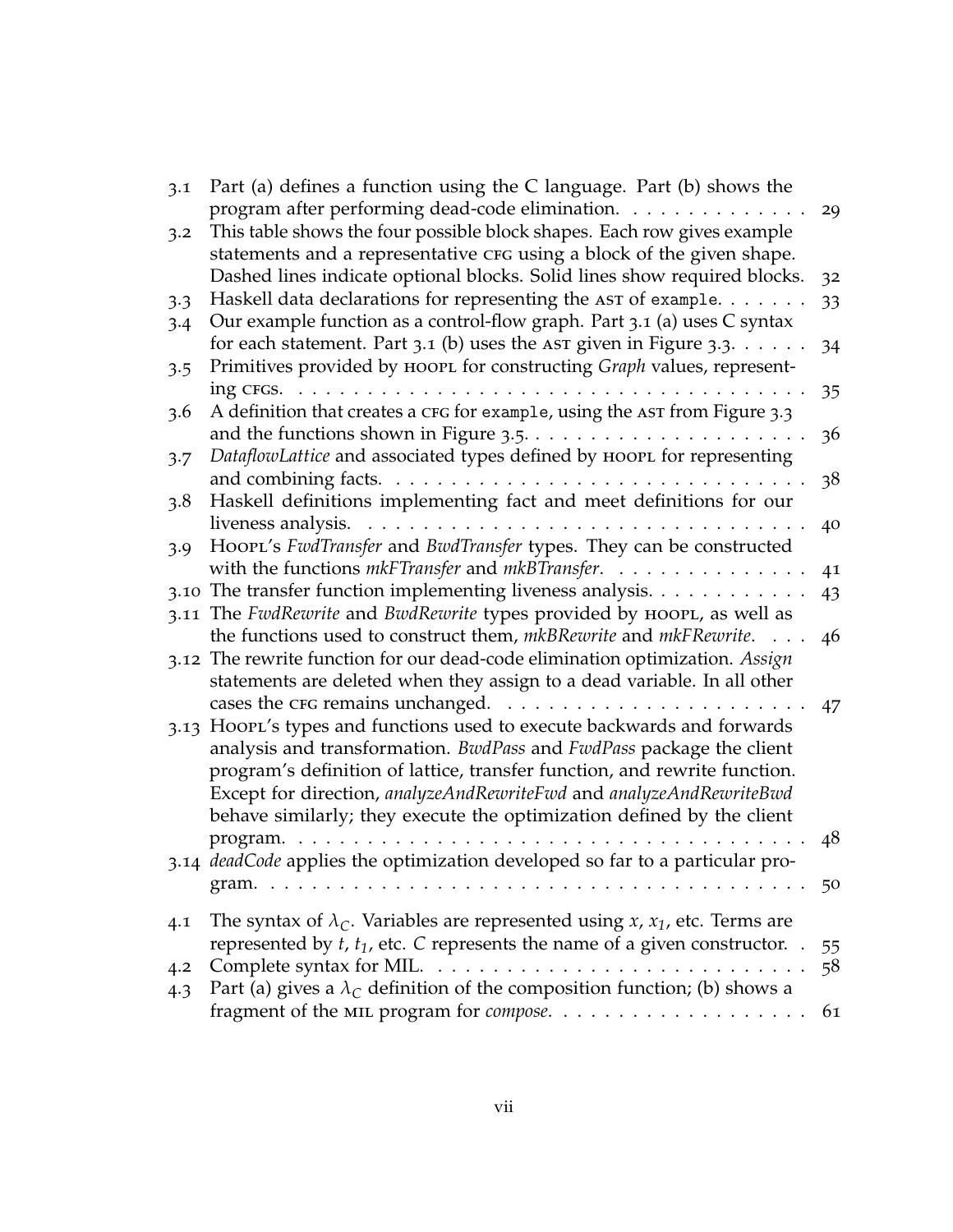| 4.4 | Part 4.4 (a) shows a rewritten version of <i>compose</i> that makes closure allo-<br>cation explicit; Part 4.4 (b) gives a program that evaluates <i>compose a b c</i> .<br>Note that these programs produce monadic values rather than pure |                |
|-----|----------------------------------------------------------------------------------------------------------------------------------------------------------------------------------------------------------------------------------------------|----------------|
|     | values.                                                                                                                                                                                                                                      | 62             |
| 4.5 | The MIL program which computes <i>main a b c</i> = <i>compose a b c</i> .                                                                                                                                                                    | 64             |
| 4.6 | Part 4.6 (a) shows a pure value. Part 4.6 (b) shows an <i>impure</i> value.                                                                                                                                                                  | 65             |
| 4.7 | Part (a) shows two monadic $\lambda_C$ functions. The MIL blocks that create                                                                                                                                                                 |                |
|     | and use monadic thunks to execute <i>main</i> are shown in Part (b). $\dots$ .                                                                                                                                                               | 66             |
| 4.8 | Part (a) shows a $\lambda_c$ implementation of the monadic composition func-                                                                                                                                                                 |                |
|     | tion (sometimes called "Kleisli composition"). Part (b) shows a MIL                                                                                                                                                                          |                |
|     |                                                                                                                                                                                                                                              | 68             |
| 4.9 | Haskell data type representing MIL block, bind, and done terms. The C                                                                                                                                                                        |                |
|     | and O types (from HOOPL) give the "shape" of each statement.                                                                                                                                                                                 | 71             |
|     |                                                                                                                                                                                                                                              | 7 <sup>2</sup> |
|     |                                                                                                                                                                                                                                              | 74             |
| 5.1 | A Haskell definition in curried style. map1 can be partially applied                                                                                                                                                                         |                |
|     | directly to produce specialized functions.                                                                                                                                                                                                   | 79             |
| 5.2 | The <i>compose</i> function. Part (a) shows our $\lambda_C$ definition. Part (b) shows                                                                                                                                                       |                |
|     | MIL code implementing Part (a).                                                                                                                                                                                                              | 82             |
| 5.3 | Dataflow facts and equations for our uncurrying transformation.                                                                                                                                                                              | 85             |
| 5.4 | A MIL program we will use to illustrate our implementation of uncurrying.                                                                                                                                                                    | 90             |
| 5.5 | The types for our analysis. Referring to the sets defined in Figure 5.3,                                                                                                                                                                     |                |
|     | Clo represents CLO and Fact represents FACT. DestOf is not represented                                                                                                                                                                       |                |
|     | in our dataflow equations; it describes the behavior of each MIL block                                                                                                                                                                       |                |
|     | that we may use while rewriting. $\dots \dots \dots \dots \dots$                                                                                                                                                                             | 91             |
| 5.6 | The HOOPL DataflowLattice declaration representing the lattice used by                                                                                                                                                                       |                |
|     |                                                                                                                                                                                                                                              | 93             |
| 5.7 | Our implementation of the transfer function $t$ from Figure 5.3.<br>$\cdots$                                                                                                                                                                 | 95             |
| 5.8 | Facts about each variable in the main block of our example program                                                                                                                                                                           |                |
|     | from Figure 5.4. A blank entry means the variable has no facts associated                                                                                                                                                                    |                |
|     | with it yet. A " $\cdot$ " entry means the fact remains unchanged. $\dots$                                                                                                                                                                   | 97             |
| 5.9 |                                                                                                                                                                                                                                              | 98             |
|     | 5.10 How rewriter transforms the main block. Each row represents main after                                                                                                                                                                  |                |
|     | the particular iteration. The first line shows the original program. The                                                                                                                                                                     |                |
|     | arrows shows the line that changed during each iteration. After the                                                                                                                                                                          |                |
|     | second iteration, the program stops changing.                                                                                                                                                                                                | 99             |
|     | 5.11 The implementation of our uncurrying rewriter. 101                                                                                                                                                                                      |                |
|     | 5.12 The function that puts together all definitions for our implementation                                                                                                                                                                  |                |
|     |                                                                                                                                                                                                                                              |                |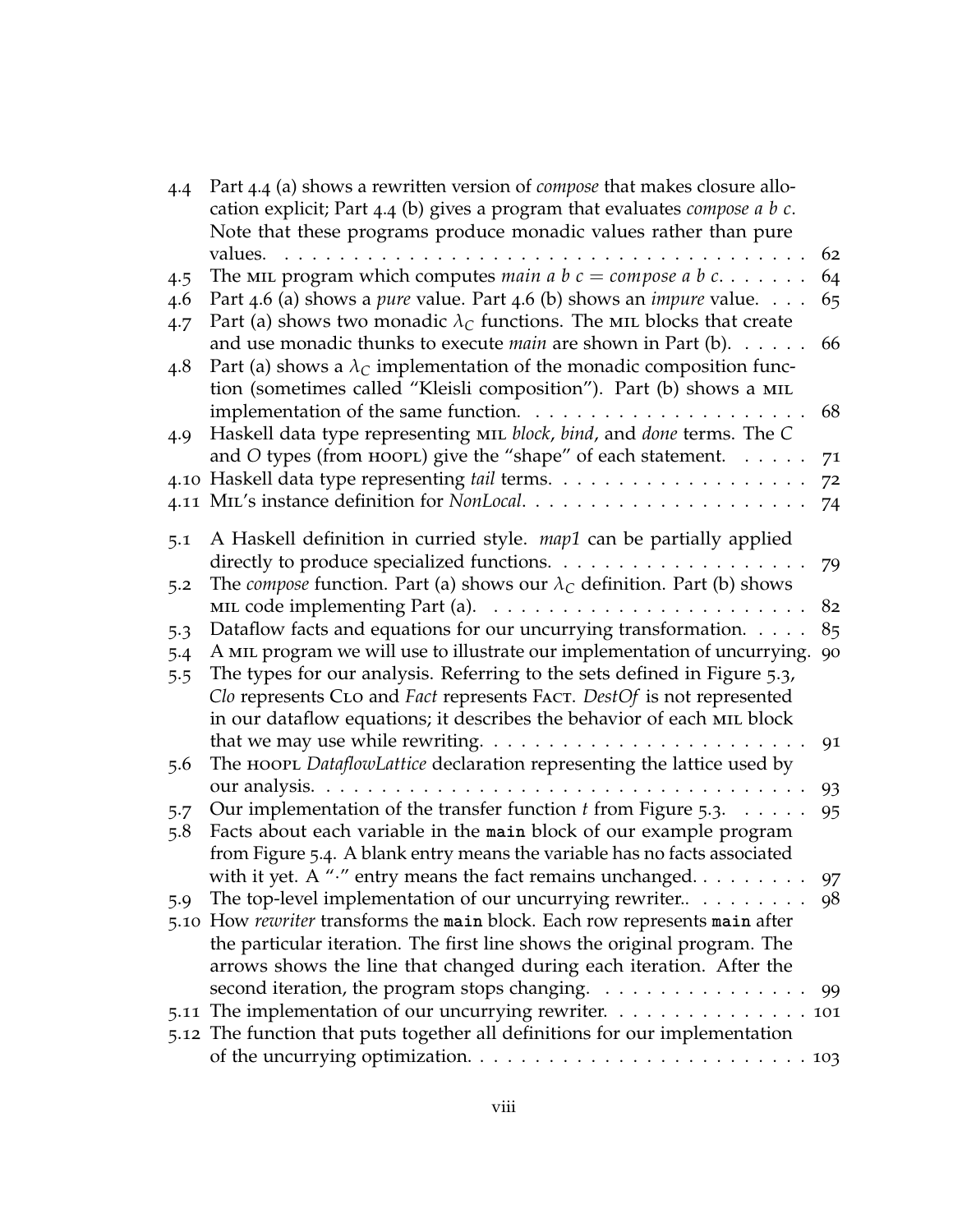|     | 5.13 A $\lambda_c$ program that turns a list of elements into a list of lists and its                      |  |
|-----|------------------------------------------------------------------------------------------------------------|--|
|     |                                                                                                            |  |
|     | 5.14 Development of facts and rewrites applied to the main block of our                                    |  |
|     | example program. $\ldots \ldots \ldots \ldots \ldots \ldots \ldots \ldots \ldots \ldots \ldots \ldots 106$ |  |
|     | 5.15 Facts that flow between blocks in our example program. Part (a) shows                                 |  |
|     | the CFG before we rewrite main; Part (b) shows the CFG afterwards. The                                     |  |
|     | facts from main only flow to the rest of the CFG after rewriting. $\dots \dots$ 107                        |  |
|     | 5.16 Development of facts and rewrites within cons, after facts begin flowing                              |  |
|     |                                                                                                            |  |
|     | 5.17 Our MIL program from Figure 5.13 after applying our uncurrying opti-                                  |  |
|     | mization. We also removed unused blocks and unnecessary bindings                                           |  |
|     |                                                                                                            |  |
|     |                                                                                                            |  |
|     | 5.19 Our rewritten MIL program, showing that we correctly uncurried f @ g                                  |  |
|     |                                                                                                            |  |
|     | 5.20 A MIL program that demonstrates how free variables can be accidentally                                |  |
|     | introduced by uncurrying. Part 5.20 (a) shows the original program. In                                     |  |
|     | Part 5.20 (b), rewriting b2 introduced the free variable x. $\dots \dots \dots \dots$ 113                  |  |
|     | 5.21 A MIL program demonstrating problems with "call" expressions on the                                   |  |
|     |                                                                                                            |  |
|     |                                                                                                            |  |
| 6.1 | The monad laws, as stated by Wadler (1995). The notation "[ $y \mapsto x$ ] $m$ "                          |  |
|     | means that <i>y</i> should be substituted for <i>x</i> everywhere in <i>m</i> . 120                        |  |
| 6.2 | A program that illustrates the <i>construct/destruct</i> pattern. 128                                      |  |
| 6.3 |                                                                                                            |  |
| 6.4 |                                                                                                            |  |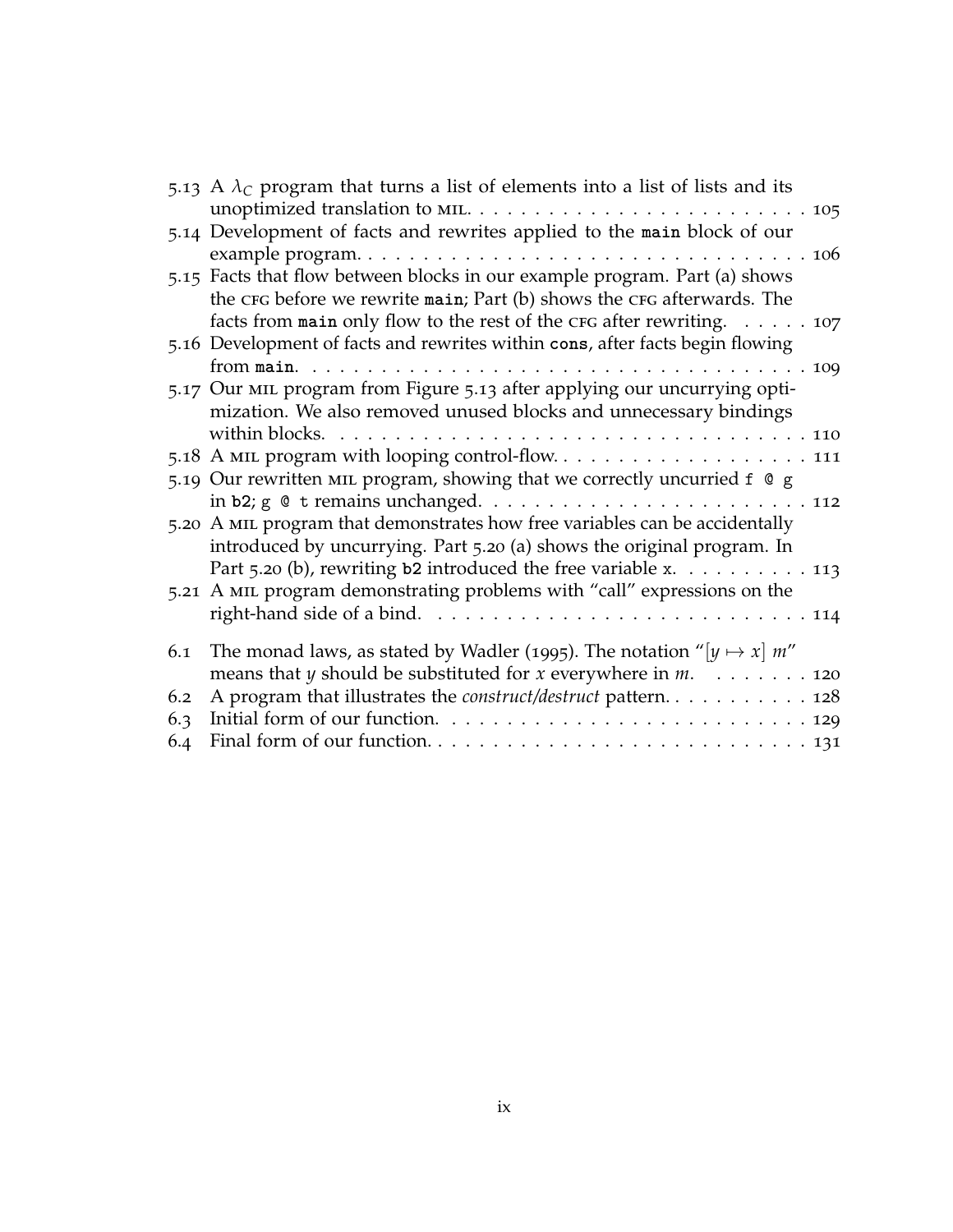### **Chapter 1**

#### **Introduction**

The *dataflow algorithm* treats programs as *control-flow* graphs, with edges representing execution paths and nodes representing statements or expressions. A particular dataflow analysis computes some desired property for each node in the graph based on a static approximation of the program's run-time behavior. The results of the analysis can then be used to optimize the program according to some measure, such as execution time, memory usage, or power consumption.

The first publication of the dataflow algorithm (Kildall, 1973) described a number of optimizations for programs written in ALGOL 60, an imperative programming language. Research and refinements since then have continued to focus on imperative languages.

In contrast, much research on the analysis and optimization of programs written in functional programming languages focuses on algebraic, rewrite-based techniques. This approach searches for syntactic patterns in the program's text and rewrites those patterns according to some set of rules.

No technical reason prevents the dataflow algorithm from being applied to functional language programs, but the technique has not been widely used. Tradition may play a role here, as well as pragmatic reasons. Rewriting programs according to syntactic patterns, when those programs are written as a set of "equational" definitions, seems much simpler than specifying transformations based on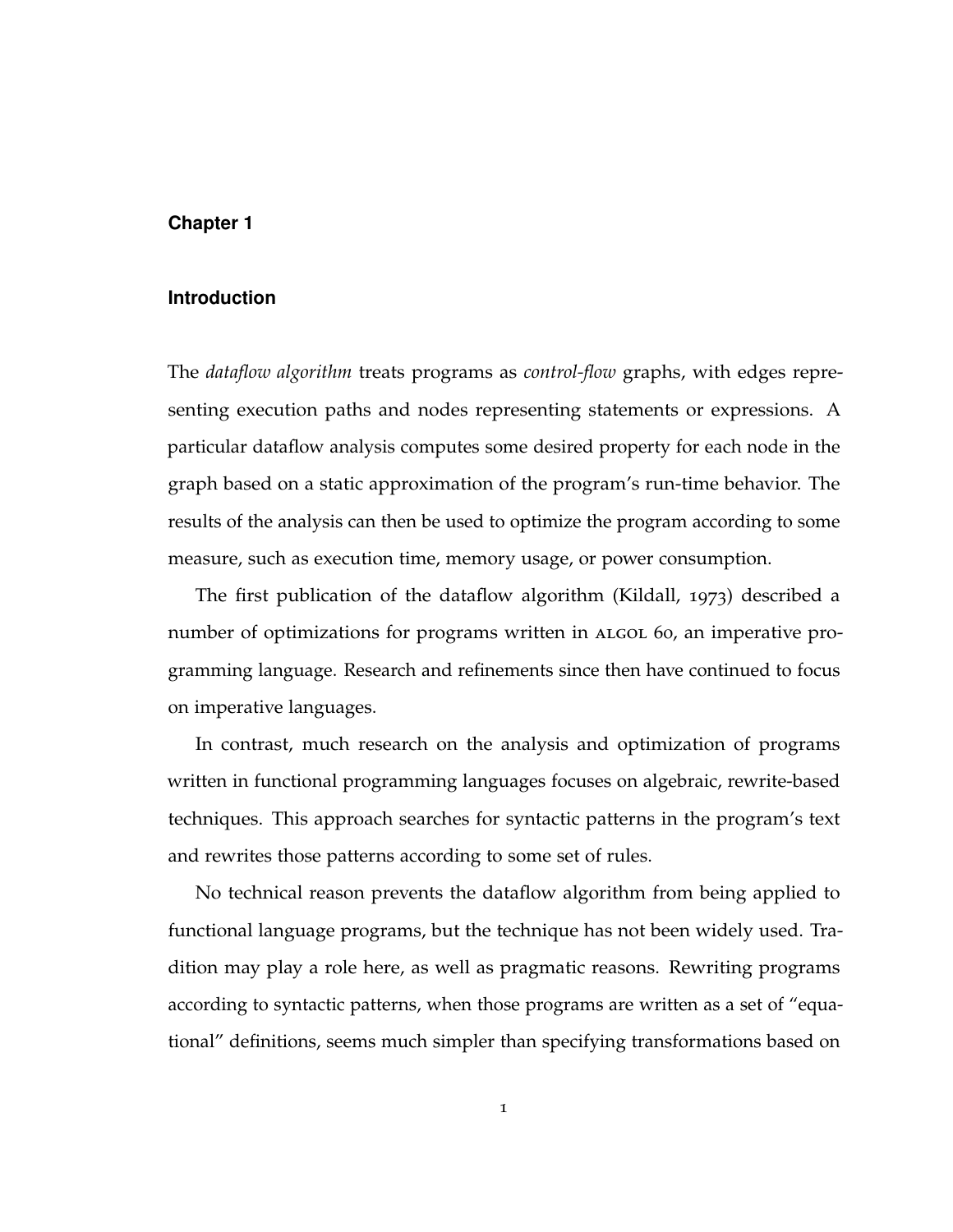control-flow analysis.

Programs written in monadic style, as exemplified by the Haskell programming language, lend an imperative flavor to functional programs. Monadic programs typically impose explicit control-flow on the execution of the program, give the appearance of incrementally updating program variables, and allow imperative side-effects such as writing to the screen or reading input from the user.

This work explores the application of the dataflow algorithm to programs written in a *monadic intermediate language* (MIL). MIL is a pure, functional language like Haskell, which requires all programs to be written in monadic style. We will show that dataflow analysis over MIL programs can implement both functionallanguage specific and traditional imperative optimizations.

Chapter 2 gives a thorough introduction to the dataflow algorithm in its traditional setting. We explain the algorithm by applying *constant-propagation* to a simple C program. We introduce fundamental definitions used throughout this thesis, such as control-flow graphs and basic blocks. We discuss the theoretical basis of the algorithm, including its correctness and the quality of its solutions. Finally, we give the *dataflow equations* that can be used to describe any particular dataflow analysis.

In Chapter 3, we describe hoople (Ramsey, Dias, and Peyton Jones, 2011), a Haskell implementation of the dataflow algorithm that we used to prototype all dataflow analyses described in this work. This chapter follows the structure of Chapter 2, emphasizing the connection between the theoretical description of the dataflow algorithm and *HOOPL's* implementation. We use *dead-code elimination* for a subset of the C programming language as a running example.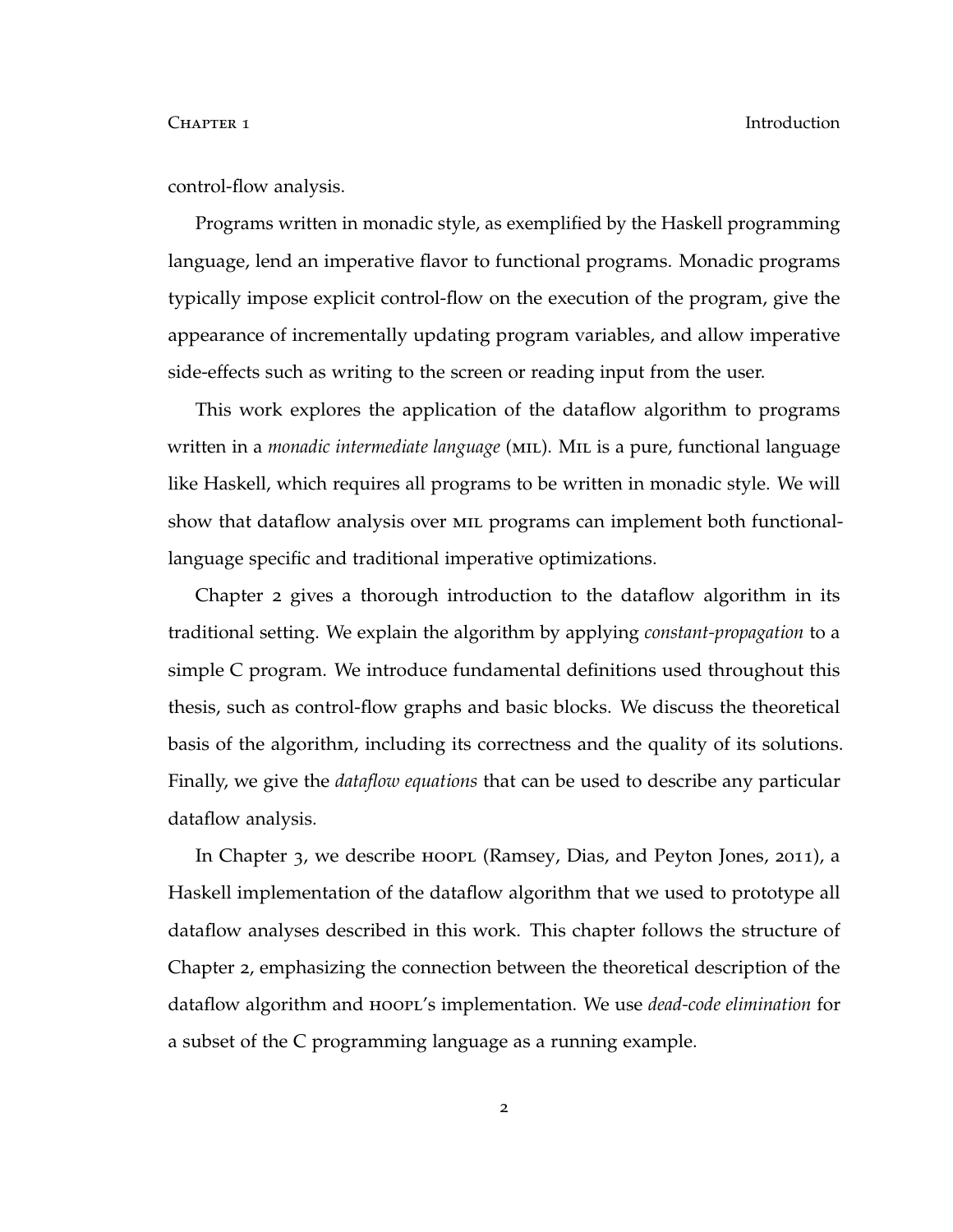CHAPTER 1

We introduce our monadic intermediate language (MIL) in Chapter 4, describing its syntax, features, and design goals. We also introduce  $\lambda_C$ , a simple, high-level functional language that we use to define example programs that will be translated to mil. We also discuss hoopl's impact on the ast that we implemented to represent mil programs.

Chapter 5 brings together the concepts introduced in previous chapters and describes the *uncurrying* optimization. We motivate the optimization, formulate it in terms of the dataflow algorithm, and show how it applies to mil programs. We then describe how we implemented the optimization using hoopl.

In Chapter 6 we discuss several ways in which this work could be extended. We describe how mil programs can be optimized using only the *monad laws*. We briefly discuss dead-code elimination in mil programs. We also sketch a more aggressive transformation of mil programs that uses dataflow analysis of case alternatives to eliminate unnecessary allocations. We offer some reflections based on our experience with HOOPL, proposing ways in which we feel the library could be improved. Finally, we summarize our goals and the contributions of this work.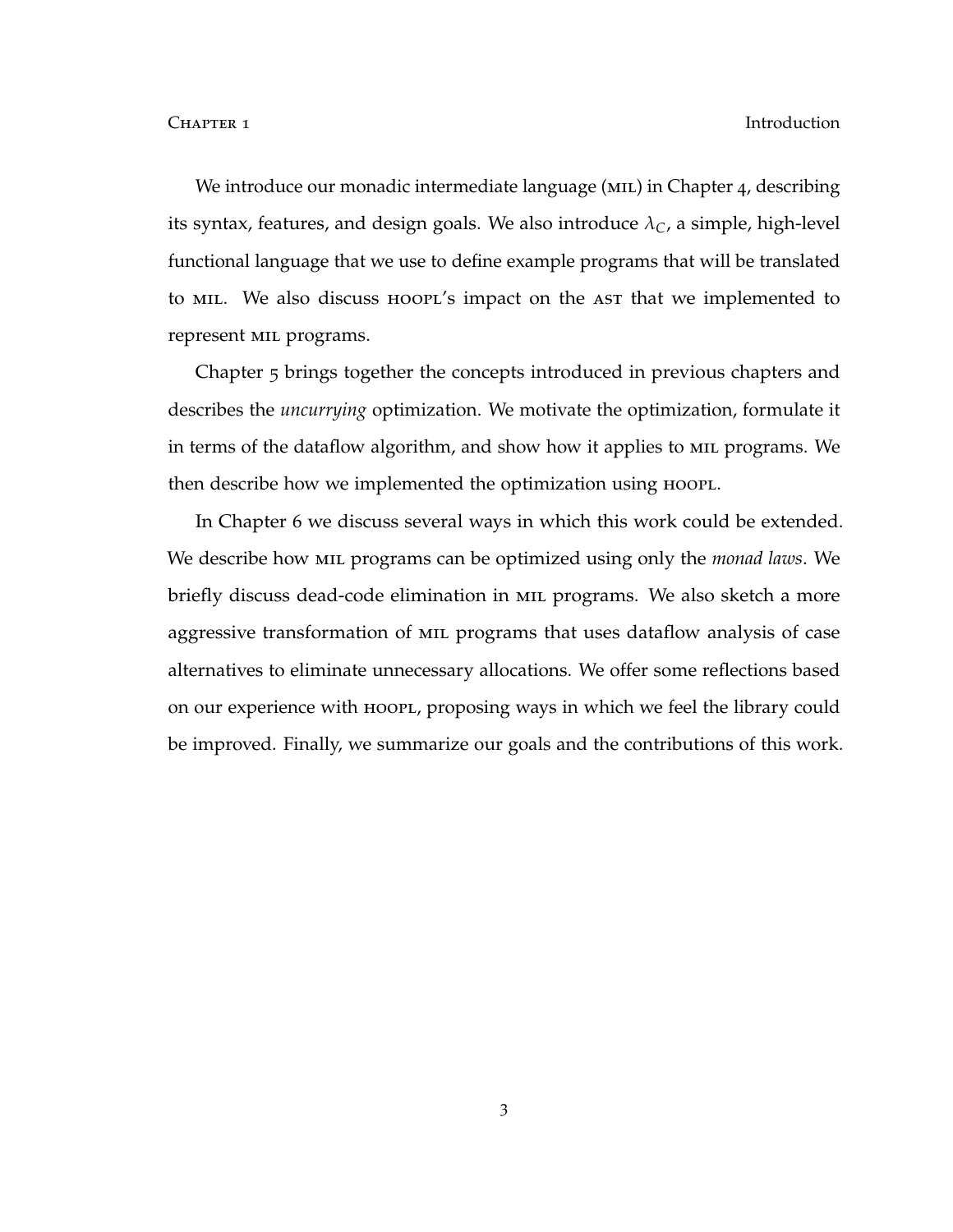### **Chapter 2**

#### **Dataflow Optimization**

In 1973, Gary Kildall described a framework for analyzing and transforming programs, calling it a *global analysis algorithm* (Kildall, 1973). His algorithm represents programs as *directed graphs*, where each node corresponds to a statement or expression in the program. The edges between nodes represent possible runtime execution paths. An *optimizing function* is applied to each node in the graph, transforming an *input pool* of facts into an *output pool*. When cycles occur in the graph, output pools can change input pools, causing the algorithm to apply the optimizing function again. His algorithm terminates when all output pools stop changing; the facts gathered can then be used to transform the program.

Though Kildall named his algorithm "global," he also applied it to smaller pieces of programs such as subroutines or function definitions. He showed that some analyses required reversing the input and output pools; in other words, running the algorithm backwards.

This chapter describes Kildall's algorithm, now known as *the dataflow algorithm* or the technique of *dataflow analysis*. In Section 2.1 we define *control-flow graphs* (CFGs), which the directed graphs representing the program are now called. Section 2.2 introduces "basic blocks," not something originally defined by Kildall but now a fundamental way of representing nodes in CFGs. We show the modern representation of the dataflow algorithm in Section 2.3, introducing terms and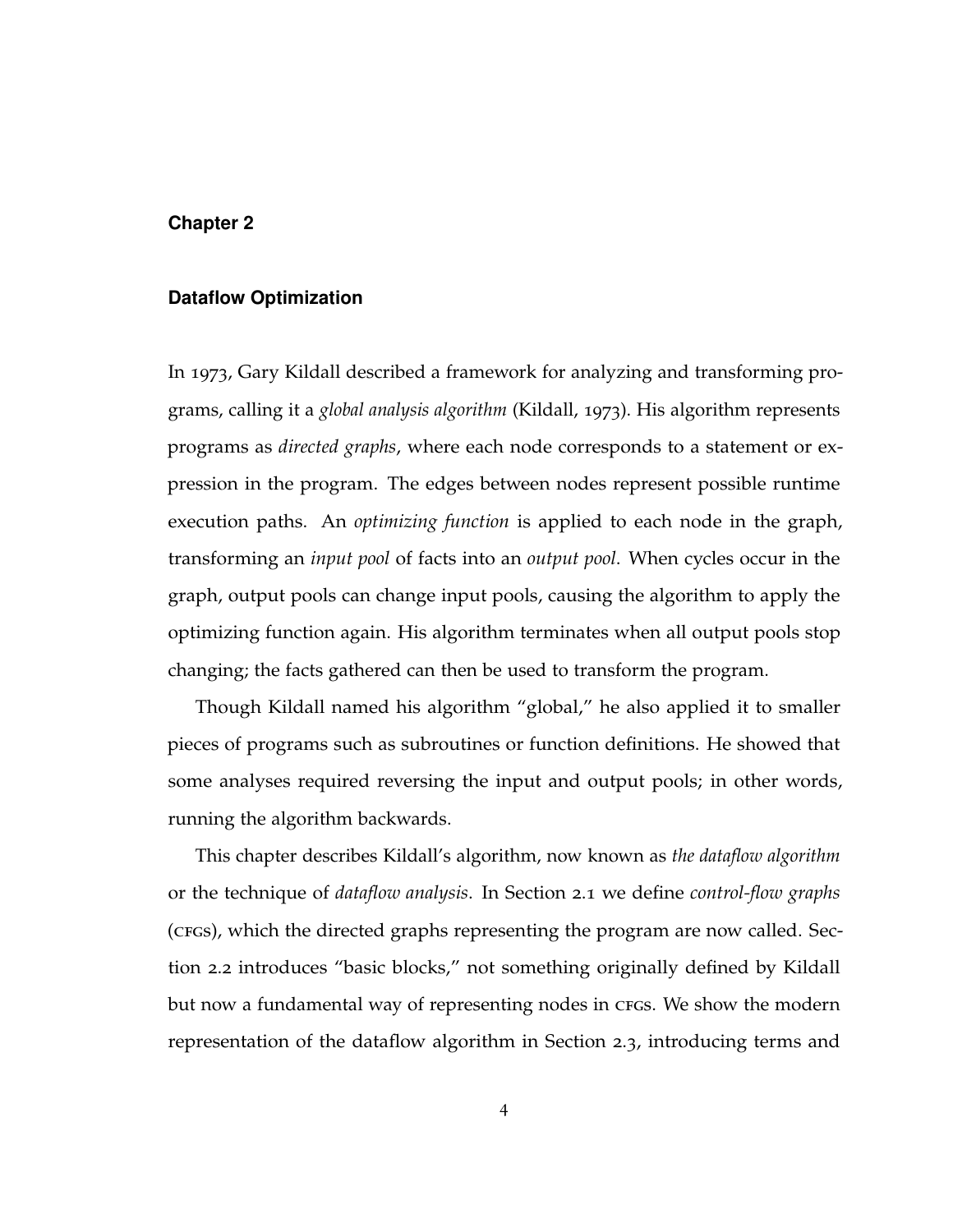definitions that have been used since Kildall's original work. In Section 2.4 we show the general form of *dataflow equations* that can be used to describe any dataflow analysis; we will use these equations later in the thesis to describe our own analyses. Section 2.5 discusses the trustworthiness of the dataflow algorithm that is, it shows how we can know a particular analysis has given the best possible solution. Transforming programs based on a dataflow analysis is discussed in Section 2.6, and we conclude in Section 2.7.

#### **2.1 Control-Flow Graphs**

Figure 2.1 shows a simple C program and its *control-flow graph* (CFG). Each *node* in Part (b) represents a statement or expression in the original program. For example,  $B_1$  and  $B_2$  represent the assignment statements on line 1. Notice that the declaration of c does not appear in a corresponding node; because the declaration does not cause a runtime effect, we do not represent it in the graph. Nodes *E* and *X* designate where program execution *enters* and *leaves* the graph. If the graph represented the entire program, we would say execution *begins* at *E* and *terminates* at *X*. However, the CFG may be embedded in a larger program, for which reason we say *enters* and *leaves*.

Directed edges show the order in which nodes execute. The edges leaving  $B_3$  (representing the test "if(a > b)" on line 2) show that execution can branch to either  $B_4$  (when  $a > b$ ) or  $B_5$  (when  $a \le b$ ). A node followed by multiple successors (i.e., where multiple edges leave the node) represents a *branch* or *conditional* statement. Any one of the successor nodes may execute following the conditional statement.

In this particular example, it is obvious that  $B_5$  will always execute after  $B_3$ ,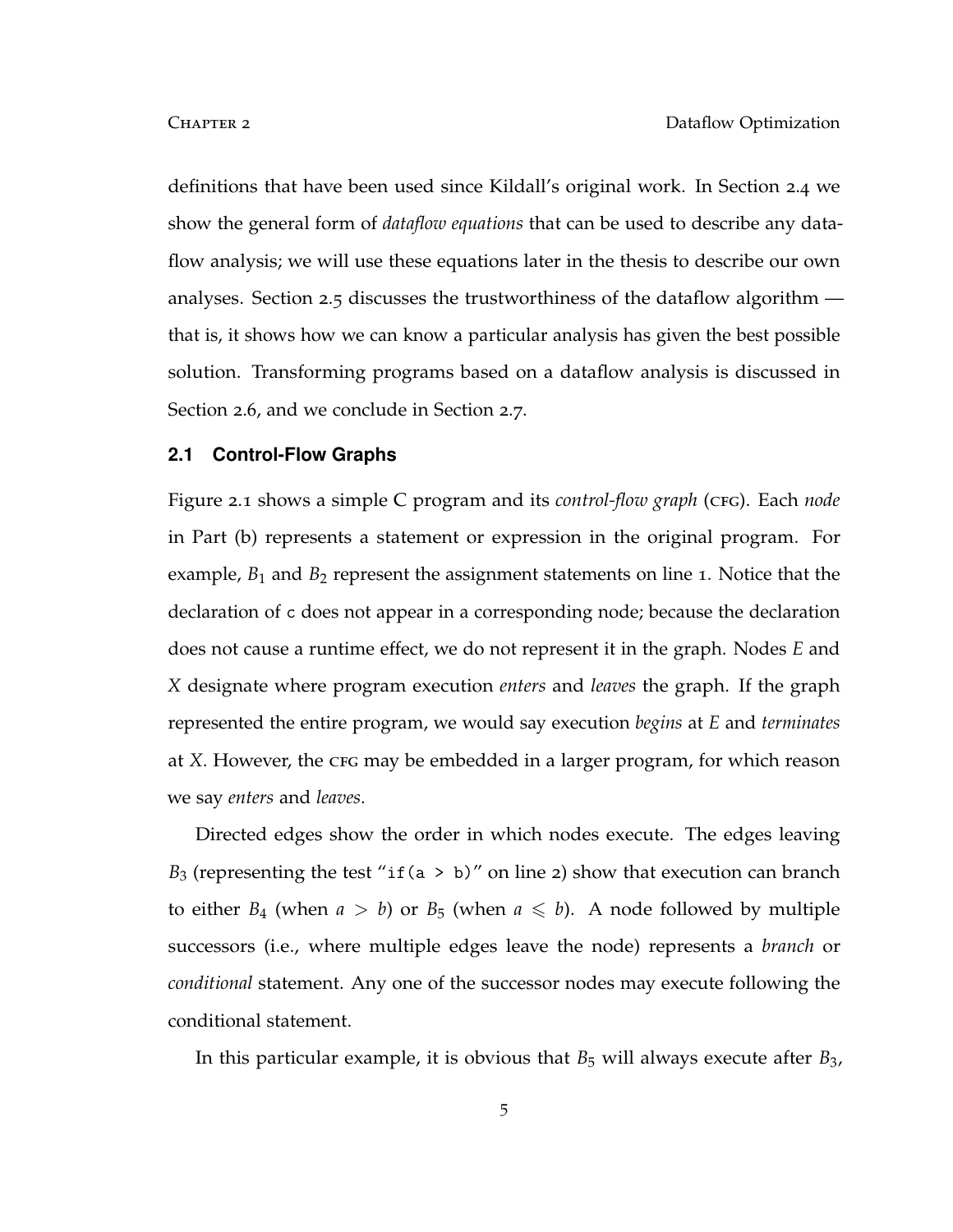

**Figure 2.1:** (a) A C-language program fragment. (b) The *control-flow graph* (cfg) for the program.

because the test will always fail. However, control-flow graphs show *possible* execution paths. They do not take into account the actual runtime values in a given graph. While in this case it is easy to determine how the program will behave, in general we cannot predict behavior without running the program.

The dataflow algorithm approximates a program's runtime state by analyzing the control flow of the program. Control-flow graphs show the order in which expressions and statements in a program are evaluated. It is the job of our *dataflow analysis* to determine how to make the program more efficient.

### **2.2 Basic Blocks**

Consider the C-language fragment and control-flow graphs (CFG) in Figure 2.2. Part (b) shows the CFG for Part (a): a long, straight sequence of nodes, one after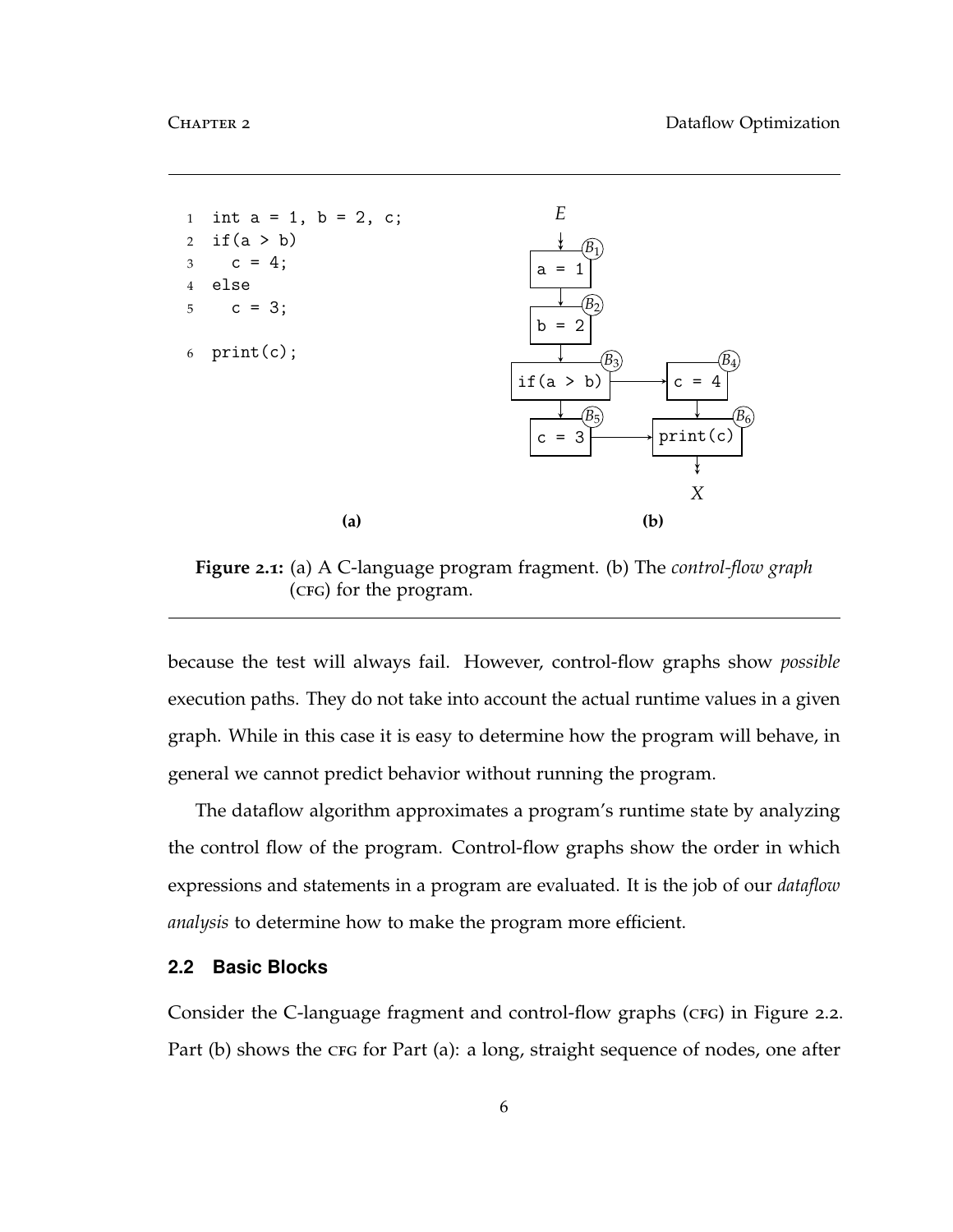another. Part (c) represents the assignment statements on lines 1 – 4 as a *basic block*: a sequence of statements with one entry, one exit, and no branches in-between. Execution cannot start in the "middle" of the block, nor can it branch anywhere but at the end of the block. In fact, Part 2.2 (b) also shows four basic blocks — they just happen to consist of one statement each.



**Figure 2.2:** (a): A C-language fragment to illustrate *basic blocks*. (b): The  $CFG$  for (a) without basic blocks. (c): The  $CFG$  for (c) using basic blocks.

The representation given in Part (c) has a number of advantages. It tends to reduce both the number of nodes and the number of edges in the graph. The dataflow algorithm maintains two sets of *facts* for every node — reducing the number of nodes obviously reduces the number of facts stored. The algorithm also iteratively propagates facts along edges — so reducing the number of edges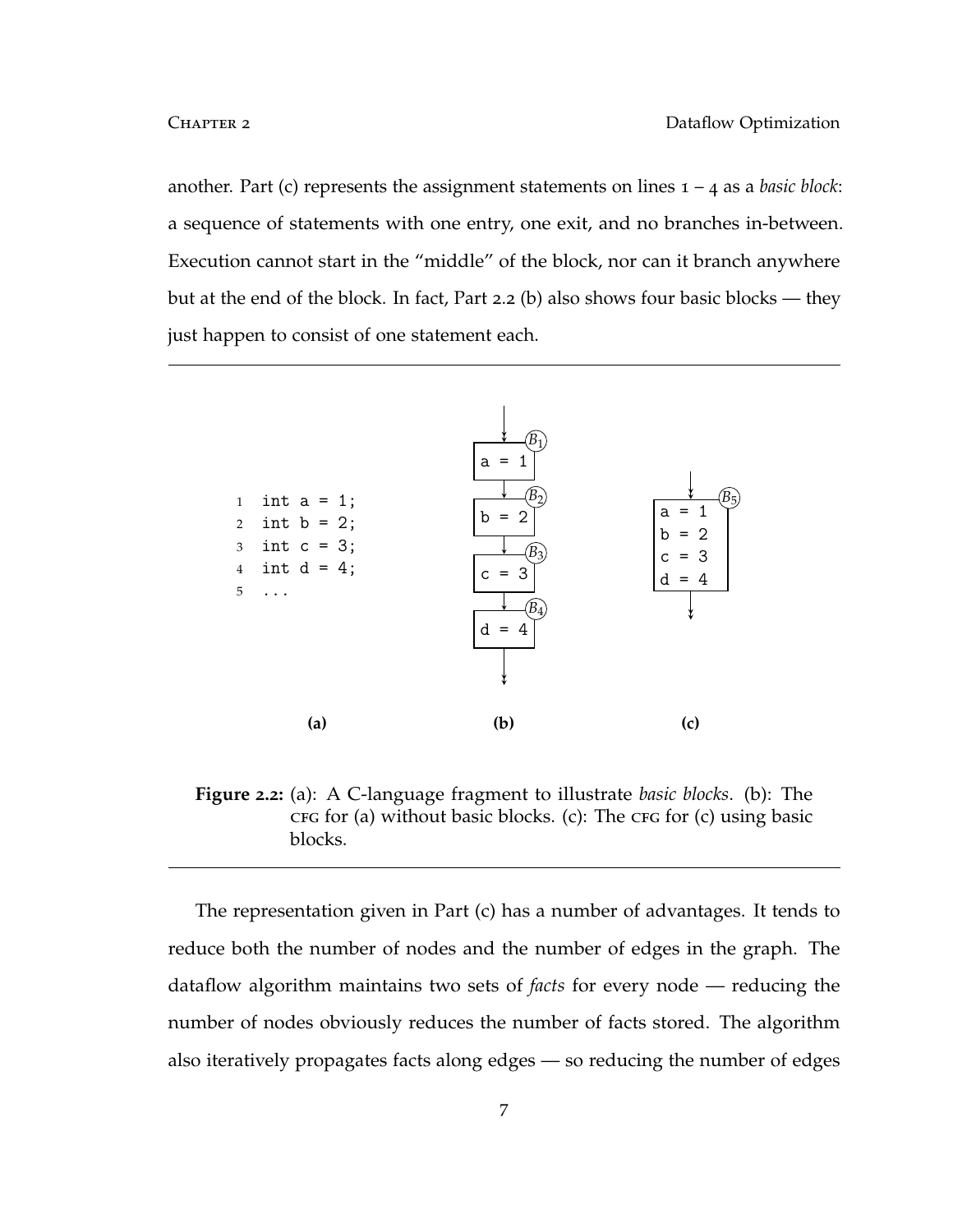reduces the amount of work we need to do. When rewriting, blocks allow us to move larger amounts of the program at once. It also can be shown (see Aho et al., 2006) that we do not lose any information by collapsing statements into blocks. For efficiency and brevity, we will work with basic blocks rather than statements from here forward.

#### **2.3 The Dataflow Algorithm**

Kildall's dataflow algorithm provides a general-purpose mechanism for analyzing control-flow graphs of programs. The algorithm itself does not mandate a specific analysis. Rather, it is parameterized by the choice of *facts*, *meet operator*, *transfer function*, and *direction*. The facts and meet operator form a lattice. Together, they approximate some property of the program that we wish to analyze. The transfer function transforms facts to mimic the flow of information in the control-flow graph. The direction is dictated by the type of analysis — each particular analysis runs *forwards* or *backwards*.

Consider Figure 2.3, Part (a), which shows a C function containing a loop that multiplies the argument by 10 some number of times. Line 2 declares m and assigns it the value 10. The function uses  $m$  in the loop body on Line 4 to repeatedly multiply the value passed in.

This function is just used for illustration — we do not expect anyone would actually write code this way (after all, mult10 is just 10  $*$  val  $*$  cnt). In any case, the program in Figure 2.3 (a) can be transformed by replacing the variable m with 10 in the loop body. This may allow the compiler to generate code that directly multiplies val times 10 and saves using a register to hold the value of m. We can use a dataflow analysis known as *constant propagation* to justify this transformation.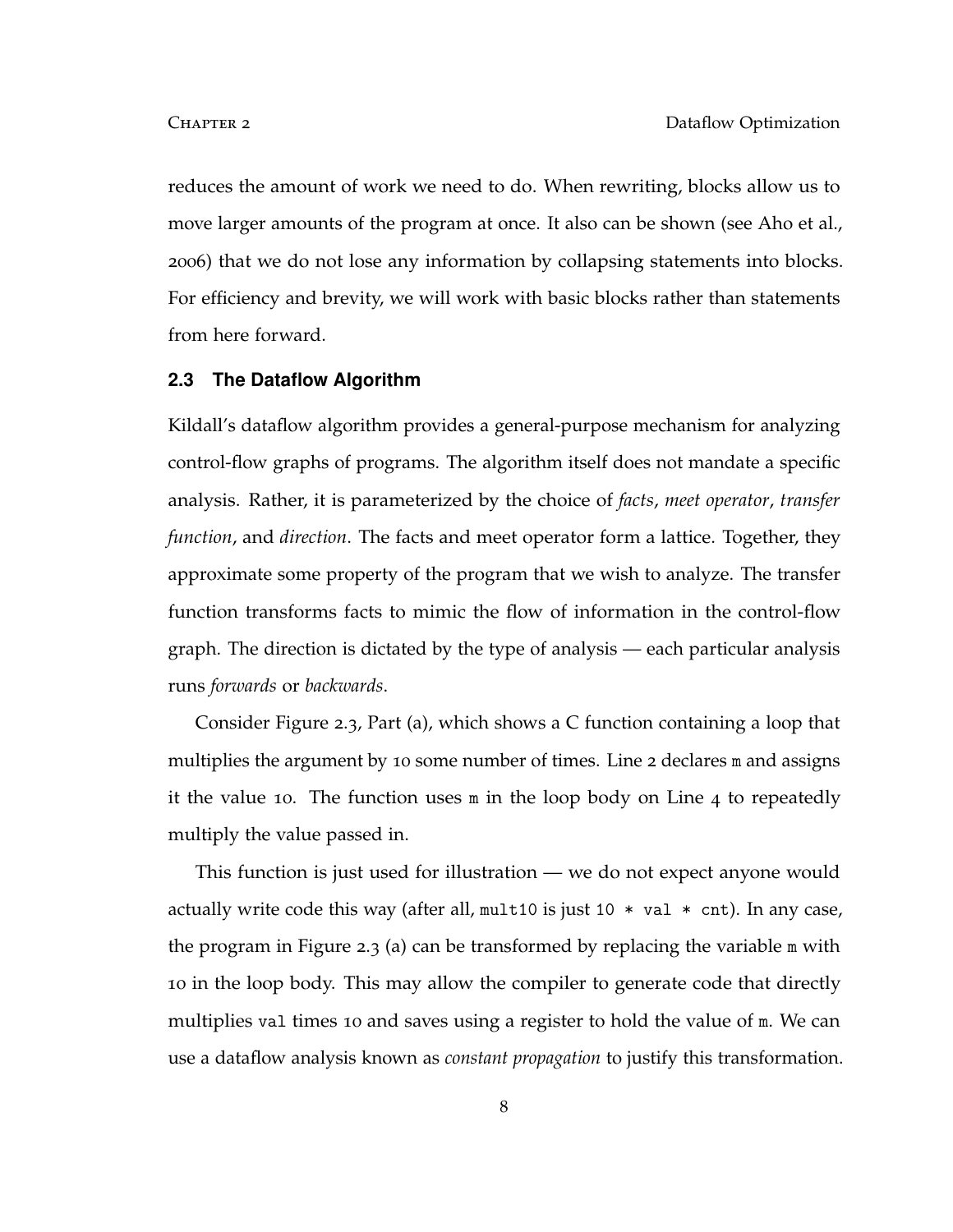```
1 int mult10(int cnt, int val) {
1 int mult10(int cnt, int val) {
2 int m = 10, n = 0;
3 for(int i = 0; i < \text{cnt}; i++) 3
4 n \div = \text{val} \times m;
5 return n;
6 }
                              2 int m = 10, n = 0;
                                   for(int i = 0; i < crit; i++)4 n \neq 10;
                              5 return n;
                              6 }
               (a) (b)
```
**Figure 2.3:** A C program which multiplies its argument, val, by 10 cnt times. Part (a) shows the original program. In Part (b), we have used *constant propagation* to replace the use of m in the loop body with 10.

The constant propagation analysis recognizes when a variable's value does not change in some context and then replaces references to the variable with the constant value. Figure 2.3, Part (b) shows the optimized program, replacing m with 10 on Line 4.

#### **2.3.1 Facts and Lattices**

Constant propagation determines if each variable's value changes during execution. The analysis *approximates* the actual values of the variables, as we cannot in general determine their exact value. We will place the value of each variable into one of three categories at each point in the control-flow graph: *unknown*, a *known integer constant*, or *indeterminate*. *Unknown*, represented by ⊥ ("bottom"), is the initial value for all variables in our analysis. A *known integer constant*,  $C \in \mathbb{Z}$ , means our analysis identified that the variable was assigned a specific value that does not change. *Indeterminate*, indicated by  $\top$  ("top"), means our analysis could not identify a constant value for the variable. Together,  $\{\bot, \top\} \cup \mathbb{Z}$  forms a set which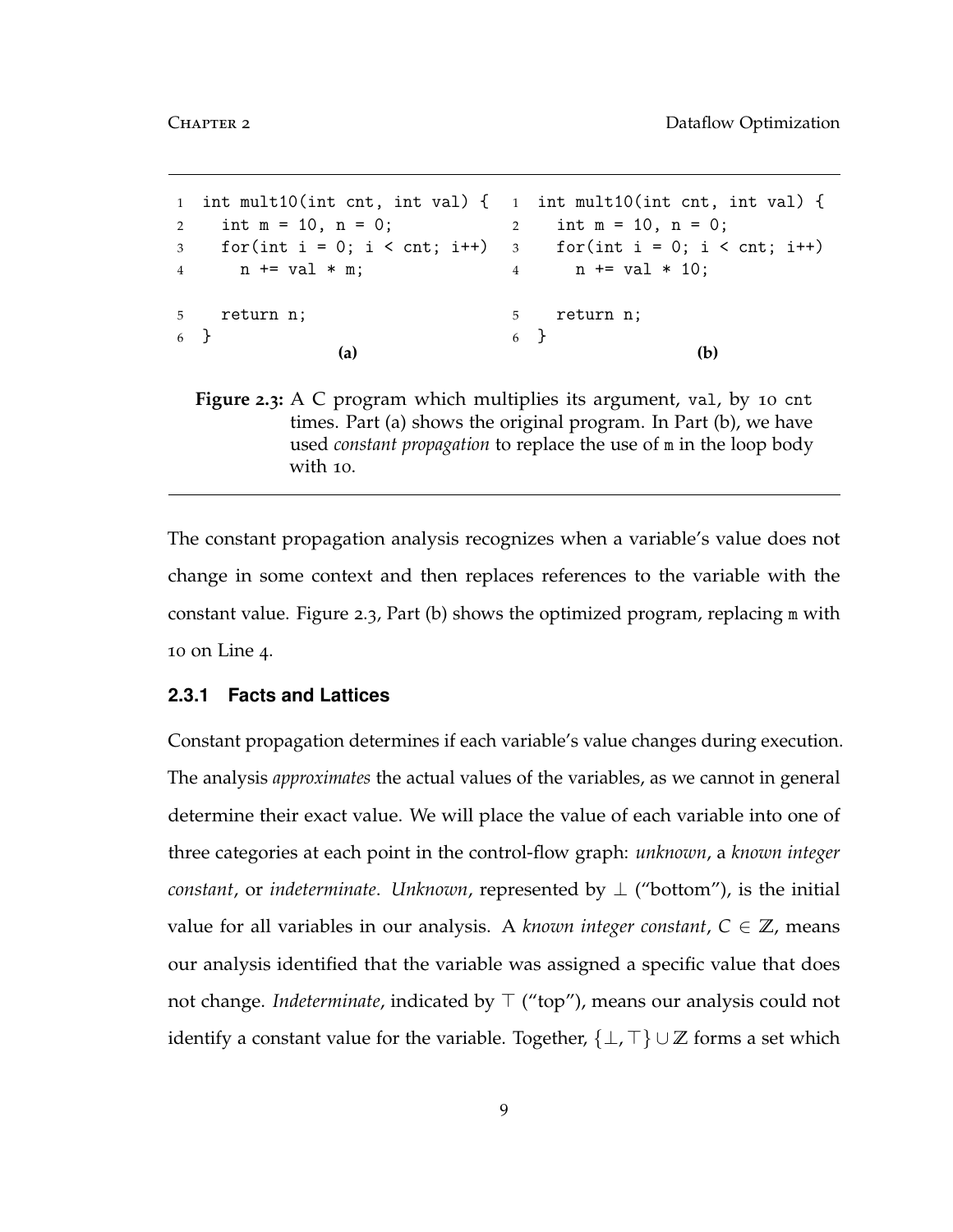

**Figure 2.4:** Our program, annotated with facts partway through the analysis. Notice that *out*( $B_1$ ) and *out*( $B_4$ ) give differing values to *i*. We use a *meet operator* when combining these two values while calculating  $in(B_2)$ .

we will denote as CONST.

Figure 2.4 shows the control-flow graph of our program, annotated with *facts* about the variable *i* before and after nodes *B*1, *B*<sup>2</sup> and *B*4. This analysis defines facts as pairs,  $(a, x)$ , where *a* is the name of a variable and  $x \in \text{Const.}$  The *in* sets represent the value of the variables *before* the statement in the node executes; the *out* sets give the value of the variables afterwards. Together these sets represent our knowledge about each variable's value at each point in the program.

Constant propagation is a *forwards* analysis, so the values for each *in* set are calculated based on the *out* values of its predecessors. Figure 2.4 shows the facts computed partway through this analysis, concentrating on the nodes that reference *i*:  $B_1$ ,  $B_2$  and  $B_4$ .  $B_2$  has two predecessors:  $B_1$  and  $B_4$ . Their *out* sets, *out*( $B_1$ )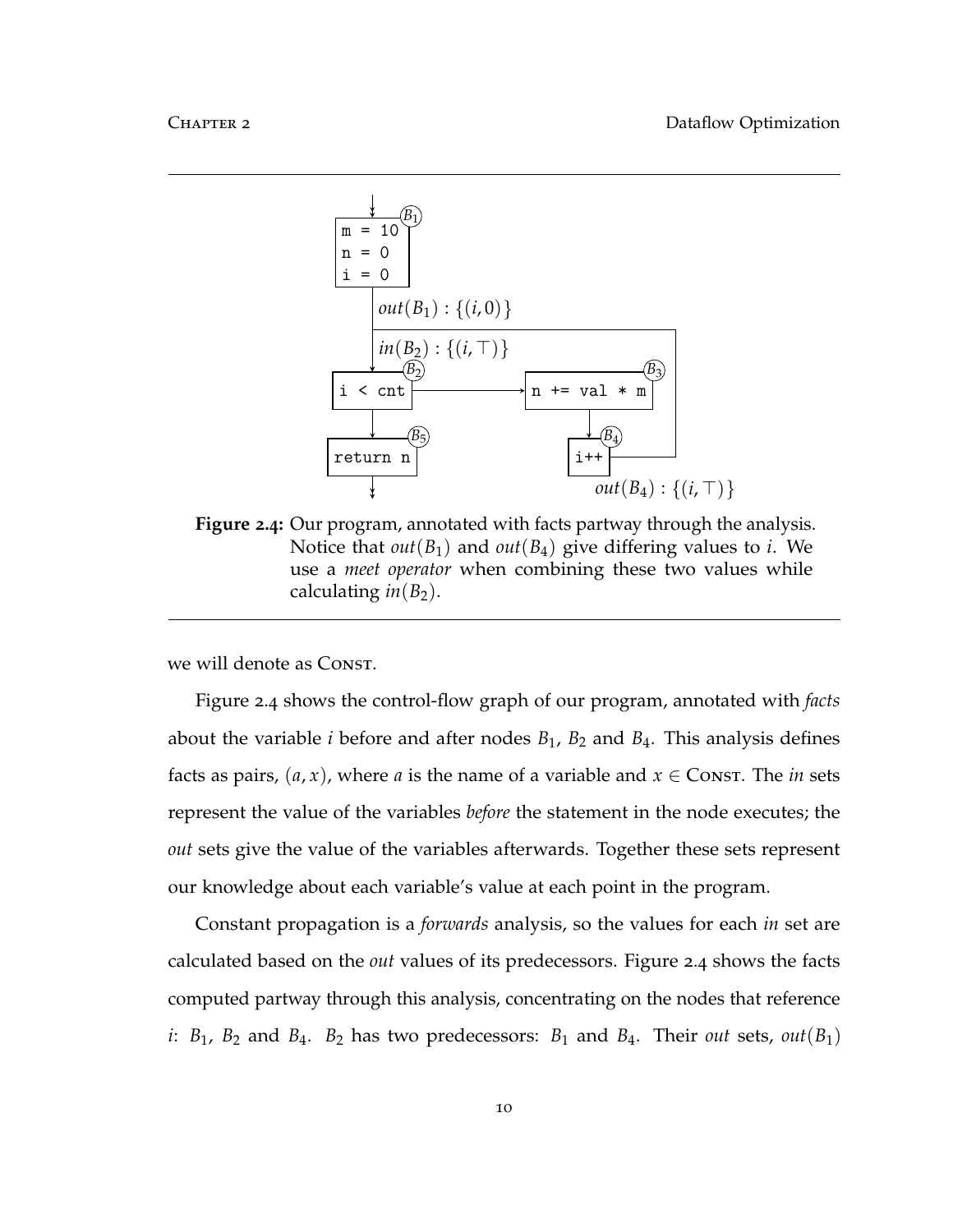and *out*( $B_4$ ), give differing values to *i*: 0 and  $\top$ . To combine these values when computing *in*(*B*2), we use a *meet operator*.

The *meet operator*,  $\Box$ , defines how we will combine values in Const. Figure 2.5 gives the definition of  $\Box$ . For any value of  $x \in \text{Const}, \bot \Box x$  results in *x*. Conversely,  $x \sqcap \top$  results in  $\top$ . Two differing constants,  $C_1$  and  $C_2$ , result in  $\top$ , while equal constants give the same constant.

$$
\begin{array}{c|cc}\n\frac{v_1}{\bot} & \frac{v_2}{x} & \frac{v_1 \sqcap v_2}{x} \\
\hline\n\frac{x}{x} & \uparrow & \uparrow \\
C_1 & C_2 & \uparrow & (C_1 \neq C_2) \\
C_1 & C_2 & C_1 & (C_1 = C_2)\n\end{array}
$$

**Figure** 2.5: Definition of the *meet operator*,  $\Box$ , for the lattice used in our constant propagation analysis.  $v_1$  and  $v_2$  are values in Const. The table shows how  $\sqcap$  combines any two values.

Our definition of  $\Box$  allows us to distinguish variables for which we have no information from those with non-constant values. This matches the definition of the C language, where a variable that is not initialized has an undefined value. This allows us to legally transform some programs by assuming the undefined variable has the best possible value. For example, Figure 2.6 shows a block with two predecessors. *Out*( $B_1$ ) has the fact (*x*, 1), while *out*( $B_2$ ) says (*x*,  $\perp$ ). Our definition of  $\Box$  intuitively says that, when we do not know anything about a variable, we can use the information we already have instead.  $Out(B_2)$  adds no information about *x*; we can assume it is 1, the best possible value. Our definition of  $\sqcap$  follows that intuition and tells us that  $in(B_3)$  should be  $(x, 1 \sqcap \bot)$ , or  $(x, 1)$ .

We would not make this assumption if we wished to warn the programmer that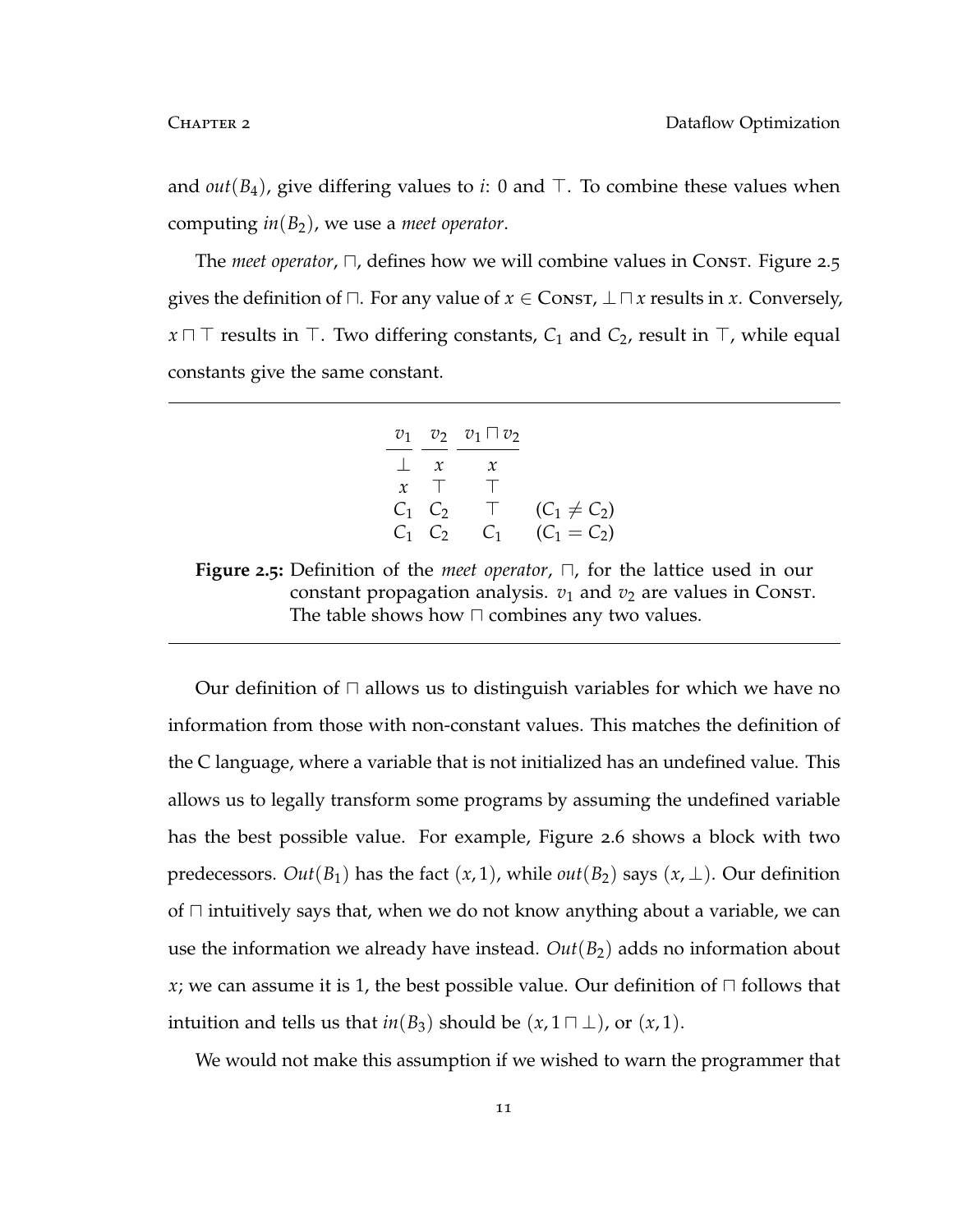

**Figure 2.6:** A control-flow graph illustrating the behavior of  $\Box$  with  $\bot$  (i.e., undefined) values.

a potentially uninitialized variable could be used. In that case, we would define  $\sqcap$ such that  $x \sqcap \bot$  was  $\bot$ . Then, when the fact  $(x, \bot)$  appeared, we could warn that a variable might be used before being initialized. Similarly, if our language defined an initial value for all variables, our assumption would have no effect. We could use the same definition, but no variable would have the value  $\perp$  — each would have a known initial value.

We have defined  $\Box$  on elements in Const, but our facts are pairs  $(a, x)$  where *a* is a variable and *x* a value in Const; *in* and *out* are sets of facts. Therefore, we define the ∧ ("wedge") operator to apply  $\sqcap$  to sets of facts ( $F_1$  and  $F_2$  below):

$$
F_1 \wedge F_2 = \{ (a, x_1 \sqcap x_2) \mid (a, x_1) \in F_1, (a, x_2) \in F_2 \}
$$
  
\n
$$
\cup \{ (a, x_1) \mid (a, x_1) \in F_1, a \notin dom(F_2) \}
$$
  
\n
$$
\cup \{ (a, x_2) \mid (a, x_2) \in F_2, a \notin dom(F_1) \}
$$
  
\n
$$
dom(F) = \{ a \mid (a, x) \in F \}
$$
\n(2.2)

Our  $\wedge$  operator acts like union when a variable in  $F_1$  does not appear in the domain of *F*2; likewise for a variable only in *F*2. When a variable appears in both *F*<sub>1</sub> and *F*<sub>2</sub>, the values for the variable are combined using  $\Box$ .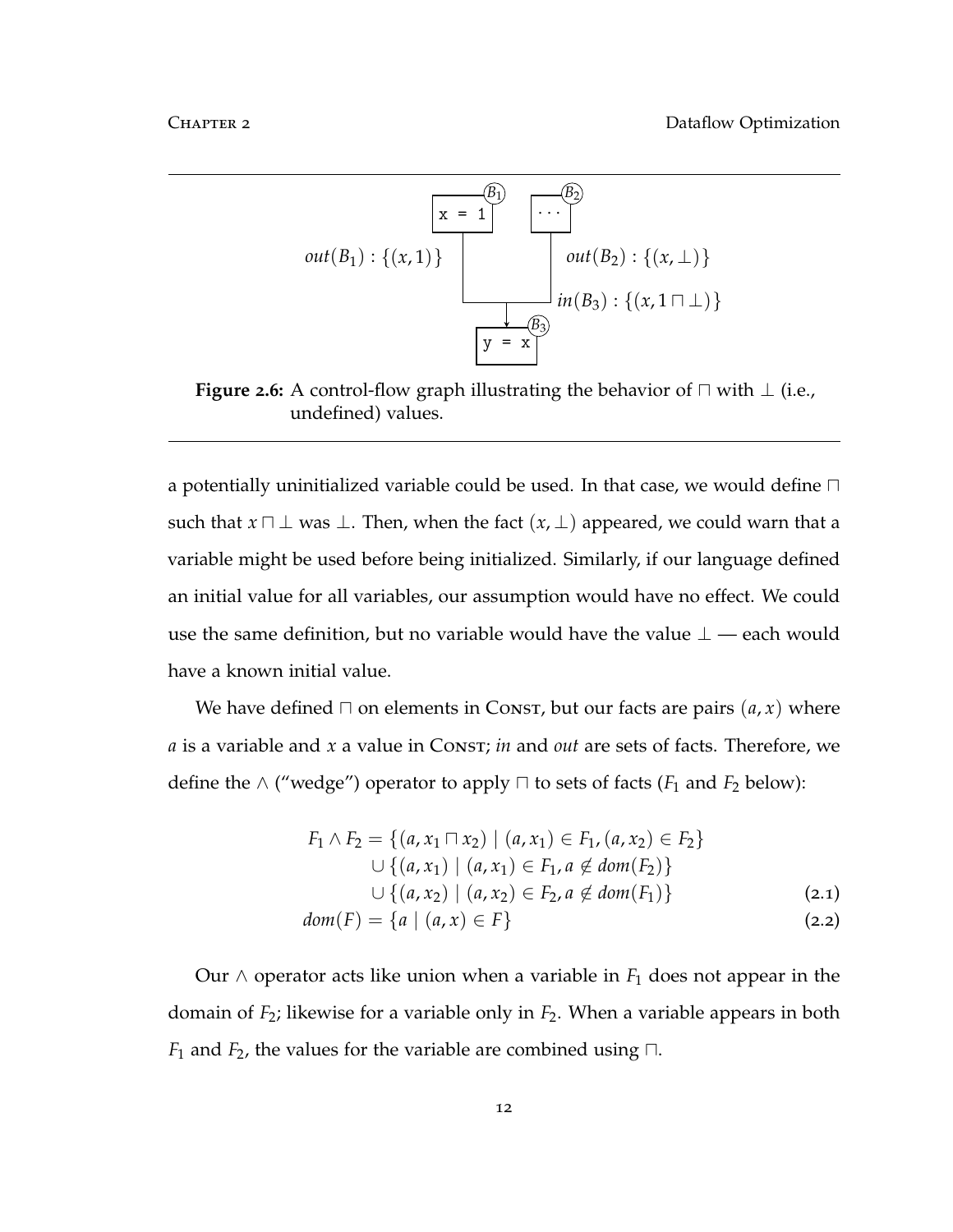To compute  $in(B)$ , we apply ∧ to each *out* set of *B*'s predecessors. We use a subscripted  $\wedge$  to indicate we combine all of the *out* sets into one using ∧:

$$
in(B) = \bigwedge_{P \in pred(B)} out(P).
$$
\n(2.3)

With these definitions, we can now show how the  $in(B_2)$  set in Figure 2.4 is derived:

$$
in(B_2) = \bigwedge out(P)
$$
  
\n
$$
Predict(B_1)
$$
  
\n
$$
= out(B_1) \land out(B_4)
$$
  
\n
$$
Definition of out(B_1) and out(B_4).
$$
  
\n
$$
= \{(i, 0)\} \land \{(i, \top)\}
$$
  
\n
$$
= \{(i, 0 \sqcap \top)\}
$$
  
\n
$$
Definition of \top from Figure 2.5.
$$
  
\n
$$
= \{(i, \top)\}
$$
  
\n
$$
Definition of in(B_2).
$$

Together, Const and  $\Box$  form a *lattice*.<sup>1</sup> The lattice precisely defines the facts computed in our analysis. In this case, the lattice represents knowledge about a variable's value. Each specific dataflow analysis computes different facts, but those facts are always represented by a lattice.

### **2.3.2 Transfer Functions**

The dataflow algorithm calculates new facts using a *transfer function*. The transfer function is specific to both the analysis performed and the semantics of the source language for the programs that are analyzed. In principle, each node in the graph

<sup>&</sup>lt;sup>1</sup>The lattice can also have a *join* operator, but for our purposes we solely use the meet.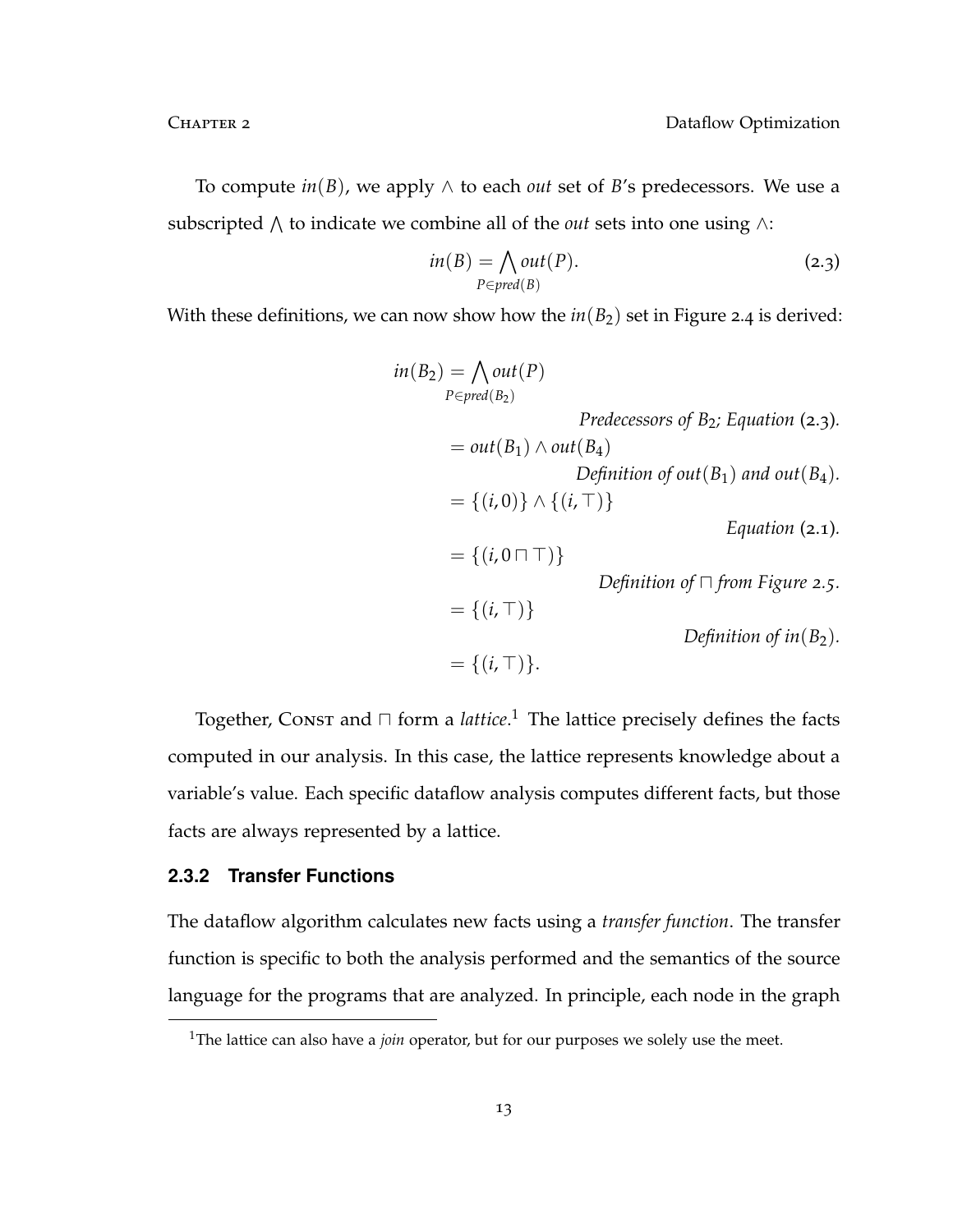can have its own transfer function, but in practice the function is defined by cases for each statement or expression in the language.

In a *forwards* analysis, the transfer function computes the *out* set for a given node. In a backwards analysis, the transfer function computes the *in* set. That is, a forwards analysis computes facts that hold *after* a node executes. A backwards analysis computes facts that were true *before* a node executed. In both cases, the transfer function also considers known facts (i.e., *in* facts for forwards, *out* for backwards) as well as the statements in the node.

For our example analysis, only two kinds of statements can affect the facts we calculate: constant and non-constant updates. A constant update is one of the form *a* = *C*, where *C* is a known integer value. A non-constant update is any other type of assignment; in our example, something like *i*++. Any other type of statement will have no effect on our facts.

We define a transfer function, *t*, for our analysis in terms of statements in our source language. Our function takes a set of input facts (*F*), and a statement; it produces a set of output facts:

$$
t(F, a = C) = \{(a, C)\} \cup (F \setminus uses(F, a))
$$
  
\n
$$
t(F, a^{++}) = \{(a, \top)\} \cup (F \setminus uses(F, a))
$$
  
\n
$$
t(F, a = b) = \{(a, \top)\} \cup (F \setminus uses(F, a))
$$
  
\n
$$
t(F, s) = F
$$
\n(2.4)

 $uses(F, a) = \{(a', x) | (a', x) \in F \text{ and } a = a'\}.$ 

When a node contains a constant update  $(a = C)$ , then Equation (2.4) adds that fact to the input set. For a non–constant update, a new fact  $(a, \top)$  is always added to the output set. In both cases, all mentions of *a* in the input set are removed before being combined with the new fact — this ensures that no more than one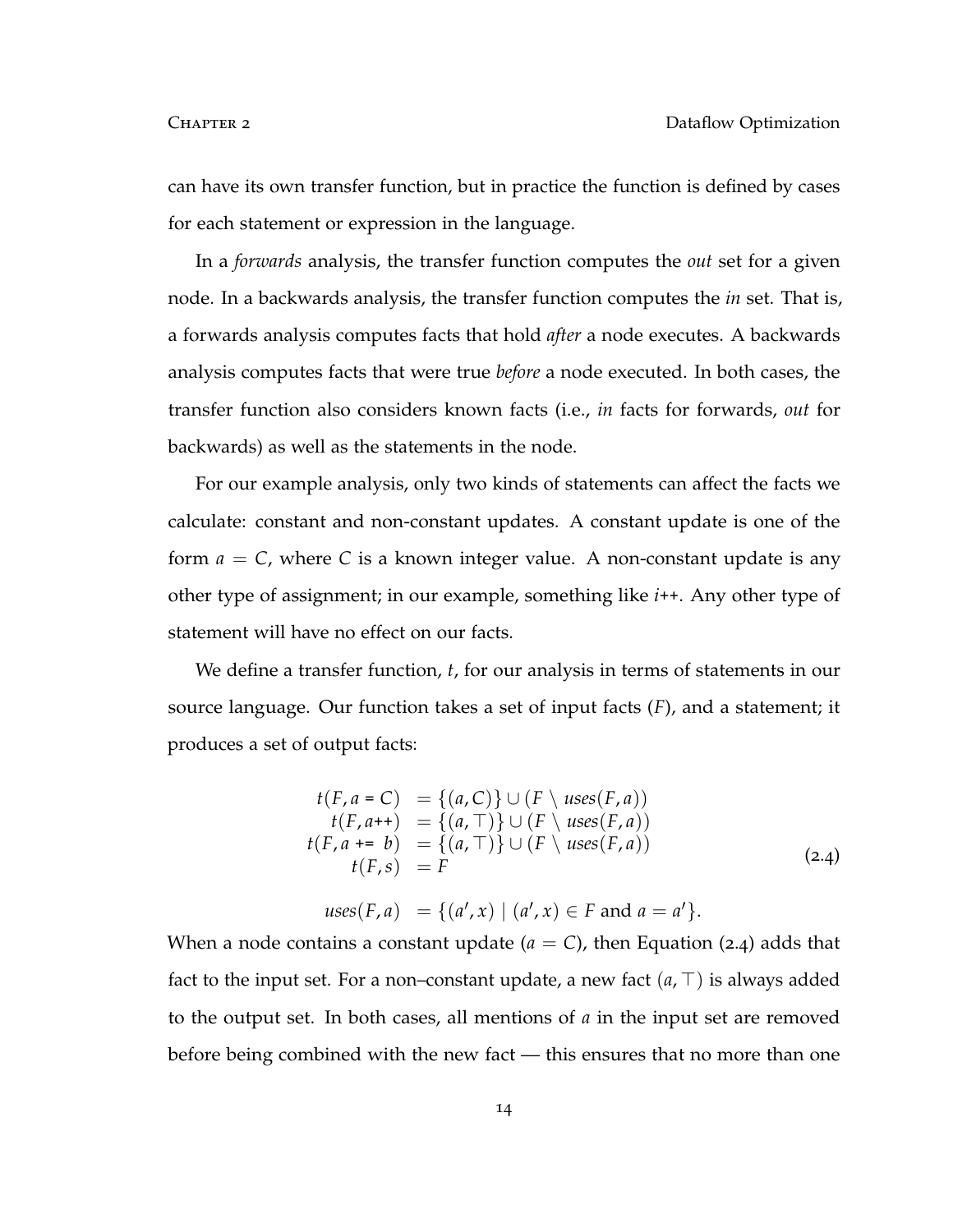fact per variable exists in our fact set.

The definition in Equation (2.4) matches our intuition for constant propagation. When we know a variable is assigned a constant, we add that fact to our knowledge. When we know it is changed in a non-constant way, we update our knowledge to show we no longer know the value of the variable. If the statement is not an assignment, we leave the facts unchanged.

Figure 2.7, Part (a), shows our program, annotated with initial *in* and *out* facts. Figure 2.7, Part (b), shows the same graph with annotations updated using Equation (2.4). The assignments in  $B_1$  create the facts  $(m, 10)$ ,  $(n, 0)$ , and  $(i, 0)$  in *out*( $B_1$ ). The assignment to *n* in  $B_3$  is a non-constant update so *out*( $B_3$ ) contains  $(n, \top)$ . Similarly, the increment to *i* in  $B_4$  creates the fact  $(i, \top)$  in *out*( $B_4$ ).

Notice that the updated *out* sets do not affect subsequent *in* sets. *In*( $B_3$ ) does not contain the fact  $(m, 10)$  from  $out(B_1)$ .  $In(B_2)$  also does not show the facts  $(i, \top)$ or  $(i, 0)$  from either  $out(B_4)$  or  $out(B_2)$ . The next section on iteration will discuss how we update *in* sets as *out* sets change.

#### **2.3.3 Iteration & Fixed Points**

Figure 2.7 hints that facts develop over time during analysis. In fact, the transfer function is applied to each node in turn, creating new facts from old, until the facts stop changing. In other words, the control-flow graph is analyzed *iteratively* until all *out* (in the case of a forwards analysis) or *in* (in the case of a backwards analysis) sets reach a *fixed point*.

Figure 2.8, Part (a) shows how the *in* and *out* sets for each node change during our analysis. The "zeroth" iteration corresponds to the initial value for all facts: everything is ⊥ (i.e., unknown). Reading from left-to-right gives the *in* and *out*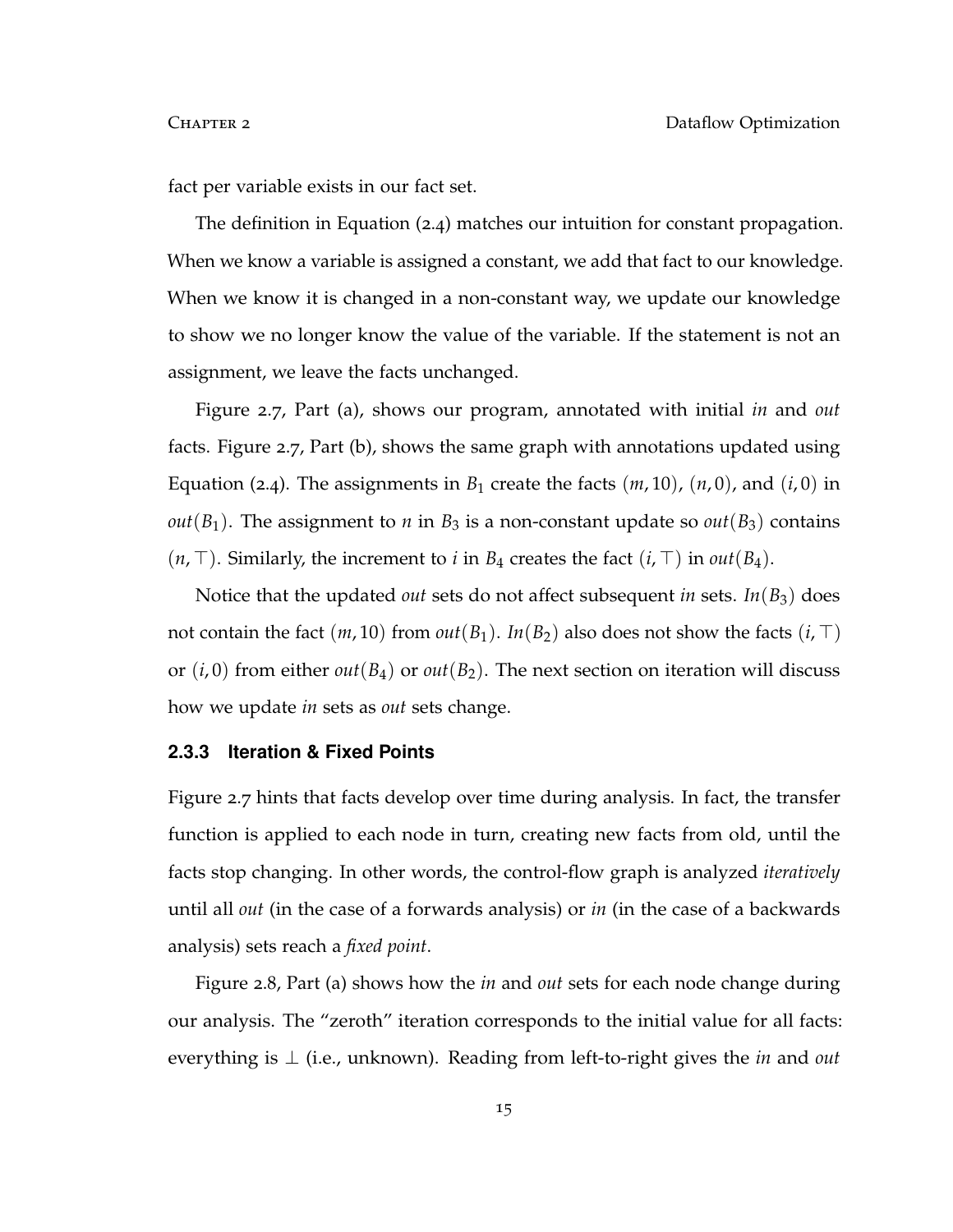

**Figure 2.7:** Part (a) shows our program annotated with initial facts. In Part (b), we have updated each *out*(*B*) set using Equation (2.4), our transfer function.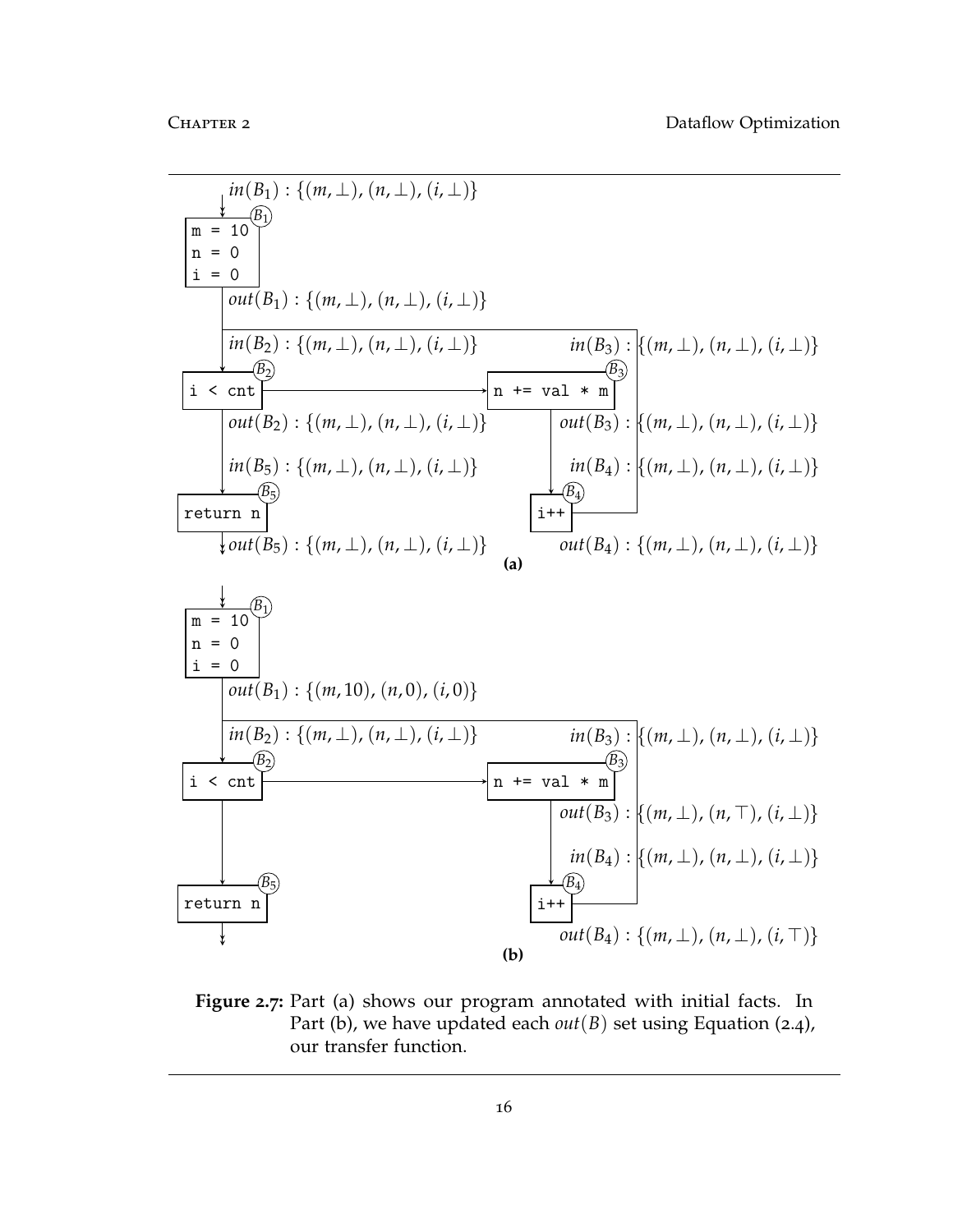

**Figure 2.8:** This figure shows the values for *i* calculated by all nodes in our example program. Part (a) shows the *in* and *out* facts associated with each node, for variable *i*. Part (b) reproduces the controlflow graph for our program. After 4 iterations the facts reach a fixed point (i.e., they stop changing).

facts for a given node at each iteration of the analysis. The control-flow graph is reproduced in Part (b). Following the control-flow between nodes shows which *out* sets are used to calculate *in* sets.

Consider the value for *i* in  $in(B_2)$ , the node that tests the condition i < cnt. In the first iteration,  $in(B_2)$  still assigns  $\perp$  to *i*. Equation (2.3) states that  $in(B_2)$  is derived from the *out* sets of  $B_2$ 's predecessors:  $B_1$  and  $B_4$ . By Equation (2.3) we can calculate the value of  $i$  in  $in(B_2)$ . Crucially, the *out* set used comes from the *previous* iteration of the analysis, which we emphasize by attaching the iteration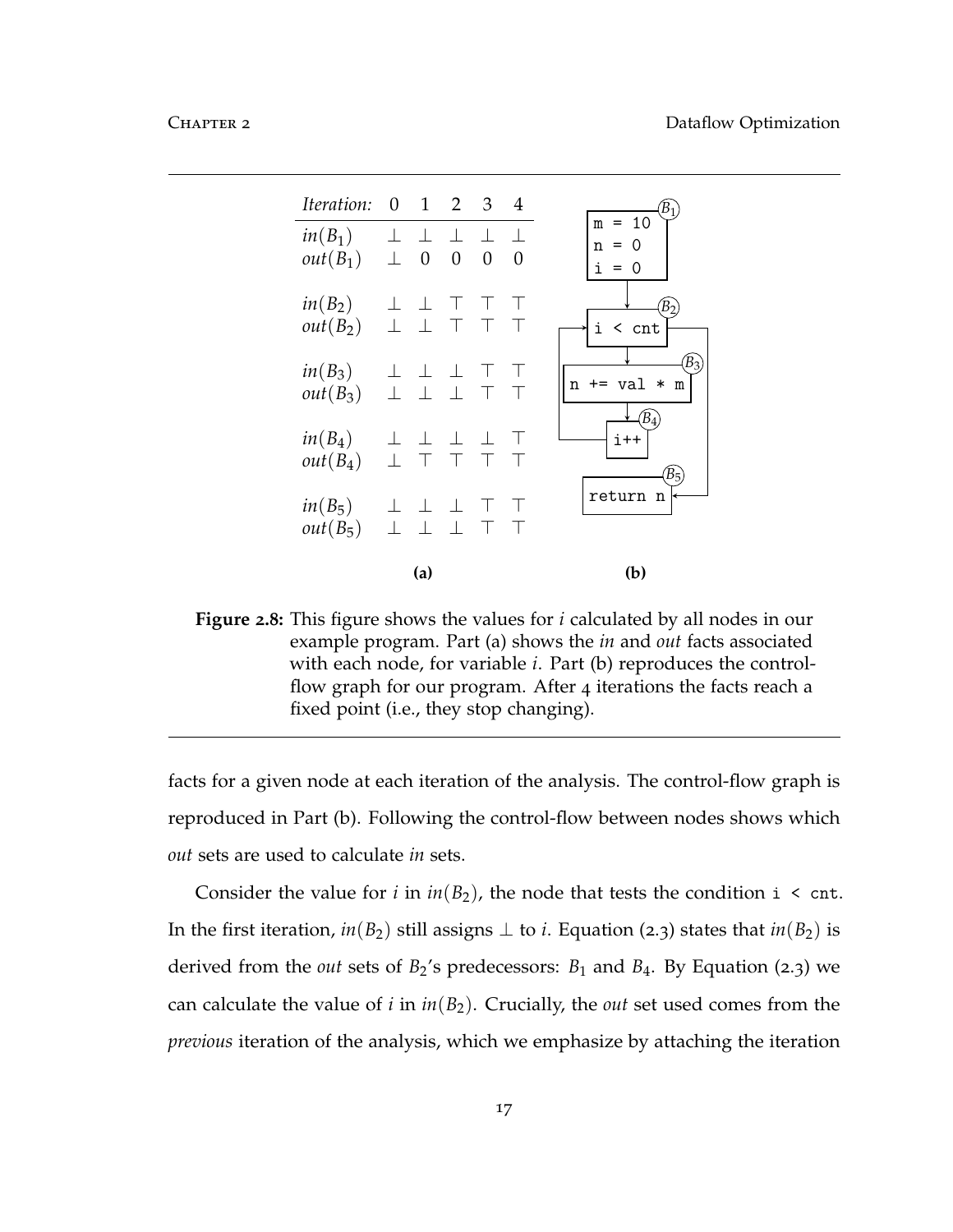number to each set:

$$
in(B_2)^1 = \bigwedge out(P).
$$
  
\n
$$
P\in pred(B)
$$
  
\n
$$
= out(B_1)^0 \bigwedge out(B_4)^0
$$
  
\n
$$
= \{\dots, (i, \perp), \dots\} \wedge \{\dots, (i, \perp), \dots\}
$$
  
\n
$$
= \{\dots, (i, \perp \sqcap \perp), \dots\}
$$
  
\n
$$
= \{\dots, (i, \perp), \dots\}.
$$

Now consider the second iteration, where  $in(B_2)$  assigns  $\top$  to *i*.  $out(B_1)$  gives *i* the value 0 (by  $i = 0$ ). However, *out*( $B_4$ ) assigns *i* the value  $\top$ , because  $i^{++}$  is a non-constant update. We can see why  $(i, \top) \in in(B_2)$  by Equation (2.3). Again we attach the iteration number to each set, emphasizing its origin:

$$
in(B_2)^2 = out(B_1)^1 \bigwedge out(B_4)^1
$$
  
= {..., (i, 0), ... }  $\wedge \{..., (i, \top),...\}$   
= {..., (i, 0  $\sqcap \top$ ), ...}  
= {..., (i, \top), ...}.

Notice how the conflicting values for  $i$  are resolved with the  $\Box$  operator. The value of *i* in  $out(B_2)$  has reached a fixed point with this iteration; it will no longer change.

The above example raises an important question: how do we know that our analysis will terminate? Will the algorithm iterate endlessly over the CFG, updating facts and never stopping? The answer is that the dataflow algorithm will terminate if our lattice has *finite height* and a *monotone* transfer function.

Let us begin with the lattice. Consider again the meet operator,  $\sqcap$ , defined in Figure 2.5 and our set of values, CONST: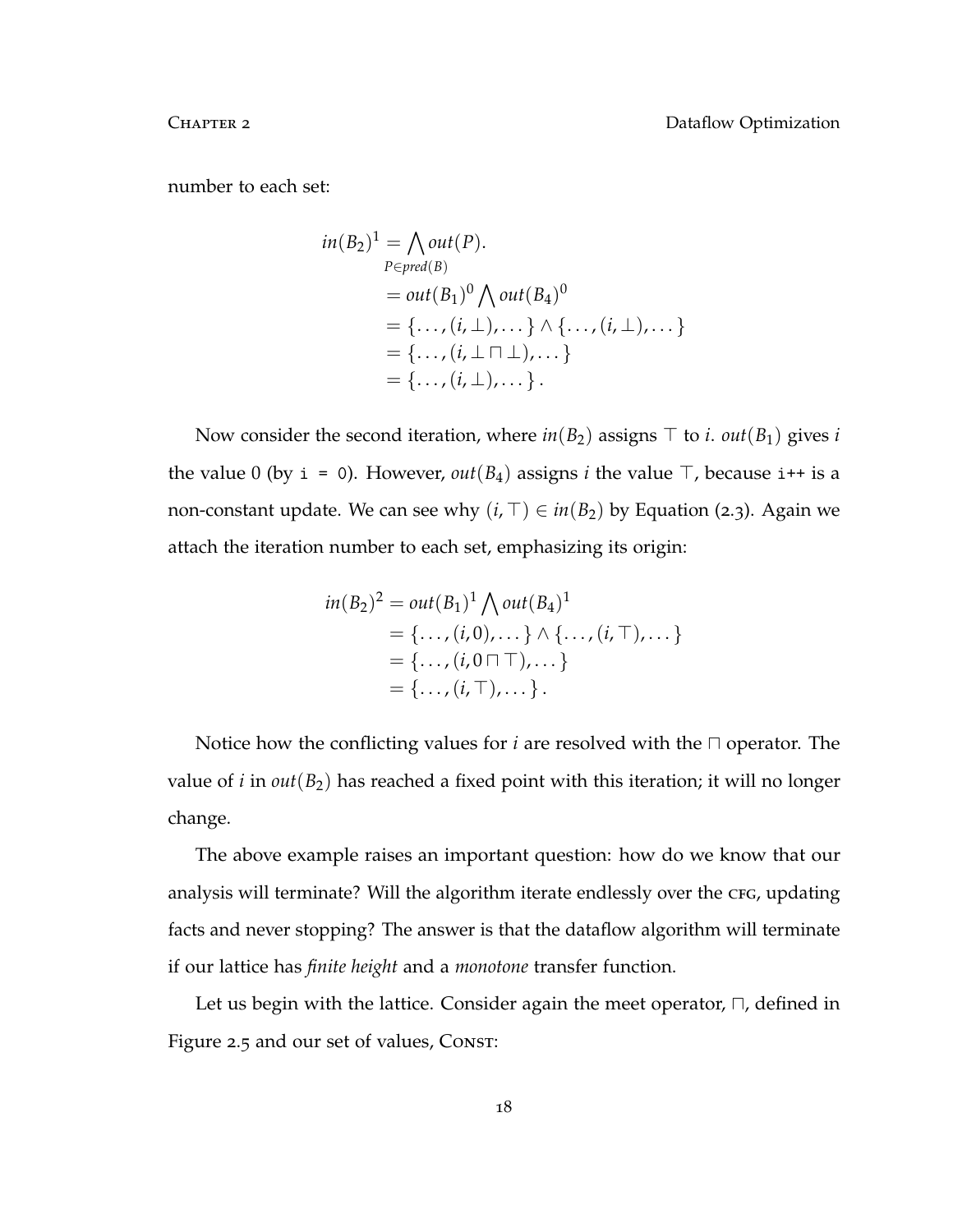$$
Consr = \{\bot, \top\} \cup \mathbb{Z}.
$$
  
\n
$$
\bot \sqcap x = x.
$$
  
\n
$$
x \sqcap \top = \top.
$$
  
\n
$$
C_1 \sqcap C_2 = \top, \text{where } C_1 \neq C_2.
$$
  
\n
$$
C_1 \sqcap C_1 = C_1.
$$

The definition of  $\Box$  imposes a *partial order* on the values in Const. That is, we can define an operator,  $\sqsubseteq$ , such that for all *x* and *y* in Const:

$$
x \sqsubseteq y \text{ if and only if } x \sqcap y = y. \tag{2.5}
$$

That is, *x* is "less than or equal to" *y* only when  $x \sqcap y$  equals *y*.

We now define the *height* of our lattice as the longest possible ordering of values in CONST such that:

$$
x_1 \sqsubseteq x_2 \ldots \sqsubseteq x_n, \text{where } x_1 \neq x_2 \neq \cdots \neq x_n. \tag{2.6}
$$

That is, the height is the longest possible path from the "lowest" to "highest" element of the lattice where we do not repeat any values and where the  $\subseteq$  relation holds among all values.

We can more succinctly define the height using a strict "less than" ordering. First, the  $\sqsubset$  relation:

$$
x \sqsubset y
$$
 if and only if  $x \sqcap y = y$  and  $x \neq y$ . (2.7)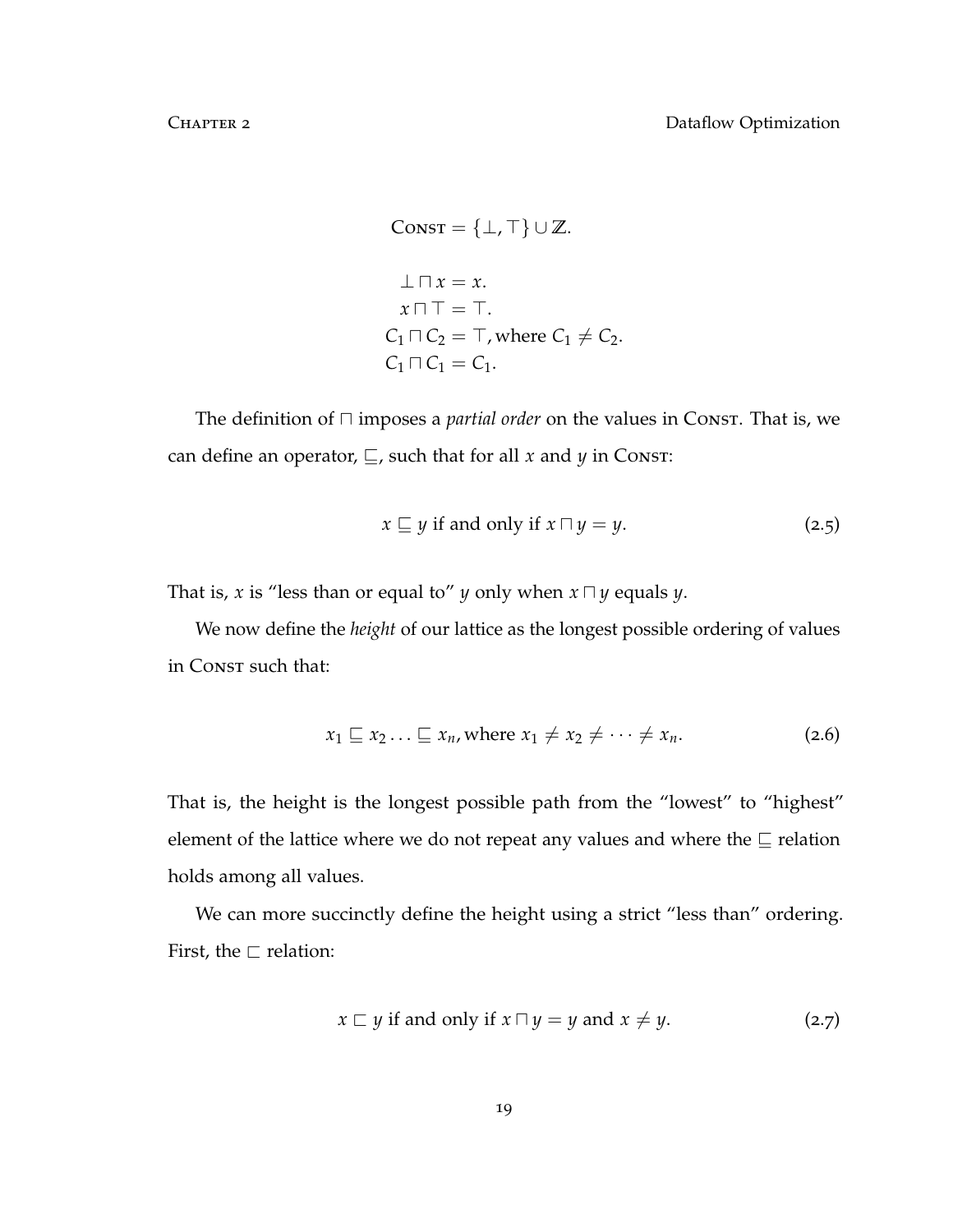And now we can redefine height as the largest *n* such that:

$$
x_1 \sqsubset x_2 \ldots \sqsubset x_n. \tag{2.8}
$$

We can show by contradiction that the height of our lattice is 3. Suppose there exists  $x_1 ⊡ x_2 ⊆ x_3 ⊆ x_4$ . If  $x_4$  is  $⊤$ , then  $x_3$  must be an integer or ⊥. If  $x_3$  is ⊥, by Equation (2.8), there is no such  $x_2$  such that  $x_2 \nightharpoonup \bot$ . Therefore,  $x_3$  cannot be  $\bot$ . If *x*<sup>3</sup> is an integer, again by Equation (2.8), *x*<sup>2</sup> must be ⊥. In turn, there is no such *x*<sub>1</sub> such that  $x_1 \nightharpoonup \bot$ . Therefore,  $x_4$  cannot be  $\top$  and in fact, by similar arguments, it cannot exist. But we know that, for all  $C \in \mathbb{Z}$ ,  $\perp \square C \square \top$ , which is a path of length 3, so it follows that the height of our lattice must be 3.

Now let us address the transfer function. A *monotone* function has the following property:

$$
f(x) \sqsubseteq f(y) \text{ whenever } x \sqsubseteq y. \tag{2.9}
$$

That is, if *x* is "less than or equal to" *y*,  $f(x)$  will also be "less than or equal to" *f*(*y*).

The transfer function moves our facts along the lattice. The lattice represents the information we have gathered during our analysis. In turn, the ordering of values represents "how much" we know. That is, when a variable is assigned ⊥, we do not know anything about it. If it is assigned  $\top$ , we have seen "too many" assignments (or some other update). A monotone transfer function always increases (or does not change) the information we have. For all statements, our transfer function either does not change the set of facts or it updates them so a given variable is either associated with some  $C \in \mathbb{Z}$  or the  $\top$  value. Therefore, our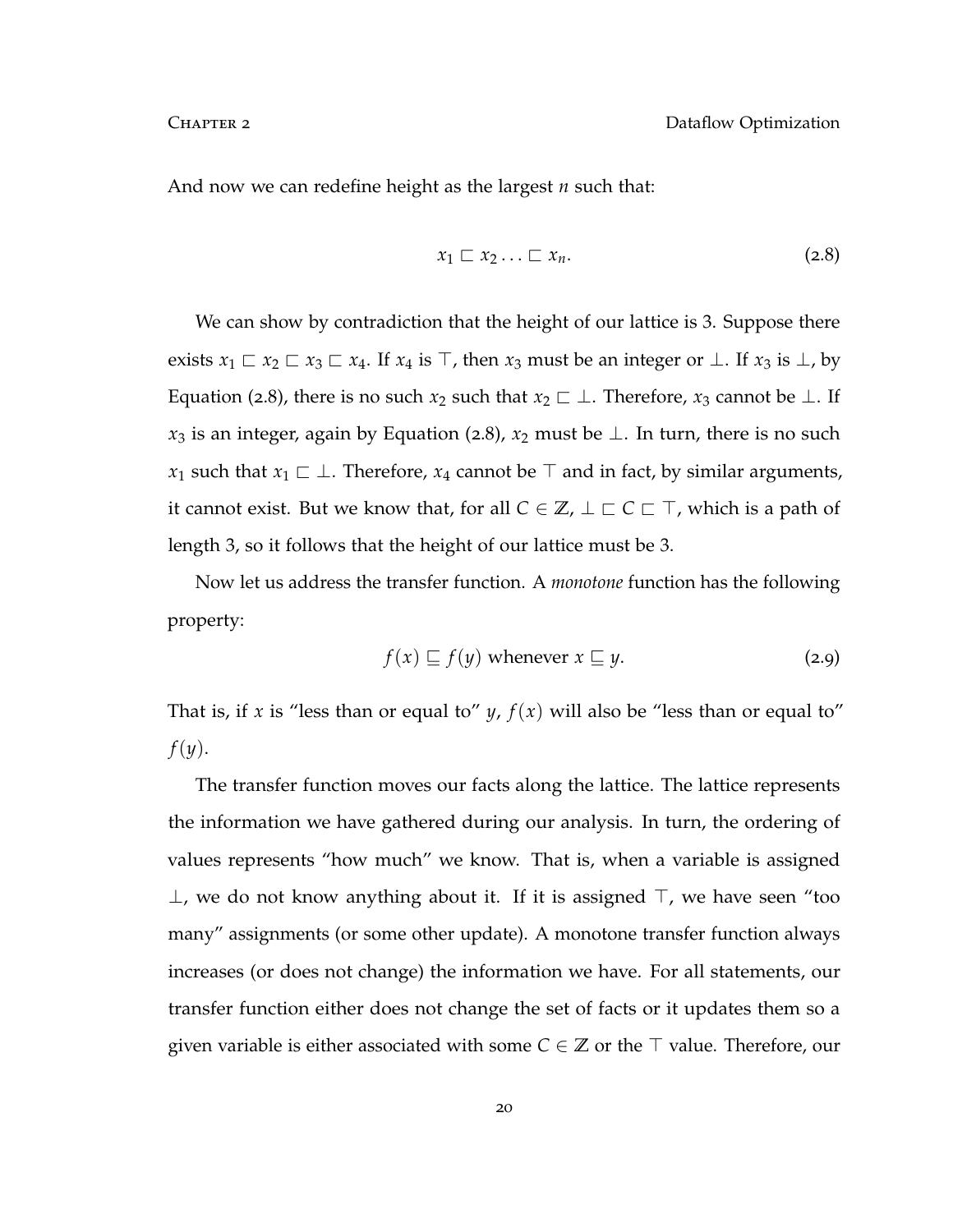transfer function must be monotone.

#### **2.4 Dataflow Equations**

As stated at the beginning of this chapter, the dataflow algorithm specifies four parameters: facts, meet operator, transfer function, and direction. The prior section presented each parameter for the constant propagation analysis separately. Figure 2.9 presents all of them together, as a set of *dataflow equations*. Pairs of elements from Const and Var define Fact, our set of facts. Equation (2.11) defines our meet operator,  $\wedge$ , on Fact values. Our transfer function *t*, defined by Equation (2.12), shows how we create new facts based on the statements in each node and our existing facts. Equation (2.14) shows that we compute *out*(*B*) using the transfer function *t* and the  $in(B)$  facts for the block. Equation (2.15) states that we apply ∧ to all of the *out* sets for the predecessors of a block *B* in order to calculate  $in(B)$ . Together, Equations (2.14) and (2.15) specify a forwards dataflow analysis.

We can define an iterative dataflow algorithm in terms of these parameters. Figure 2.10 gives the algorithm for a forwards analysis.<sup>2</sup> On Line 1, we initialize all *out* and *in* sets to some suitable initial value from Fact. The superscript on *in* and *out* sets refer to sets from the *i th* iteration; initialization constitutes the "zeroth" iteration. Sometimes the entry node's *out* set gets special treatment, in which case we could add the line:

 $\text{Out}(Entry)^0 = v, v \in Factor.$ 

However, *out*(*Entry*) normally gets the same value as other *out* sets.

<sup>2</sup>The backwards case is almost identical.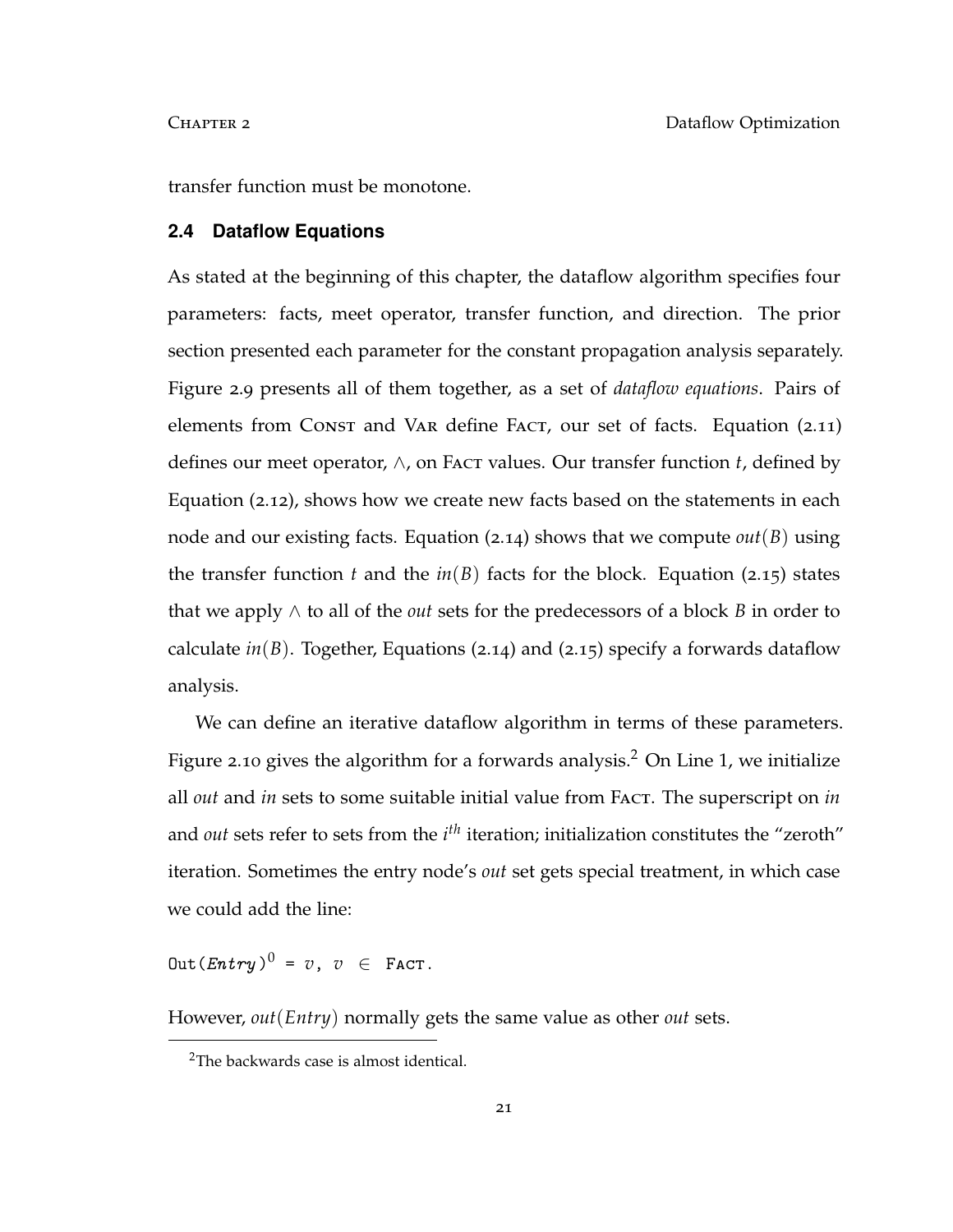#### *Facts*

 $\text{ConvST} = {\{\bot, \top\}} \cup \mathbb{Z}.$  $V_{AR}$  = Set of all variables.  $FACT = VAR \times CONST.$ 

### *Meet*

$$
F_1 \wedge F_2 = \bigcup \{(a, x_1 \sqcap x_2) \mid (a, x_1) \in F_1, (a, x_2) \in F_2\}
$$
  
\n
$$
F_1 \wedge F_2 = \bigcup \{(a, x_1) \mid (a, x_1) \in F_1, a \notin dom(F_2)\}
$$
  
\n
$$
\bigcup \{(a, x_2) \mid (a, x_2) \in F_2, a \notin dom(F_1)\},
$$
  
\nwhere  $F_1, F_2 \in FACT, \sqcap$  as in Figure 2.5, dom from Equation (2.2).

\n
$$
t(F, a = C) = \{(a, x \sqcap C), \text{ when } (a, x) \in F \text{ or } (a, C), \text{ when } a \notin \text{dom}(F)\} \cup
$$
\n
$$
F \setminus \text{uses}(F, a),
$$
\n
$$
\text{where } F \in \text{FACT}, C \in \mathbb{Z}.
$$
\n
$$
t(F, a++) = \{(a, \top)\} \cup (F \setminus \text{uses}(F, a)),
$$
\n
$$
\text{where } F \in \text{FACT}.
$$
\n
$$
t(F, a++) = \{(a, \top)\} \cup (F \setminus \text{uses}(F, a)).
$$
\n
$$
\text{where } F \in \text{FACT}.
$$
\n
$$
(2.12)
$$
\n

$$
uses(F, a) = \{(a, x) \mid a \in dom(F)\},\
$$
  
where  $F \in FacT, a \in VAR.$  (2.13)

### *Direction*

$$
out(B) = t(in(B), s),
$$
  
where s a statement in block B.  

$$
in(B) = A out(D)
$$
 (2.17)

$$
in(B) = \bigwedge_{P \in pred(B)} out(P) \tag{2.15}
$$

- $pred(B)$  = Predecessors of block *B*.
- **Figure 2.9:** The transfer function and associated definitions for the constant propagation analysis. Equation (2.14) shows how *out* facts are created from *in* facts. *In*(*B*) facts, for some block *B*, are created from the  $out(B)$  facts of its predecessors. Facts are combined using the set-wise  $\wedge$  operator.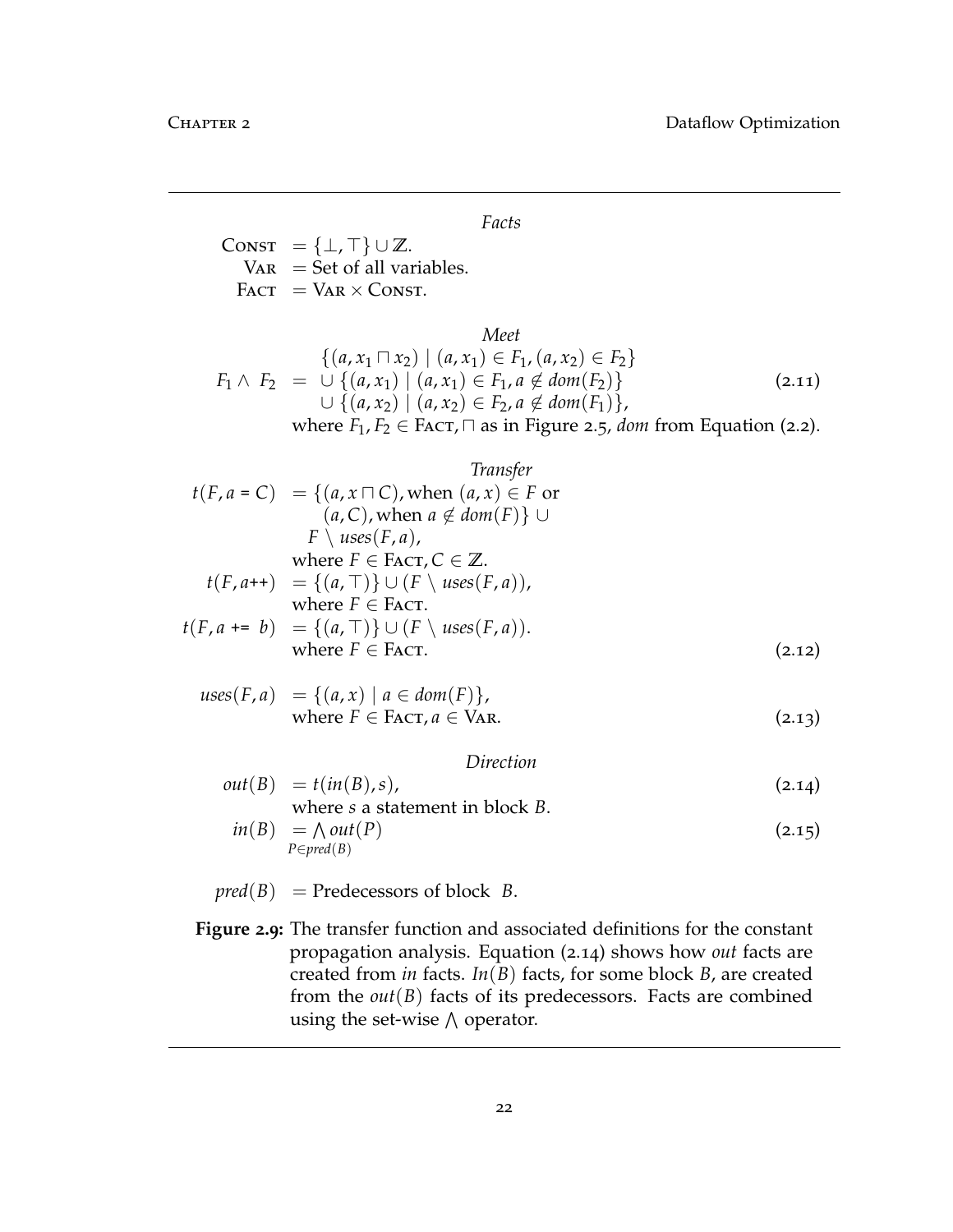```
1 \quad \text{in}(B)^0 = u, \text{out}(B)^0 = f, \forall nodes B; f, u \in FACT
2 do {
\sin(B)^{i+1} = \bigwedge \text{ out}^i(P)P \in pred(B)4 out(B)<sup>i+1</sup> = t(in(B)<sup>i</sup>, B)
5 } \text{until out}(B)^{i+1} = \text{out}(B)^i, \forall B
```
**Figure 2.10:** The dataflow algorithm, using parameters for facts, the meet operator, direction, and the transfer function.

The main loop of the algorithm always executes at least once. On Line 3, we calculate *in* facts for each node *B* in the next iteration,  $in(B)^{i+1}$ , by applying  $\wedge$ to the *out<sup>i</sup>* sets of *B*'s predecessors from the current iteration. Line 4 calculates  $\mathit{out}(B)^{i+1}$  for each node by applying the transfer function, *t*, to that node, along with  $in(B)^i$ , the *in* facts for the current iteration.

Line 5 checks if all *out <sup>i</sup>*+<sup>1</sup> sets are equal to their previous value, *out<sup>i</sup>* . If not, the loop repeats. Otherwise the algorithm terminates. The final values for each *out*(*B*) set then hold the facts representing the result of our analysis.

We have presented the iterative, forwards dataflow algorithm and shown how the algorithm can be parameterized for a particular analysis. We gave the parameterization for our constant propagation analysis in Figure 2.9. We know the algorithm will terminate if our transfer function is *monotone* and our lattice has *finite* height. However, we have not discussed how to measure the results our analysis gives us — how do we know that they are the best possible? We will address that question in the next section.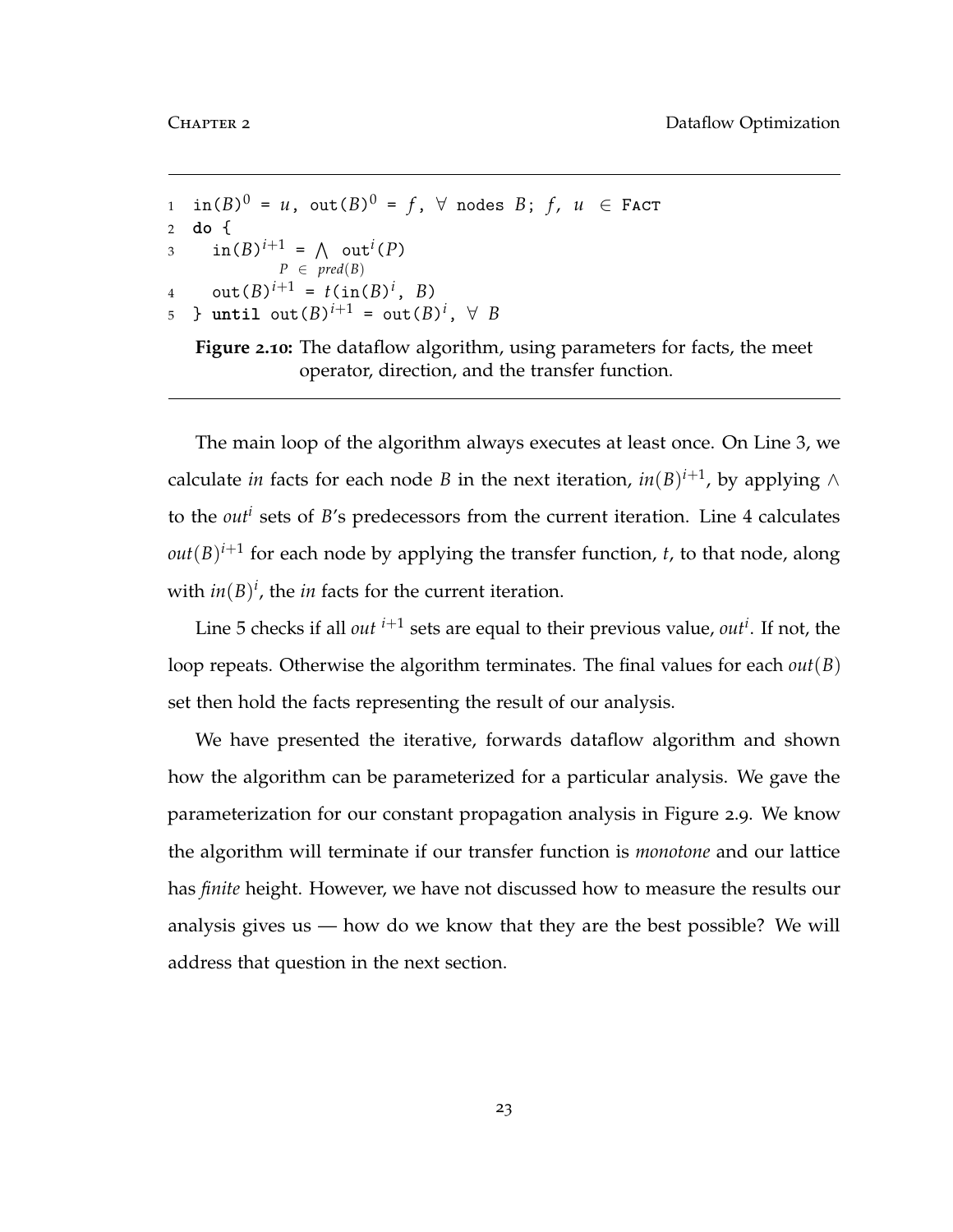#### **2.5 Quality of Solutions to the Dataflow Equations**

Aho (Aho et al., 2006) shows that for a dataflow analysis defined with a finite lattice and monotone transfer function, Figure 2.10 will compute a *maximum fixed point.* A maximum fixed point means that for any  $F = out(B)$  computed by the algorithm, no other  $F'$  can be computed such that  $F \subset F'$ . In other words, the process described in Figure 2.10 will compute *out* facts with the best possible information that our algorithm is capable of.

The maximum fixed point solution differs from the *ideal* solution in that the maximum fixed point solution may make more conservative estimates than necessary. In particular, the algorithm does not consider knowledge about branches that will never be taken. For example, the C program from Figure 2.1 (a) will never execute Line 3, because the test if  $(a > b)$  is always false:

```
1 int a = 1, b = 2, c;
2 if (a > b)3 c = 4;
4 else
5 c = 3;
6 ...
```
Our algorithm, however, does not take such conditions into account. The ideal solution considers only the paths that will be taken by the program. Determining the actual paths taken is an undecidable problem — thus we settle for the maximum fixed point. Fortunately, the algorithm is conservative — it never ignores (or adds) paths — so we can be sure that its analysis will never be wrong, just that it may not be as good as the ideal.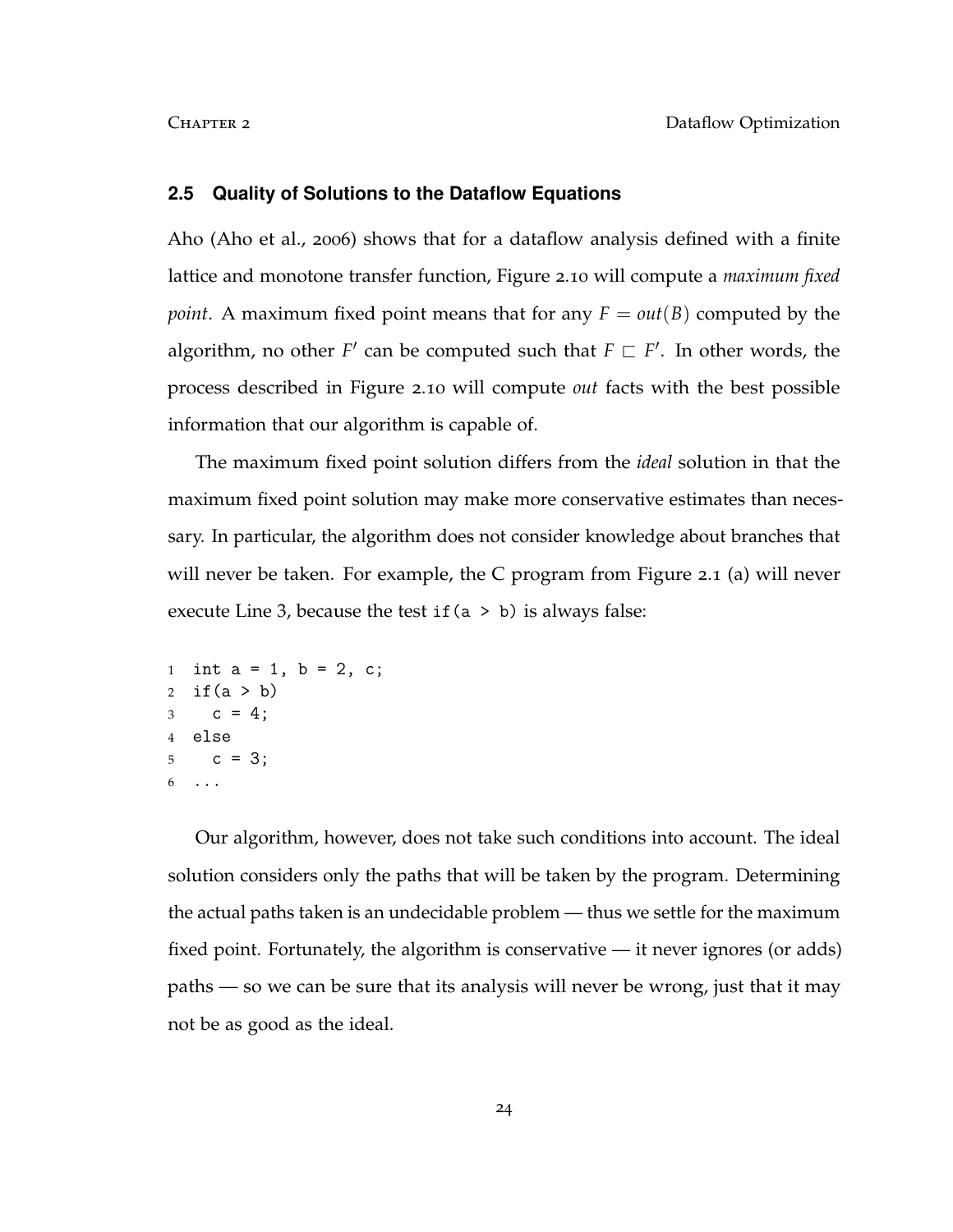#### **2.6 Applying Results**

Figure 2.3, Part (a) on Page 9 gave a sample program that we wished to optimize using a *constant propagation* dataflow analysis. Figure 2.3, Part (b) gave the result, replacing all occurrences of *m* with 10. Now, knowing the dataflow algorithm and the equations for constant propagation, we can derive how that transformation is made.

Figure 2.11 gives the facts calculated for all nodes in our program, during each iteration of the analysis. The first iteration calculates that *out*(*B*1) assigns *m* the value 10, due to the assignment  $m = 10$  on Line 2. The second iteration propagates this value to  $in(B_2)$  and in turn to  $out(B_2)$ , because the test on Line 3 does not affect *m*. In the third iteration, we see the same with  $in(B_3)$  and  $out(B_3)$  on Line 4. The analysis continues for two more iterations as other values propagate, but at this point we have all the information we need to optimize the program. Once the analysis reaches a fixed point, we can safely replace all occurrences of *m* with 10, resulting in the optimized program given in Figure 2.3, Part (b).

We have now seen how we can use constant propagation to optimize a simple program. Typically many more optimizations will be run over the same code, each (hopefully) improving it a little more. For example, we could use an optimization called *dead-code elimination* to remove the declaration of *m* altogether from our optimized program, as it is no longer used.

#### **2.7 Summary**

This chapter gave an overview of *dataflow optimization*. The dataflow *algorithm* gives a general technique for applying an *optimizing function* to the *control flow graph* (cfg)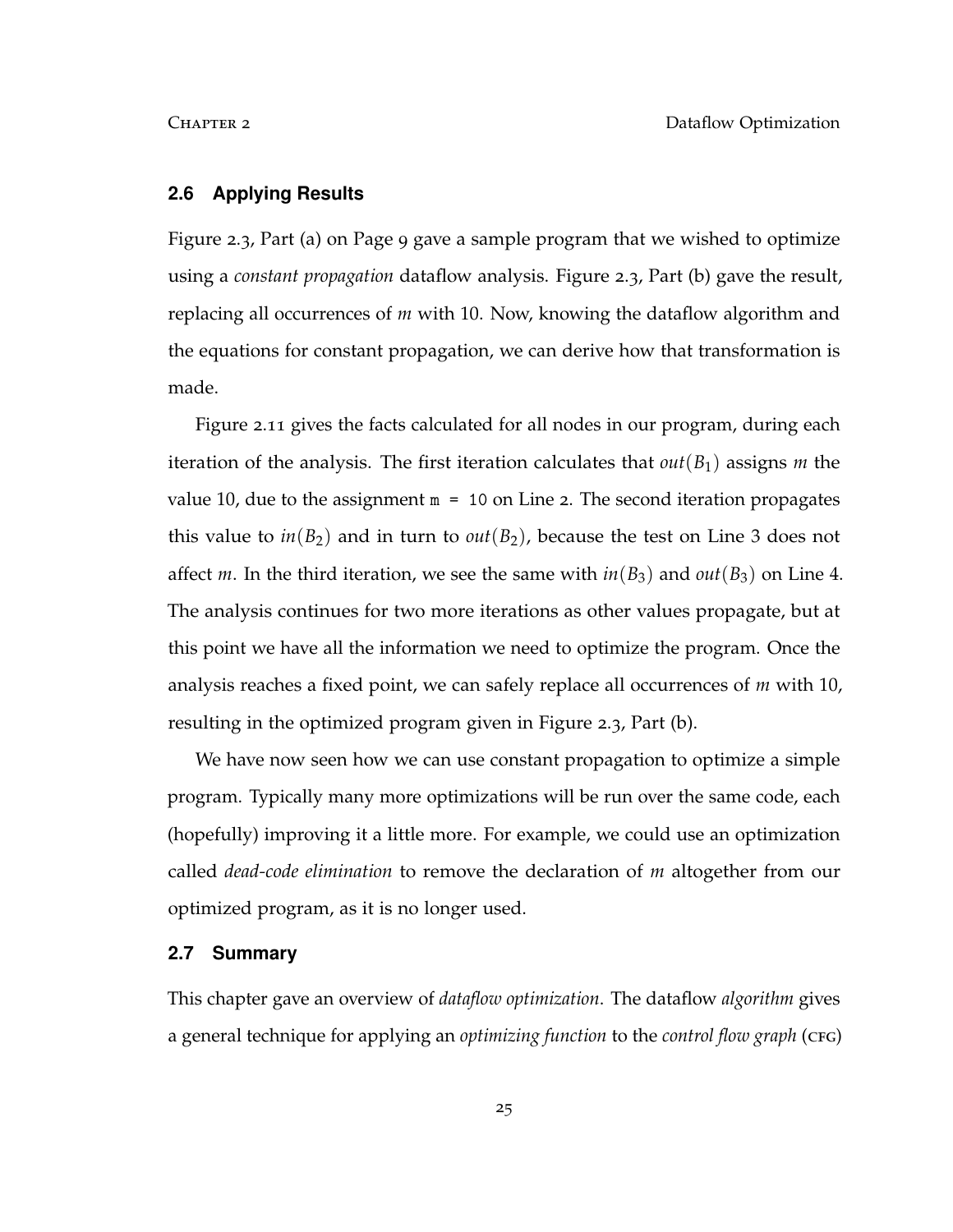

**Figure 2.11:** This figure shows the facts calculated for all nodes in our example program. Part (a) shows the *in* and *out* facts associated with each node. Part (b) reproduces the control-flow graph for our program. After 5 iterations the facts reach a fixed point (i.e., they stop changing) and we can see that  $in(B_3)$  shows that *m* is always 10, proving we can rewrite the multiplication safely.

representing a given program. The optimizing function computes *facts* about each node in the graph, using a *transfer* function. A given analysis can proceed *forwards* (where  $in(B)$  facts are used to produce  $out(B)$  facts) or *backwards* (where  $out(B)$ ) facts are used to produce *in*(*B*) facts). Each optimization defines a specific *meet operator* that combines facts for nodes with multiple predecessors (for forwards analysis) or successors (for backwards). We compute facts *iteratively*, stopping when they reach a *fixed point*. Finally, we *rewrite* the c<sub>FG</sub> using the facts computed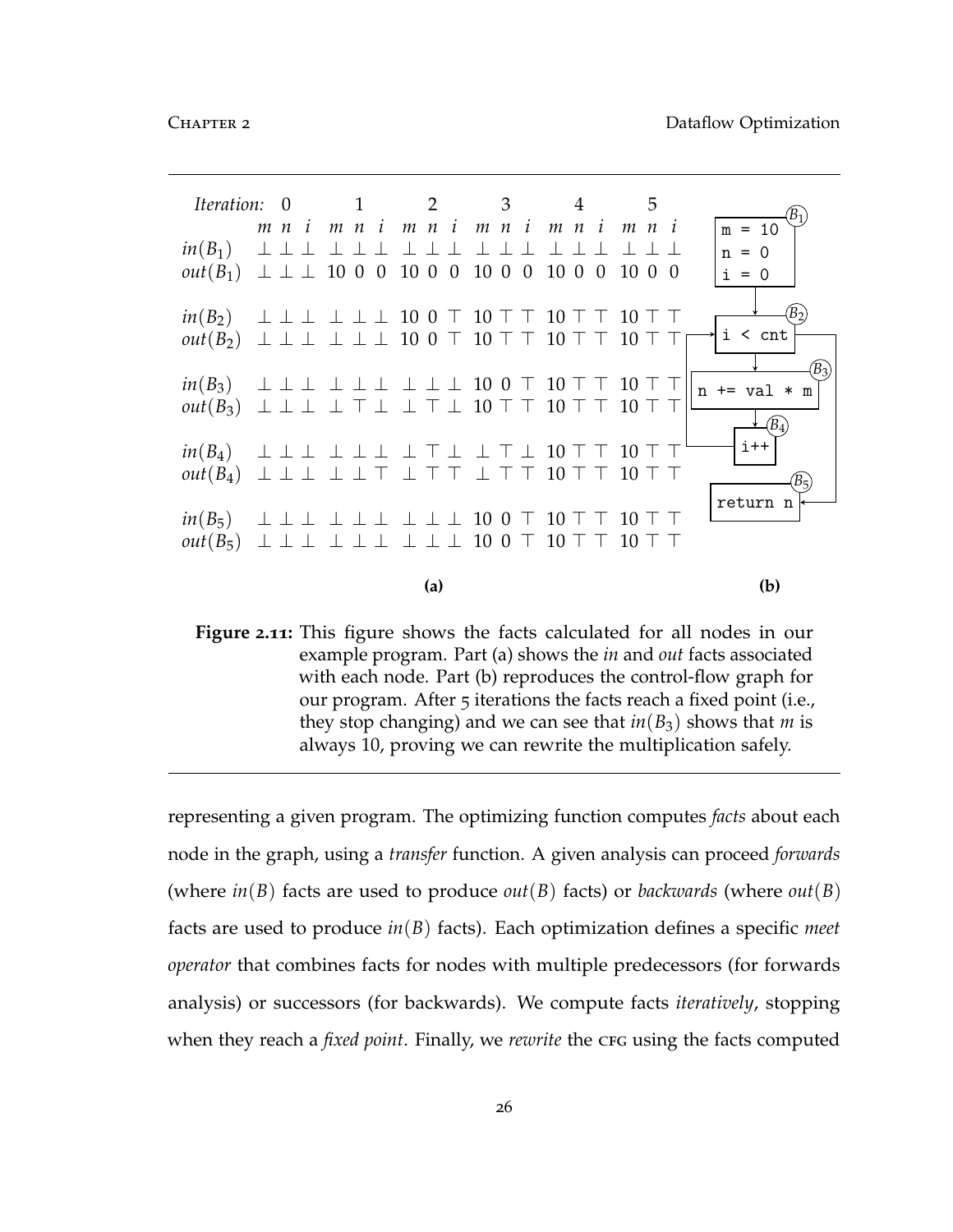as a guide. The meaning of our program does not change, but its behavior may be "better," whatever that means for the particular optimization applied.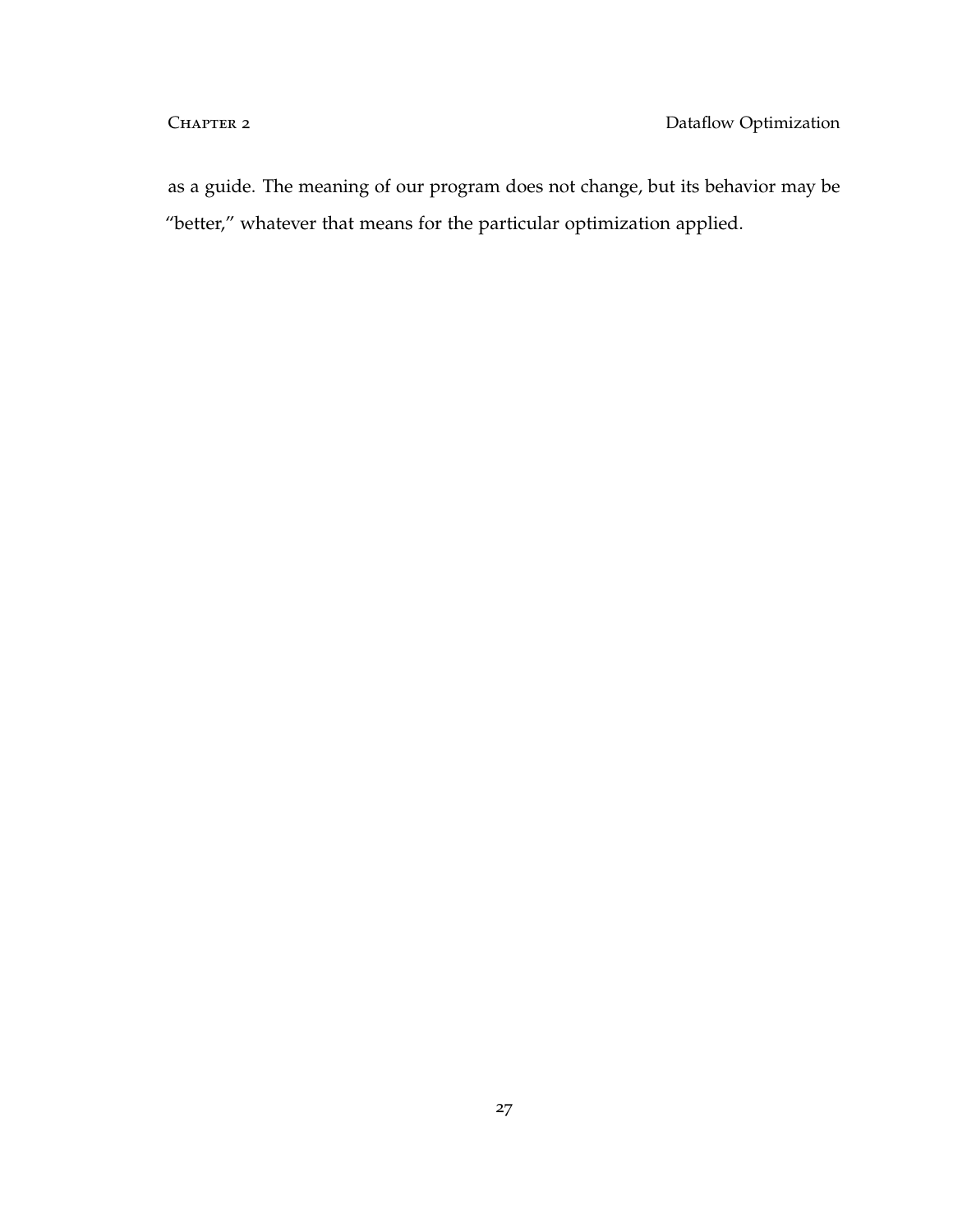## **Chapter 3**

# **The Hoopl Library**

The dataflow algorithm describes a method for analyzing programs based on the computation of facts between nodes in the program's control-flow graph. The hoopl library (Ramsey, Dias, and Peyton Jones, 2011), written in Haskell, provides a framework for using the dataflow algorithm. Hoopl enables the user to implement their own analyses for their own programming language. A thorough description of the library's implementation can be found in the authors' paper (Ramsey, Dias, and Peyton Jones, 2010); here, we discuss the abstractions they provide and how to use them.

Hooplet's implementation follows a variation of the dataflow algorithm described by Lerner, Grove and Chambers (2002). In brief, Lerner and colleagues' dataflow algorithm interleaves analysis and transformation. While this technique does not provide any better quality solutions than Kildall's original formulation (1973), it makes the composition of multiple dataflow analyses much simpler. We return to Lerner and colleagues' work in Section 3.6.

Hoopl implements the generic portions of the dataflow algorithm: iterative computation, traversing the control-flow graph (CFG), and combining facts. The *client program*, a term hoople uses to mean the program using the library for some optimization, provides data structures and functions specific to that optimization: the representation of programs and facts, a transfer function, a rewriter, and a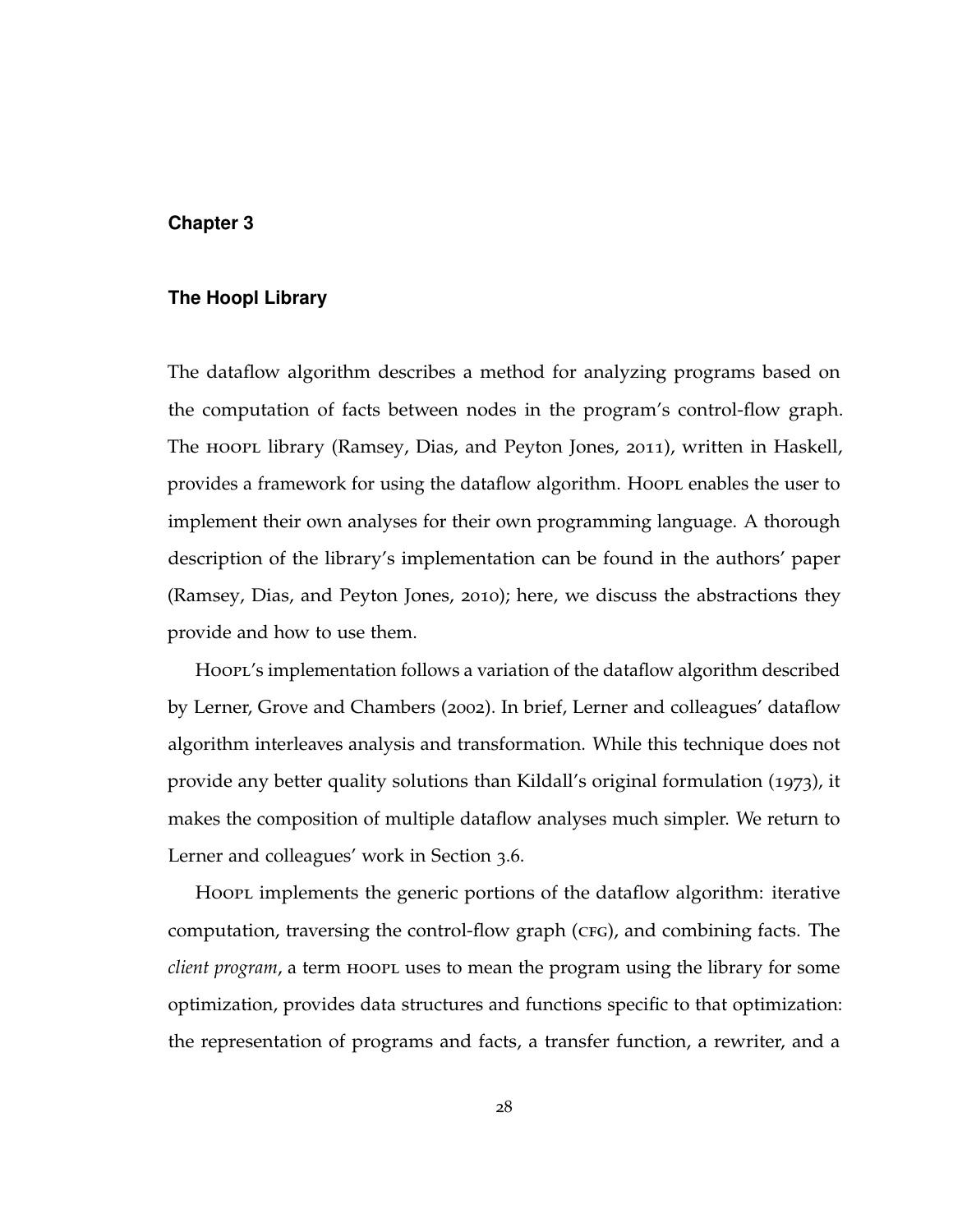```
1 void example() {
1 void example() {
2 int a, c;
3 c = 4;
4 \text{ a } = \text{c } + 1;5 printf("%d",c);
5 }
6 a = c + 2;7 }
                  2 int c;
                  3 c = 4;
                  4 printf("%d",c);
         (a) (b)
```
**Figure 3.1:** Part (a) defines a function using the C language. Part (b) shows the program after performing dead-code elimination.

meet operator.

We will illustrate hoople concepts using a running example motivated by the C-language function defined in Figure 3.1 (a). A cursory examination of that listing shows the assignments to a on Lines 4 and 6 do not affect the output (i.e., observable behavior) of example. We could eliminate them without changing the program's meaning; we may even improve its performance. However, we could not eliminate the assignment to c on Line 3 because that may change the value printed on Line 5. We call variables that may affect observable behavior *live*; a *dead* variable is not live. Figure 3.1 (b) shows one way we could optimize this program by eliminating the "dead" statements in Figure 3.1 (a).

*Dead-code elimination* refers to the optimization that first determines "liveness" and then removes dead statements (i.e., those only assigning to dead variables). Our running example will implement a client program that can apply deadcode elimination to the program in Figure 3.1 (a), transforming it to resemble Figure 3.1 (b).

This chapter provides enough background to understand the use of HOOPL in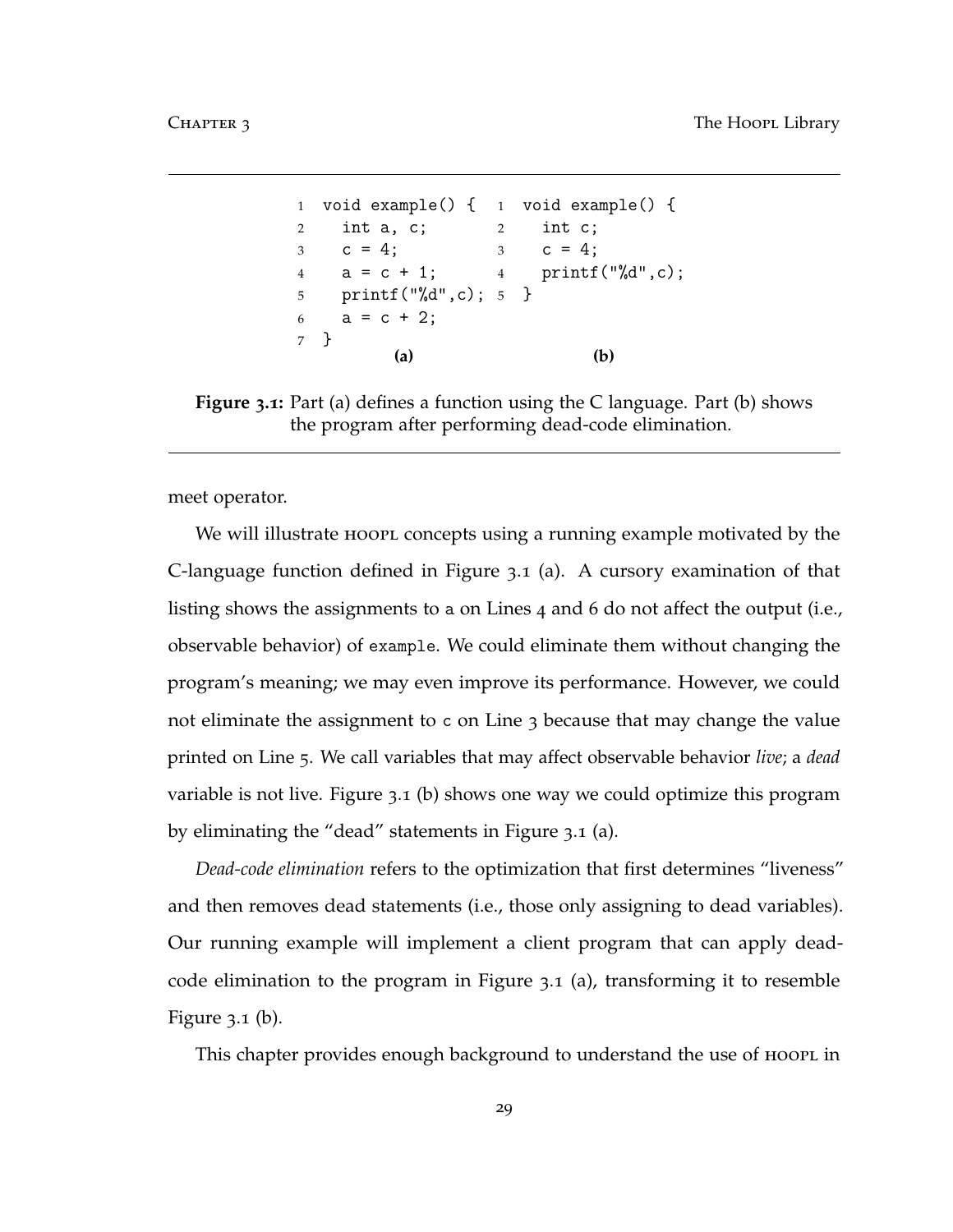this work. It assumes the reader has prior knowledge of the Haskell programming language, including language extensions such as GADTS (Schrijvers et al., 2009), as implemented by GHC 7.2 (The GHC Team, 2011b). This chapter follows the same outline as our chapter covering dataflow analysis, presenting each concept in terms of hoopl structures. Section 3.1 gives an overview of the types, data structures, and functions provided by HOOPL. Sections 3.2 through 3.8 give detailed information about each item. Throughout, we develop our client program to implement dead-code elimination. We conclude with a summary of HOOPL in Section 3.9.

### **3.1 Hoopl's API**

To implement dataflow analysis generically, HOOPL defines several core data structures that client programs must use. These include the representation of cros, the types of transfer and rewrite functions, and the implementation of the meet operator. Hoopl controls the CFG representation so it can traverse, propagate facts around, and rewrite the CFG. Hoople specifies the type of the transfer and rewrite function such that they produce usable information (and rewrites). Finally, HOOPL specifies the form of the meet operator (but not its implementation) so that the library can recognize fixed points.

Hoople requires that client programs specify those items related to their specific optimization: the abstract syntax tree (ast) of the language analyzed, the representation of facts, and the implementation of the transfer and rewrite functions. Each node in the c<sub>FG</sub> typically contains an expression or statement from the AST of the language that the client program analyzes. While hoopl controls the edges between nodes in the CFG, it does not specify the contents of those nodes. Similarly, while hoopl determines when an analysis reaches a fixed point, hoopl relies on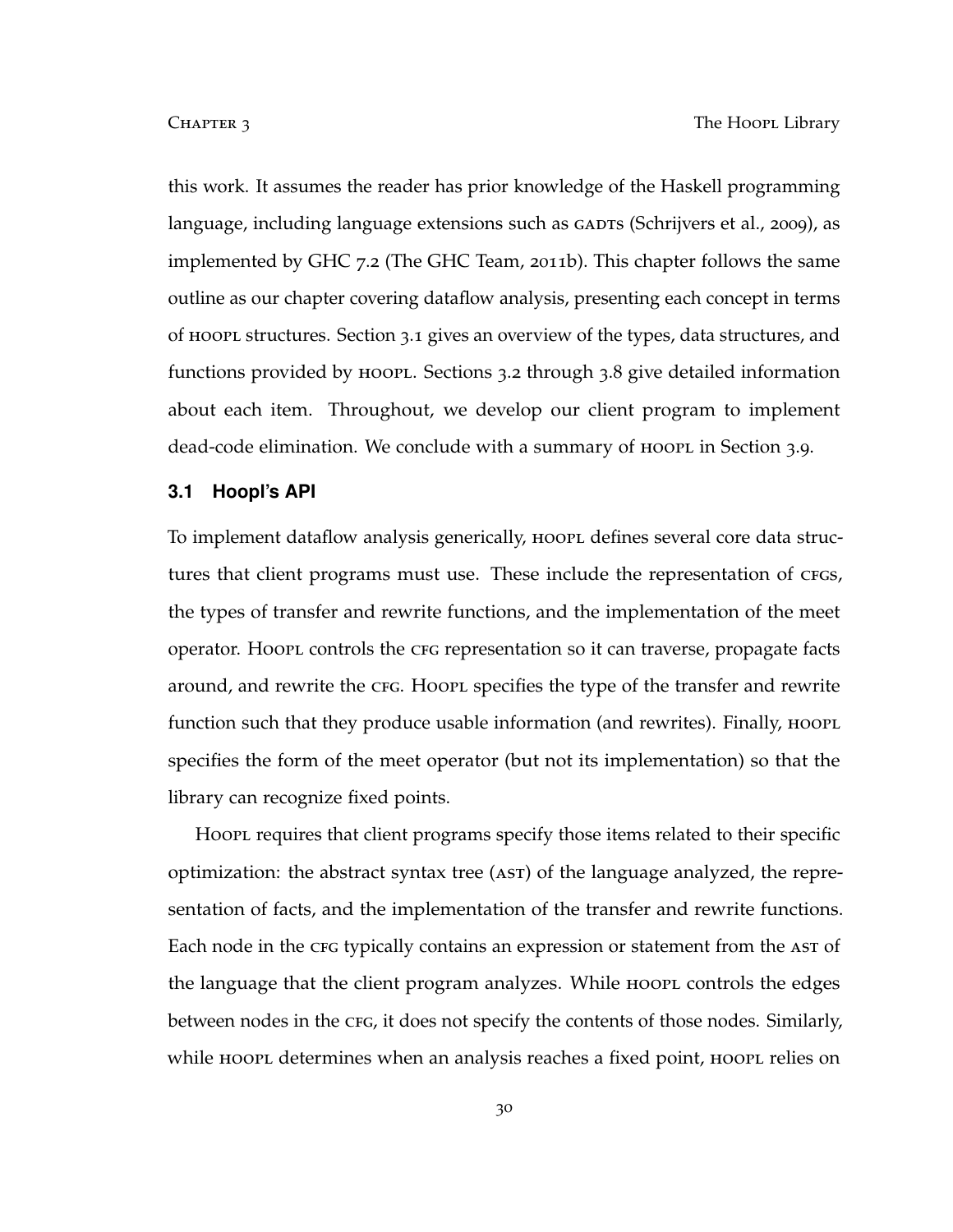the client to specify when one set of facts equals another. Finally, *HOOPL* applies the transfer and rewrite functions to the cfg but requires that the client program implement them for their specific AST and optimization.

## **3.2 Control-Flow Graphs**

Hoopl defines cfgs in terms of basic blocks, parameterized by *content* and *shape*. Content takes the form of statements or expressions from the client's AST, while shape specifies how control-flow enters and leaves a given block. An "open" block allows control-flow to fall-through implicitly from its predecessor or to fall-through to its successor. A "closed" block requires that control-flow explicitly transfers to or from the block. Shape constrains the CFG such that only blocks with compatible shapes can be connected: predecessors of an open block must be open; successors of a closed block must be closed.

Hoopl provides types named *O* (for open) and *C* (for closed) to describe the entry and exit shape of a given block. We write *O O* ("open/open"), *O C* ("open/closed"), etc., where the first type describes the block's entry shape and the latter its exit shape. An *O C* block requires a unique predecessor. Control-flow will fall-through from the predecessor to the *O C* block, but control-flow must explicitly transfer to a successor block on exit. An *O O* block requires a unique predecessor and a unique successor; this allows control-flow to fall-through from its predecessor and similarly allows control-flow to implicitly pass to its successor. A *C O* block requires that control-flow passes explicitly from its predecessors. However, control-flow falls-through from the block to its successor. A *C C* block must be the target of an explicit control-flow transfer and must, in turn, explicitly pass control-flow to a successor block. Figure 3.2 illustrates the four possible block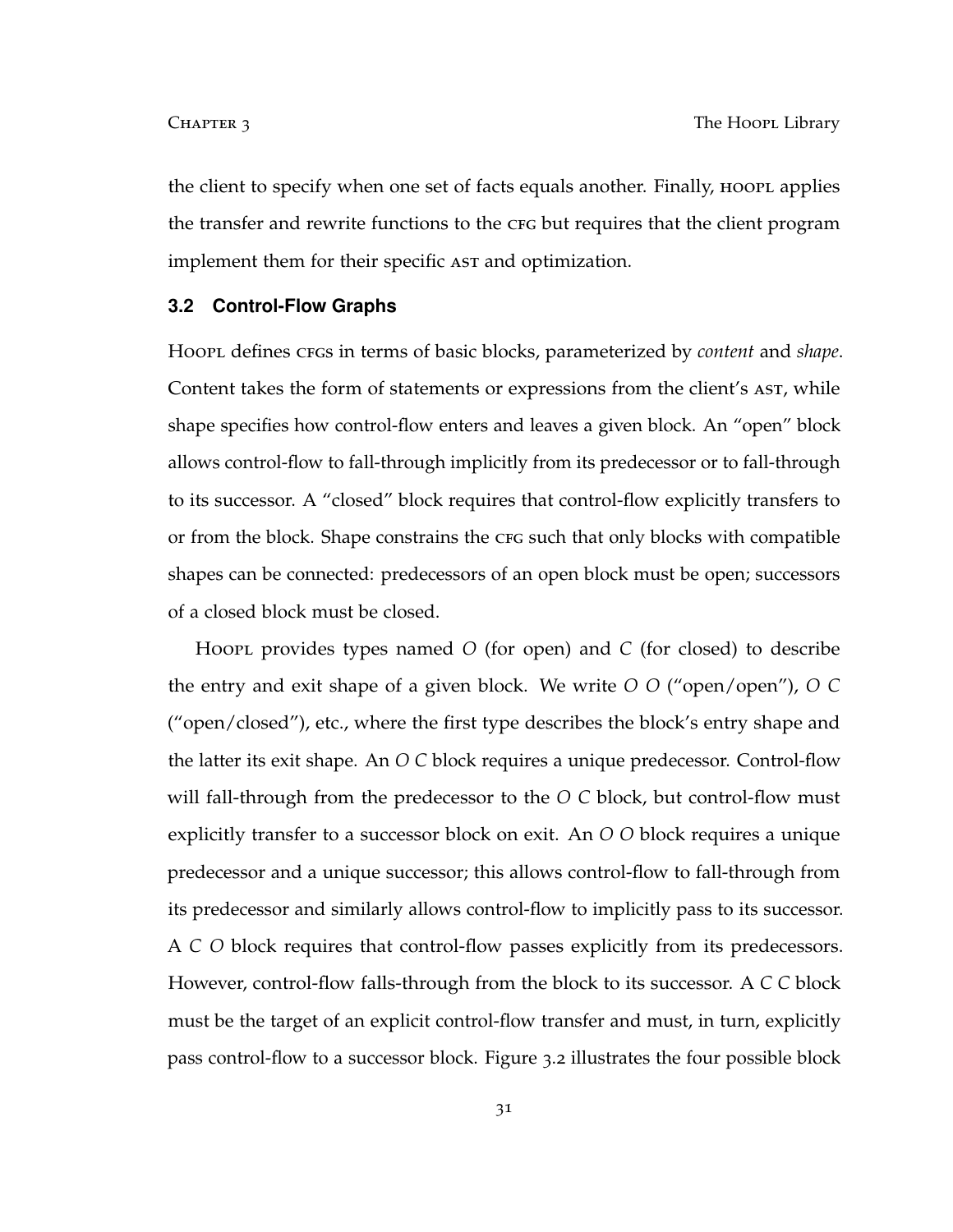

**Figure 3.2:** This table shows the four possible block shapes. Each row gives example statements and a representative CFG using a block of the given shape. Dashed lines indicate optional blocks. Solid lines show required blocks.

shapes, with representative examples.

Figure 3.3 gives Haskell declarations that can represent the AST for example. We use GHC's GADT syntax (The GHC Team, 2011a, Section 7.4.7) to specify the value of the *e* and *x* ("entry" and "exit") types for each constructor, reflecting the control-flow of the represented statement. The *CExpr* and *Var* types do not affect control-flow in our subset, so we do not annotate them like *CStmt*. Hoopt defines the *Label* type; we use it to define the successors and predecessors of closed blocks.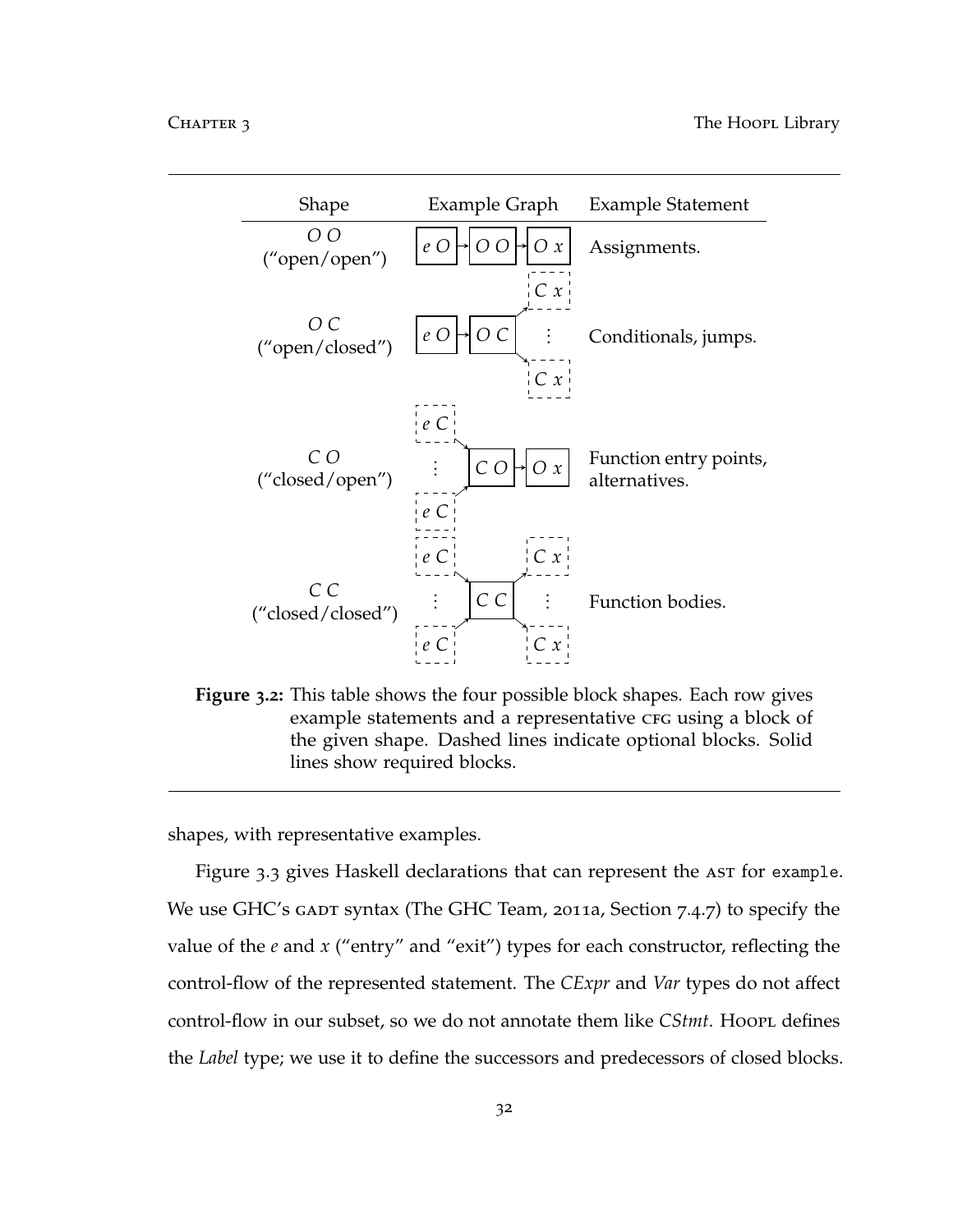```
data CStmt e x where
  Entry :: Label \rightarrow CStmt C O
  Assign :: Var → CExpr → CStmt O O
  Call :: Var \rightarrow [CExpr] \rightarrow CStmt O OReturn :: CStmt O C
data CExpr =Const Int
    | Add CExpr CExpr
    | Var Var
    | String String
type Var = String
```
**Figure** 3.3: Haskell data declarations for representing the AST of example.

The *Entry* value represents a function entry point; we give it type *C O* because control-flow can only explicitly enter a function through a call. The *Return* constructor creates a value with the type *CStmt O C*, meaning control-flow will not implicitly pass from the statement but rather explicitly transfer to another block (i.e., the caller of the function). The *Assign* constructor's type, *CStmt O O*, indicates that control-flow *will* fall-through, reflecting the behavior of the assignment statement.

The *Call* statement's type could be *O C* to reflect that control-flow implicitly enters the statement from its predecessor and then transfers explicitly to another block. However, we can think of this as an "external call" to a block defined outside the program. In this way *Call* acts like an assignment — control-flow implicitly passes through the function call to the next statement. Therefore, we give *Call* the type *O O*.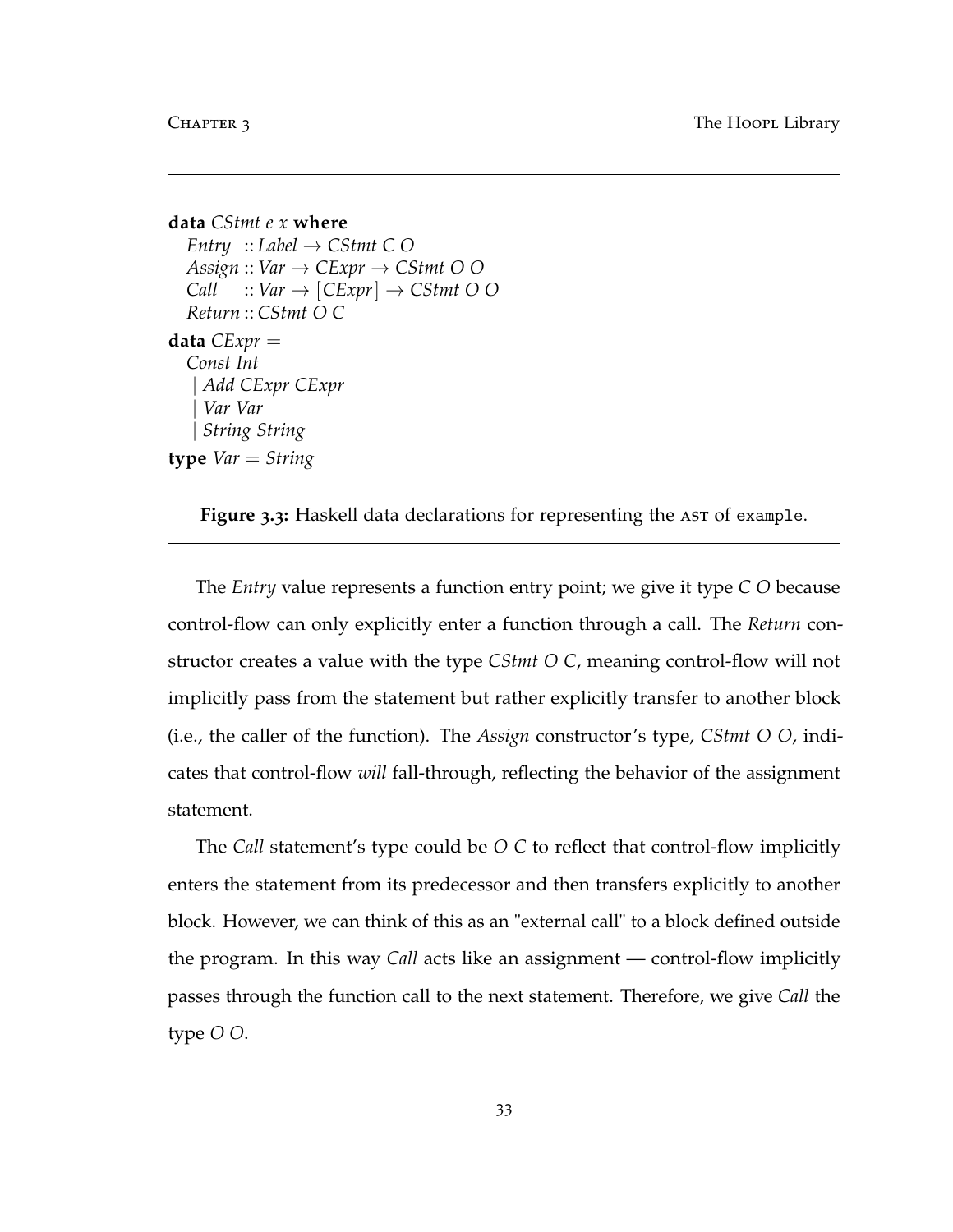

**Figure 3.4:** Our example function as a control-flow graph. Part 3.1 (a) uses C syntax for each statement. Part  $3.1$  (b) uses the AST given in Figure 3.3.

Figure  $3.4$  shows a CFG for example. Part (a) shows the program with C syntax. Part (b) uses the Ast just given. Each block in Part (a) corresponds to the adjacent block in Part (b). For example, Block  $B_1$  ("c = 4") corresponds to Block *B*<sup>6</sup> ("*Assign* "c" (*Const* 4)"). Also notice that the entry and exit points (*E* and *X*, respectively) in Part (a) do not appear explicitly in our program text, but they must be represented in the CFG.

Each block in Figure 3.4 (b) shows the type associated with its value. For example, the type of Block  $B_6$ , *CStmt O O*, shows that control-flow falls-through the statement. However, the type of *B*5, *CStmt C O*, shows that control-flow must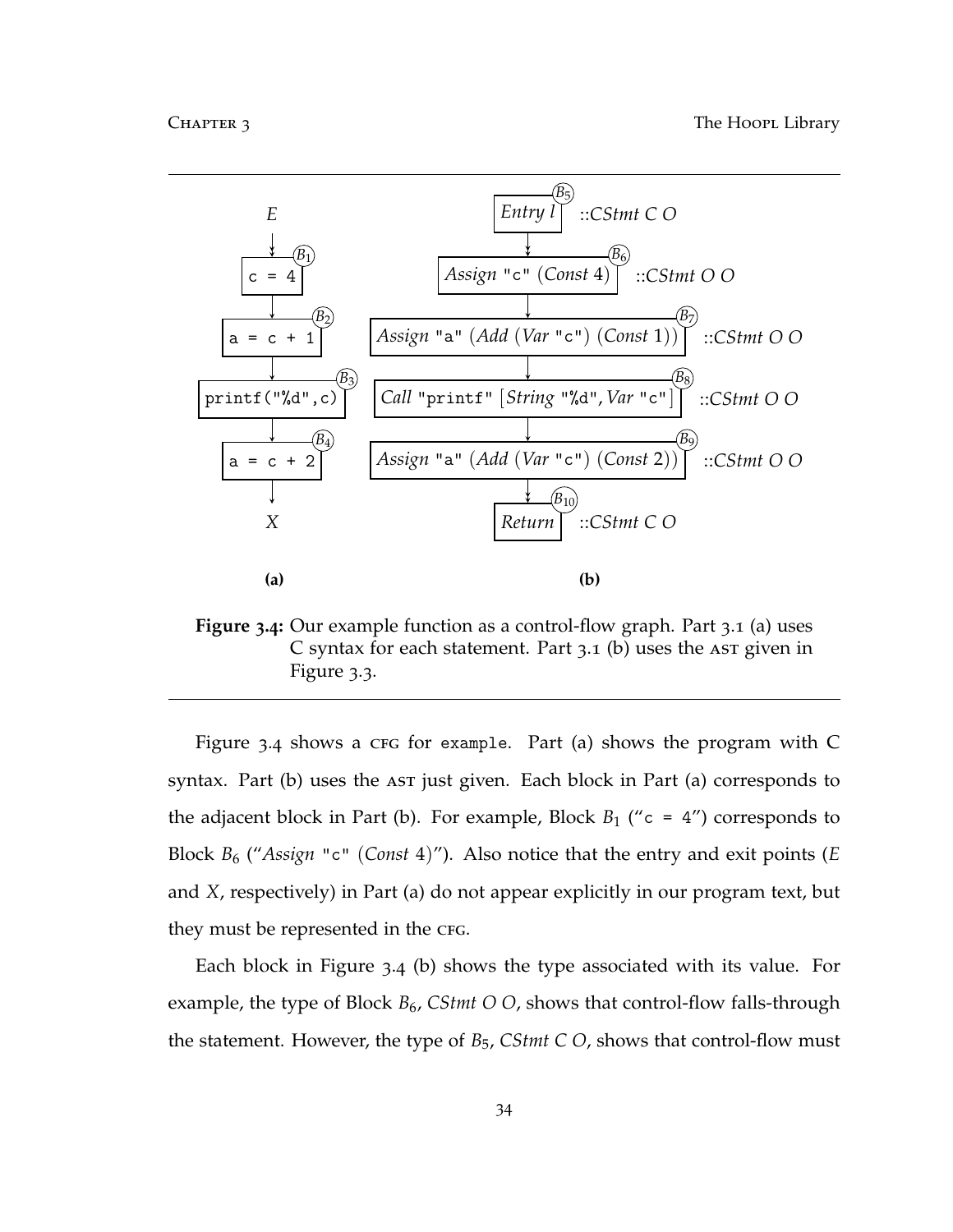explicitly transfer to the block (in this case, through a function call). The type *CStmt O C* on  $B_{10}$  shows the opposite — control-flow does not implicitly exit the block; instead, control-flow explicitly returns to the caller of the function.

```
mkFirst :: n \times O \rightarrow Graph n \times OmkMiddle :: n \times O \rightarrow Graph n \times OmkLast :: n O C \rightarrow Graph n O C(<∗>) :: Graph n e O → Graph n O x → Graph n e x
(|∗><∗|) :: Graph n e C → Graph n C x → Graph n e x
```


Hoopl defines the type *Graph* for representing crgs. Figure 3.5 shows the five primitive functions that hoople provides for client programs to use for constructing cfgs. The *n* type in each primitive's signature represents the ast defined by the client program (*CStmt* in our example).

The *mkFirst*, *mkMiddle*, and *mkLast* functions turn a single block into a graph of one block with the same shape. The (<∗>) operator, pronounced "concat," connects an "open on exit" (*e O*) graph to an "open on entry" (*O x*) graph. The resulting graph's shape, *e x*, combines the entry shape of the first argument and the exit shape of the second. Necessarily, the graph represented by the first argument becomes the predecessor of the graph represented by the second argument. For example, if *n1* has type *CStmt C O* and *n2* has type *CStmt O O*, then *n1* <∗> *n2* would have type *CStmt C O* and *n1* will be the unique predecessor to *n2* in *n1* <\*> *n2*. Hoort combines smaller graphs into larger graphs using the ( $|\gg$ <\*) operator (pronounced "append"). Unlike (<∗>), this operator does not imply any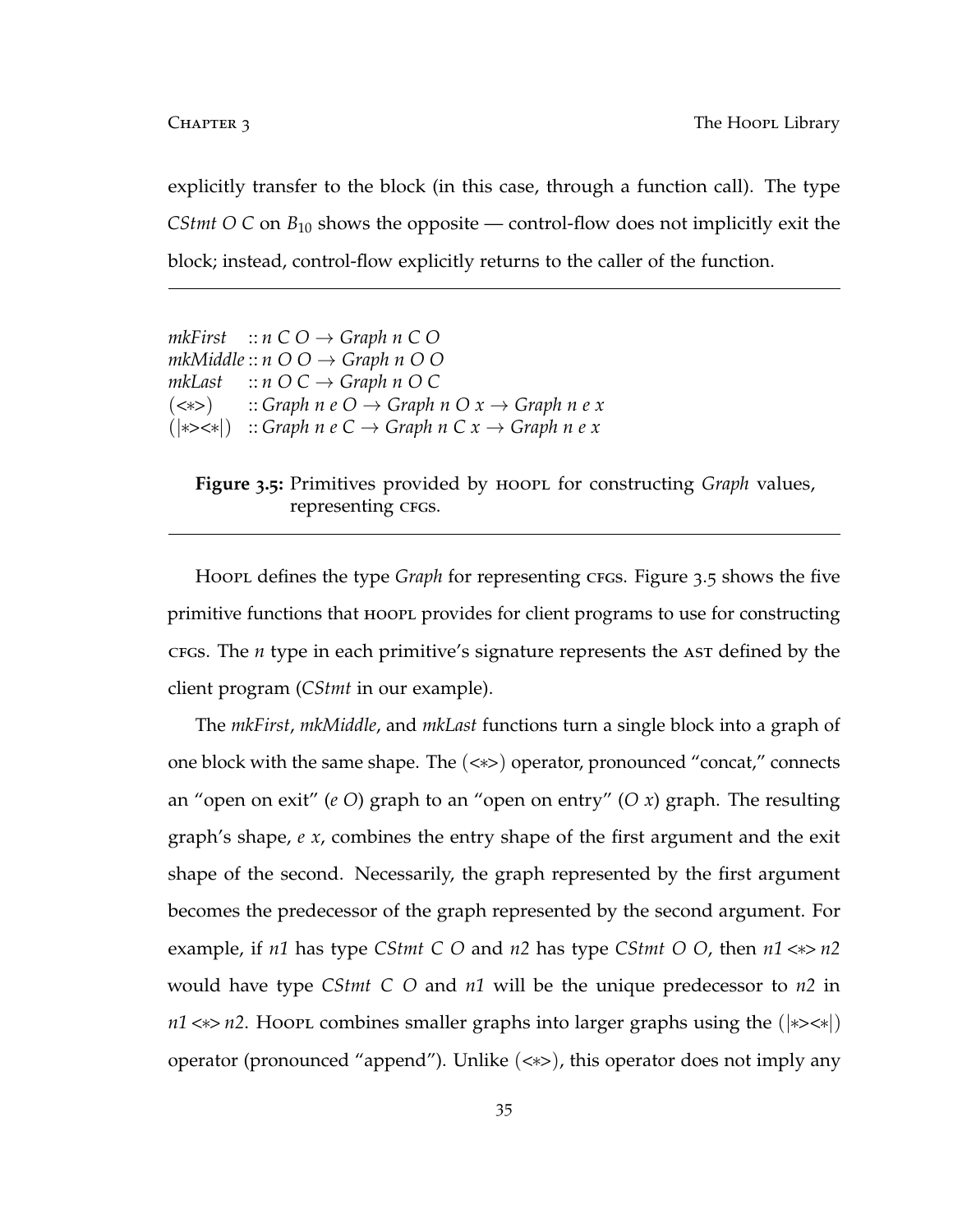control-flow between its arguments.

*example* :: *Label* → *Graph CStmt C C example l* = *mkFirst* (*Entry l*) <∗> *mkMiddle* (*Assign* "c" (*Const* 4)) <∗> *mkMiddle* (*Assign* "a" (*Add* (*Var* "c") (*Const* 1))) <∗> *mkMiddle* (*Call* "printf" [*String* "%d", *Var* "c"]) <∗> *mkMiddle* (*Assign* "a" (*Add* (*Var* "c") (*Const* 2))) <∗> *mkLast Return*

**Figure** 3.6: A definition that creates a CFG for example, using the AST from Figure 3.3 and the functions shown in Figure 3.5.

Returning to our example, we can construct the  $CFC$  from Figure 3.4 (b) using the code in Figure 3.6. The *l* parameter (with type *Label*) defines the entry point for this block. Each statement in the block is mapped to a graph by applying *mkFirst*, *mkMiddle*, or *mkLast* as appropriate. We concatenate the graphs using the (<∗>) operator, forming one large graph with type *CStmt C C*. This construction exactly represents the  $CFG$  in Figure 3.4 (b).

The  $(\ll\gg)$  operator defines control-flow within a basic block, and the  $(\ll\gg\ll\ll)$ operator combines unconnected blocks into a larger graph. Hoopl defines the *NonLocal* class to bridge the gap between these two operators:<sup>1</sup>

**class** *NonLocal n* **where** *entryLabel*  $:: n \subset x \rightarrow$  *Label successors*  $:: n \in C \rightarrow [Label]$ 

Hoopl defines the *Label* type, which the client program uses for two purposes:

<sup>1</sup>The (|∗><∗|) and (<∗>) operators in Figure 3.5 specify a *NonLocal* constraint on *n*, which we have hidden to simplify the presentation.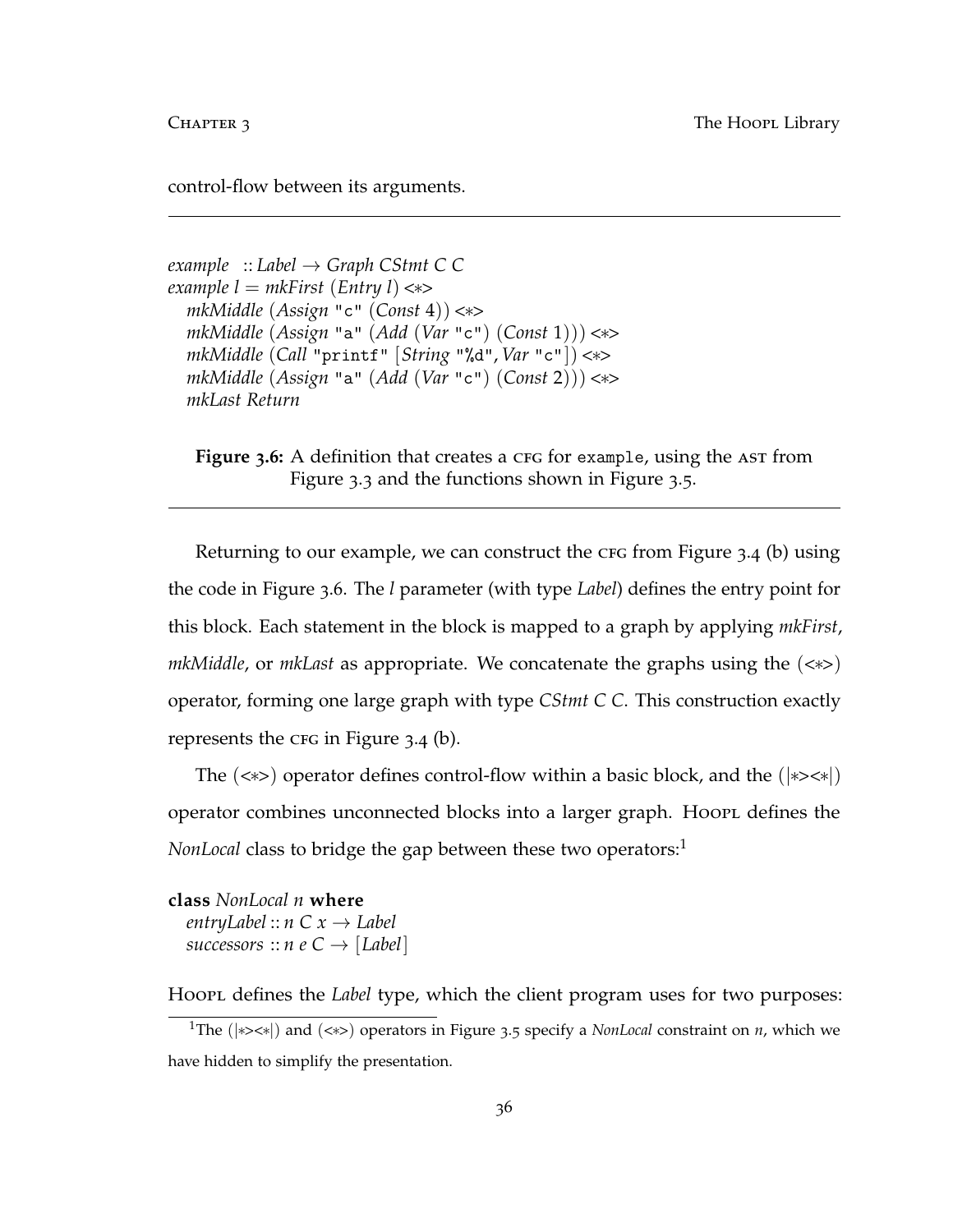uniquely identifying each block and specifying the explicit successors of a given block. Hoopluse *entryLabel* method to find the entry point for a given block. The *n C x* type of its argument ensures that *entryLabel* can only be applied to "closed on entry" nodes: precisely those nodes that can be the target of an explicit control-flow transfer. Similarly, hoopl uses *successors* to determine the explicit successors of a "closed on exit" block.

The client program must define an instance of *NonLocal* for its AST. HoopL will use that instance to recover potential control-flow between basic blocks in the cfg. Therefore, as seen in Figure 3.3, the AST must store the label of a "closed on entry" node and the labels of successors for a "closed on exit" node in the AST itself.

We define the following instance of *NonLocal* for *CStmt*:

**instance** *NonLocal CStmt* **where**

*entryLabel* (*Entry l*)  $=$  *l*  $successors Return = []$ 

We define *entryLabel* for *Entry*, the only "closed on entry" constructor for *CStmt*. Similarly, we just define *successors* for *Return*, the only "closed on exit" *CStmt* value. However, we do not specify the destination of a *Return* so *successors* always returns an empty list.

### **3.3 Facts, Meet Operators and Lattices**

The dataflow algorithm, as given for the forwards case in Figure 2.10 on Page 23, iteratively computes output *facts* for each block in the cfg until reaching a fixed point. Input facts correspond to the *in*(*B*) set for each block; output facts correspond to the  $out(B)$  set for the block.<sup>2</sup> The first iteration uses some initial value

<sup>&</sup>lt;sup>2</sup>A backwards analysis reverses this correspondence.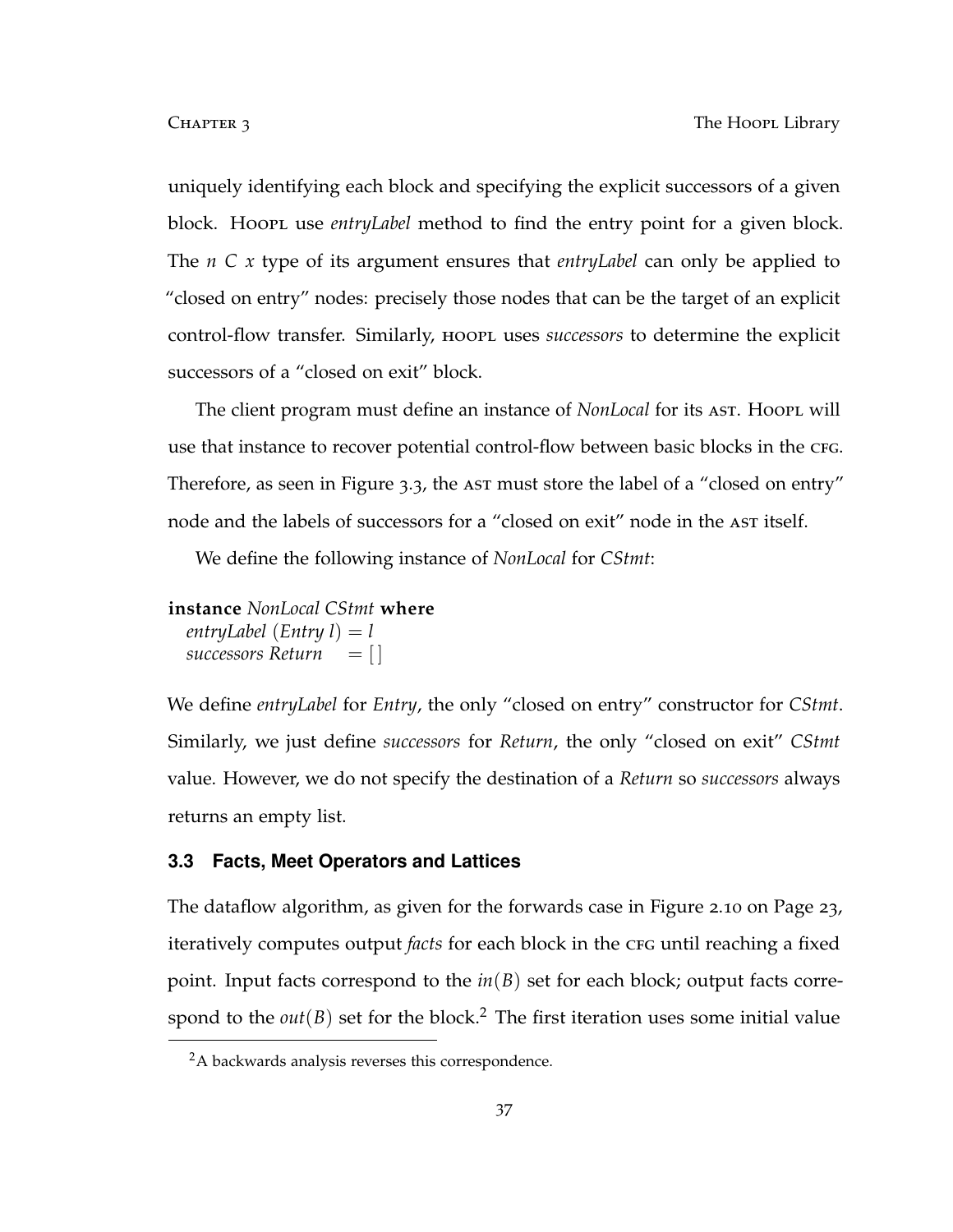for each *in*(*B*) and *out*(*B*) set. Each subsequent iteration uses a *meet operator* to combine *out*(*B*) sets from the predecessors of each block into an  $in(B)$  set for that block. Together, the set of possible facts and the meet operator must form a *lattice*.

Hoopl provides the *DataflowLattice* type (shown in Figure 3.7), which defines the following fields: *fact*\_*name*, used for documentation; *fact*\_*bot*, for specifying initial facts; and *fact*\_*join*, for the implementation of the analysis' meet operator.<sup>3</sup>

```
data DataflowLattice a = DataflowLattice {
  fact_name :: String,
 fact_bot :: a,
 fact_join :: Label \rightarrow OldFact a \rightarrow NewFact a \rightarrow (ChangeFlag, a) }
newtype OldFact a = OldFact a
newtype NewFact a = NewFact a
data ChangeFlag = NoChange | SomeChange
```
**Figure** 3.7: *DataflowLattice* and associated types defined by HOOPL for representing and combining facts.

The meet operator, *fact*\_*join*, takes three arguments and returns a pair consisting of a value and a *ChangeFlag*. The arguments represent possibly differing output facts; the result represents the meet of those facts. Hoopl determines that a fixed point has been reached when *fact*\_*join* returns *NoChange* for all blocks in the  $c$ FG.<sup>4</sup> The client program must ensure that the meet defines a finite-height lattice;

<sup>&</sup>lt;sup>3</sup>The HOOPL authors choose to document their library in terms of *joins*. We follow (Aho et al., 2006) and use the meet.

<sup>&</sup>lt;sup>4</sup>HoopL uses this strategy for efficiency: if the client does not specify when facts change, hoopL would need to do many comparisons on each iteration to determine if a fixed point had been reached.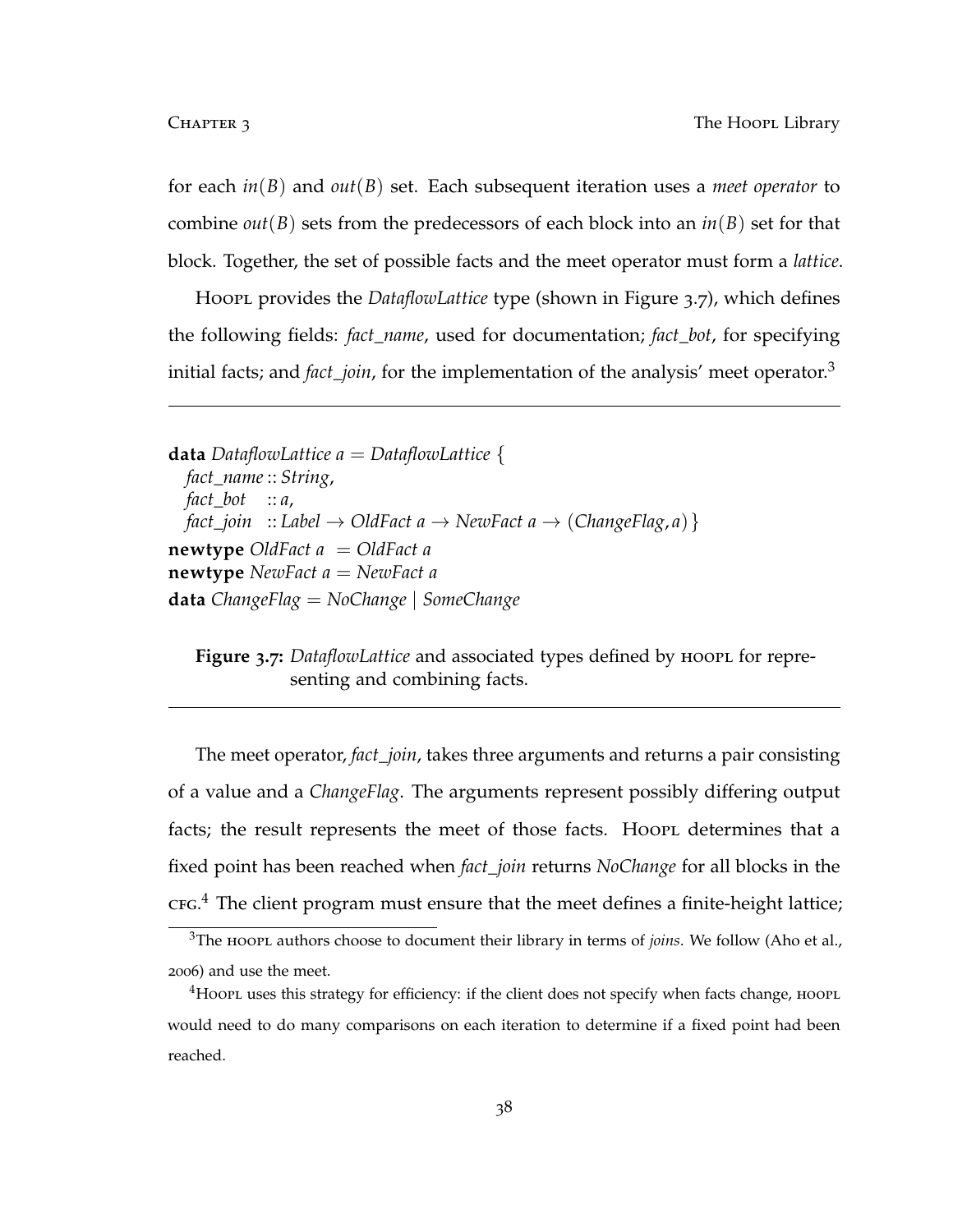otherwise, the analysis may not terminate.

As stated previously, dead-code elimination uses *liveness* analysis to find dead code. A variable is live at a given point if it will be used at a later execution point; otherwise the variable is dead. Liveness analysis is implemented as a backwards dataflow analysis. In a backwards analysis, *out*(*B*) is the set of input facts to block *B*; *in*(*B*) is the set of output facts. All live variables from *B*'s successors may be live in *B*; therefore, we implement our meet operator as *set union*: to compute *out*(*B*) for block *B*, we take the union of all the *in* sets of *B*'s successors.

We define the set Vars as the set of all declared variables in the program. For each block *B*, our analysis computes the set of variables that are live at the beginning of each block, *in*(*B*), using the transfer function defined in Section 3.4) and *out*(*B*), the block's input set. Both *in*(*B*) and *out*(*B*) are subsets of Vars. We set *in*(*B*) and *out*(*B*) to the empty set when analysis begins.

Figure 3.8 shows Haskell code that implements the definitions of the meet operator and facts just given. The type *Vars* corresponds to Vars. The definition of *meet* corresponds to set union. If *old* does not equal *new* we return *SomeChange* and the union of the two sets (the *changeIf* function maps *Bool* values to *ChangeFlag* values). The *lattice* definition puts all the pieces together into a *DataflowLattice* value. Notice we set *fact\_bot* to *Set.empty*, the initial value for all *in*(*B*) and *out*(*B*) sets.

## **3.4 Direction & Transfer Functions**

The dataflow algorithm specifies two sets of facts for every block in the c<sub>FG</sub>:  $in(B)$ and  $out(B)$ .  $in(B)$  represents facts known when control-flow enters the block; *out*(*B*) those facts known when control-flow leaves the block. The *transfer function*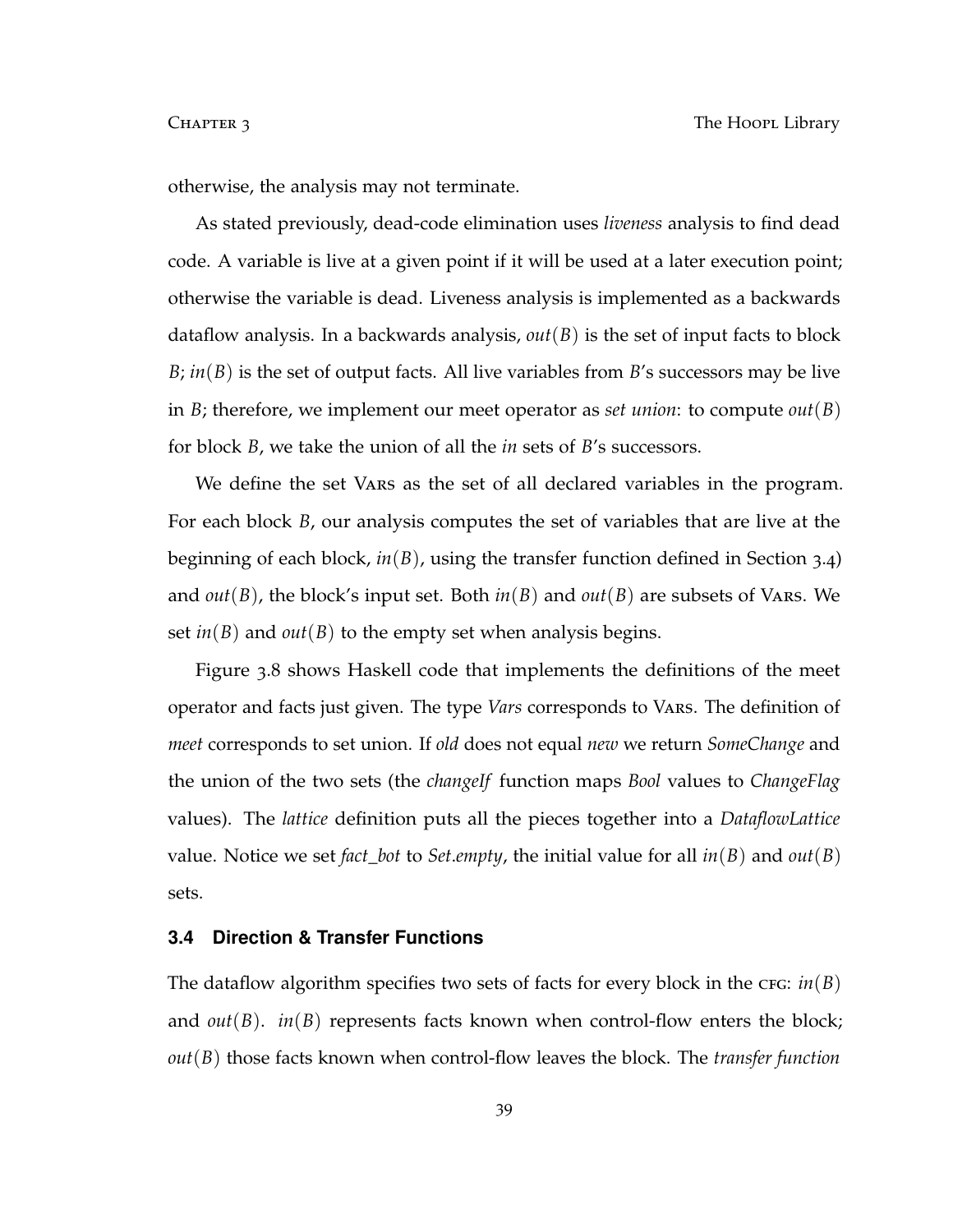```
type Vars = Set Var
meet :: Label → OldFact Vars → NewFact Vars → (ChangeFlag, Vars)
meet \angle (OldFact old) (NewFact new) = (changeIf (old /= new), old 'union' new)
lattice :: DataflowLattice Vars
lattice = DataflowLattice {
  fact_name = "Liveness"
  , fact_bot = Set.empty
  , fact\_join = meet
```
**Figure 3.8:** Haskell definitions implementing fact and meet definitions for our liveness analysis.

computes output facts for each block in the cfg, using the contents of the block and its input facts. A forwards analysis uses *in*(*B*) as the input facts and computes  $out(B)$ ; A backwards analysis does the opposite, computing  $in(B)$  from  $out(B)$  and the contents of the block.

Hoopl defines the *FwdTransfer* and *BwdTransfer* types, shown in Figure 3.9, to represent forwards and backwards transfer functions. The *n* parameter represents the block's contents (i.e., the ast of the program under analysis). The *f* parameter represents the facts computed. Hoopl does not export the constructors for *FwdTransfer* or *BwdTransfer*; instead, clients use the *mkFTransfer* and *mkBTransfer* functions, whose signatures are also shown in Figure 3.9.

Hoopl requires that we parameterize our AST (i.e., the *n* type) using the *O* and *C* types from Section 3.2. A standard Haskell function cannot be applied to values with different types (e.g., *Assign* has type *CStmt O O*, but *Entry* has type *CStmt C O*). Therefore, to pattern-match on all constructors, *mkFTransfer* and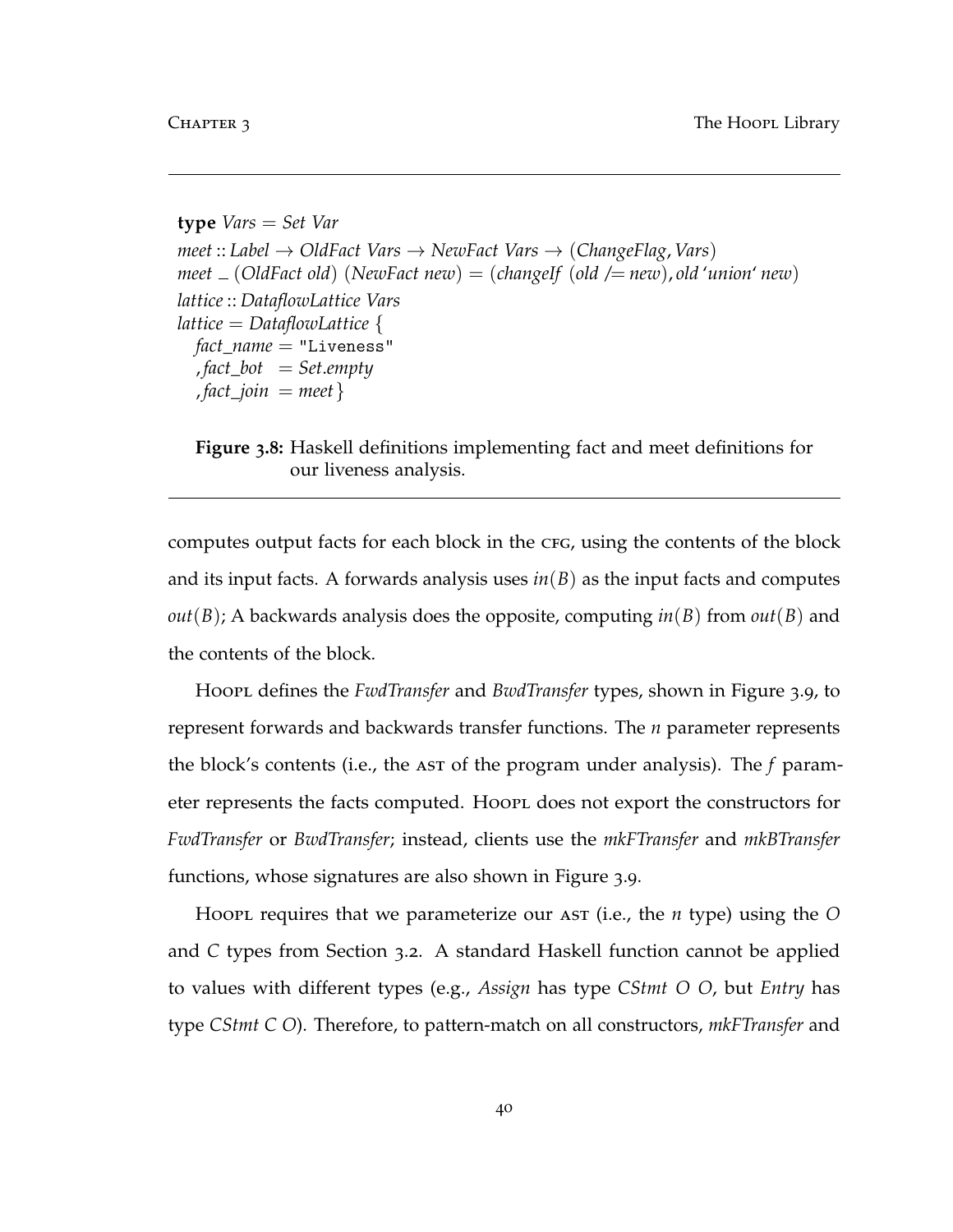**newtype** *FwdTransfer n f* **newtype** *BwdTransfer n f*

*mkFTransfer* :: (*forall e x . n e x*  $\rightarrow$  *f*  $\rightarrow$  *Fact x f*)  $\rightarrow$  *FwdTransfer n f mkBTransfer* :: (*forall e x . n e x*  $\rightarrow$  *Fact x f*  $\rightarrow$  *f*)  $\rightarrow$  *BwdTransfer n f* 

**Figure 3.9:** Hoopl's *FwdTransfer* and *BwdTransfer* types. They can be constructed with the functions *mkFTransfer* and *mkBTransfer*.

*mkBTransfer* require that the transfer function given be defined with a *higher-rank* type (The GHC Team, 2011a, Section 7.8.5). This allows client programs to write one transfer function that can match on all constructors in the ast.

Notice that *mkFTransfer* takes a transfer function that produces a *Fact x f* value. Hoort defines *Fact x f* as an *indexed type family* (The GHC Team, 2011a, Section 7.2.2), where the meaning of *Fact x f* depends on the type of *x*. When *x* is *C*, then *Fact x f* is a synonym for *FactBase f* (another HOOPL type), which is a dictionary of facts indexed by *Labels*. When *x* is *O*, *Fact x f* is just a synonym for *f* (i.e., a plain fact). The definition of *Fact x f* extends the dataflow algorithm slightly by allowing the transfer function to produce different facts for each successor node.

In the case of a backwards analysis, *mkBTransfer* specifies that the transfer function *receive* an argument of type *Fact x f*, and that it always produce a plain fact. When a node is closed on exit, the transfer function receives a dictionary of all facts (indexed by label) from the successors of the node. This definition also extends the dataflow algorithm slightly because it does not force the transfer function to take the meet of its input facts.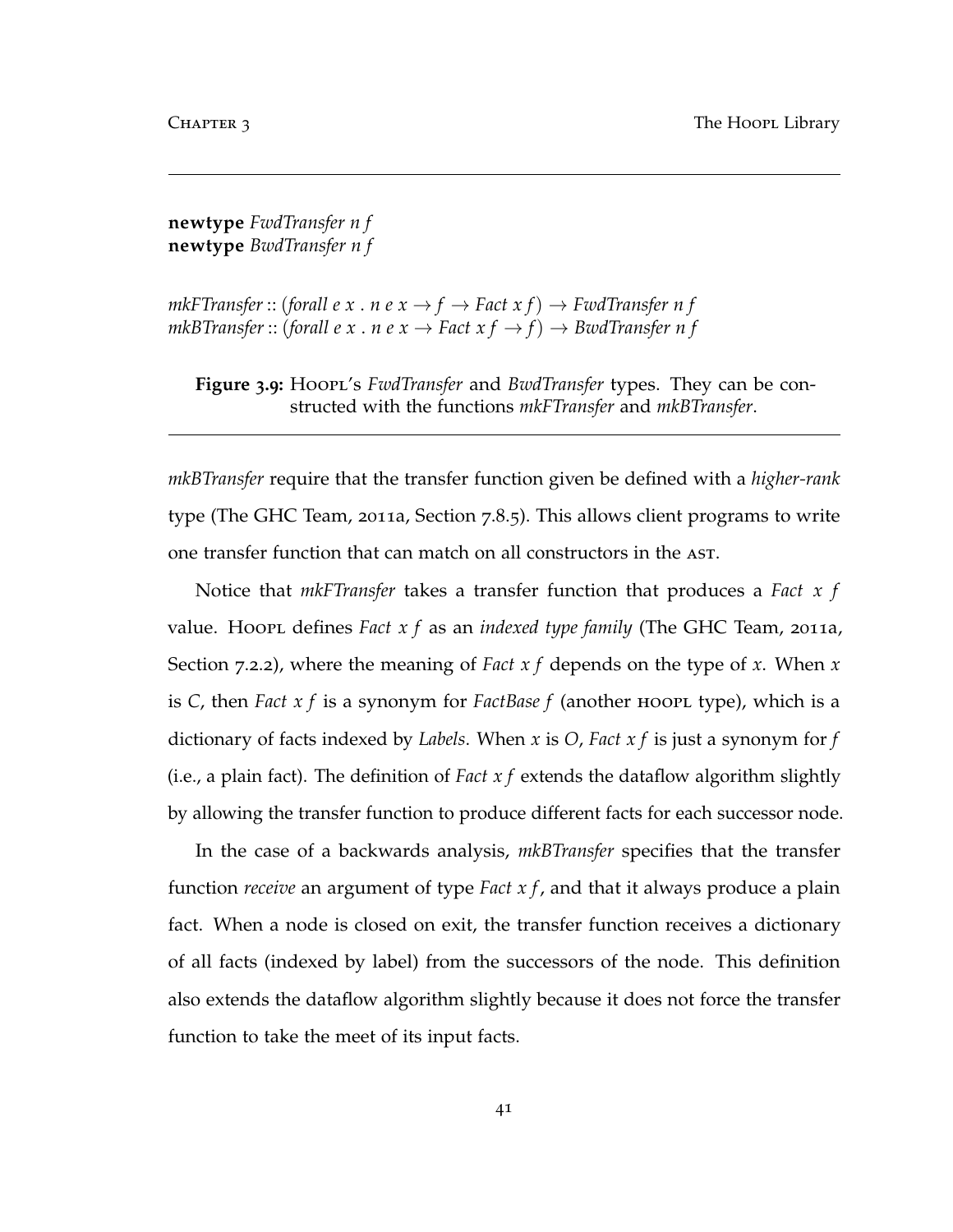Figure 3.10 shows the implementation of the transfer function for our example. The subsidiary definition, *transfer*, computes facts for each constructor in *CStmt*:

- *transfer* (*Entry*  $\Box$ ) *f* This statement indicates the entry point of the function. Our ast does not represent parameters or globals; therefore, any variables live at this point were used but never assigned. Another analysis could use this fact to warn the programmer that an uninitialized variable was used. For our purposes, *transfer* just returns *f*, the set of facts so far.
- *transfer* (*Assign var expr*) *f* In this case, *f* represents the set of live variables found so far. We first remove *var* from *f*, as assignment eliminates live variables. The auxiliary function *uses* computes the live variables in *expr*; we add those variables to our updated *f* and return the result.
- *transfer* (*Call exprs*) *f* This case resembles *Assign*, except that we do not remove any variables from *f*. We add all variables used in any of the *exprs* given to the live set.
- *transfer Return f* No variables (in our AST) will be live after the procedure returns. Therefore, nothing is live at this point, and we return the empty set.

### **3.5 Iteration & Fixed Points**

The dataflow algorithm iterates over a program's CFG until the facts for each block reach a fixed point. Hoopl uses the meet operator (the *fact*\_*join* field of the *DataflowLattice* type) given by the client to determine when the analysis should terminate.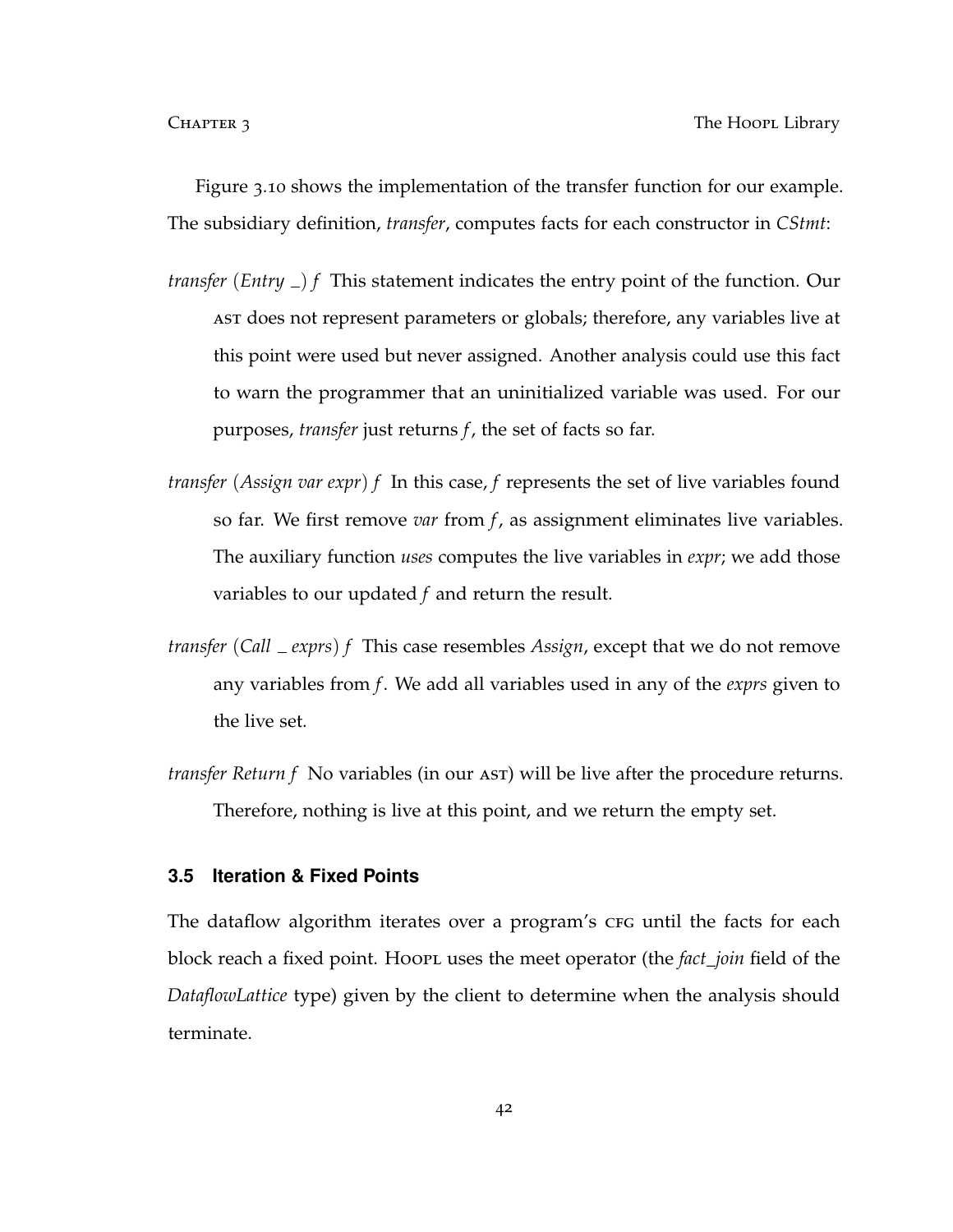```
liveness :: BwdTransfer CStmt Vars
liveness = mkBTransfer transfer
  where
    transfer :: forall e x . CStmt e x \rightarrow Fact x Vars \rightarrow Vars
    transfer (Entry ) f = f
    transfer (Assign var expr) facts = (var'delete' facts) 'union' (uses expr)
    transfer (Call exprs) facts = facts'union' unions (map uses exprs)
    transfer Return = Set.empty
    uses :: CExpr → Set Var
    uses (Add e1 e2) = uses e1 'union' uses e2
    uses (Var v) = singleton v
    uses = Set.empty
```
**Figure 3.10:** The transfer function implementing liveness analysis.

HoopL associates each block in the CFG with a *Label*. On each iteration, and at each label, hoopl computes the meet of facts from the prior iteration with facts from the current iteration. Recall that *fact*\_*join* returns a *ChangeFlag*, as well as new facts. Therefore, if any application of *fact*\_*join* results in *SomeChange*, hoopl continues to iterate. Otherwise, the analysis terminates.

### **3.6 Interleaved Analysis & Rewriting**

Kildall's formulation of the dataflow algorithm (Kildall, 1973) does not give a general method for transforming cros based on the results of the analysis performed. He assumed that the cfg would be transformed after each analysis; he did not address the issue of determining when an analysis should be performed again (possibly leading to further rewrites). Kildall also did not address the question of composing multiple analyses; instead, each analysis is assumed to be applied one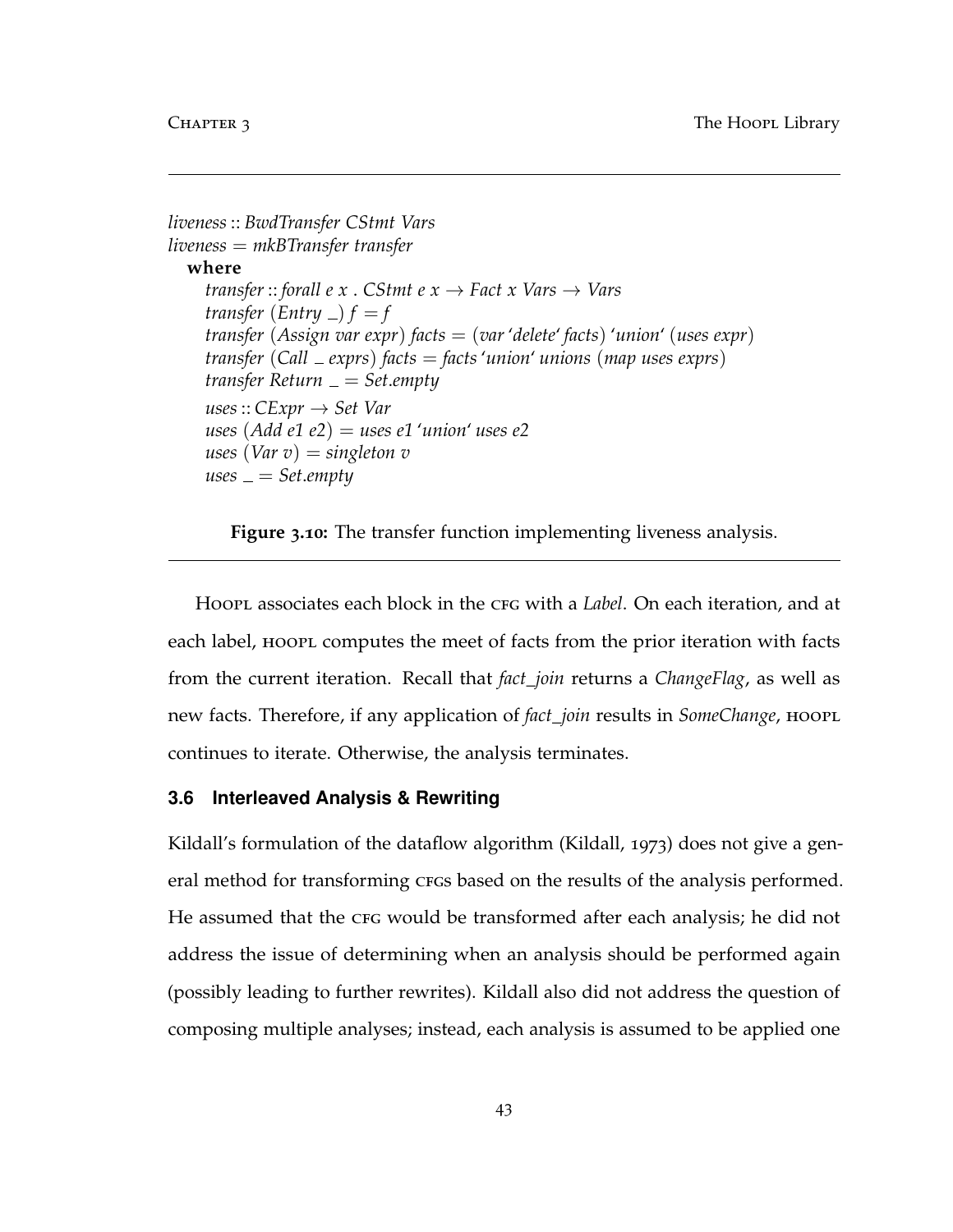at a time, in no particular order.

Lerner, Grove and Chambers (2002) developed a variation of the dataflow algorithm that addresses these concerns. Kildall's dataflow algorithm computes facts over a static cfg; Lerner and colleagues' algorithm repeatedly transforms the cfg *during* analysis. After transforming some or all of the cfg, their algorithm re-computes facts for the new CFG; the transformation and analysis of the CFG continues until reaching a fixed point.

This algorithm does not produce better results than Kildall's, in the sense defined by Section 2.5 (Page 24). However, as Lerner and colleagues describe, their algorithm removes the need to combine individual dataflow analyses manually. Instead, each dataflow analysis can be implemented separately; their algorithm composes those separate pieces automatically. Hooply implements a version of the interleaved analysis and rewriting algorithm just described.

### **3.7 Rewriting with Hoopl**

Figure 3.11 shows the two types *HOOPL* provides for rewriting, *FwdRewrite* and *BwdRewrite*. These types correspond to the *FwdTransfer* and *BwdTransfer* types; hoopl requires that a *FwdTransfer* be paired with a *FwdRewrite*, and a *BwdTransfer* with a *BwdRewrite*. Client programs use the *mkFRewrite* and *mkBRewrite* functions to create *FwdRewrite* and *BwdRewrite* values. For the same reason as the transfer function, rewrite functions must be defined with a higher-rank type.

The argument to *mkFRewrite* (and *mkBRewrite*) gives the signature for rewrite functions. A rewrite function receives the node to rewrite as its first argument. The facts computed for that node are given in the second argument. Like the backwards transfer function, a backwards rewriter receives a dictionary of facts,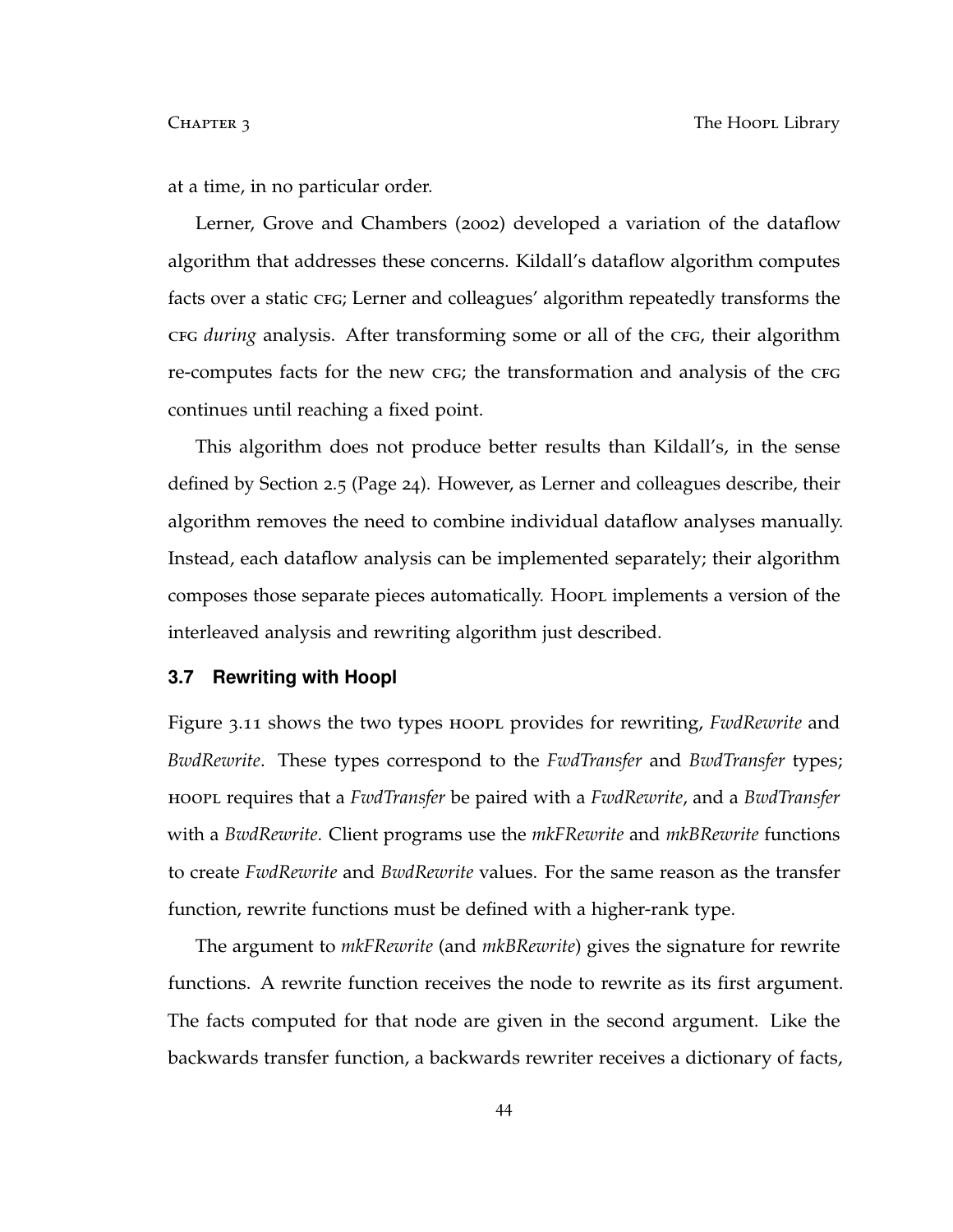indexed by labels, if the node is closed on exit; otherwise, the rewriter receives a plain fact. A forwards rewriter always receives a plain fact.

The rewrite function returns a monadic *Maybe* (*Graph n e x*) value. The monadic portion relates to optimization fuel, a concept described in Section 3.7.1. The *Maybe* portion indicates if the rewriter wants to change the node given in any way. *Nothing* means no change to the node. A *Just* value causes *HOOPL* to replace the current block with a *Graph n e x* value. Returning a *Graph* value allows the rewriter to replace a single node with many nodes, but the graph returned must have the same *e x* type (i.e., shape) as the input node.

Rewriters can delete *O O* nodes by returning *Just emptyGraph*. The shape type prevents *C O* and *O C* nodes from being deleted. To see why, consider the shape of each node and its successor (or predecessor, in the second case). A *C O* node necessarily precedes an *O x* node. If the *C O* node were deleted, the *O x* node cannot replace it. A *C O* node can have zero or more predecessors; a *O x* node can only have one. The predecessors to the *C O* node cannot become the predecessors to the *O x* node; therefore, deleting a *C O* node is not possible. A similar argument holds for *O C* nodes.

Figure 3.12 shows *eliminate*, the rewrite function for our example optimization. We define the local function *rewrite* by cases for each constructor in *CStmt*. All cases except *Assign* return *Nothing*, leaving the c<sub>FG</sub> unchanged. If the test *not* (*var*'*member*' *live*) in the *Assign* case succeeds, *rewrite* removes the assignment by returning *Just emptyGraph*. Otherwise, the assignment remains.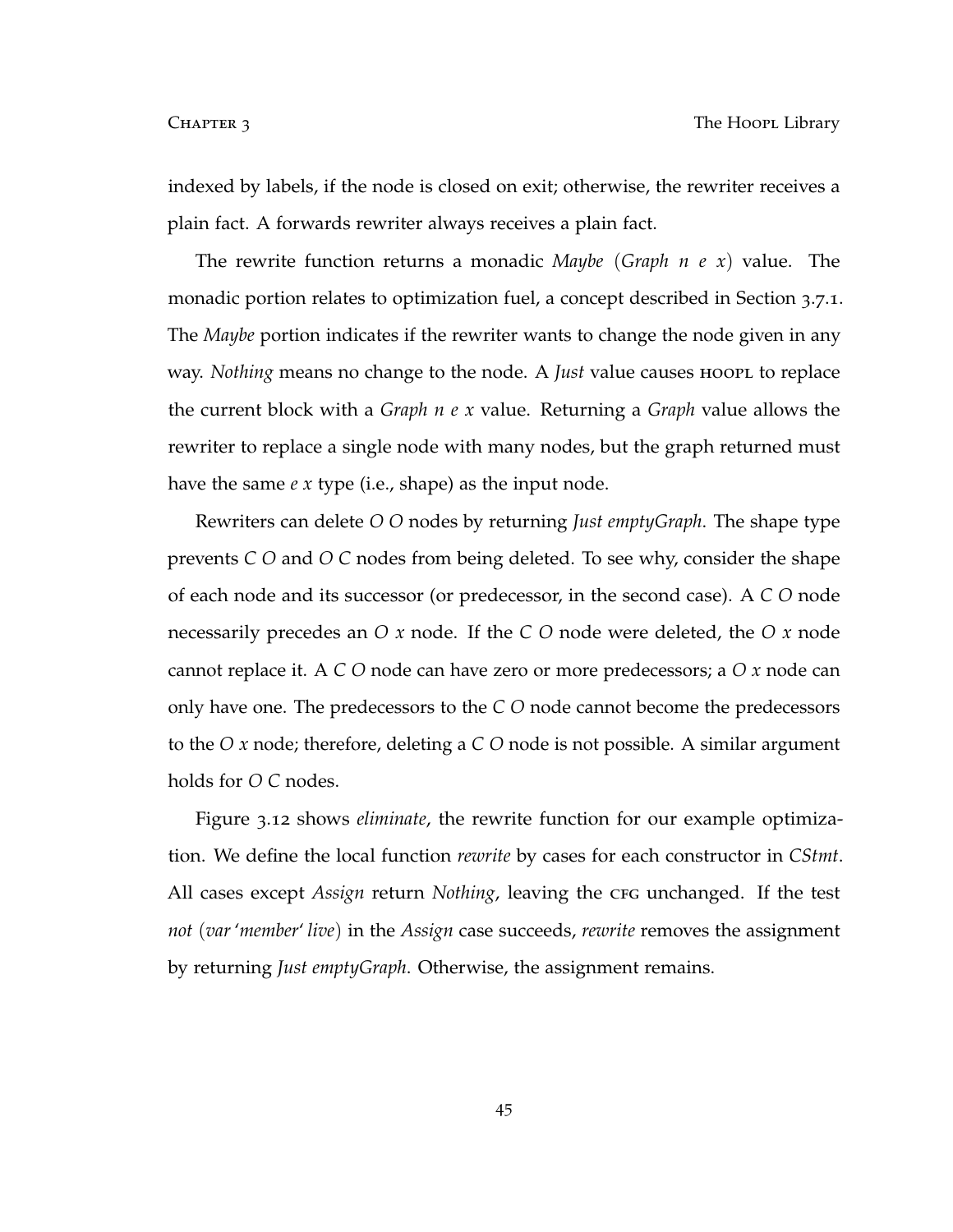**newtype** *FwdRewrite m n f* **newtype** *BwdRewrite m n f*

```
mkFRewrite :: FuelMonad m ⇒
   (forall e x . n e x \rightarrow f \rightarrow m (Maybe (Graph n e x)))\rightarrow FwdRewrite m n f
mkBRewrite :: FuelMonad m ⇒
   (forall e x . n e x \rightarrow Fact x f \rightarrow m (Maybe (Graph n e x)))
   \rightarrow BwdRewrite m n f
```
**Figure 3.11:** The *FwdRewrite* and *BwdRewrite* types provided by hoopl, as well as the functions used to construct them, *mkBRewrite* and *mkFRewrite*.

### **3.7.1 Optimization Fuel**

Hoopl implements "optimization fuel," originally described by Whalley (1994), as an aid in debugging optimizations. Each rewrite costs one "unit" of fuel. If fuel runs out, hoople stops iterating. This allows the programmer to debug faulty optimizations by decreasing the fuel supply in a classic divide-and-conquer approach. The *FuelMonad* constraint ensures hoopl can manage fuel during rewriting. Normally, the client program does not worry about fuel.

### **3.8 Executing an Optimization**

Figure 3.13 shows hoopl's *BwdPass* and *FwdPass* types. The figure also shows the signatures for *analyzeAndRewriteBwd* and *analyzeAndRewriteFwd*, the hoopl functions that the client program uses to apply a given analysis and transformation. As the names suggest, one pair applies to backwards dataflow-analyses and the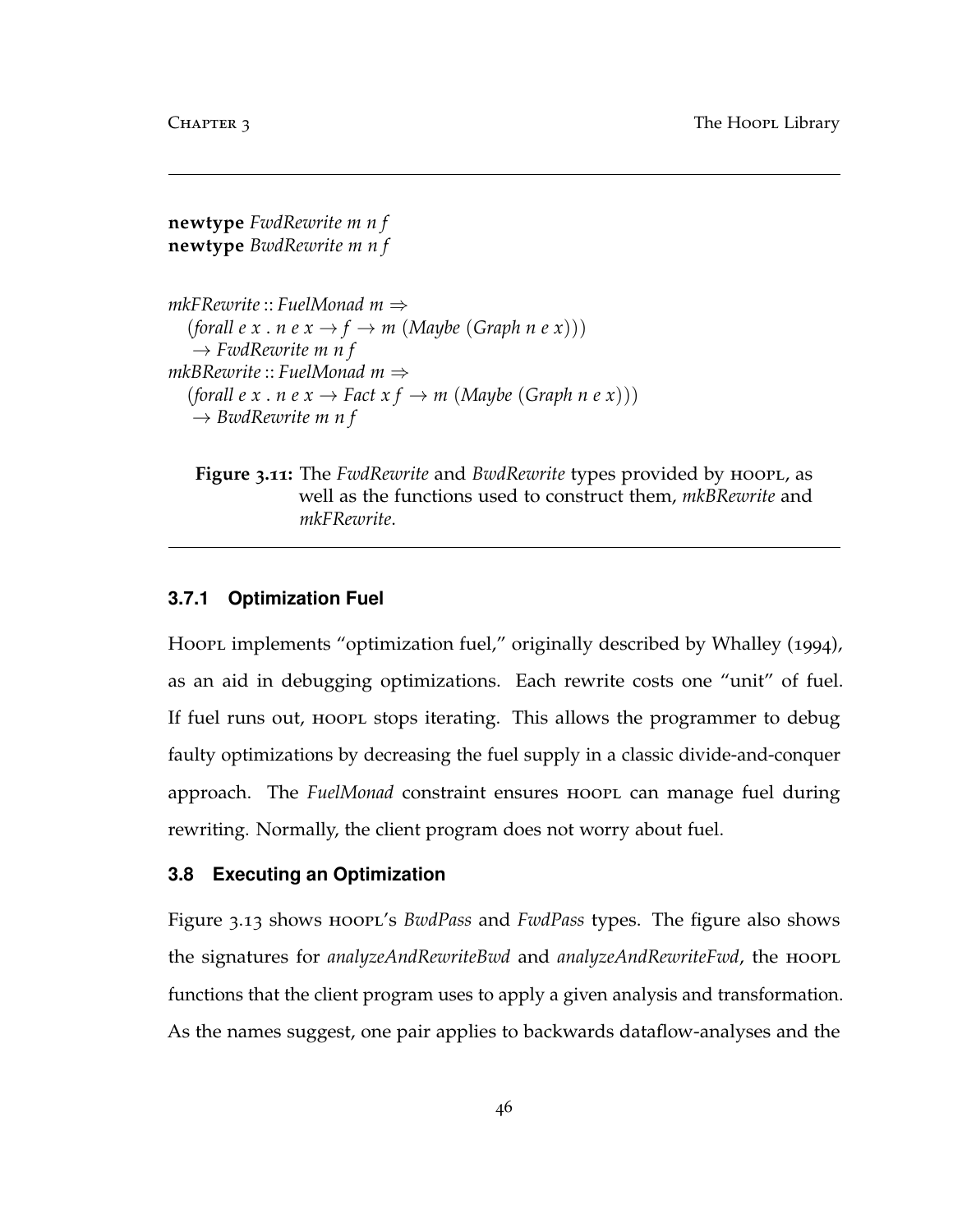```
eliminate :: FuelMonad m ⇒ BwdRewrite m CStmt Vars
eliminate = mkBRewrite rewrite
  where
    rewrite :: FuelMonad m \Rightarrow forall e x . CStmt e x
        \rightarrow Fact x Vars \rightarrow m (Maybe (Graph CStmt e x))
    rewrite (Entry ) = return Nothing
    rewrite (Assign var exprs) live = return $
       if not (var'member' live)
         then Just emptyGraph
         else Nothing
    rewrite (Call = = = return Nothing
    rewrite Return = return Nothing
```
**Figure 3.12:** The rewrite function for our dead-code elimination optimization. *Assign* statements are deleted when they assign to a dead variable. In all other cases the CFG remains unchanged.

other to forwards analyses. We will only discuss the backwards case here.

The *BwdPass* type packages a lattice definition, transfer function, and rewrite function into one structure. The *analyzeAndRewriteBwd* function takes a number of arguments and must be run inside a hoopl-specified monad. We address each argument in turn.

(*CheckpointMonad m*, *NonLocal n*, *LabelsPtr entries*) **— Line 15** These constraints reflect several hoop t requirements:

- *CheckpointMonad* This class provides methods that allow **HOOPL** to rollback monadic changes to the CFG, providing support for HOOPL's implementation of Lerner and colleague's technique.
- *NonLocal* This class allows **HOOPL** to traverse the CFG.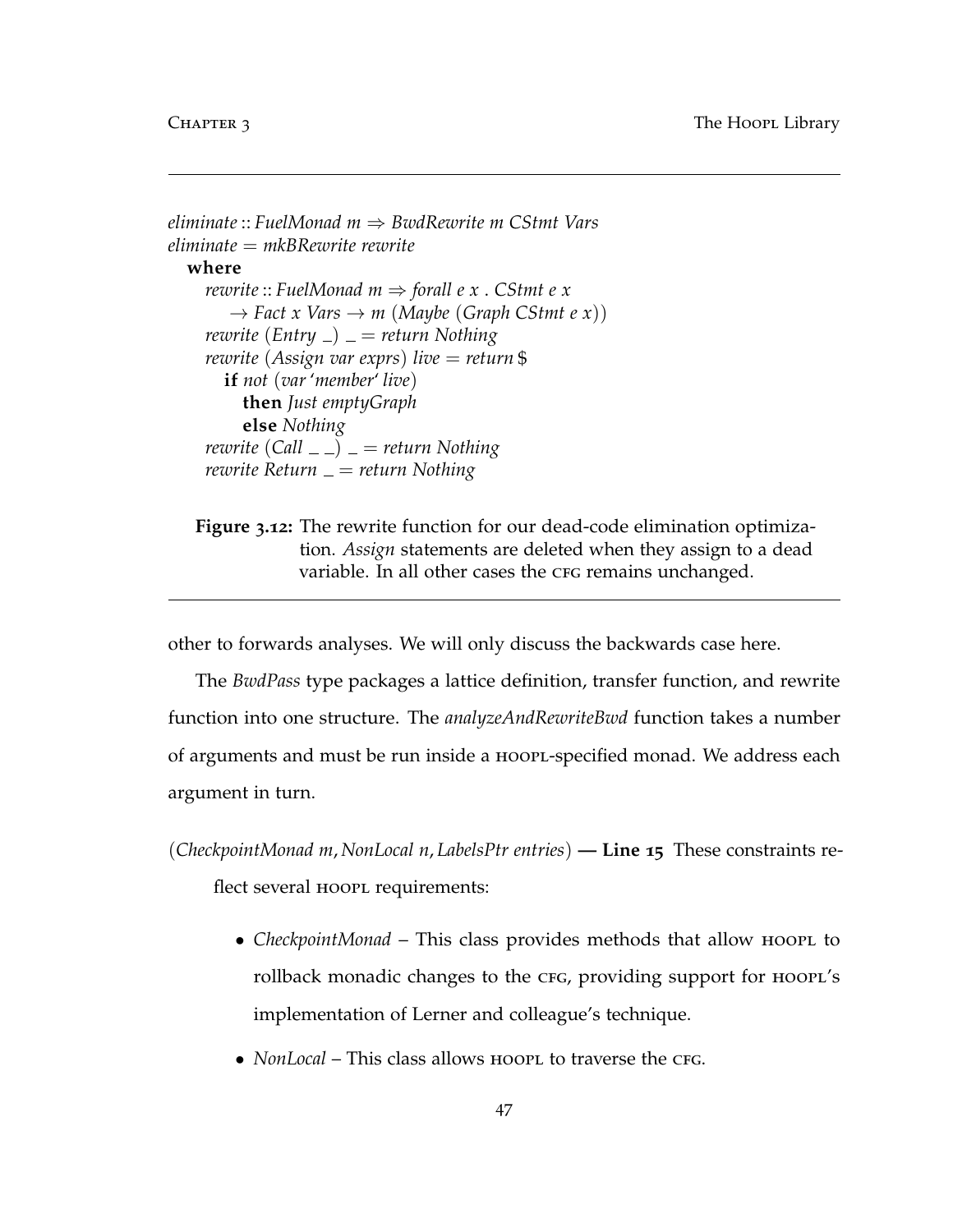- 1 **data**  $FwdPass \, m \, n \, f = FwdPass \, \{$
- <sup>2</sup> *fp*\_*lattice* :: *DataflowLattice f*
- <sup>3</sup> , *fp*\_*transfer* :: *FwdTransfer n f*
- <sup>4</sup> , *fp*\_*rewrite* :: *FwdRewrite m n*}
- 5 **data** *BwdPass m n f* = *BwdPass* {
- <sup>6</sup> *bp*\_*lattice* :: *DataflowLattice f*
- <sup>7</sup> , *bp*\_*transfer* :: *BwdTransfer n f*
- <sup>8</sup> , *bp*\_*rewrite* :: *BwdRewrite m n f* }

<sup>9</sup> *analyzeAndRewriteFwd* :: (*CheckpointMonad m*, *NonLocal n*, *LabelsPtr entries*) ⇒

- <sup>10</sup> *FwdPass m n f*
- 11  $\rightarrow$  *MaybeC e entries*
- 12  $\rightarrow$  *Graph n e x*
- 13  $\rightarrow$  *Fact e f*
- $14 \rightarrow m$  (*Graph n e x, FactBase f, MaybeO x f*)

<sup>15</sup> *analyzeAndRewriteBwd* :: (*CheckpointMonad m*, *NonLocal n*, *LabelsPtr entries*) ⇒ <sup>16</sup> *BwdPass m n f*

- $17 \rightarrow$  *MaybeC e entries*
- 18  $\rightarrow$  *Graph n e x*
- 19  $\rightarrow$  *Fact x f*
- $20 \rightarrow m$  (*Graph n e x, FactBase f, MaybeO e f*)
	- **Figure** 3.13: Hoopl's types and functions used to execute backwards and forwards analysis and transformation. *BwdPass* and *FwdPass* package the client program's definition of lattice, transfer function, and rewrite function. Except for direction, *analyzeAndRewriteFwd* and *analyzeAndRewriteBwd* behave similarly; they execute the optimization defined by the client program.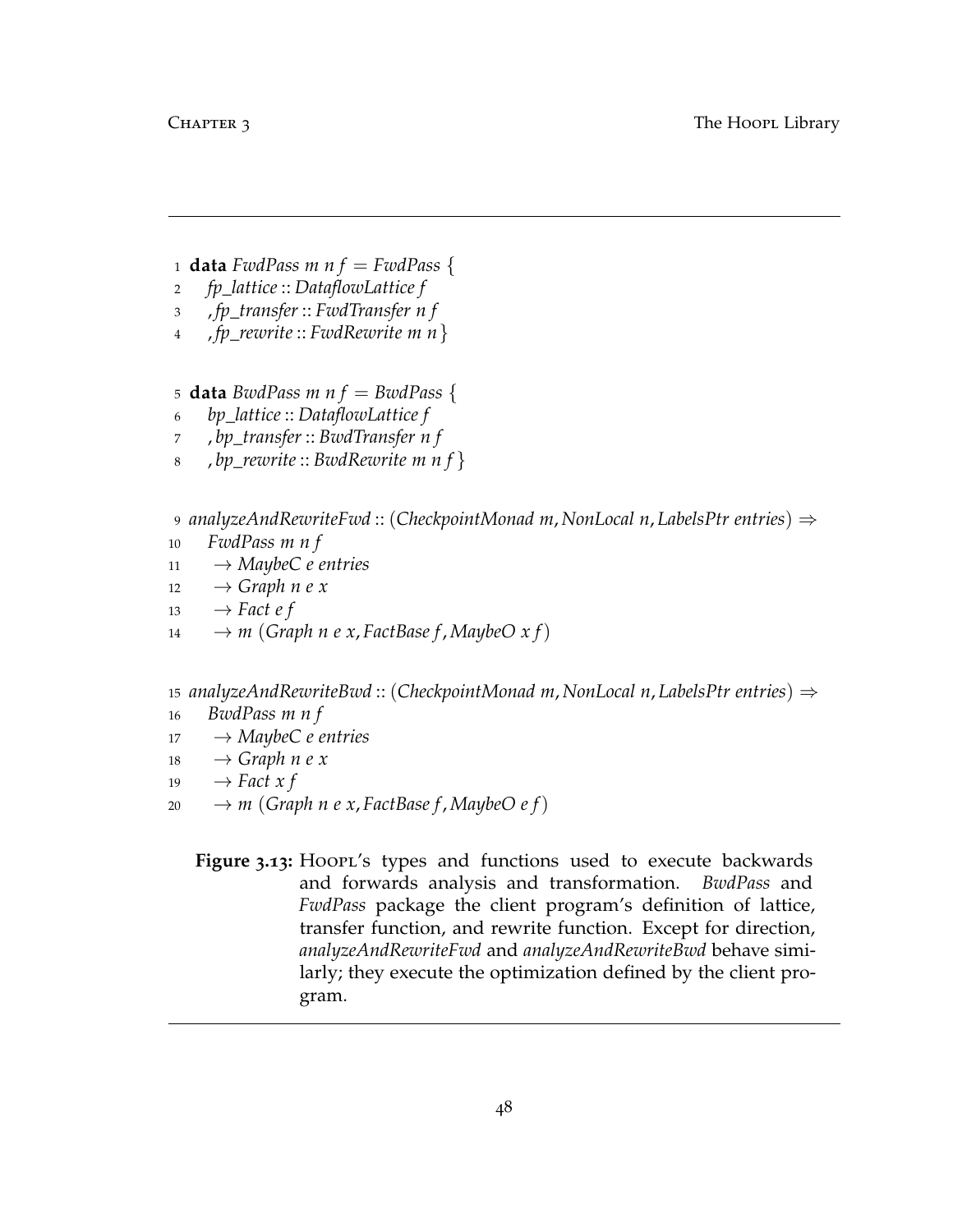- *LabelsPtr* This class gives hoop the means to find external entry points to the CFG.
- *BwdPass m n f*  **Line 16** This argument packages the client's definitions of the lattice, transfer function, and rewrite function for this particular analysis.
- *MaybeC e entries*  **Line 17** This gives all the entry points to the program, which may not always be all the *Labels* in the CFG.
- *Graph n e x* Line  $18$  This argument holds the CFG to be optimized. In practice, *e x* is always *C C*.
- *Fact x f*  **Line 19** This argument gives the initial input facts for all nodes in the graph.

Figure 3.14 shows *deadCode*, which puts all the pieces of our example optimization together and applies them to a given program. The type, *Graph CStmt C C*  $\rightarrow$ *Graph CStmt C C*, shows that *deadCode* modifies a cfg composed of *CStmt* values.

The *opt* definition implements our analysis and transformation. Our analysis must run in a monadic context that is an instance of *CheckpointMonad* and *UniqueMonad* (a class that controls the creation of new *Label* values allowing rewriters to create new *C x* nodes). The *CheckingFuelMonad* and *SimpleUniqueMonad* types in the signature of *opt* are the hoopl-provided implementations of *CheckpointMonad* and *UniqueMonad*.

The first argument to *analyzedAndRewriteBwd*, *pass*, packages up the lattice definition, transfer function, and rewrite function previously discussed. The second argument, (*JustC entryPoints*), gives all entry points for the program. The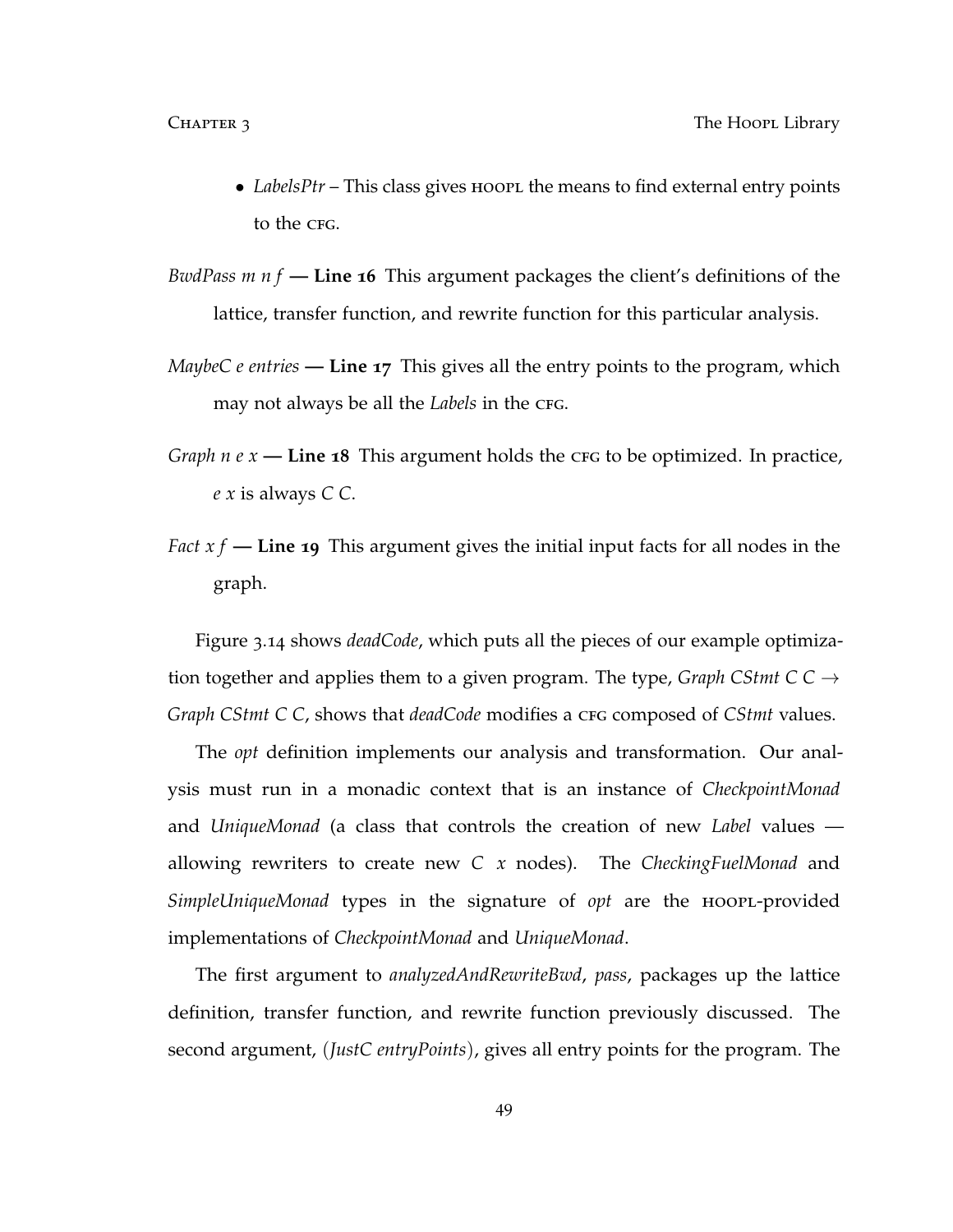third argument is the program we are optimizing. Finally, the input facts (an empty set) are given in the fourth argument.

*analyzeAndRewriteBwd* returns a transformed program, the final facts computed, and any facts that should propagate "out" of the CFG. We capture the transformed program in *program'* and return it.

In *deadCode*, we use (*runWithFuel infiniteFuel*) and *runSimpleUniqueMonad* (all provided by HOOPL) to execute the monadic program returned by *opt* and ultimately, we return the transformed program.

```
deadCode :: Graph CStmt C C → Graph CStmt C C
deadCode program = runSimpleUniqueMonad $ runWithFuel infiniteFuel $ opt
  where
    opt :: CheckingFuelMonad SimpleUniqueMonad (Graph CStmt C C)
    opt =do
       (program0
, , ) ← analyzeAndRewriteBwd pass (JustC entryPoints) program
                        facts
      return program'
    pass = BwdPass {bp_lattice = lattice, bp_transfer = liveness
                     , bp_rewrite = eliminate }
    entryPoints = case program of
       (GMany blocks ) → map (entry . blockToNodeList0
) (mapElems blocks)
    entry :: (MaybeC e (CStmt C O), [CStmt O O], MaybeC x (CStmt O C))
       → Label
    entry (IustC (Entry 1), -1) = 1facts :: FactBase Vars
    facts = mkFactBase lattice (zip entryPoints (repeat Set.empty))
```
**Figure 3.14:** *deadCode* applies the optimization developed so far to a particular program.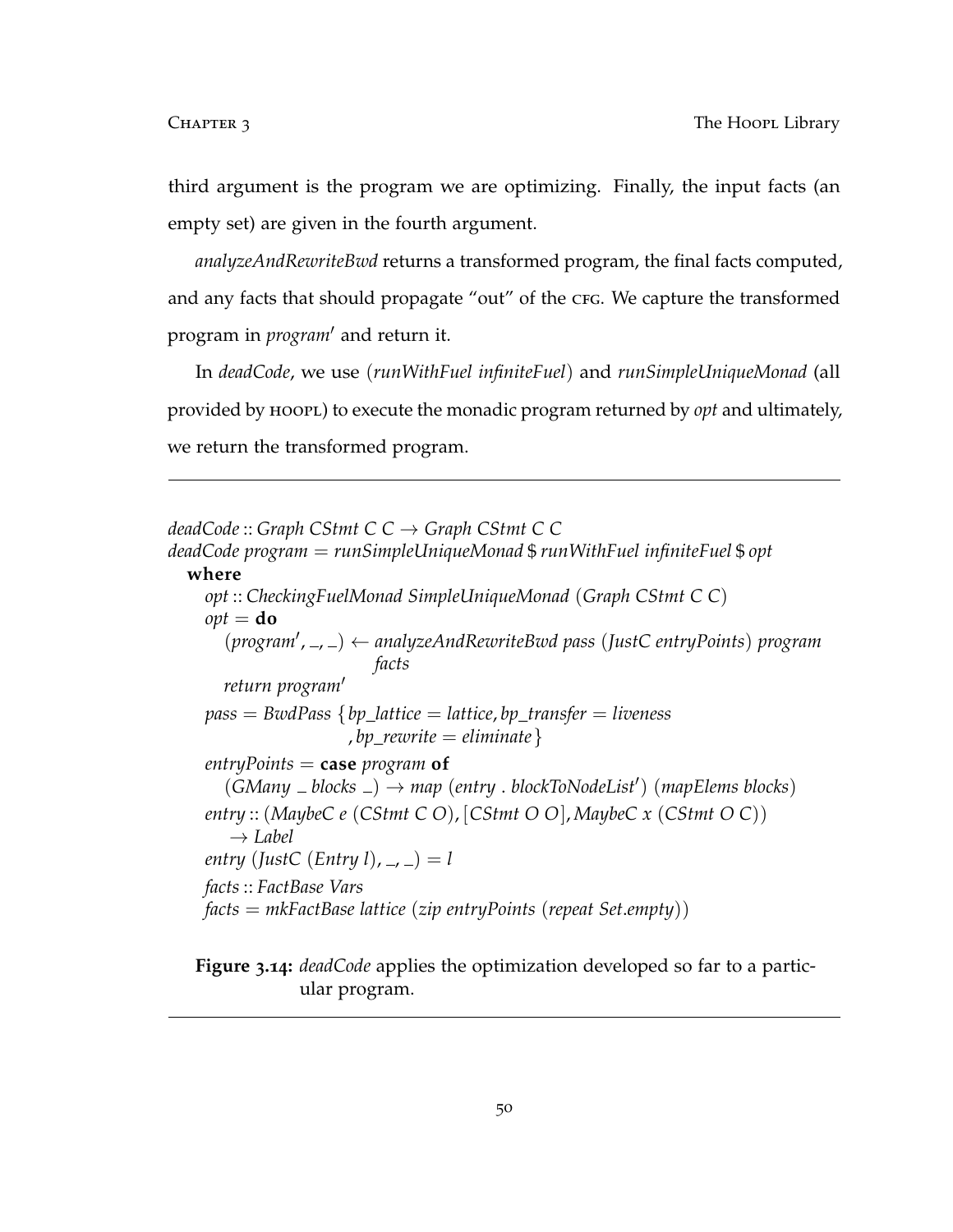## **3.9 Summary**

This chapter gave an introduction to the essential features of the HOOPL library. Hoopl implements the generic portions of the dataflow algorithm; in particular, it determines when facts reach a fixed point. Hoor L's implementation of the dataflow algorithm interleaves analysis and rewriting, a technique originally described by Lerner and colleagues (Lerner, Grove, and Chambers, 2002). Hoort requires that the client program define the facts to analyze, a transfer function, a rewriting function, and a meet operator (which, in turn, defines a lattice for the facts given). The complete source code for the dead-code elimination optimization shown in this chapter can be downloaded from the URL given in the Appendix.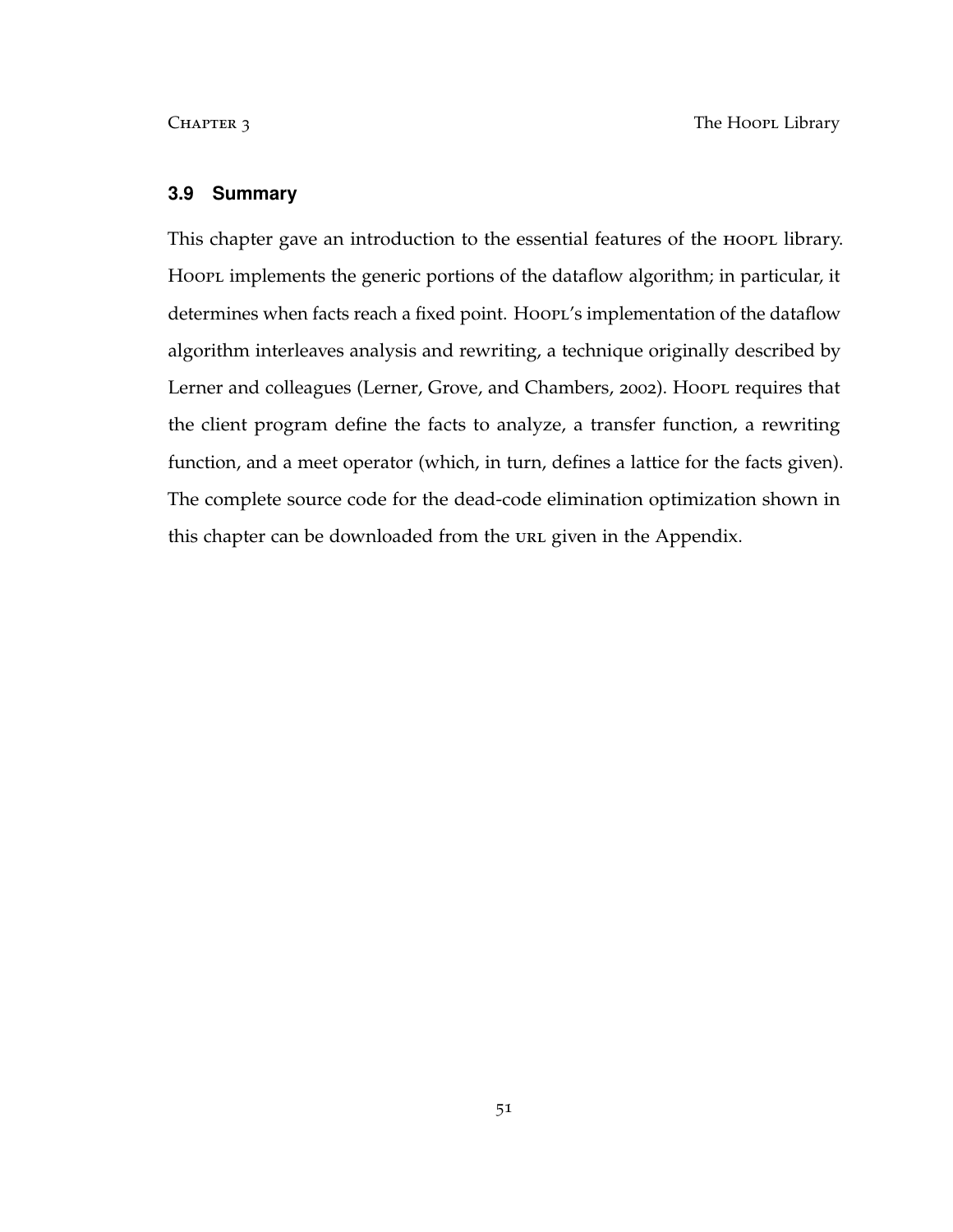# **Chapter 4**

### **A Monadic Intermediate Language**

Most compilers do not generate executable machine code directly from a program source file. Rather, the compiler transforms the program into a number of different *intermediate representations*, where each representation exposes different details about the implementation of the program. Although not intended to be used directly, many of these intermediate representations are languages in their own right.

A broad range of intermediate languages have been described for both imperative and functional languages. *Three-address code* (described in standard textbooks such as Aho et al., 2006), a language normally used to represent imperative languages, emphasizes simplicity by requiring that all operations specify, at most, two operands and one destination. Three-address code aids in optimizing the use of registers, a scarce resource on most processors. Administrative-Normal Form (anf), first described by Flanagan et al. (1993) and intended for functional languages, requires that all intermediate values be named. ANF's inventors proposed it as a replacement for continuation-passing style (cps), a widely-employed intermediate representation most completely described by Appel (1992). The simple structure of both cps and anf programs eases their translation to executable assembly-like languages.

Monadic programming, popularized by Wadler (1990), but first described by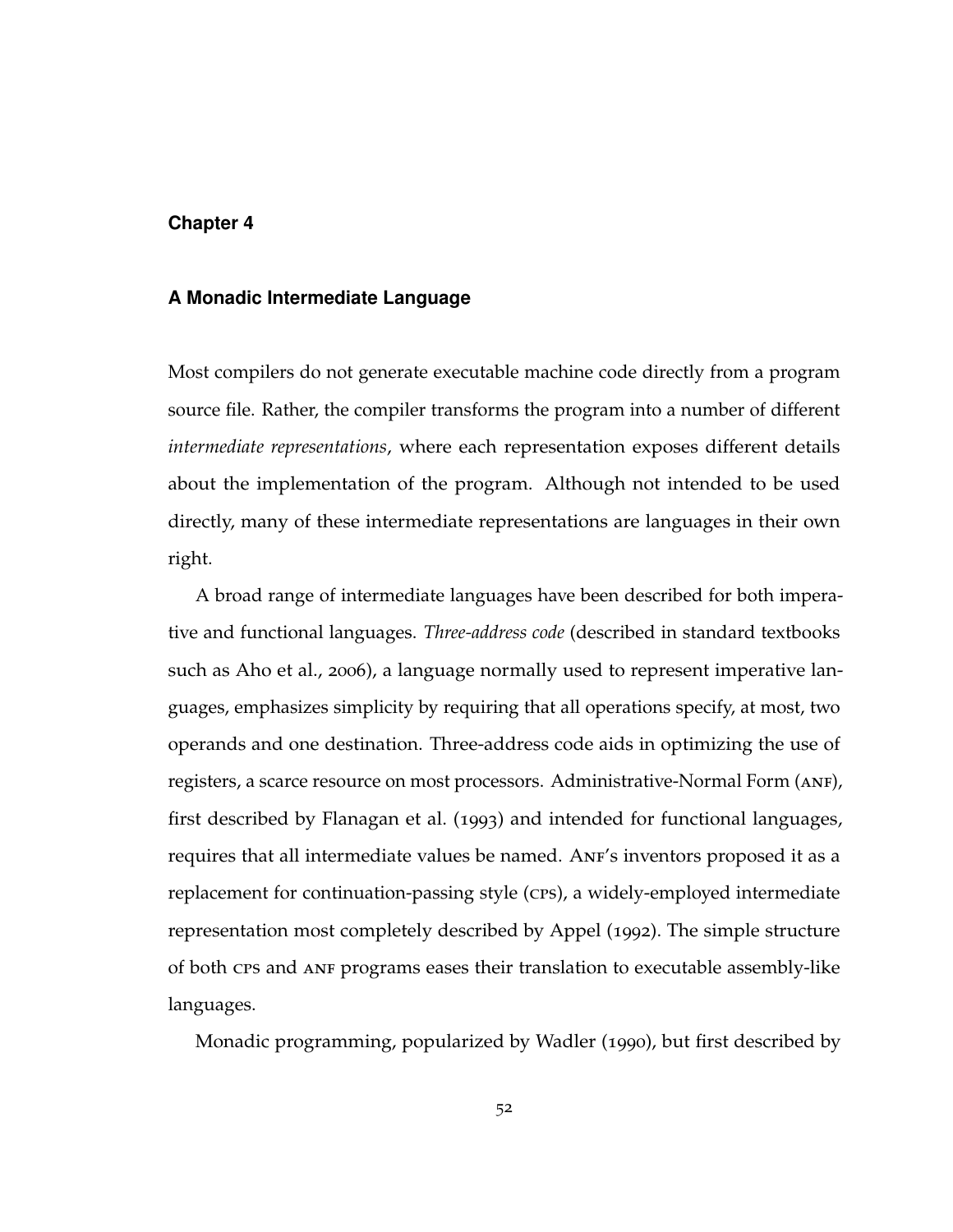Moggi (1991), separates expressions into those that have side-effects and those that do not. A side-effecting expression is considered a computation, or program, that must execute to produce a value. Running the program multiple times may produce different results.

In this chapter, we describe a *monadic intermediate language*, MIL, that exploits monadic programming to segregate side-effecting operations (such as allocations) from pure operations, such as case discrimination or jumps. More specifically, mil supports functional language features, but also follows the form of threeaddress code. Mil directly supports function application and abstraction. All intermediate values are named. Mil specifies evaluation order and separates stateful computation using a monadic programming style. Mil's syntax enforces basic-block structure on programs, making them ideal for dataflow analysis.

In order to write programs that we can translate to MIL, we use a simple variant of the  $\lambda$ -calculus, called  $\lambda_C$ , that supports a monadic programming style, case discrimination, local definitions, and other features of a high-level, purely functional language. We describe  $\lambda_C$  in Section 4.1. The motivation and roots of mil are given in Section 4.2. Mil's complete syntax follows in Section 4.3. Section 4.4 discusses MIL's treatment of allocation as a side-effect. Section 4.5 shows how mil treats monadic programs as suspended computations. Section 4.6 highlights some of the subtler points in our translation strategy from  $\lambda_C$  to MIL. We sketch how mil programs can be evaluated in Section 4.7. Section 4.8 shows how hoopl influenced the ast that we use to represent mil programs. In Section 4.10 we discuss the ML and SML.NET compilers, both of which also used a monadic intermediate language. We conclude in Section 4.11.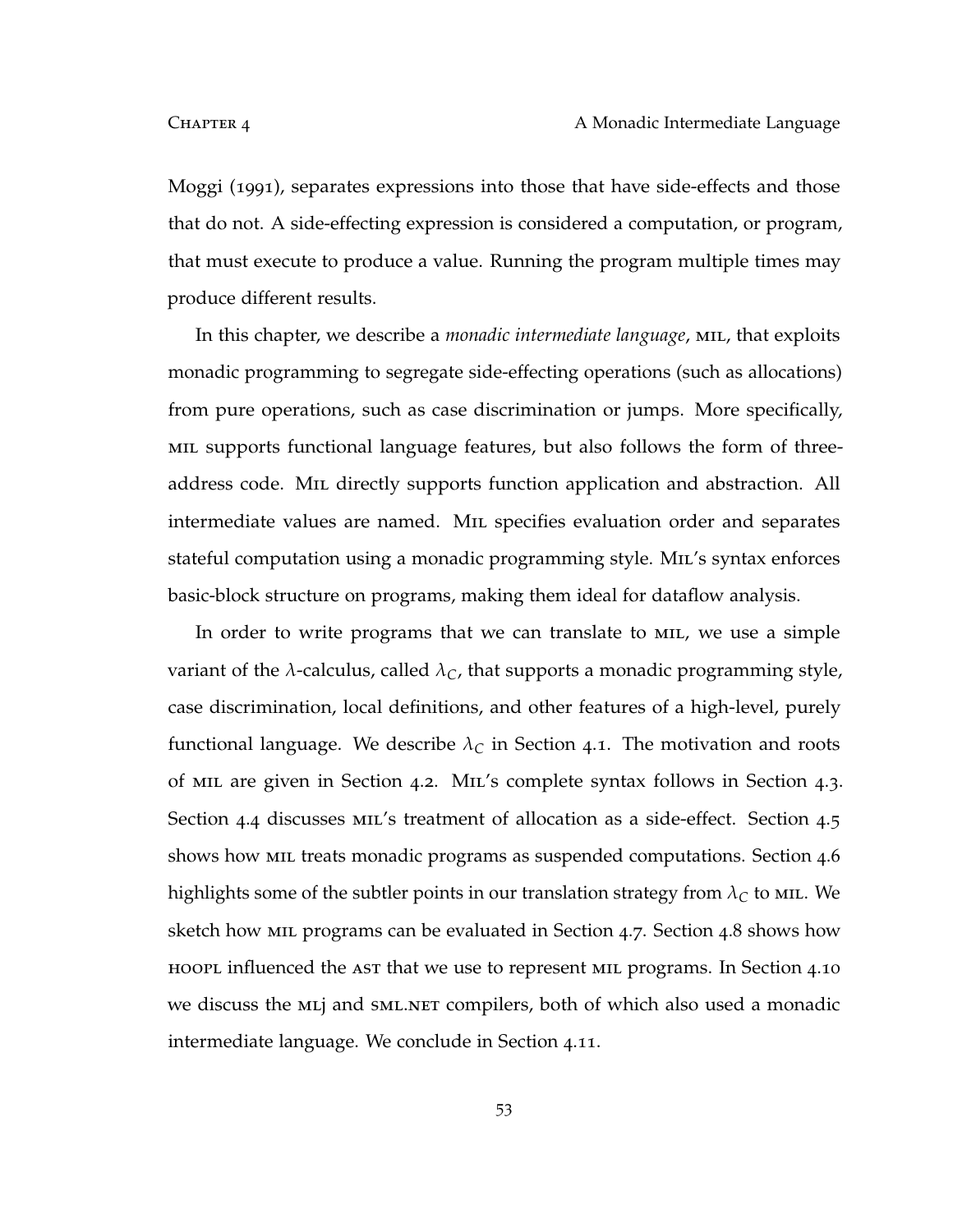# **4.1 Source Language:** *λ<sup>C</sup>*

Our source language,  $\lambda_C$  (pronounced "lambda-case"), derives from the  $\lambda$ -calculus, with elements borrowed from the Haskell language's use of **do** notation to represent monadic programs. The HASP group developed  $\lambda_C$  as an intermediate representation for the Habit programming language (2010). The Habit "Compilation Strategy" report (2010) gives full details on  $\lambda_C.^1$  The report describes several different intermediate languages;  $\lambda_C$  corresponds to "Normalized MPEG."

Figure 4.1 gives the full syntax of  $\lambda_c$ . In the figure, *x*, *x*<sub>1</sub>, etc. represent simple variables, while *t*, *t1*, etc. represent arbitrary terms. All *def* terms are global to the program in which they are defined. Definitions with zero parameters are values and cannot be recursive; definitions with more than one parameter are functions and can be recursive. Only variables can appear as arguments in definitions and case alternatives — the language does not support more sophisticated patternmatching. While most elements should be recognizable from Haskell or the *λ*-calculus, we will explain the the *monadic bind* and *primitive* terms further.

**Monadic Bind** The monadic binding term, **do**  $\{x \leftarrow t_1; t_2\}$ , states that the result of running the monadic computation,  $t_1$ , will be bound to  $x$  and that  $t_2$ will then be executed with *x* in scope. Note that *x* can only be a variable;  $\lambda_c$ does not support pattern-matching on the left-hand side of a bind. When  $t_2$  is another monadic bind, we do not nest the **do** keyword: for brevity, we write **do** {*x* ← *t*<sub>1</sub>; *y* ← *t*<sub>2</sub>; *t*\_3} rather than **do** {*x* ← *t*<sub>1</sub>; **do** {*y* ← *t*<sub>2</sub>; *t*\_3} }.

**Primitives** The primitive expression  $p^*$  refers to a primitive definition named <sup>1</sup>For simplicity's sake, we ignore two features of  $\lambda_C$  in this work: patterns and guards. Details on those elements can be found in the aforementioned report.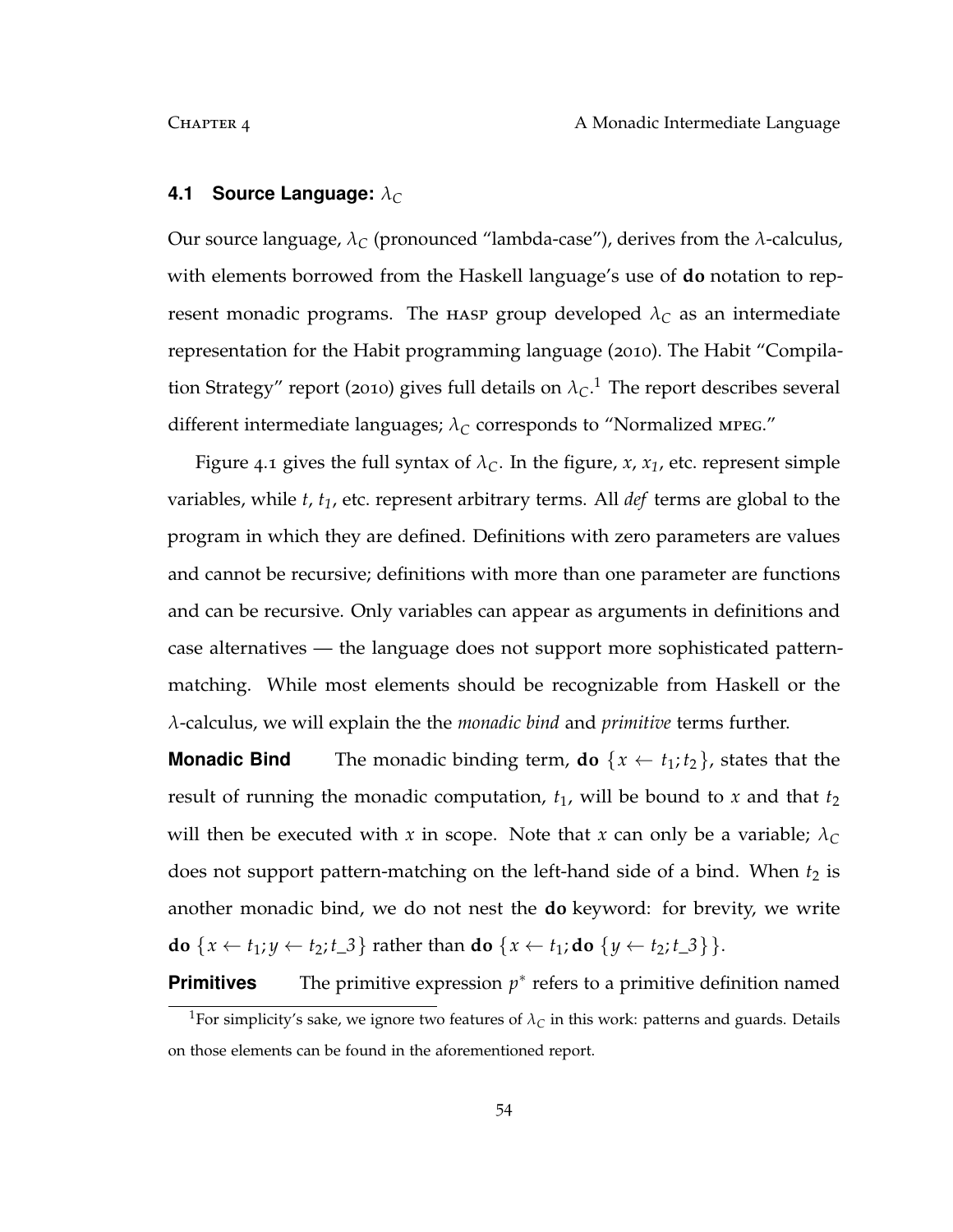$def := f x_1 ... x_n = term, n \geq 0$  *Definition*  $term := x, x_1, x_2, \ldots$  *Variables* | *λx*. *t<sup>1</sup> Abstraction* | *t*<sup>1</sup> *t*<sup>2</sup> *Application* | **case** *t* **of** *alt<sup>1</sup>* . . . *alt<sup>n</sup> Case Discrimination*  $\textbf{do} \{x \leftarrow t_1, t_2\}$  *Monadic Bind*  $\det \text{def}_1$ . . . *def<sup>n</sup>*  $\lim_{p^*} t$ *Let* | *p* <sup>∗</sup> *Primitive*  $\int_{0}^{1} C x_1 \ldots x_n, n \geq 0$  *Allocate Data*  $alt:= C x_1 \ldots x_n \rightarrow t, n \geq 0$  *Alternative* 

**Figure** 4.1: The syntax of  $\lambda_C$ . Variables are represented using *x*, *x*<sub>1</sub>, etc. Terms are represented by *t*, *t1*, etc. *C* represents the name of a given constructor.

*p*. Primitives refer to functionality that is not implemented in  $\lambda_C$  itself. In all other respects the primitive  $p^*$  is treated like any other function value.

## **4.2 MIL's Purpose**

The design of an intermediate language typically exposes some specific implementation details while hiding others in order to support certain analysis and transformation goals. Exposing intermediate values gives us the chance to analyze and eliminate them. Hiding implementation details makes the job of writing those analyses and transformations simpler.

MIL's syntax and design borrow heavily from three-address code, as stated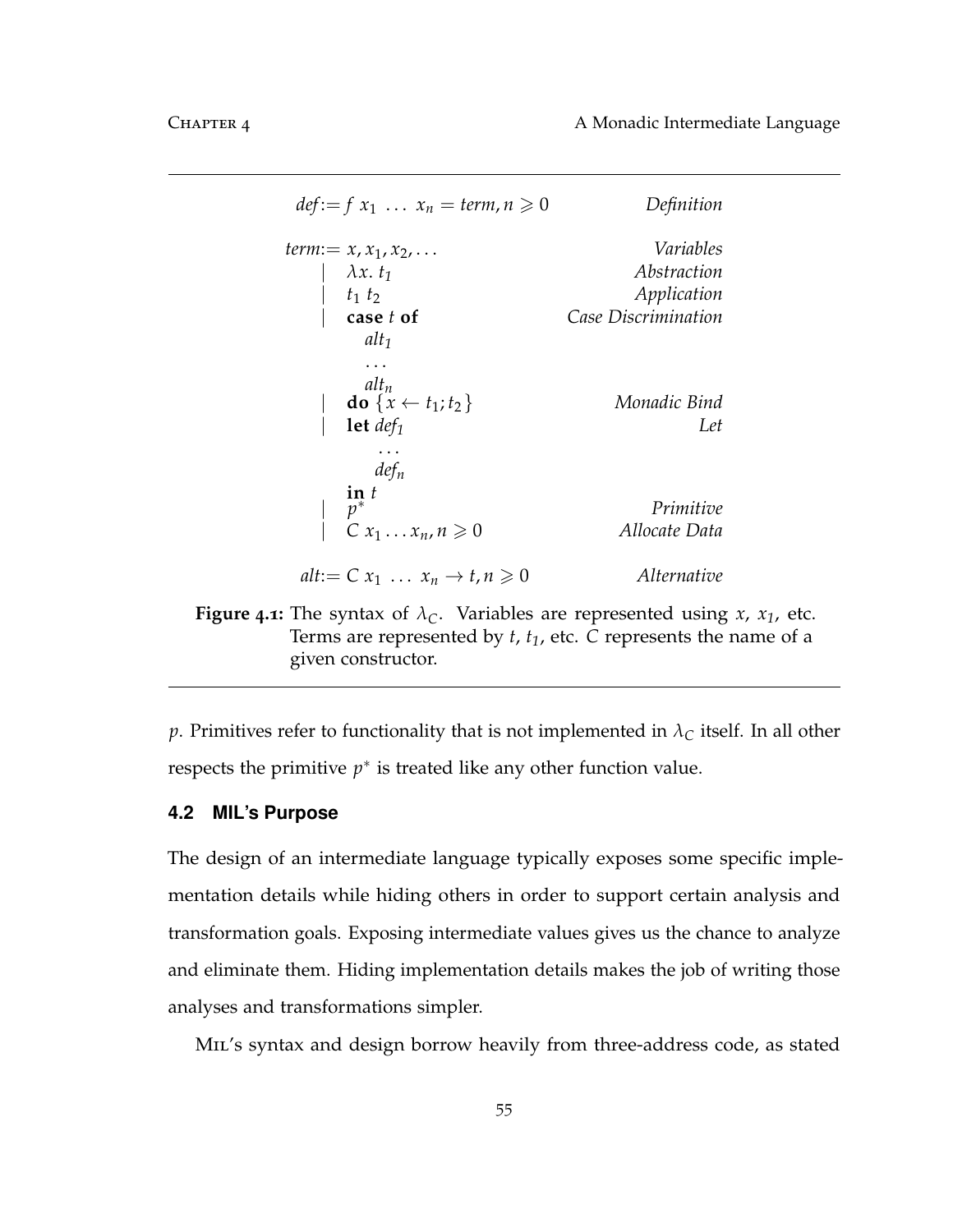previously. Three-address code represents programs such that all operations specify, at most, two operands and a single destination. Three-address code hides details of memory management by assuming that arbitrarily many storage locations can be named and updated. For example, the expression:

$$
\frac{(b*c+d)}{2},
$$

could be expressed in three-address code as:

 $t_1$  <- mul b c  $t_2$  <- add  $t_1$  d  $t_3$  <- div  $t_2$  2

where  $t_1$ ,  $t_2$  and  $t_3$  represent temporary storage locations and mul, add, and div represent the corresponding arithmetic operations.

Mil seeks to expose certain effects that are not normally represented in functional languages. As described by Wadler (1990), *monads* can be used distinguish *pure* and *impure* functions. A *pure* function has no side-effects: it will not in any way change the observable state of the machine. An *impure* function may change the machine's state in an observable way. Most functional languages treat data and closure allocation as pure operations. Mil uses monads to treat those allocations as impure operations.

Three-address code emphasizes assignments and low-level operations, features important to imperative languages. Mil emphasizes allocation, higher-order functions and side-effecting computations, features important to functional languages. Though the operations supported by mil differ from traditional three-address code, the intention remains the same: hide some details while exposing those that we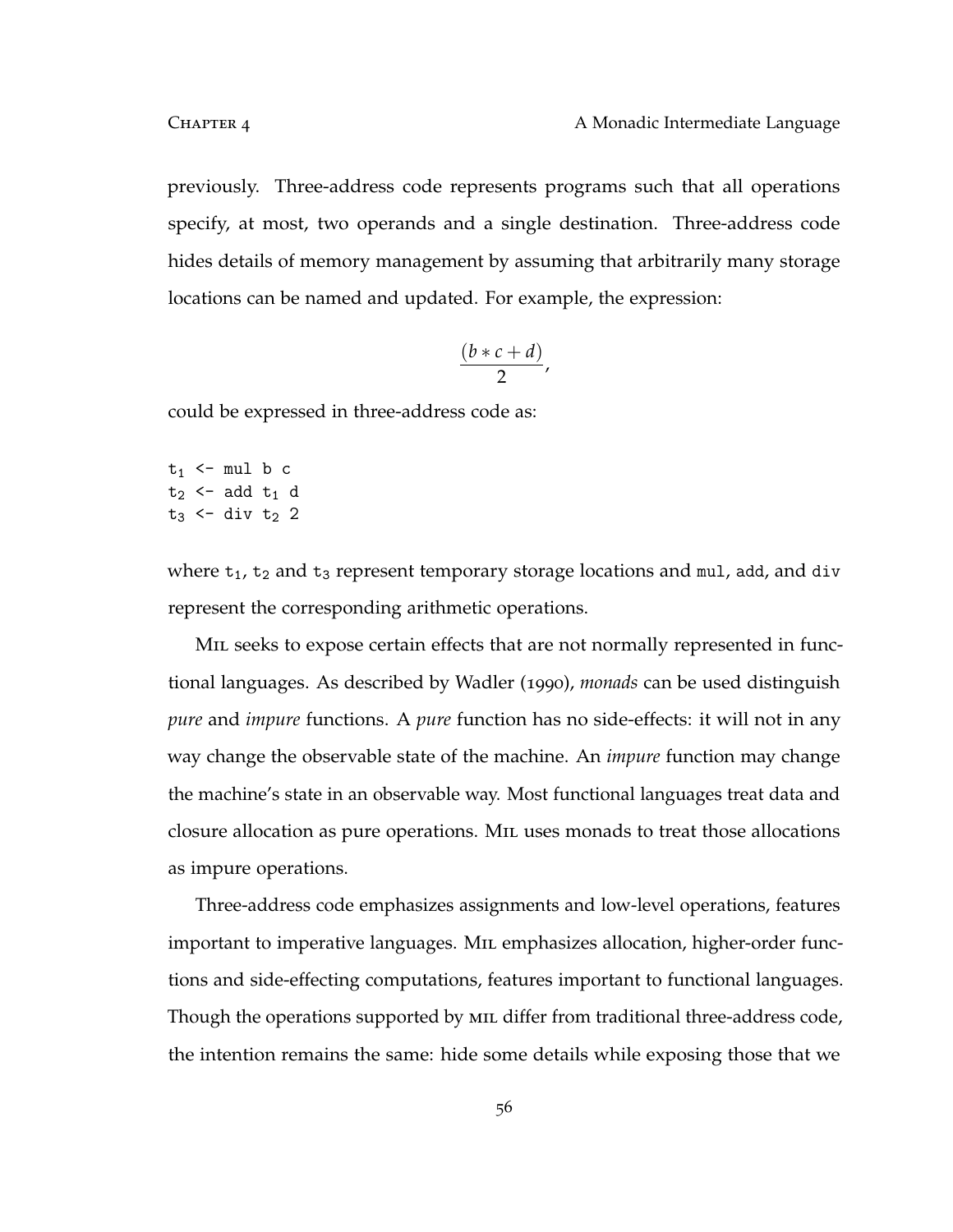care about.

### **4.3 MIL Syntax**

Figure 4.2 gives the syntax for MIL. Where the term  $v_1$ , etc. appears, only simple variables are allowed. This includes most terms in the language, staying true to the design of three-address code. Bold terms such as **b** and **k** represent labeled locations in the mil program. C represents the name of a data constructor. Bold text such as **case** and **invoke** represent mil keywords. A mil program consists of a number of labeled blocks.

*Closure-capturing blocks* specify an environment,  $\{v_1, \ldots, v_n\}$ , and an argument, v. Closure-capturing blocks only execute when initiated by an *enter* expression of the form  $f \circ x$ . In  $f \circ x$ ,  $f$  refers to a closure that will point to a closure-capturing block named **k**. The environment declared for **k** corresponds to the environment captured by the closure. The argument x becomes the argument v declared in the closure-capturing block. We chose to allow only a single tail expression in the body of a closure-capturing block in order to simplify analysis of their behavior.

*Basic blocks* consist of a sequence of monadic binding statements that execute in order without any intra-block jumps or conditional branches. The parameters to the block,  $(v_1, \ldots, v_n)$ , are the only variables in scope at the start of the block. The name of the block (**b**) is global to the program. Each basic block ends with either a **case** statement or a *tail*.

Each *monadic binding* statement assigns the result of the *tail* on the right-hand side of the statement to the variable on the left. If a variable is bound more than once, later bindings will shadow previous bindings.

The *case discrimination* statement examines a discriminant and selects one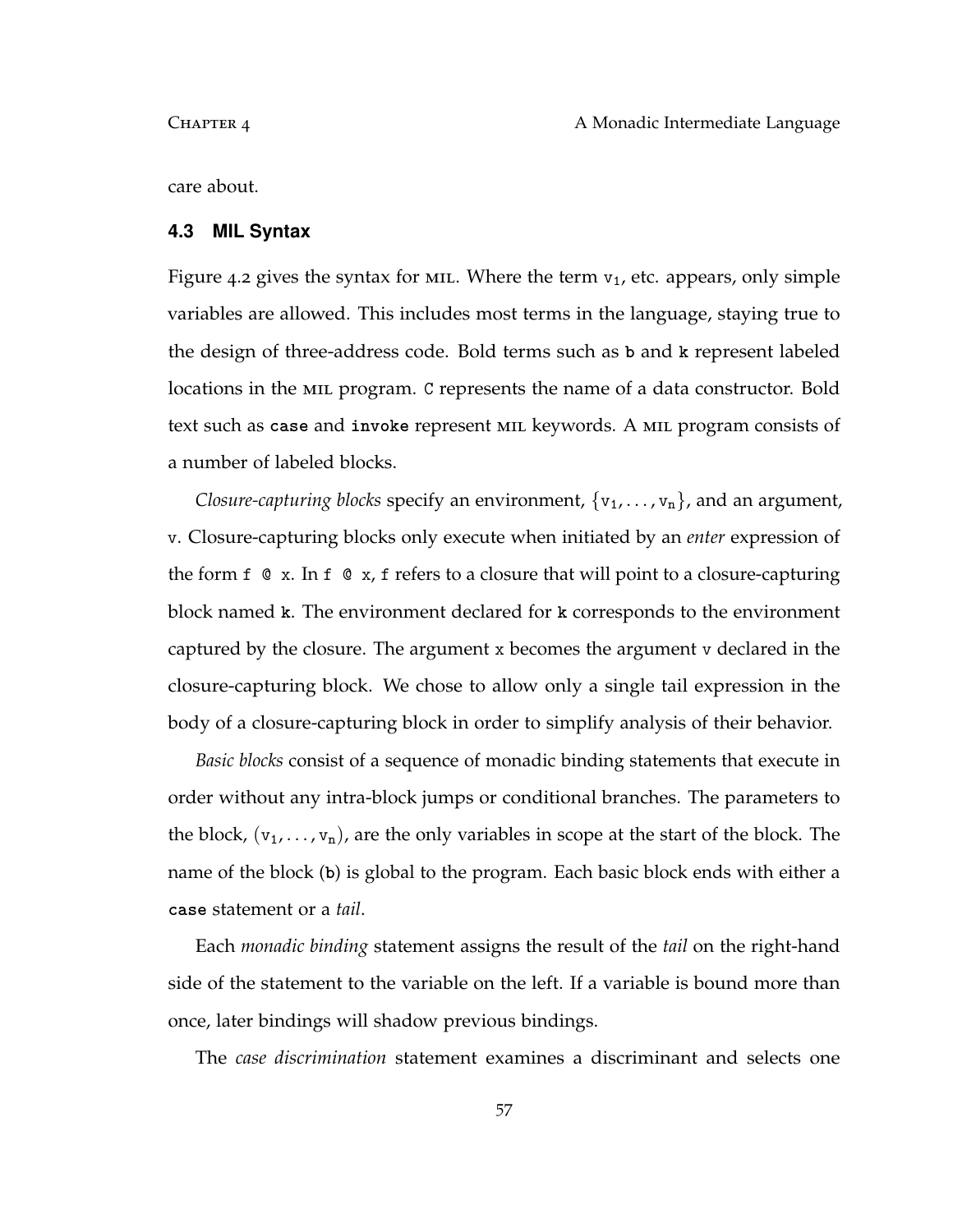$variable := v_1, \ldots, v_n$  *Variables block*:  $= \mathbf{k} \{v_1, \ldots, v_n\}$  v: *tail* Closure-Capturing Block  $|$  **b**  $(v_1, ..., v_n)$ : *bind<sub>1</sub>* . . . *bind<sup>n</sup> done Basic Block bind*:= v <- *tail Monadic Bind done*:= **case** v **of** *alt<sup>1</sup>* . . . *alt<sup>n</sup> Case Discrimination* | *tail*  $alt:= C v_1 \ldots v_n \rightarrow b(v_1, \ldots, v_n)$  *Case Alternative tail*:= **return** v *Return*  $v_1 \& v_2$  *Enter*<br> **b**  $(v_1, \ldots, v_n)$  *Goto Block*  $\mathbf{b}$   $(\mathbf{v}_1, \ldots, \mathbf{v}_n)$ | **p** ∗ (v1, . . . , vn) *Goto Primitive*  $\mathbf{k} \{v_1, \ldots, v_n\}$  *Allocate Closure* | **b** [v1, . . . , vn] *Allocate Monadic Thunk* | **invoke** v *Execute Thunk* | C v<sup>1</sup> . . . v<sup>n</sup> *Allocate Data* **Figure 4.2:** Complete syntax for MIL.

alternative based on the value found. The discriminant is always a simple variable, not an expression. Each *case alternative* specifies a *constructor* and variables for each value held by the constructor. No "default" alternative exists — all possible constructors must be specified. Again, to simplify later analysis, we chose that alternatives must always jump immediately to a block — they do not allow any other expression.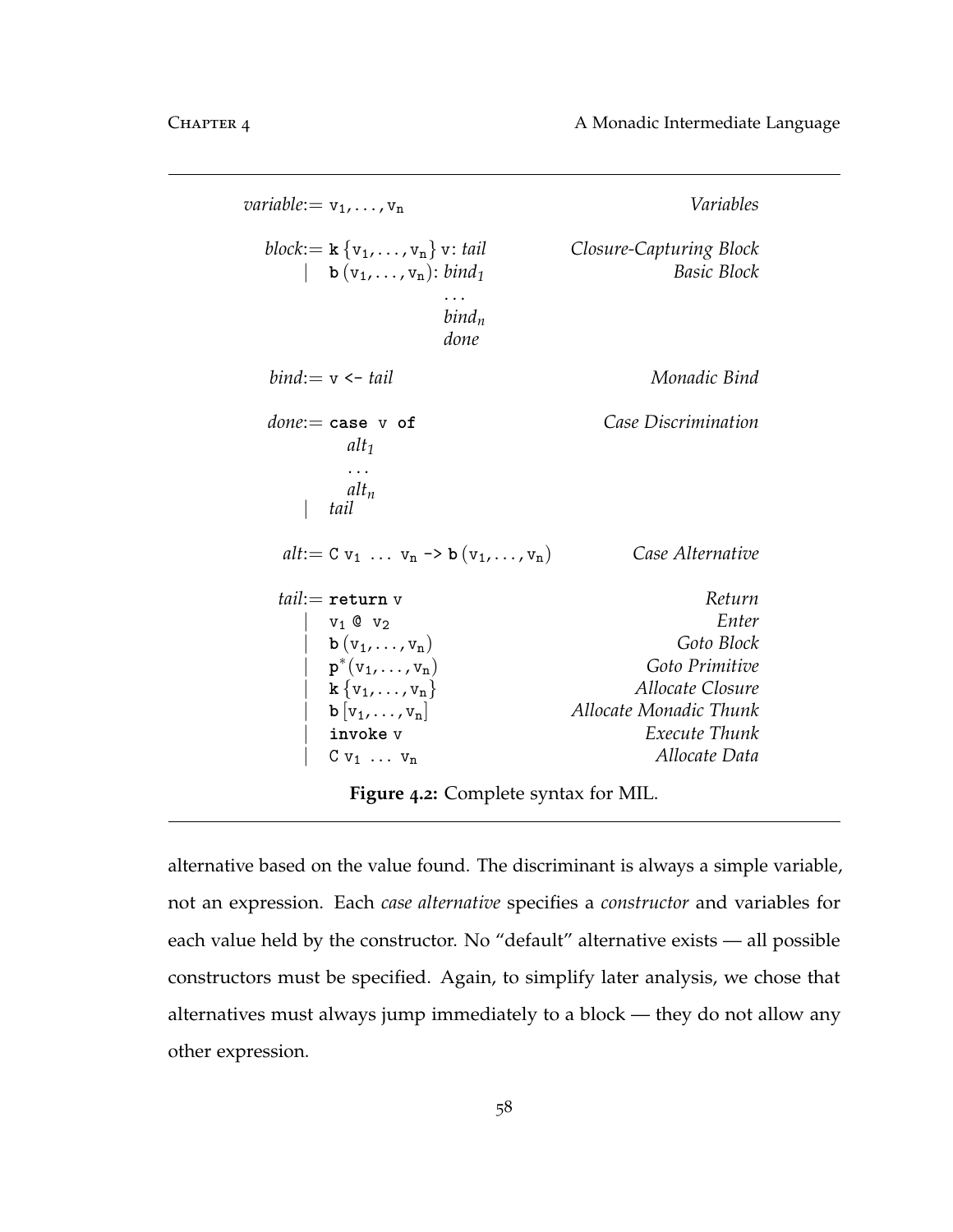*Tail* terms represent potentially effectful computations and always appear on the right-hand side of a bind statement, at the end of a basic block, or as the body of a closure-capturing block. **return** takes a variable (*not* an expression) and produces a computation that returns that value with no side-effects. The "enter" operator, @, implements function application, "entering" the closure represented by its left-hand side with the argument on its right-hand side. The "*goto block*" and "*goto primitive*" expressions implement labeled jumps with arguments. In the first case, **b** represents a labeled block elsewhere in the program. The primitive term, p<sup>∗</sup>, also represents a labeled location, except that the body of the primitive is not implemented in mil. Otherwise, *goto block* and *goto primitive* are treated the same.

Closure allocation, written as  $\mathbf{k} \{v_1, \ldots, v_n\}$ , creates a closure pointing to the closure-capturing block  $k$ , capturing the variables  $v_1, \ldots, v_n$ . No other type of block can be referenced in a closure — **k** always refers to a closure-capturing block.

The term  $\mathbf{b}$   $[v_1, \ldots, v_n]$  allocates a *monadic thunk*. The thunk stores a reference to block **b** and captures the variables  $v_1, \ldots, v_n$ . Unlike closures, thunks do not store references to closure-capturing blocks. Instead, **b** always refers to a basic block or primitive. The **invoke** operator executes the *monadic thunk* referred to by its argument. We describe thunks in Section 4.5.

The constructor expression C  $v_1 \ldots v_n$  creates a data value with the given tag, C, and the values  $v_1, \ldots, v_n$  in the corresponding fields.

# **MIL Example:** *compose*

Consider the definition of *compose* given in Figure 4.3 (a) and the corresponding mil program in Part (b). The three closure-capturing blocks, **k1**, **k2** and **k3** correspond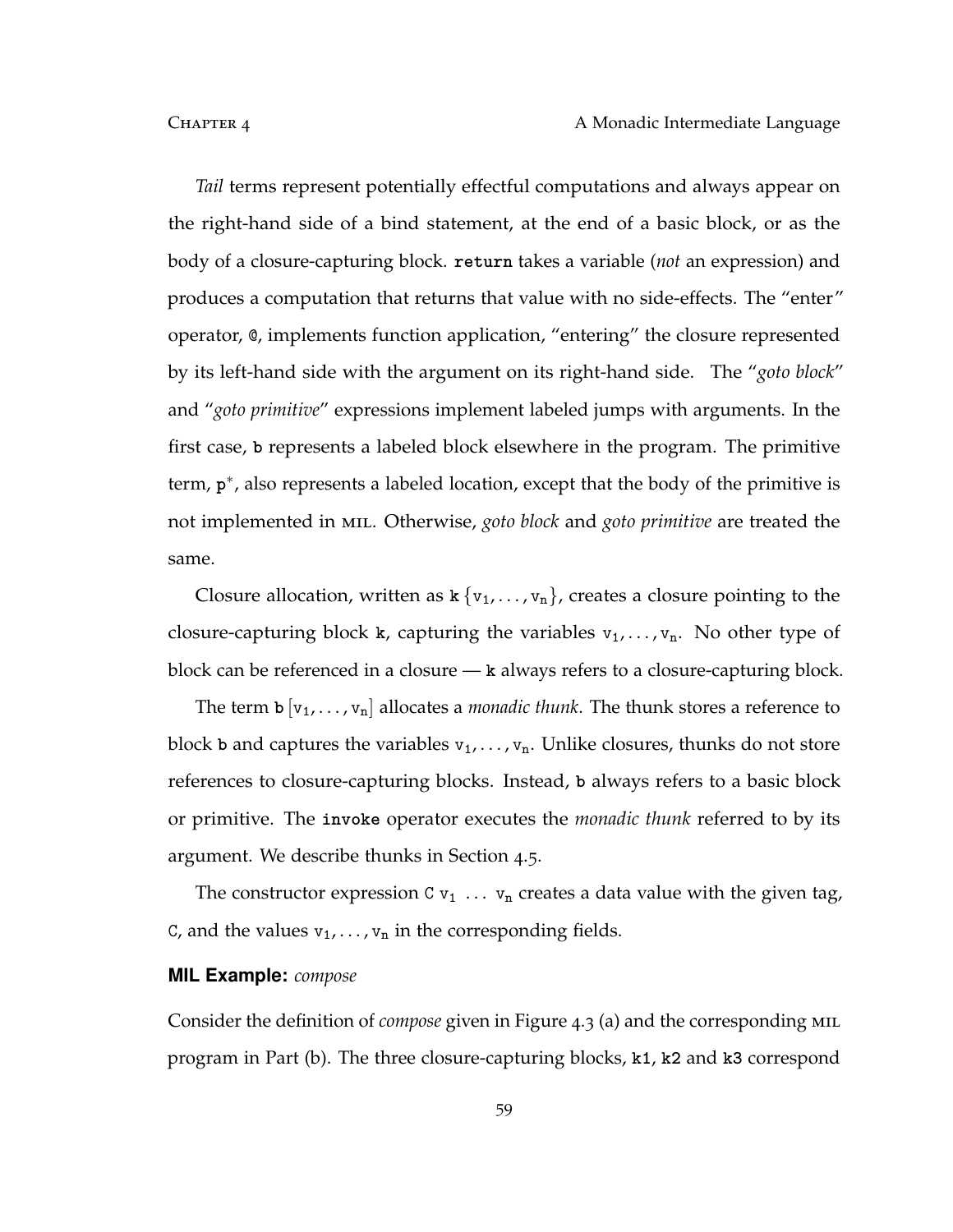to the three  $\lambda$  values  $(\lambda f, \ldots), (\lambda g, \ldots)$ , and  $(\lambda x, \ldots)$ . Each block, except k3, captures a single argument and returns a new closure holding previously captured values plus the new argument. **k3** executes when all arguments are captured and immediately jumps to **compose**, the block implementing the body of *compose*.

The basic block defined on Line 4 gives the name of the block (**compose**) and its parameters  $(f, g, \text{ and } x)$ . Line  $\frac{1}{2}$  applies g to x and assigns the result to t1. The "enter" operator  $(0)$ , implements function application. <sup>2</sup>

The "bind" operator  $\left( \langle - \rangle \right)$  assigns the result of the operation on its right-hand side to the location on the left. All expressions that could have a side-effect appear on the right-hand side of a bind operator in MIL; in this case,  $g \circ x$  may allocate memory when evaluated.

Line 6 applies f to t1 and assigns the result to t2. The last line returns t2. Thus, the compose block returns the value of  $f(g x)$ , just as in our original  $\lambda_C$ expression.

### **4.4 Allocation as a Side-Effect**

Functional languages normally treat data allocation as a hidden operation in that the program cannot directly observe any effect from an allocation. Of course, in practice, allocation can cause effects, such as updating the heap or triggering a garbage collection. For example, using the definition of *compose* given in Figure 4.3 (a), consider the sequence of applications that occur when calculating *compose a b c* using call-by-value evaluation:

<sup>&</sup>lt;sup>2</sup>So called because in the expression  $g \circ x$ , we "enter" function  $g$  with the argument  $x$ .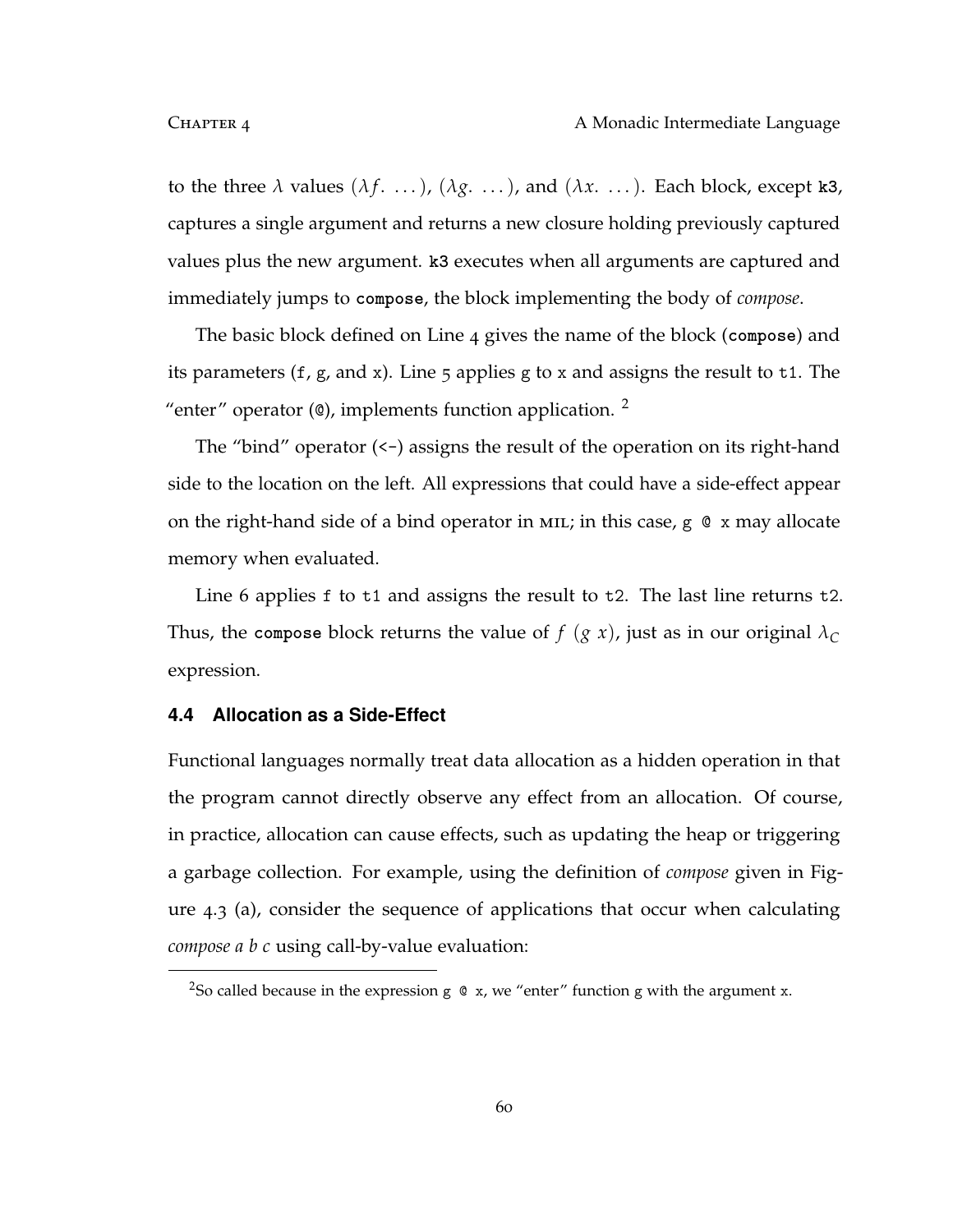```
\text{composite} = \lambda f \cdot \lambda g \cdot \lambda x \cdot f(g \ x) \quad \text{if} \ \text{k1} \{\} \text{f}: \ \text{k2} \{\text{f}\}\2 k2 {f } g: k3 {f, g}
                                        3 k3 {f, g} x: compose (f, g, x)
                                        4 compose (f, g, x):
                                        5 t1 \leftarrow g @ x6 t2 <- f 0 t1
                                        7 return t2
                  (a) (b)
```
**Figure** 4.3: Part (a) gives a  $\lambda_C$  definition of the composition function; (b) shows a fragment of the mil program for *compose*.

*compose a b c* =  $(\lambda f, \lambda g, \lambda x, f(gx))$  *a b c*  $= (\lambda \varrho, \lambda x, a (\varrho x)) b c$  $= (\lambda x. a (b x)) c$  $= a$  (*b c*)

This notation hides an important detail: each function application potentially allocates a closure representing the function and its environment. For example, (*λg*. . . .) *b* might allocate a closure referring to the function (*λg*. *λx*. *f* (*g x*)) and mapping the free variable *f* to the value of *a*.

Figure 4.4 shows *compose* rewritten in a monadic style that makes closure allocations explicit, and a program that uses the rewritten *compose* to evaluate *compose a b c*. The *closure* operation in Part 4.4 (a) is a monadic function that allocates memory and stores its arguments for retrieval later.<sup>3</sup> The first argument is the function that the closure points to. The second argument represents the environment that will be used when that function is evaluated.

 $3\lambda_C$  does not support pattern-matching on function arguments, but we use them in Part 4.4 (a) for clarity here.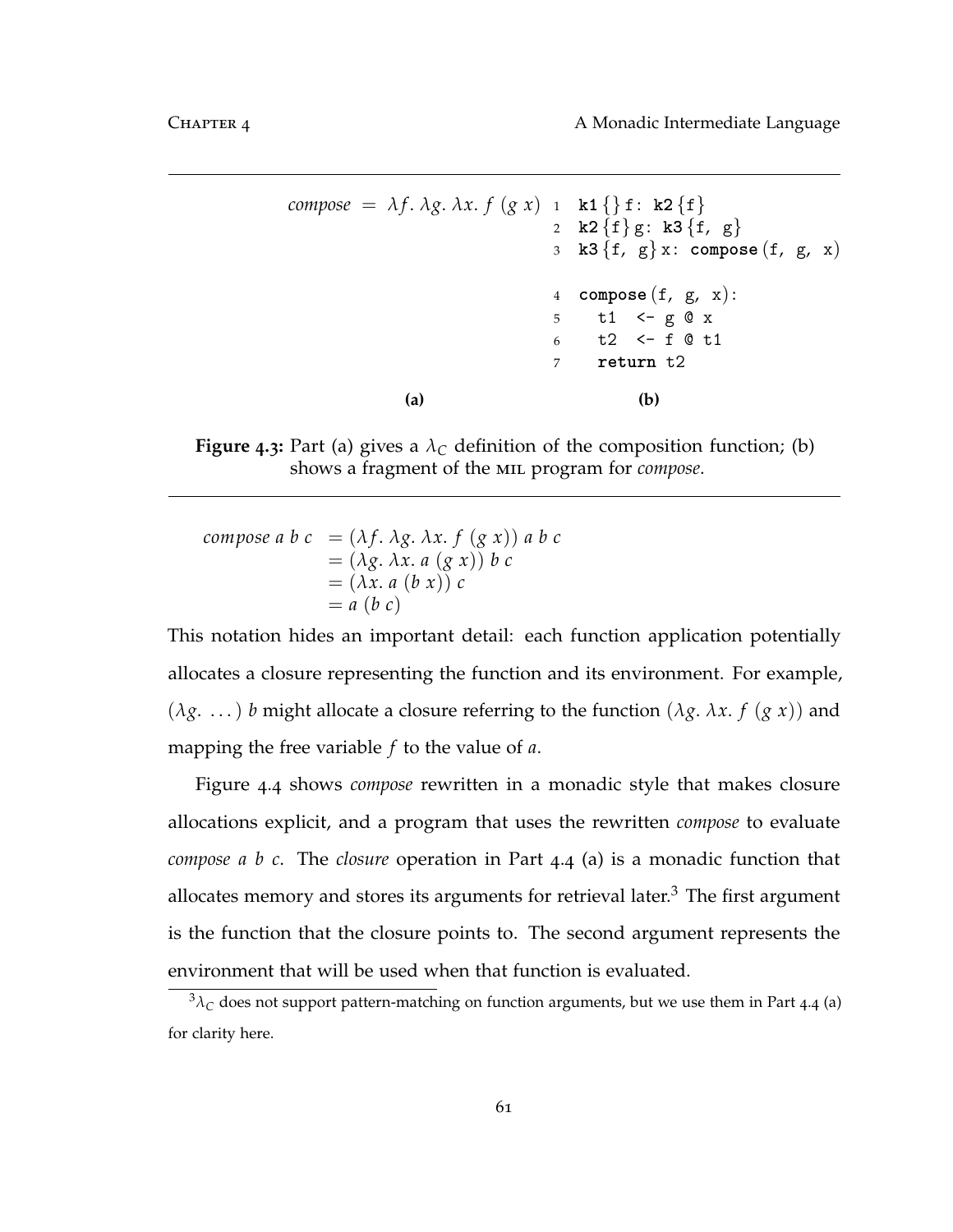

**Figure 4.4:** Part 4.4 (a) shows a rewritten version of *compose* that makes closure allocation explicit; Part 4.4 (b) gives a program that evaluates *compose a b c*. Note that these programs produce monadic values rather than pure values.

Each  $\lambda$  in Figure 4.3 (a) becomes a  $k_n$  definition in Figure 4.4 (a).  $k_0$  corresponds to the expression  $λf$ .  $λg$ .  $λx$ .  $f$  ( $g$   $x$ ), allocating a closure with an empty environment and pointing to  $k_1$ .  $k_1$  corresponds to  $\lambda g$ .  $\lambda x$ .  $f$  ( $g$   $x$ ), while  $k_2$  corresponds to  $\lambda x$ . *f* (*g x*). Each  $k_n$  definition (except  $k_0$ ) takes two arguments. The first is a list of values representing the environment of the function and the second a new value representing the argument of the original  $\lambda$  expression.  $k_1$  and  $k_2$  each allocate and return a new closure. The closure stores a reference to the next  $k_{n+1}$  definition and a list of values representing the current environment. *compose* evaluates *f* (*g x*); however, this expression also becomes monadic, because *f* (*g x*) may cause an allocation.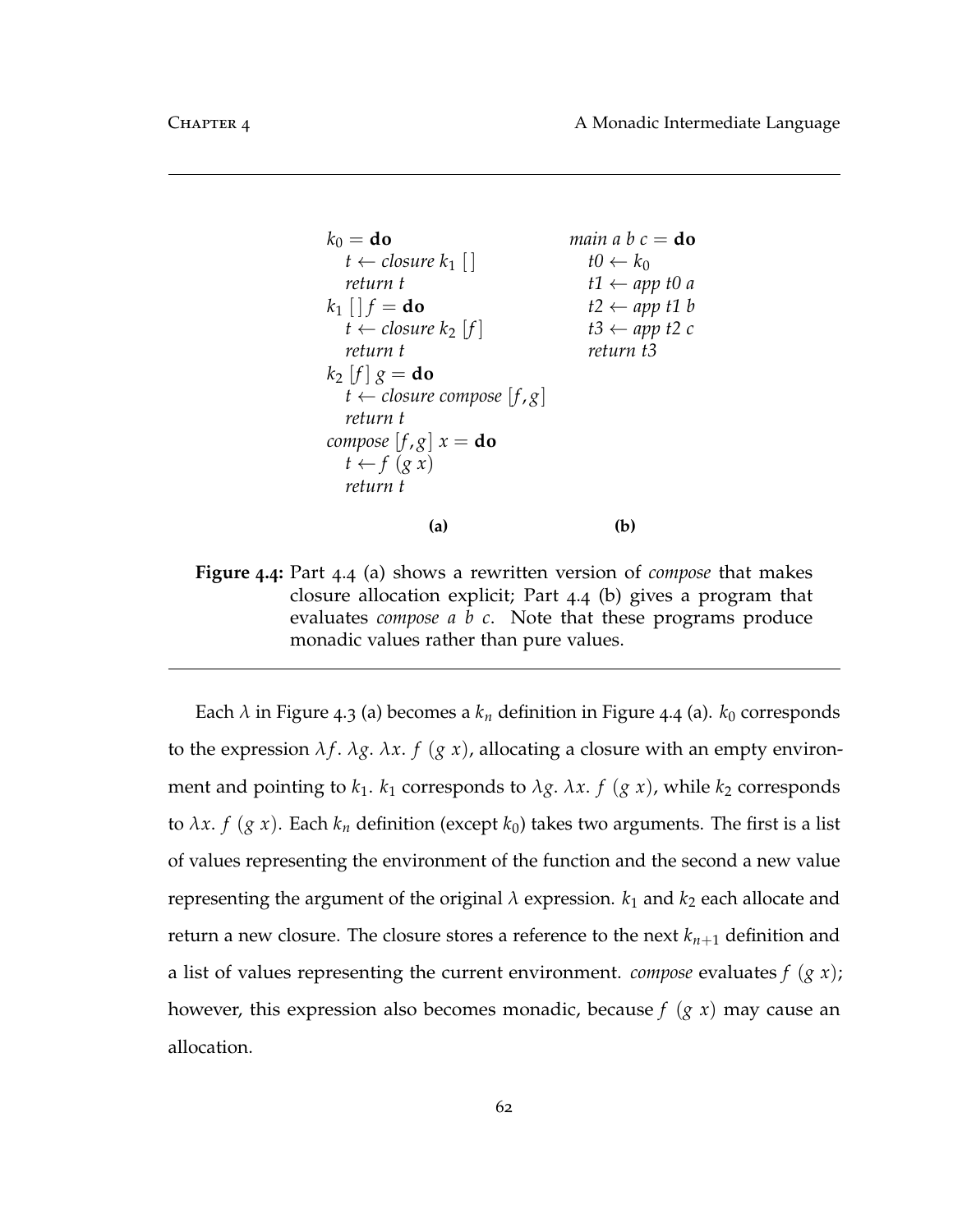Figure 4.4 (b) shows a program that evaluates *compose a b c* using our monadic version of *compose*. To evaluate each closure, we define a monadic function *app* that takes a closure and an argument. *app* evaluates the function referred to by the closure, using the environment stored in the closure and passing the additional argument supplied. The first line of the program in Figure 4.4 (b) allocates an initial closure that serves as the entry point for *compose*. Each line after gathers an additional argument and "adds" it to the closure represented. The final line returns the result of *compose a b c*. In our original expression, the potential side-effect caused by each application was not clear. In *main*, each line makes it very clear that a side-effect may occur.

Of course, in  $\lambda_C$  we do not really define the *closure* or *app* functions and closure allocation is not directly visible. Mil, however, treats allocation as an impure operation and makes it explicit. Figure 4.5 shows a complete mil program for *main* = *compose a b c*. **main** corresponds to the definition of *main* in Figure 4.4 (b). **k0** corresponds to the *k*<sup>0</sup> definition in Figure 4.4 (a) and acts as the entry point for *compose*. Notice that **k0** is not a closure-capturing block; **k0** just allocates the initial closure that will be used to evaluate *compose a b c*. The closure-capturing blocks **k1** and **k2** correspond to *k*<sup>1</sup> and *k*2. The second argument to each *closure* operation corresponds to the variables captured by the closures allocated in the body of **k1** and  $k2$ ; the list of values passed as an argument to  $k_1$  and  $k_2$  correspond to the environment defined for the k1 and k2 closure-capturing blocks. In Figure 4.4,  $k_2$ creates a closure pointing to *compose*. Because closure-capturing blocks can only contain a single *tail* term, **k3** jumps immediately to **compose**, which implements the body of *compose*.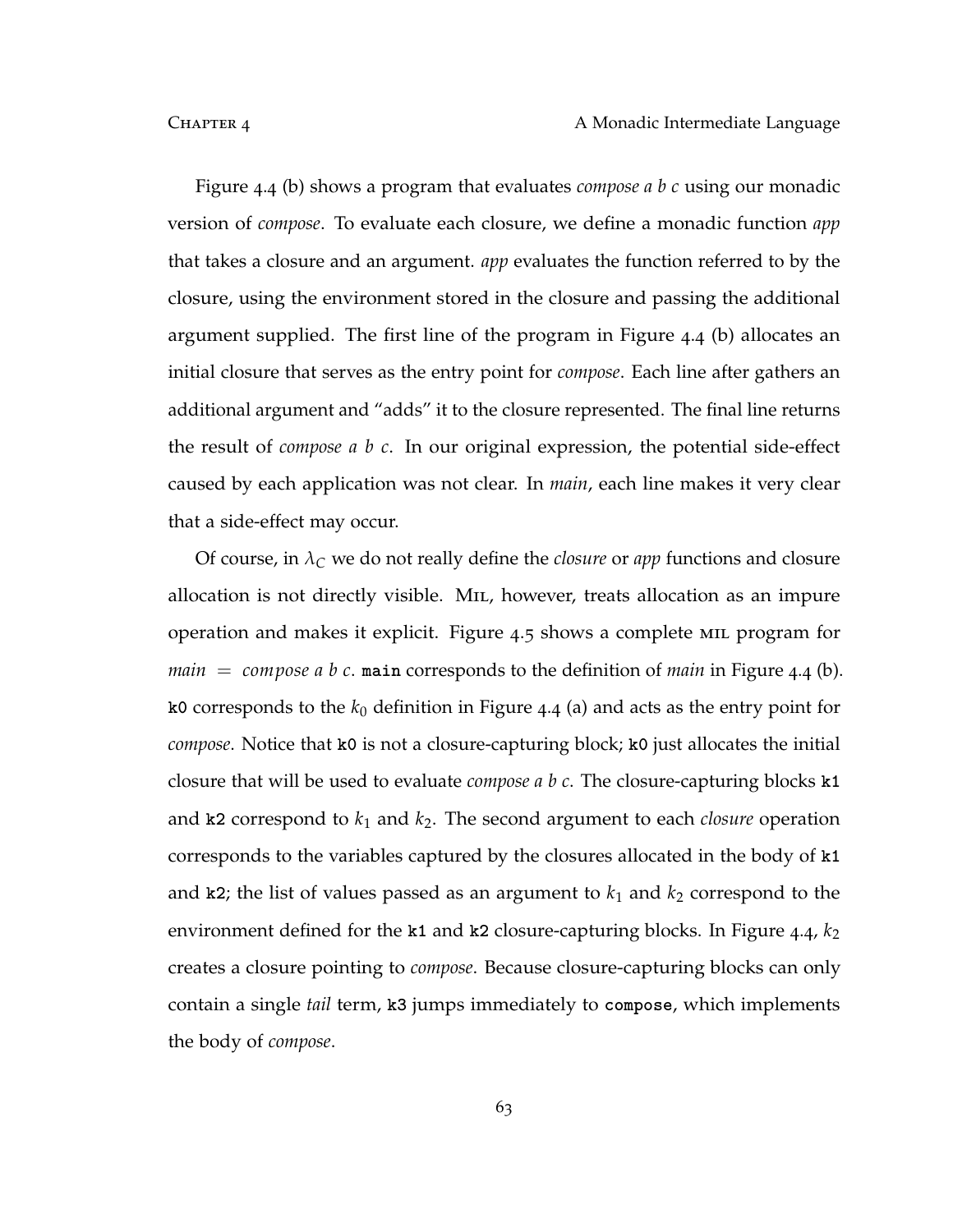```
1 main (a, b, c):
2 t0 <- k0();
3 t1 <- t0 0 a
4 t2 <- t1 @ b
5 t3 <- t2 @ c
6 return t3
7 \text{ k0} (): k1 {}
8 k1\{ \} f: k2\{ \}9 k2 {f} g: k3 {f, g}
10 k3 {f, g} x: compose (f, g, x)
11 compose (f, g, x): ... as in Figure 4.3 (b) ...
```
**Figure** 4.5: The MIL program which computes *main a b c* = *compose a b c*.

By examining **main** in Figure 4.5, we can see how mil makes explicit the intermediate closures created while evaluating *compose a b c*. Line 2 executes the block **k0**, allocating a closure pointing to **k1** and assigning it to t0. On line 3, we apply t0 to a; **k1** executes and creates a closure that points to **k2** and holds the value of a. We assign  $k2 \{a\}$  to t1. On Line 4 we apply t1 to the second argument, b. This executes **k2**, which expects to find one argument in its environment, just as we stored in t1. **k2** creates another closure, **k3** {a, b}, which we assign to t2. This closure points to **k3** and holds two variables in its environment. Finally, on line 5, we apply t2 to the final argument, c. **k3** executes and immediately jumps to **compose** with our arguments. The result, assigned to t3, is returned on the last line of **main**.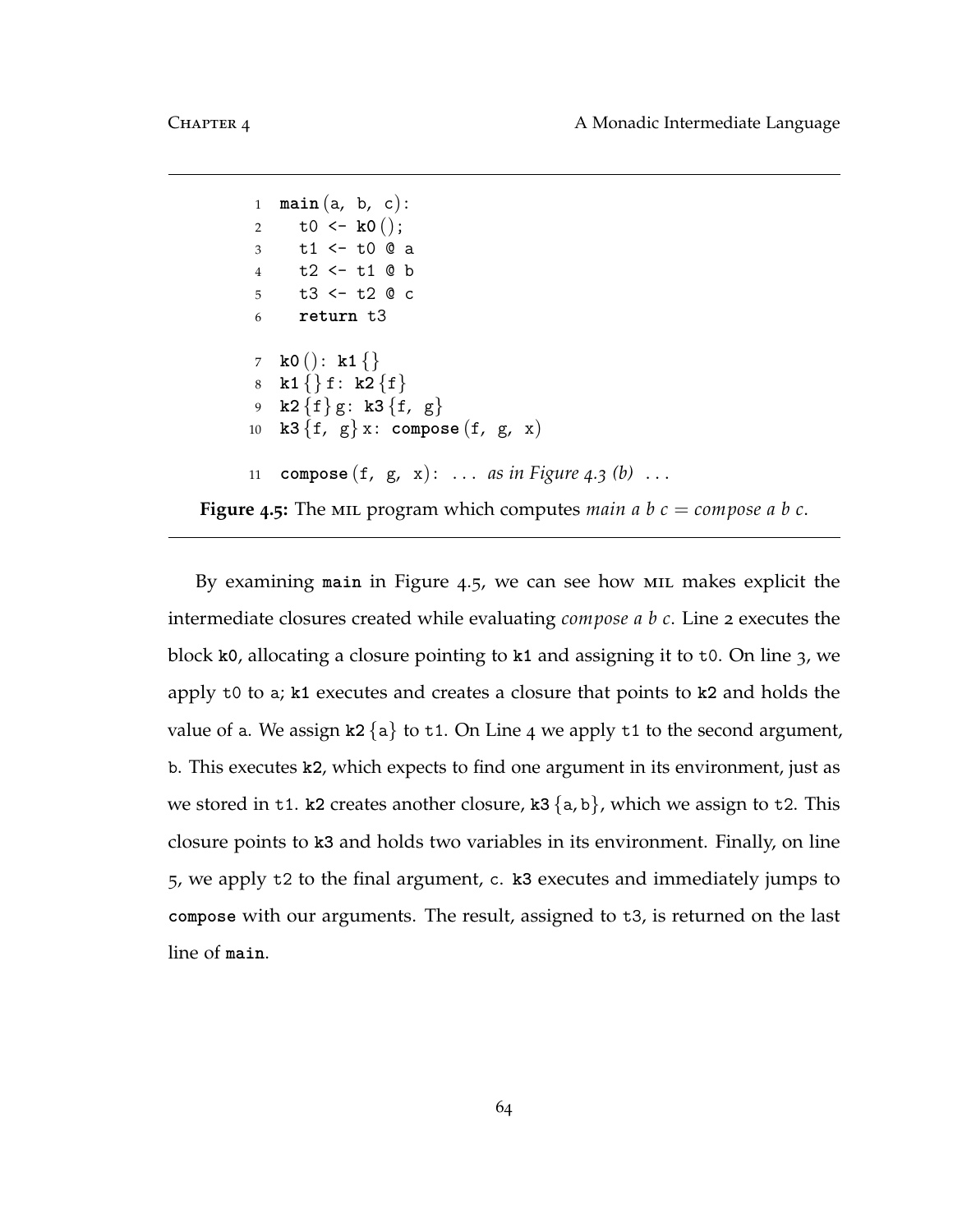### **4.5 Monadic Thunks**

As described in Wadler's 1990 paper, a monadic value represents a *computation*. Where a pure value evaluates without side-effects, a monadic value represents a suspended computation that may cause side-effects when evaluated. Evaluating the computation multiple times may even produce different side-effects each time.

Consider the  $\lambda_C$  functions in Figure 4.6.<sup>4</sup> Neither takes any arguments and they ostensibly produce the same number. Of course, the value produced by the pure function in Part (a) differs markedly from that produced by the impure function in Part (b).

$$
num = 1
$$
\n
$$
printNum = do
$$
\n
$$
print 1
$$
\n
$$
return 1
$$
\n(a)\n(b)

**Figure 4.6:** Part 4.6 (a) shows a *pure* value. Part 4.6 (b) shows an *impure* value.

Intuitively, *num* returns 1, but *printNum* returns a *computation*. We call this computation a *monadic thunk*. Traditionally, thunks represent *suspended* computation. We use it in the same sense here in that *printNum* evaluates to a program that we can invoke; moreover, evaluating *printNum* alone (as in the expression **let** *x* = *printNum*) will *not* invoke the computation — *printNum* must be evaluated and then invoked before the computation will produce a result.

<sup>&</sup>lt;sup>4</sup>Some syntactic liberties have been taken here.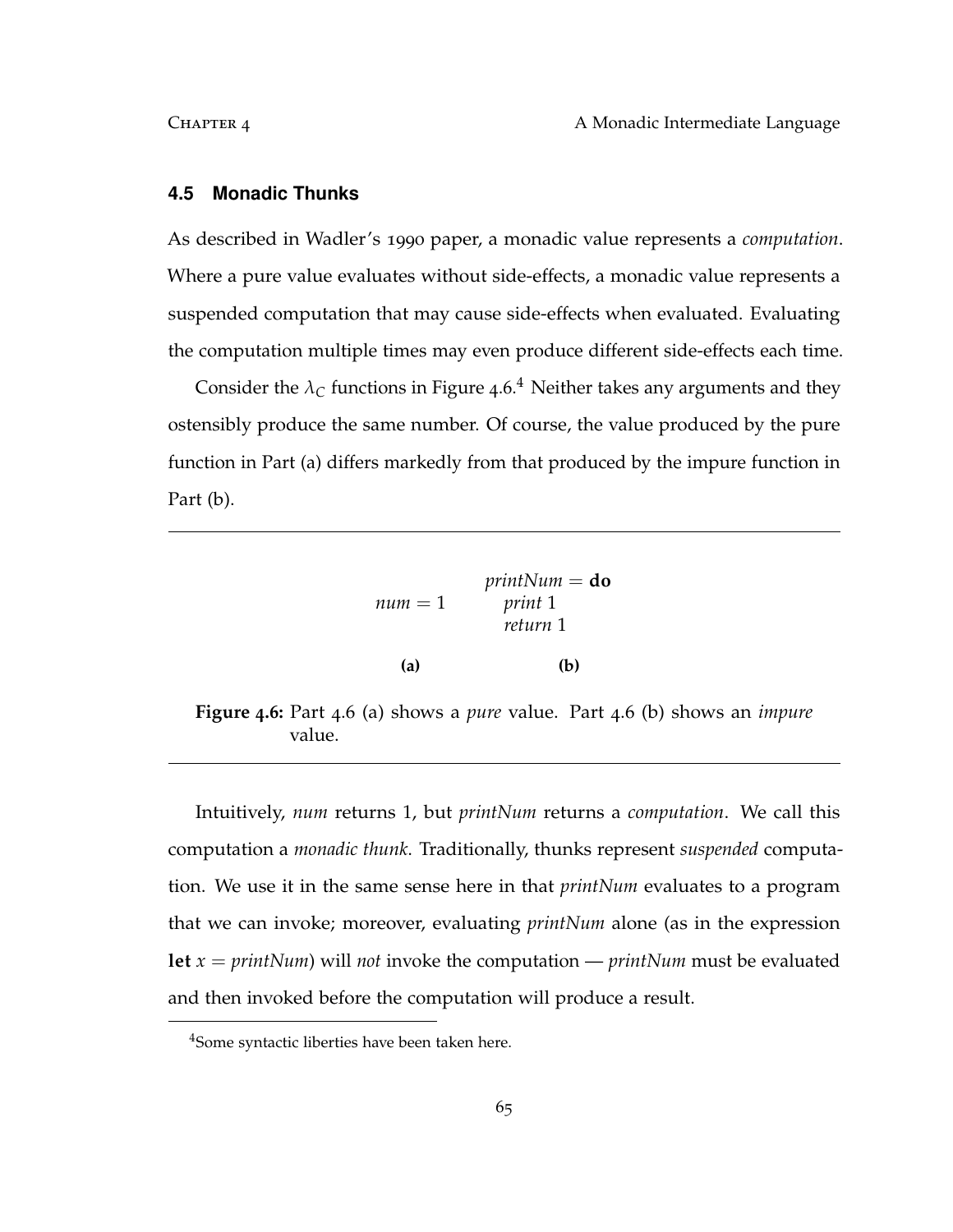To illustrate, consider the  $\lambda_C$  functions in Figure 4.7 (a).<sup>5</sup> The *echo* function prints its argument to the screen. The **do** keyword shows that *echo* is a monadic function. The *main* function uses a **let** statement to assign *m* the value *echo a*. Notice this does *not* evaluate *echo a*; instead, *m* is a thunk that points to the *echo* function and that captures the value of *x*.

| echo $a =$ <b>do</b><br>print a | $echo(a)$ : $print^*(a)$<br>1           |  |
|---------------------------------|-----------------------------------------|--|
| <i>main</i> $x =$ <b>do</b>     | $\texttt{main}(x)$ :<br>$\overline{2}$  |  |
| <b>let</b> $m = echo x$         | $m \leq -$ echo $x$<br>3                |  |
| т                               | $\leftarrow$ invoke m<br>$\overline{4}$ |  |
| т                               | invoke m<br>5                           |  |
| lа                              |                                         |  |

**Figure** 4.7: Part (a) shows two monadic  $\lambda_C$  functions. The MIL blocks that create and use monadic thunks to execute *main* are shown in Part (b).

Part (b) shows the corresponding mil code for *echo* and *main*. The **echo** block on Line 1 merely executes the primitive **print**<sup>∗</sup> . The **main** block, however, shows how we allocate and invoke a thunk. Line 3 allocates the thunk referring to **echo** and capturing x. The thunk is bound to m. Lines 4 and  $\frac{1}{5}$  invoke the thunk causing **echo** to execute twice. Notice we do not allocate the thunk again — only one allocation occurs, but we run the **echo** @ x "program" twice.

# **4.6 Compiling** *λ<sup>C</sup>* **to MIL**

We created a simple compiler from  $\lambda_C$  to M<sub>IL</sub> in order to generate tests for the optimizations discussed later in this work. Our compiler implementation follows

<sup>5</sup>Again, some syntactic liberties are taken.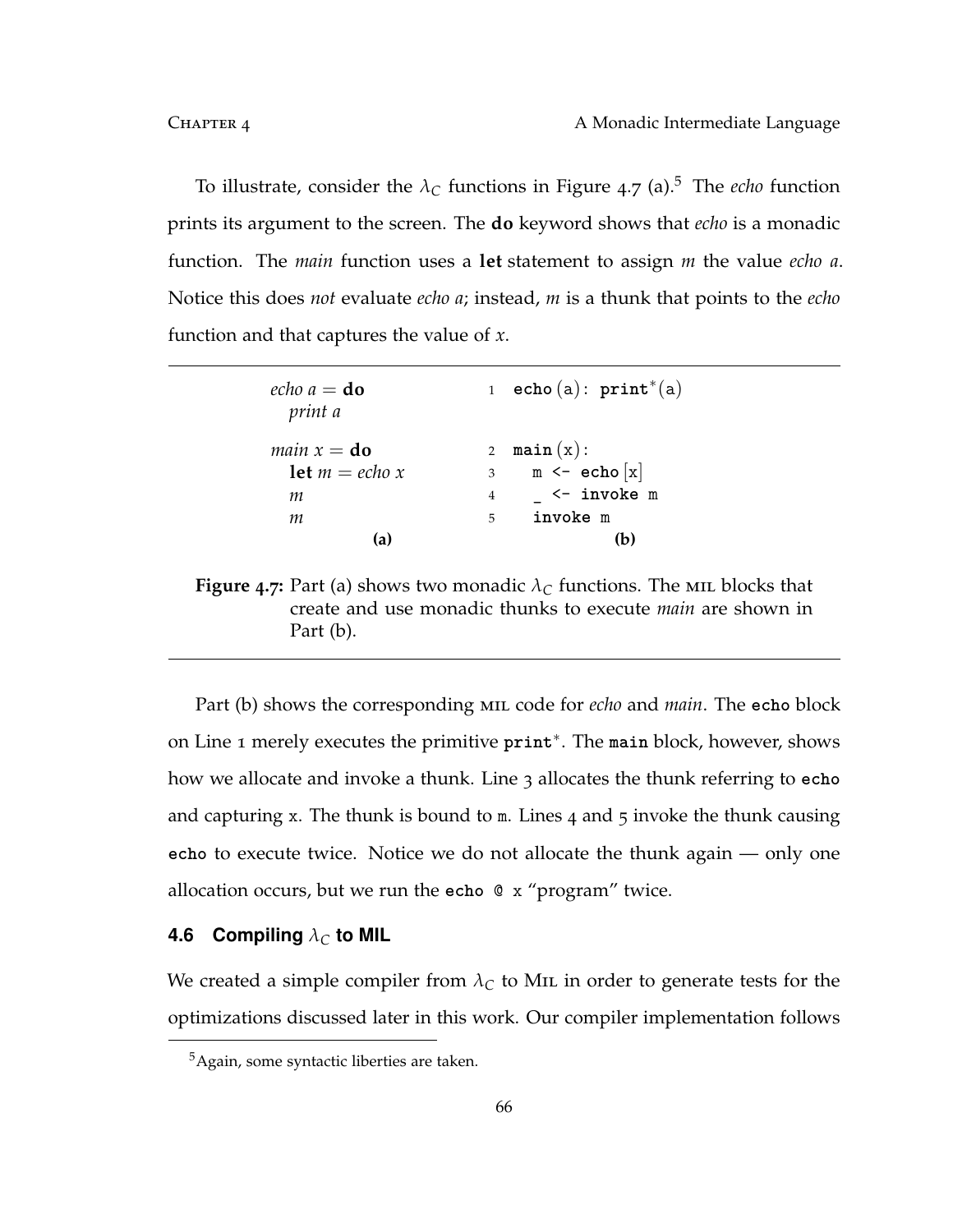the style used by Kennedy (2007) and in most cases it does not differ much from numerous other compilers that translate the *λ*-calculus to a given intermediate form. However, we will highlight some nuances of our translation.<sup>6</sup>

Consider again the definition of *compose* in Figure 4.3 (a) on Page 61. Our compiler translates each  $\lambda$ , except the innermost (i.e.,  $\lambda x$ .  $f$  ( $g$   $x$ )), to a block that returns a closure. The innermost  $\lambda$  translates to a block that immediately jumps to an implementation of the body of *compose*. This gives the sequence of blocks shown in Figure 4.5 on Page 64 (excepting **main**, of course) and allows mil to support partial application.

While general, this strategy produces code that does a lot of potentially unnecessary work. When fully applied, a function of *n* arguments will create *n* − 1 closures, perform *n* − 1 jumps between blocks, and potentially copy arguments between closures each time. Our uncurrying optimization (Chapter 5) can collapse this work to one closure, one jump, and no argument copying in many cases. Therefore, generating simple (and easy to analyze) code is a reasonable trade-off.

Monadic code presents other challenges. Monadic expressions do not directly produce a value; they produce a thunk to be evaluated later. Therefore, when the compiler first encounters a monadic expression, it generates a block that returns a thunk. The block pointed to by the thunk executes the monadic expression.

The code shown for *kleisli* in Figure 4.8 illustrates this strategy. The *kleisli* function in Part 4.8 (a) implements *monadic* composition, in which *f* and *g* produce monadic results. Part 4.8 (a) shows a mil implementation of *kleisli*. Block **m205** on

 $6$ Those interested in the full compiler can download the source from the URL given in the Appendix.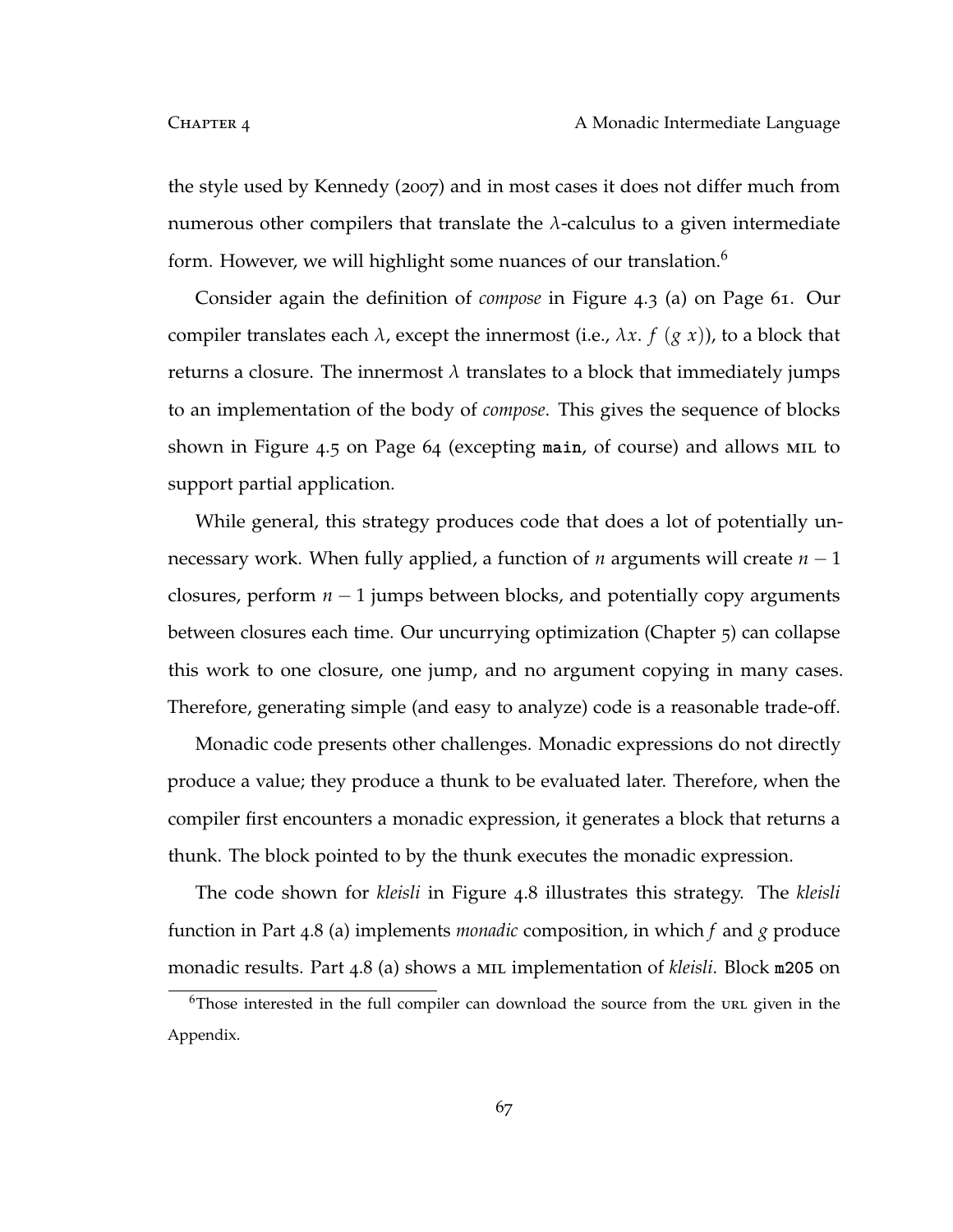Line 6 executes the body of *kleisli*. However, no blocks call **m205** directly. Instead, block **b204** on Line 5 returns a thunk that points to **m205** and captures all the arguments to **m205** (g, f, and x). **b204** only executes after all arguments for *kleisli* are collected; **m205** can only execute by invoking the thunk returned by **b204**.

| kleisli $f g x =$ <b>do</b><br>$v \leftarrow g x$<br>$f\,v$ |                | 1 kleisli(): k201 $\{ \}$<br>2 k201 $\{ \}$ f: k202 $\{ \}$<br>3 k202 ${f}$ g: k203 ${g, f}$ |
|-------------------------------------------------------------|----------------|----------------------------------------------------------------------------------------------|
|                                                             |                | 4 k203 $\{g, f\}x$ : b204 $(g, x, f)$<br>5 <b>b204</b> (g, x, f): m205 [g, x, f]             |
|                                                             |                | 6 m205 $(g, x, f)$ :                                                                         |
|                                                             | $\overline{7}$ | $v207$ <- g @ x                                                                              |
|                                                             | 8              | $v1 \leftarrow$ invoke $v207$                                                                |
|                                                             | 9              | v206 <- f @ v1                                                                               |
|                                                             |                | invoke v206<br>$10 \quad \text{or}$                                                          |
| (a)                                                         |                | (b)                                                                                          |

**Figure** 4.8: Part (a) shows a  $\lambda_C$  implementation of the monadic composition function (sometimes called "Kleisli composition"). Part (b) shows a mil implementation of the same function.

While the compiler follows the strategy above when it first encounters a monadic expression, it changes strategy when compiling binding statements that follow the initial monadic expression. Instead of generating code that returns a suspended computation, the compiler switches to generating code the invokes all subsequent monadic values.

The block **m205** in Figure 4.8 (b) (representing the body of the *kleisli* function) illustrates this principle. Though *kleisli* ends with a monadic expression (*f v*), it does not return a suspended computation representing *f v*; instead, it returns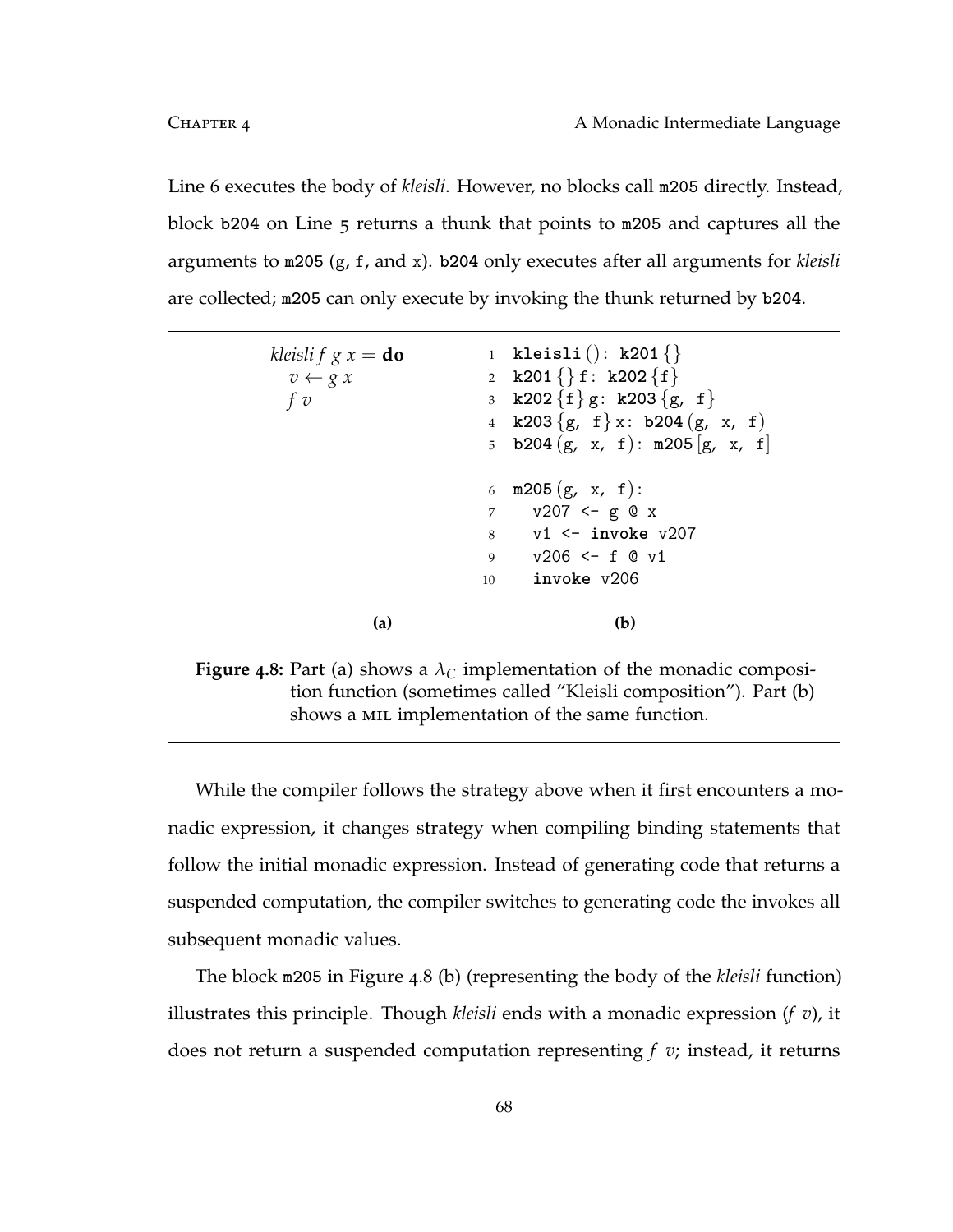the result of executing *f v*. The statement on Line 9 evaluate f @ v1 and assigns the result to v206. The next line invokes the thunk, immediately executing the program returned by  $f \circ v1$ . This is a case where the compiler generates code to execute a sequence of monadic values, rather than code that returns a suspended computation.

## **4.7 Executing MIL Programs**

As stated in Section 4.2, MIL's design borrows heavily from three-address code, an intermediate form that closely resembles an idealized assembly-language code. The execution model for mil draws on its three-address code inspiration and executes like an assembly-language for a simple register-based computer: execution begins at a special designated point in the program and proceeds sequentially. When the first block executed in the program "returns," the program terminates.

Unlike assembly-language, mil blocks also act like functions. Each block declares parameters and those names are only in scope over the block. Blocks always return a monadic value. Closure, thunk, and data allocations already create monadic values. The **return** keyword creates a computation that evaluates to the given value. The value produced by the last statement in a given block is returned to the block's caller.

Within each block, any number of storage locations may be named on the lefthand side of a bind (<-) statement. Those names are not global storage locations: variables with the same name in different blocks do not affect each other. Values can only be passed from one block to another as arguments, in a closure, or in a monadic thunk.

When an @, **invoke**, or goto expression appears on the right-hand side of a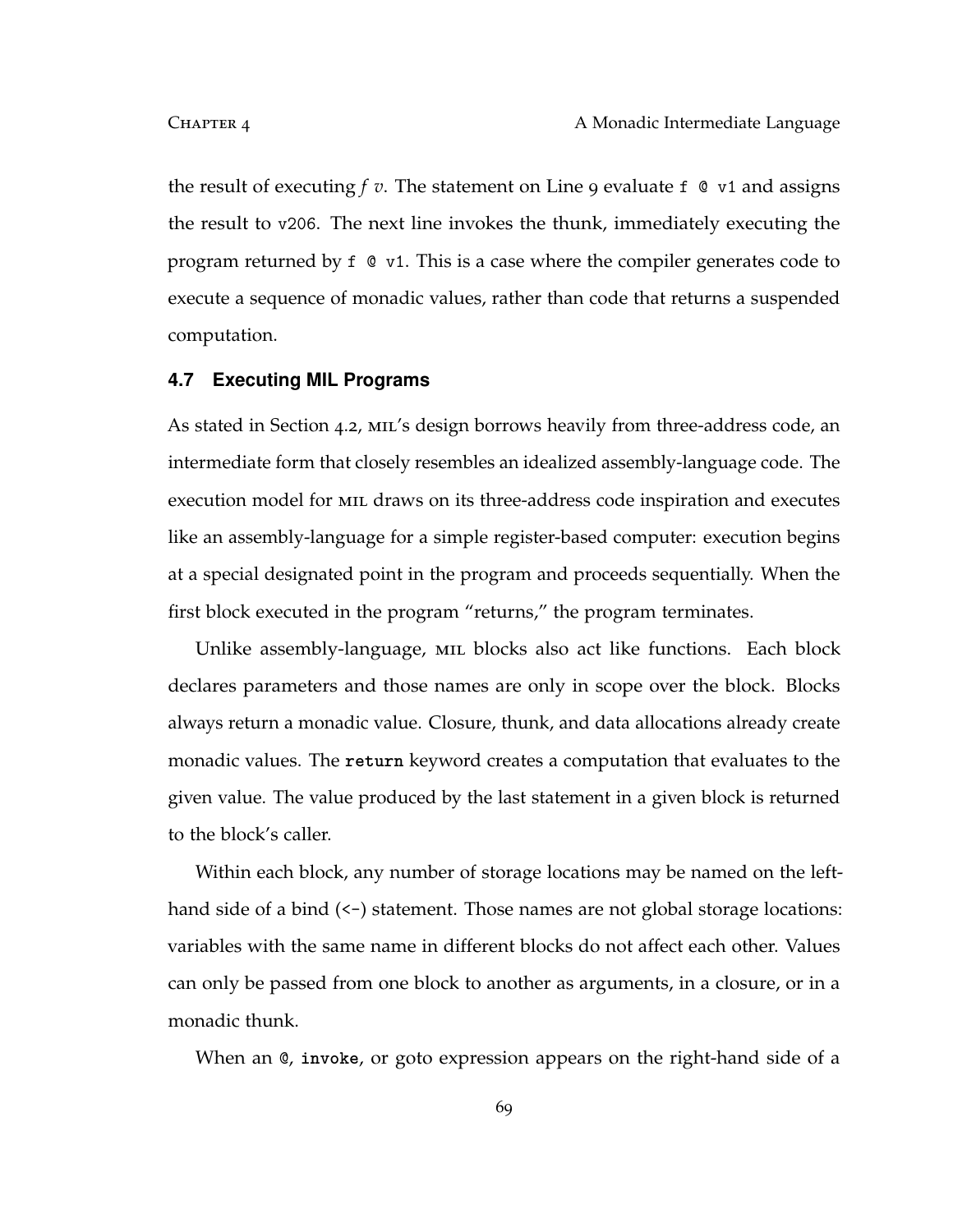bind statement, control-flow transfers to the appropriate block. For @ and **invoke**, the label stored in the closure or thunk determines the block to execute. For goto, the block is named directly. The value returned from the block is bound to the variable on the left-hand side of the bind statement.

Mil's syntax does not mention error handling or exceptions at all. However, errors can arise in a number of areas, such as when no case alternatives match the inspected value, or if a block is called with the wrong number of arguments. In all cases of errors, we expect that an error would be generated by the mil runtime or interpreter and that the program would terminate. More robust error handling would certainly be an area for improvement in the future.

## **4.8 A Hoopl-friendly AST For MIL**

As described in Section 3.2, HOOPL uses the *O* and *C* types to express the shape of the entry and exit points for a node. A node that is open on exit can only be followed by a node that is open on entry. A sequence of nodes can be characterized by the entry shape of the first node and the exit shape of the last node.

In HOOPL terms, basic blocks (described in Section 2.2) are closed on entry and closed on exit. Due to the constraints imposed by the shape type, none of the nodes between the first and last will jump or branch to other nodes; they can only execute one after another.

Figure 4.9 shows *Stmt*, the data type defining the *block*, *bind*, and *done* terms from Figure 4.2 (Page 58). The *Stmt* type takes two type parameters, *e* and *x*, representing the entry and exit shape of the statement. *BlockEntry* and *CloEntry* represent the two types of blocks (basic and closure-capturing, respectively). Their shape, *C O*, shows that they can only be used to begin a mil block. The *Name* and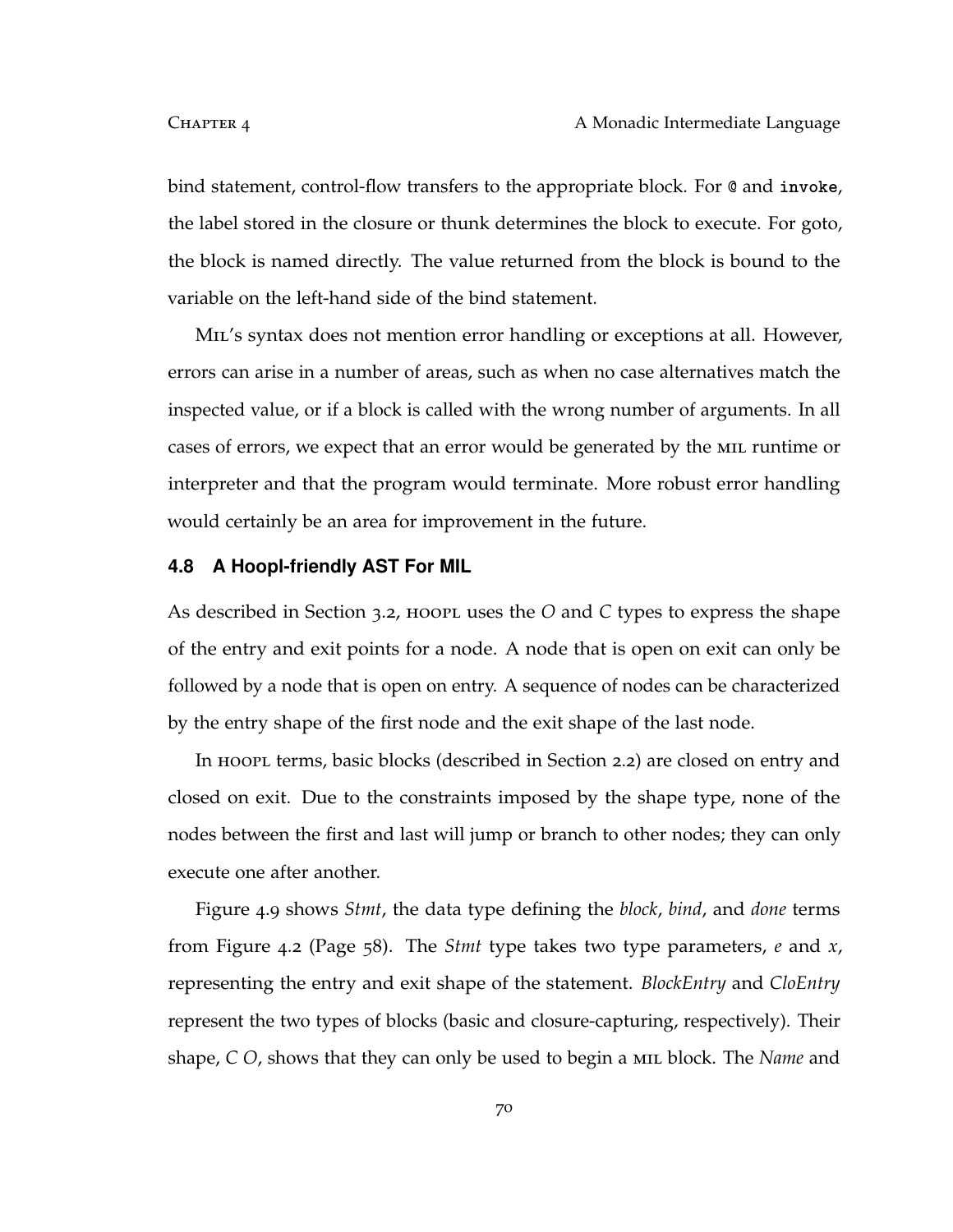Label arguments help *HOOPL* connect nodes together in the CFG. The *Bind* statement (with shape *O O*) represents statements inside the block. The type ensures no block begins or ends with a *Bind*. Blocks can end with either a *Case* or *Done* statement. The *Case* value represents the **case** statement. The [*Alt Tail*] argument to *Case* lists each case alternative and provides a tail value to execute when the alternative is matched. The ast uses *Done* to end a block with a *Tail* expression. The *Name* and *Label* arguments to *Case* and *Done* make it easier to know the basic block being analyzed when traversing the CFG backwards, as HOOPL does not provide that information to backwards rewrite or transfer functions.<sup>7</sup>

**data** *Stmt e x* **where**

*BlockEntry* :: *Name*  $\rightarrow$  *Label*  $\rightarrow$  [*Name*]  $\rightarrow$  *Stmt* C O  $CloEntry :: Name \rightarrow Label \rightarrow [Name] \rightarrow Name \rightarrow Stmt C O$ *Bind* :: *Name*  $\rightarrow$  *Tail*  $\rightarrow$  *Stmt* O O  $Case::Name \rightarrow [Alt Tail] \rightarrow Stmt O C$  $Done::Name \rightarrow Label \rightarrow Tail \rightarrow Stmt O C$ 

**Figure 4.9:** Haskell data type representing mil *block*, *bind*, and *done* terms. The *C* and *O* types (from HOOPL) give the "shape" of each statement.

Figure 4.10 shows the *Tail* values that represent the *tail* terms in Figure 4.2. Notice the definition does not parameterize on shape. These values do not specify the relationship among blocks in the CFG, as HOOPL understands it, so we do not give them a shape type. *Return* and *Invoke* represent the corresponding *tail* terms. *Enter* corresponds to the @ operator. *Goto* and *Prim* represent the labeled jumps

<sup>7</sup>We discuss this issue, and suggest improvements, in Section 6.3.2.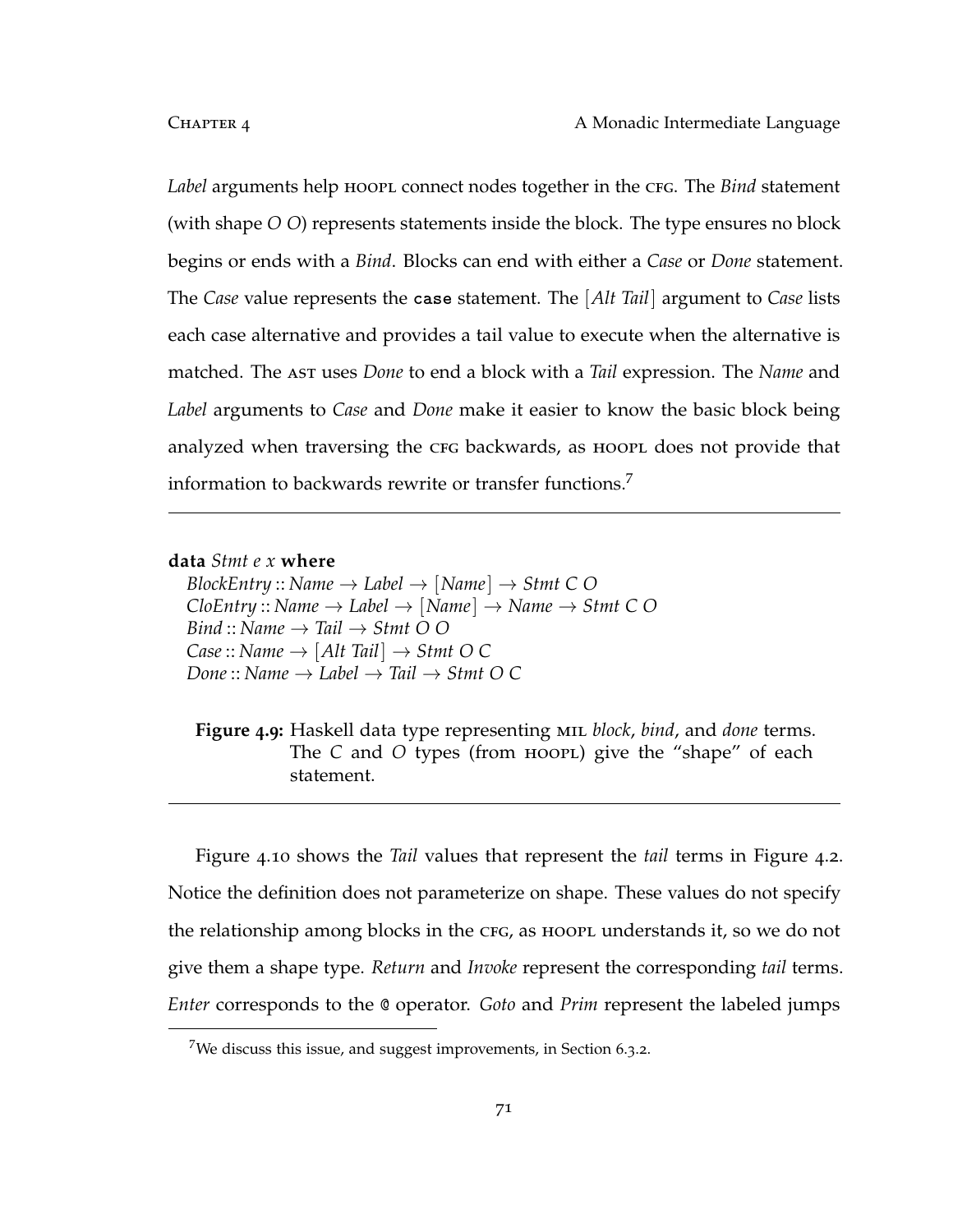```
data Tail = Return Name
    | Enter Name Name
    | Goto Dest [Name]
    | Prim Name [Name]
    | Closure Dest [Name]
    | Thunk Dest [Name]
   | Invoke Name
   | Constr Constructor [Name]
```
**Figure 4.10:** Haskell data type representing *tail* terms.

**b**  $(v_1, \ldots, v_n)$  and  $\mathbf{p}^*(v_1, \ldots, v_n)$ . *Closure* allocates a closure  $(\mathbf{k} \{v_1, \ldots, v_n\})$ *, Thunk* allocates a monadic thunk (**b** [v1, . . . , vn]), and *Constr* allocates a data value. The *Constructor* type in *Constr* names the tag used for the data value. The *Dest* type in *Goto*, *Closure* and *Thunk* identifies the block associated with the term. Notice that *Prim* does not specify a *Dest* because there is no block (implemented in mil) associated with a primitive function. Instead, *Prim* just specifies the primitive's name.

All *tail* terms allow only variables as arguments, not arbitrary expressions. The *Tail* constructors enforce that restriction by only taking *Name* arguments. Similarly, *Stmt* constructors only define arguments that are *Names* or *Tails*.

Recall **m205** from Figure 4.8 (b) on Page 68, which implements the body of our monadic composition function:

```
m205 (g, x, f):
  v207 <- g @ x
  v1 <- invoke v207
  v206 <- f @ v1invoke v206
```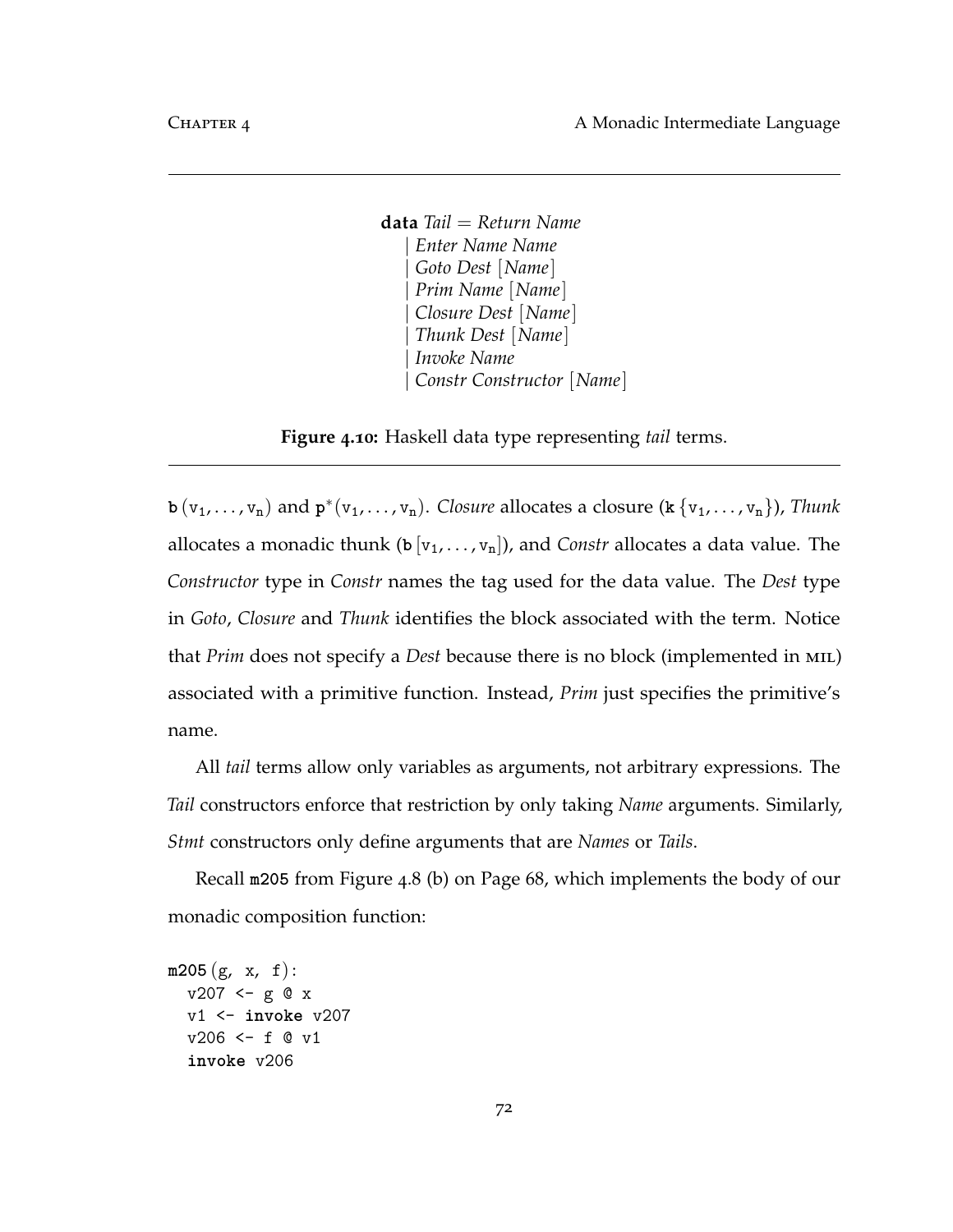We can now show the *Stmt* and *Tail* values that represent **m205**:

```
m205 :: Label \rightarrow Graph Stmt C C
m205 label =
 mkFirst (BlockEntry "m205" label ["g", "x", "f"]) <∗> -- m205 (g, x, f):
 mkMiddles [Bind "v207" (Enter "g" "x") -- v207 <- g @ x
   , Bind "v1" (Invoke "v207") -- v1 <- invoke v207
   , Bind "v206" (Enter "f" "v1")] <∗> -- v206 <- f @ v1
 mkLast (Done "m205" label (Invoke "v206")) -- invoke v206
```
*m205* defines a basic block, as shown by its *C C* type. Hoort provides *mkFirst*, *mkMiddles*, and *mkLast* (Chapter 3, Figure 3.5) for lifting nodes into hoopl's monadic graph representation. The operator <∗> connects pieces of the graph together. Hooplus uses the *label* argument to connect this definition to other basic blocks in a larger program.

The *BlockEntry* value defines the block. The *label* argument will be used elsewhere to refer to this block when manipulating or traversing the CFG built by hoopl. In fact, the *Dest* type in Figure 4.10 is a tuple containing the label of a given block and its name. The list of variables ( $[$ "g", "x", "f"]) defines the arguments in scope at the beginning of the block. The three *Bind* statements that make up the body of the block follow *BlockEntry*. The comment to the left of each statement shows the operation implemented by that statement. Finally, the *Done* statement at the end of the block shows that the result of the block will be the value returned when the monadic thunk v206 executes.

## **4.9 MIL CFGs with Hoopl**

As discussed in Section 3.2, hoopl uses the *NonLocal* typeclass to define the successor and predecessor relationships among nodes in a CFG. Figure 4.11 gives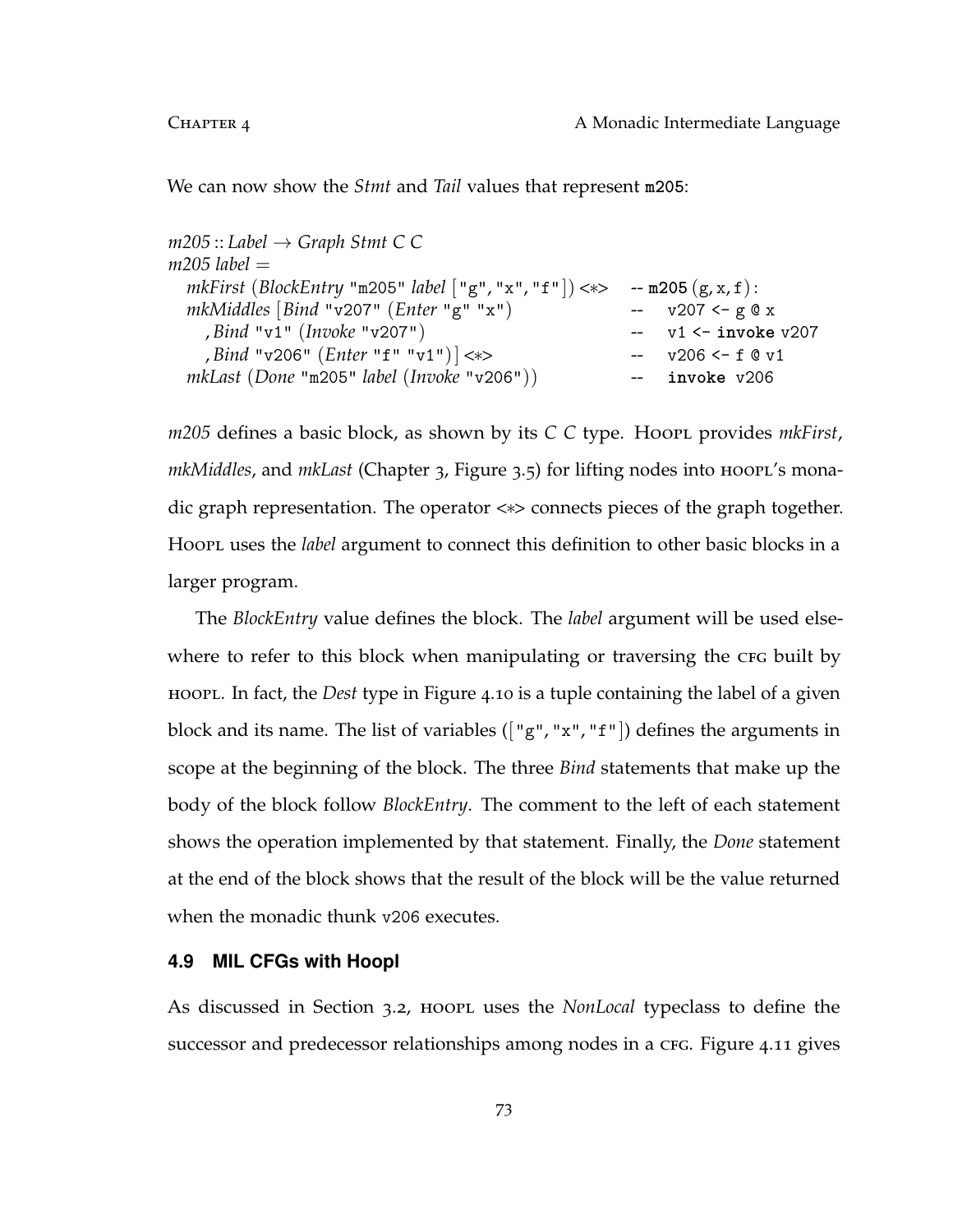the *NonLocal* instance for mil. The *entryLabel* definitions show that the *Label* argument to *BlockEntry* and *CloEntry* serve to index MIL blocks in the CFG. That is, hoopl uses *Label* values to find a given block.

**instance** *NonLocal Stmt* **where** *entryLabel* (*BlockEntry*  $\angle l$   $\angle$  ) = *l entryLabel* (*CloEntry*  $\angle$  *l*  $\angle$   $\angle$   $\angle$   $\angle$  *l*  $successors (Case *alts*) = [l | (Alt *l* - (Goto (*l*, *l*)*l* -)) \leftarrow alts]$ *successors*  $(Done_{--}(Goto(-, l)_{-})) = [l]$  $successors = []$ 

**Figure 4.11:** Mil's instance definition for *NonLocal*.

The *successors* definition shows that we only consider the last statement in a block when specifying successors. Recall that each *Case* alternative will immediately jump to some block; when a block ends with a *Case*, we consider all those blocks successors. When a block ends with a *Goto*, we specify the destination block as the sole successor to the block. The block will have no successors for all other *Tail* values.

Crucially, we do *not* consider any mil blocks mentioned in *Goto* expressions on the right-hand side of a *Bind* statement as successors. This choice can make certain transformations unsound if we are not careful, because some control-flow facts will not be apparent to hoopl. However, we choose this representation in order to allow support for the monadic transformations described in Section 6.1 on Page 119. We describe the scenarios that can lead to unsound transformations in Section 5.8.1 on Page 112.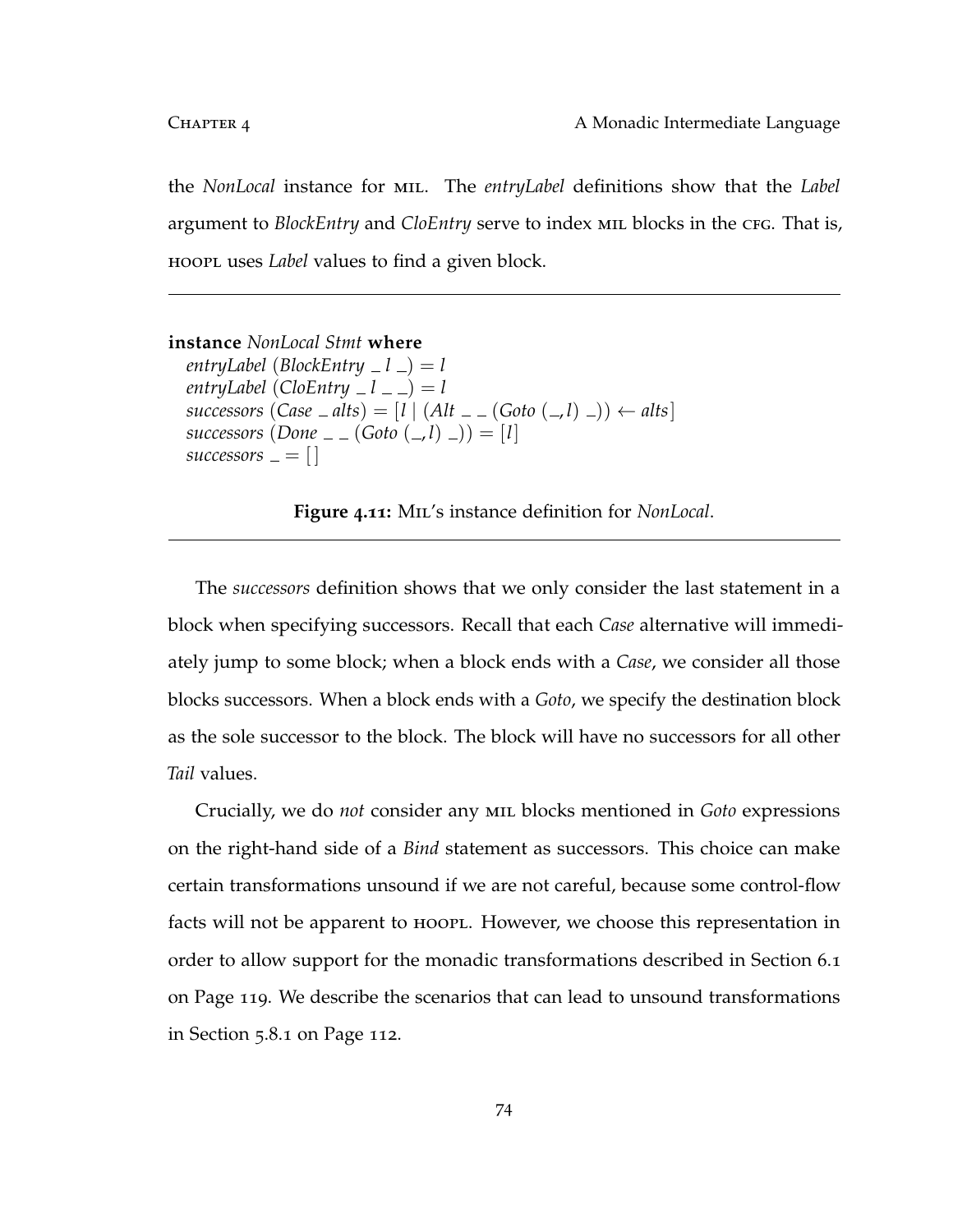### **4.10 Related Work**

MIL builds on the large body of research and experience focused on monads and their use in the Haskell programming language. Our work is not the first to use a monadic intermediate language; previously published by Benton, Kennedy and others describes a monadic intermediate language for Standard ML (SML). We briefly describe monadic programming in Section 4.10.1, and discuss its relationship to our work. In Section 4.10.2 we discuss Benton and Kennedy's work, and draw some comparisons with our own.

# **4.10.1 Monads & Haskell**

Moggi (1991) proposed monads as a means to model computation in real programs with side-effecting behaviors. Wadler popularized this notion as a way to structure functional programs; in particular, as a way to allow side-effecting computation in the "purely" functional *λ*-calculus.

Wadler (1990) described a way to translate the call-by-value *λ*-calculus into computations in a particular monad. His notation uses a '∗' to represent the translation of a *λ*-calculus term to some monadic term, represented by *M*. For example, he represents the translation of a  $\lambda$  expression as:

$$
(\lambda x.\,v)^*=[(\lambda x.\,v^*)]^M.
$$

Notice the  $*$  moves inside the  $\lambda$  on the right, meaning the body of the  $\lambda$  will be recursively translated. This scheme provided a special inspiration for MIL; it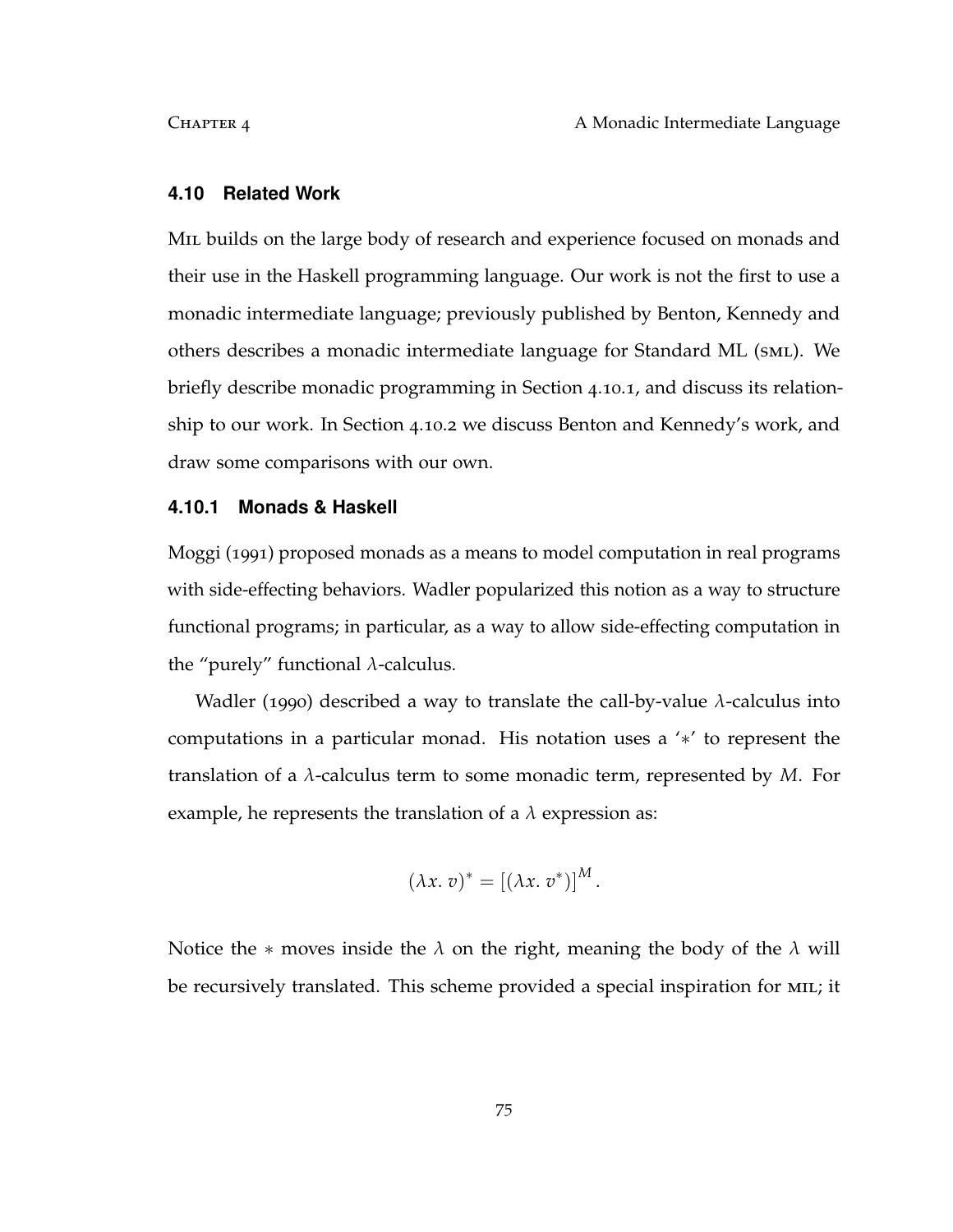essentially gives the translation of  $\lambda$  terms to closure-capturing blocks:

$$
\lambda x.\ v = \mathtt{k1}\{\}\ x:\upsilon.
$$

Mil differs, however, by treating the allocation of closures and other data structures as side-effecting computation. In Wadler's scheme, those operations remain pure.

## **4.10.2 MLj & SML.NET**

Benton, Kennedy and colleagues (1998) implemented MLj, a compiler for Standard ML (sml) that targeted the Java Virtual Machine. Benton, Kennedy, and a different group of co-authors later implemented sml.net (2004, 2005), another sml compiler that targeted Microsoft's Common Language Runtime. Both compilers first translated sml into a typed mil. The authors did not publish a description of the mil for sml.net, but their 1998 paper gives extensive details for the mil used by ML. They do not use the term, but we will call their intermediate language MIL. to distinguish it from our mil.

Benton and colleagues designed a sophisticated type system for MIL; our MIL does not use types. Their type system represents several side-effects, including allocations. They used type-directed optimization to eliminate side-effecting deadcode that only allocates; we can do the same over mil blocks using dead-code analysis that determines if, in the binding v <- *tail*, v is dead and *tail* is a closure, data, or thunk allocation.

Milly represents monadic binding as **do**  $\{x \leftarrow m_1; m_2\}$ , where  $m_1$  and  $m_2$  can be any milj expression. This representation allows nested monadic terms like **do**  $\{x \leftarrow$  **do**  $\{y \leftarrow m_1; m_2\}; m_3\}$ . Kennedy (2007) shows how these terms can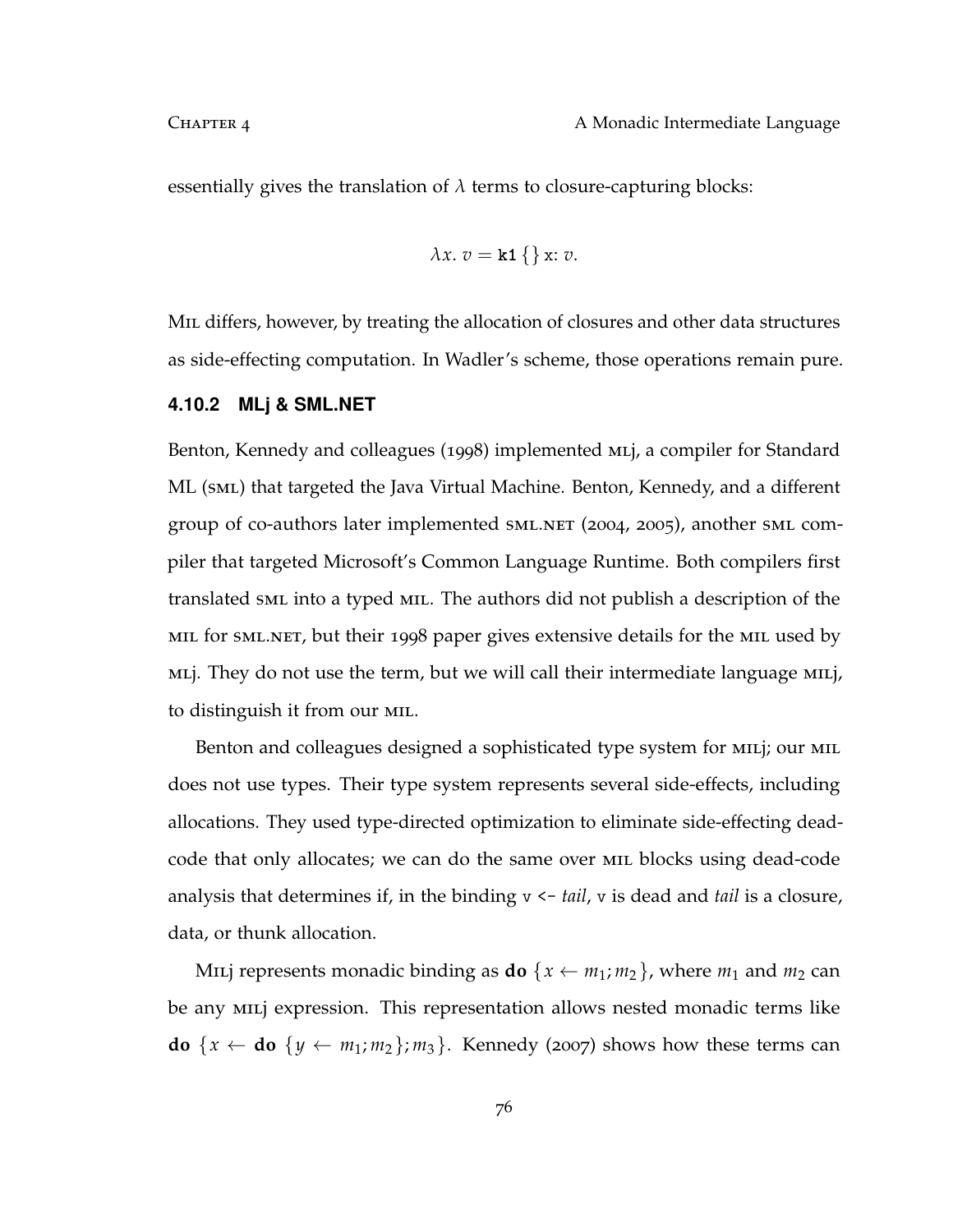be optimized by exploiting associativity. For example, the term above becomes **do**  $\{y \leftarrow m_1; x \leftarrow m_2; m_3\}$ . However, he also shows that the transformation can be needed  $O(n^2)$  times, where *n* is the number of terms (i.e., *x*) bound, depending on the order in which this transformation is interleaved with others.

Our mil does not express nested monadic computations as in milj. The milj program **do**  $\{x \leftarrow \textbf{do} \{y \leftarrow m_1; m_2\}; m_3\}$  becomes:

$$
b (\ldots):
$$
  
\n
$$
y \leq m 1 (\ldots)
$$
  
\n
$$
x \leq m 2 (\ldots)
$$
  
\n
$$
m_3
$$

where **m1** and **m2** implement  $m_1$  and  $m_2$ ; the translation of  $m_3$  depends on the form of  $m_3$ , of course, so we leave it unspecified. In our representation,  $m_1$  and  $m_2$ become separate mil blocks.

The transformation that Kennedy describes appears as inlining in mil; that is, for an appropriate **m1**, we can inline the block into **b**. It is an open question if inlining for non-recursive blocks in MIL can be achieved in better than  $O(n^2)$  time.

# **4.11 Summary**

This chapter presented our Monadic Intermediate Language (MIL). MIL resembles three-address code in several ways: arbitrarily many registers can be named, nested expressions are not allowed, and implementation details are made explicit. The mil's unique features include separate representations for *closure-capturing* and basic blocks, and the use of monadic *tail* expressions. Though we have not included the translation here, our implementation of a compiler from  $\lambda_C$  to MIL gives us confidence that every  $\lambda_C$  program can be represented in MIL.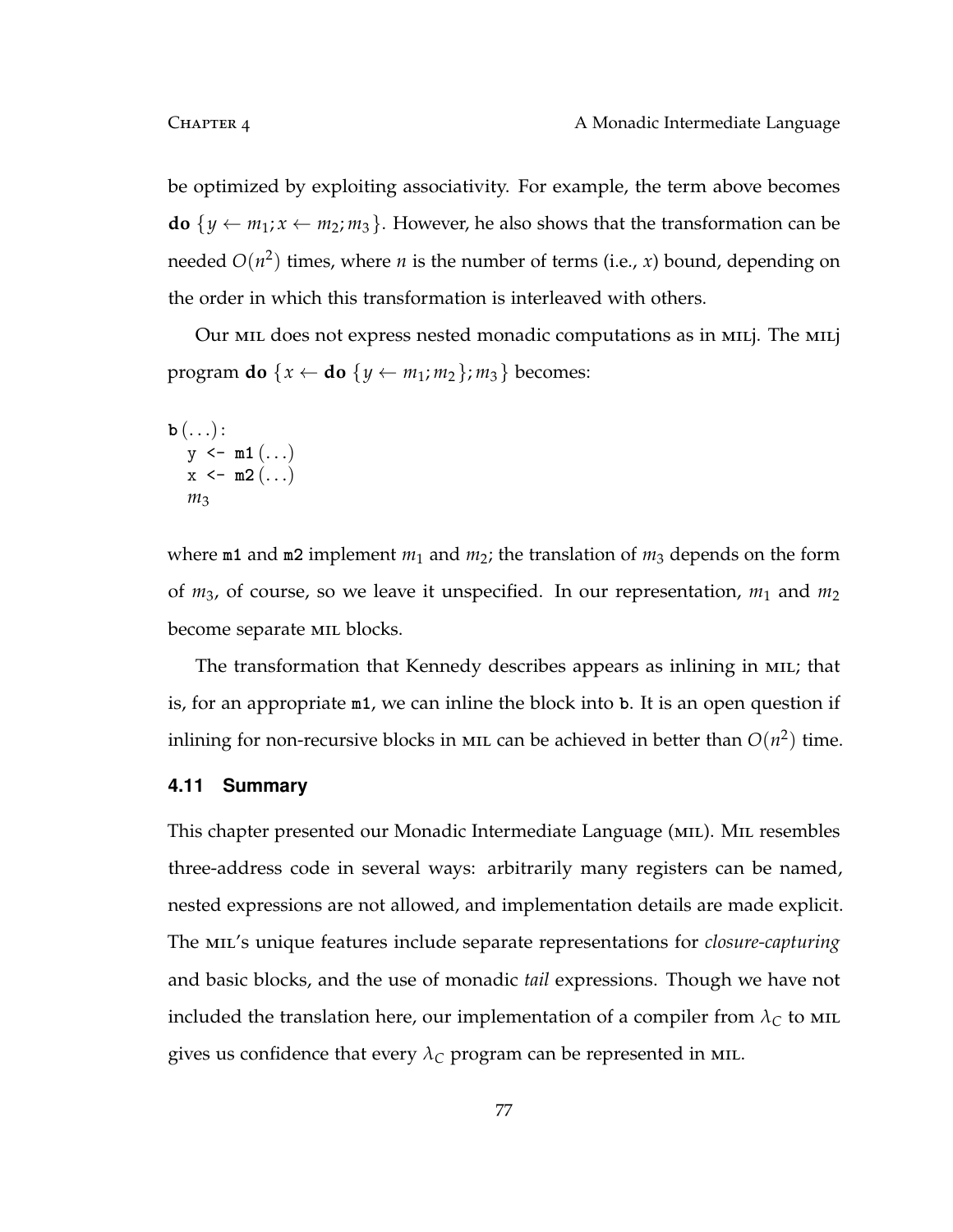## **Chapter 5**

# **Uncurrying**

Many functional languages allow programmers to write definitions that take advantage of *partial application*. Partial application means to give a function only some of its arguments, resulting in a new function that takes the remaining arguments. A function definition that supports partial application is said to be in *curried* style. In contrast, an *uncurried* function is defined such that it can only be applied to all of its arguments at once.

Partial application can be very convenient for programmers, but it can also be very inefficient. Conceptually, an uncurried function can do real work with each application — that is, each application executes the body of the function. A curried function does not do any real work until given all its arguments; each in-between application essentially creates a new function.

This chapter describes our implementation of *uncurrying*, an optimization that reduces the number of partial applications in a program. Through dataflow analysis, we find partial applications for a given function within a block of mil code. We replace those partial applications with full applications to the function, or at least fewer partial applications.

Section 5.1 describes partial application in more detail; Section 5.2 discusses drawbacks to supporting partial application. We introduce several examples that will be used to illustrate our optimization in Section 5.3 and discuss uncurrying as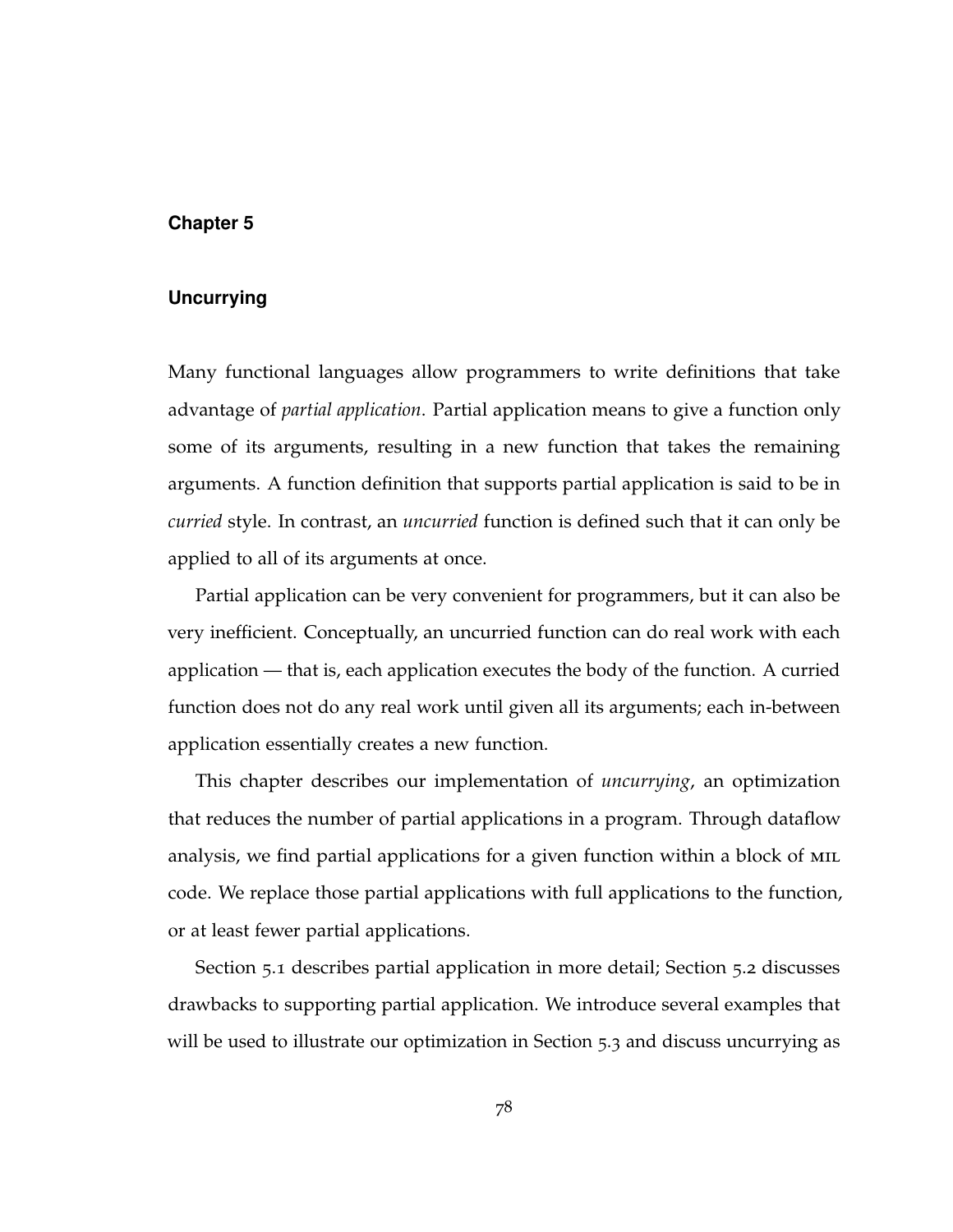applied to mil in Section 5.4. We present our dataflow equations for uncurrying in Section 5.5 and our rewriting strategy in Section 5.6. We show our implementation in Section 5.7. We give two extended examples in Section 5.8, demonstrating our optimization's utility on more complicated CFGs. Many other implementations of uncurrying have been described elsewhere; we discuss those in Section 5.9. Section 5.10 summarizes our contribution.

# **5.1 Partial Application**

Partial application in functional programming promotes reusability and abstraction. It allows the programmer to define specialized functions by fixing some of the arguments to a general function.

$$
map1 :: (a \rightarrow b) \rightarrow [a] \rightarrow [b]
$$
  

$$
map1 f x s = ...
$$

**Figure 5.1:** A Haskell definition in curried style. *map1* can be partially applied directly to produce specialized functions.

For example, the Haskell code in Figure 5.1 defines *map1* in curried style. We can create specialized mapping functions by applying *map1* to a single argument. The following functions convert all their arguments to uppercase or square all integers in a list, respectively:

 $upCase1::[Char] \rightarrow [Char]$ *upCase1* = *map1 toUpper*  $square: [Int] \rightarrow [Int]$  $square = map1 (^2)$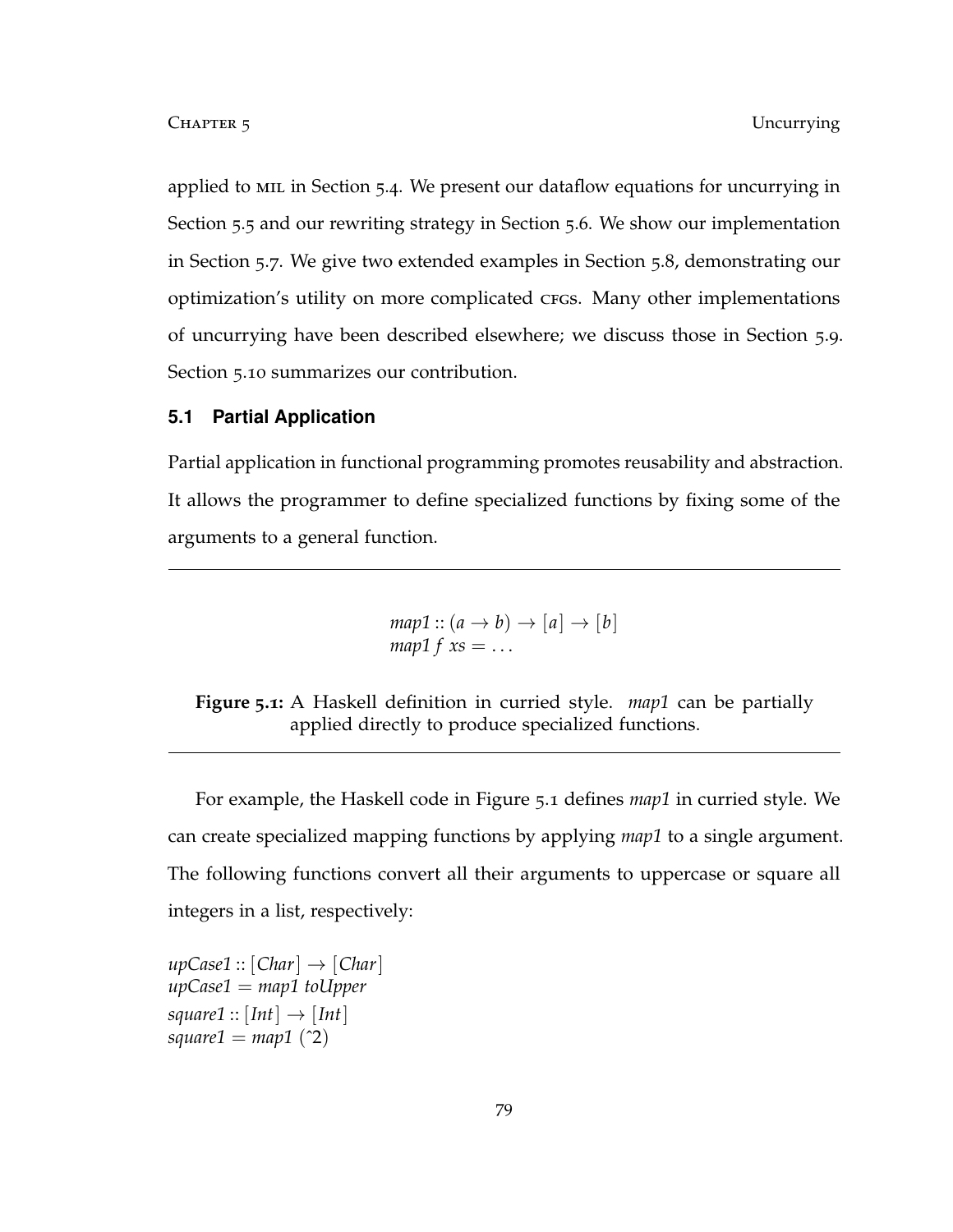### **5.2 Cost of Partial Application**

At the assembly language level, function application is expensive because multiple operations must take place to implement it: saving registers, loading addresses, and finally jumping to the target location. Partial application exaggerates all these costs by essentially creating a *series* of functions, each of which takes one argument and returns a closure that points to the next function in the chain. Only when all the arguments are gathered does the function do "real work" — that is, something besides allocating closures and gathering up arguments.

Partial application also influences the code generated to implement function application. Rather than generate specialized code for partially versus fully-applied functions, it is simplest to generate the same code for all applications, partial or otherwise; meaning every function application pays the price of partial application, even if the function is "obviously" fully-applied.

#### **5.3 Partial Application in MIL**

Recall that mil defines two types of blocks: "closure-capturing" and "normal." Normal blocks act much like labeled locations in a program and are written "**b**  $(v_1, \ldots, v_n)$ :  $\ldots$ " A normal block is executed by writing "**b**  $(v_1, \ldots, v_n)$ ."

Closure-capturing blocks are also like labeled locations, except that they expect to receive a closure and an argument when called. We write closure-capturing blocks as " $\mathbf{k}$  { $v_1, \ldots, v_n$ } x: ..." A closure-capturing block is always executed as the result of an expression like " $f \circ x$ ."

These two definitions allow mil to represent function application uniformly. For a function with *n* arguments, *n* closure-capturing blocks and at least one basic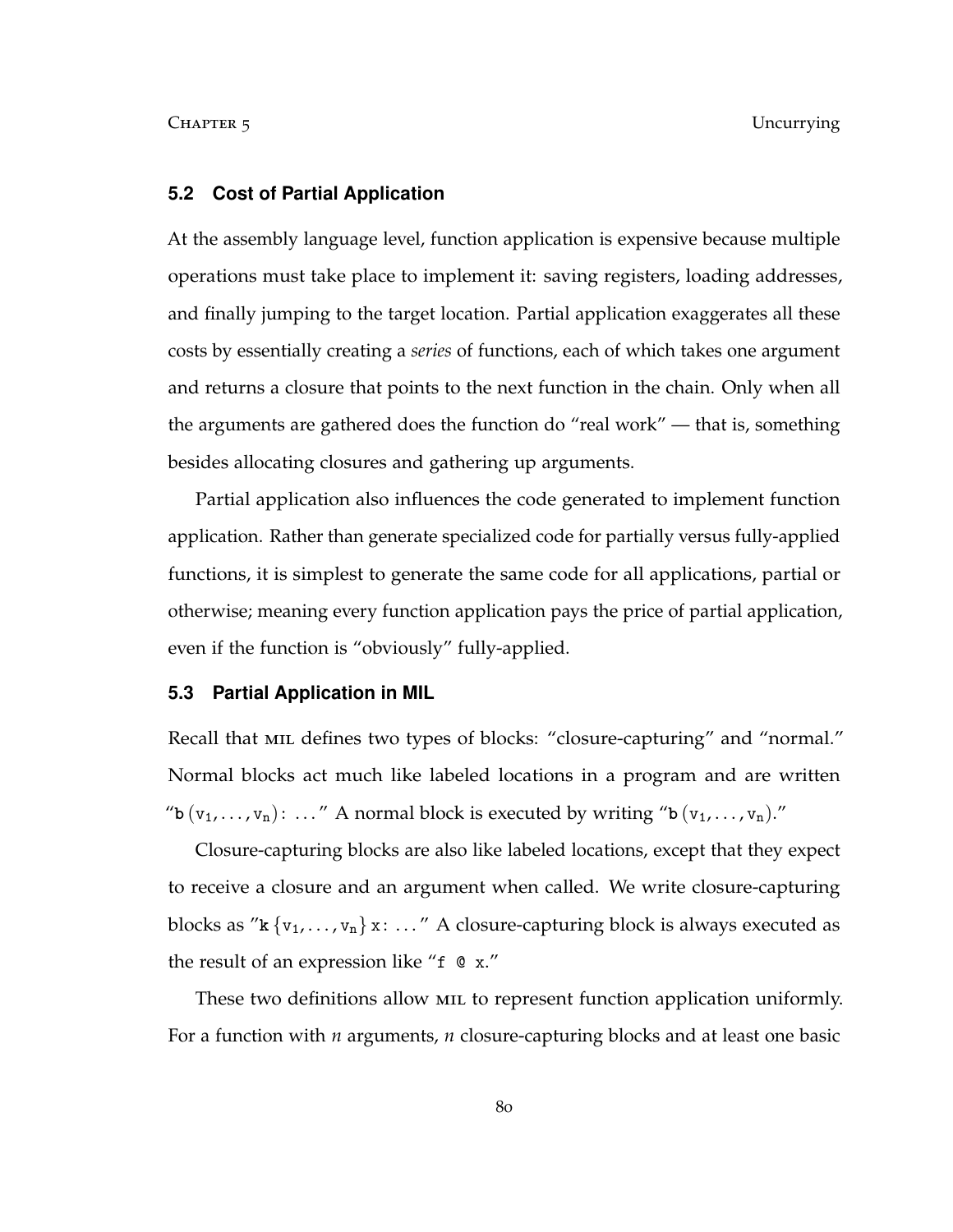block will be generated. The first  $(n - 1)$  closure-capturing blocks are typically of the form:

$$
k_{i} \{v_{1}, \ldots, v_{i}\} x \colon k_{i+1} \{v_{1}, \ldots, v_{i}, x\}
$$

This means the block  $\mathbf{k}_i$  returns a new closure that points to the next block  $(\mathbf{k}_{i+1})$ and contains all the values from the original closure as well as the argument x  $({v_1, \ldots, v_i, x}).$ 

The last block, **k**n−1, does not immediately return a new closure, but instead calls a basic block, **b**, with all necessary arguments. In the general case, we write **k**n−<sup>1</sup> as:

$$
k_{n-1} \, \{v_1, \ \ldots, \ v_{n-1}\} \, x \colon \; b \, (v_1, \ \ldots, \ v_{n-1}, \ x)
$$

Of course, depending on the definition of the original function, we may not pass all arguments to **b**, or pass them in the same order as they appear in the closure.

For example, Figure 5.2 (a) shows the  $\lambda_C$  definition for *compose* and its implementation in MIL.<sup>1</sup> The basic block k0 acts as the top-level entry point to *compose*. The other basic block, **compose**, implements the body of *compose*. The two closurecapturing blocks, **k1** and **k2** implement mil's support for partial application. The remaining closure-capturing block only executes when all of the arguments to *compose* are available.

Executing **k1** results in a closure that captures the argument f and points to **k2**. The closure returned is equivalent to the expression *compose a*, with *a* being the value held by the closure. Executing **k2** returns a closure that captures

<sup>&</sup>lt;sup>1</sup>This same program also appears in Figure 4.5 on Page 64.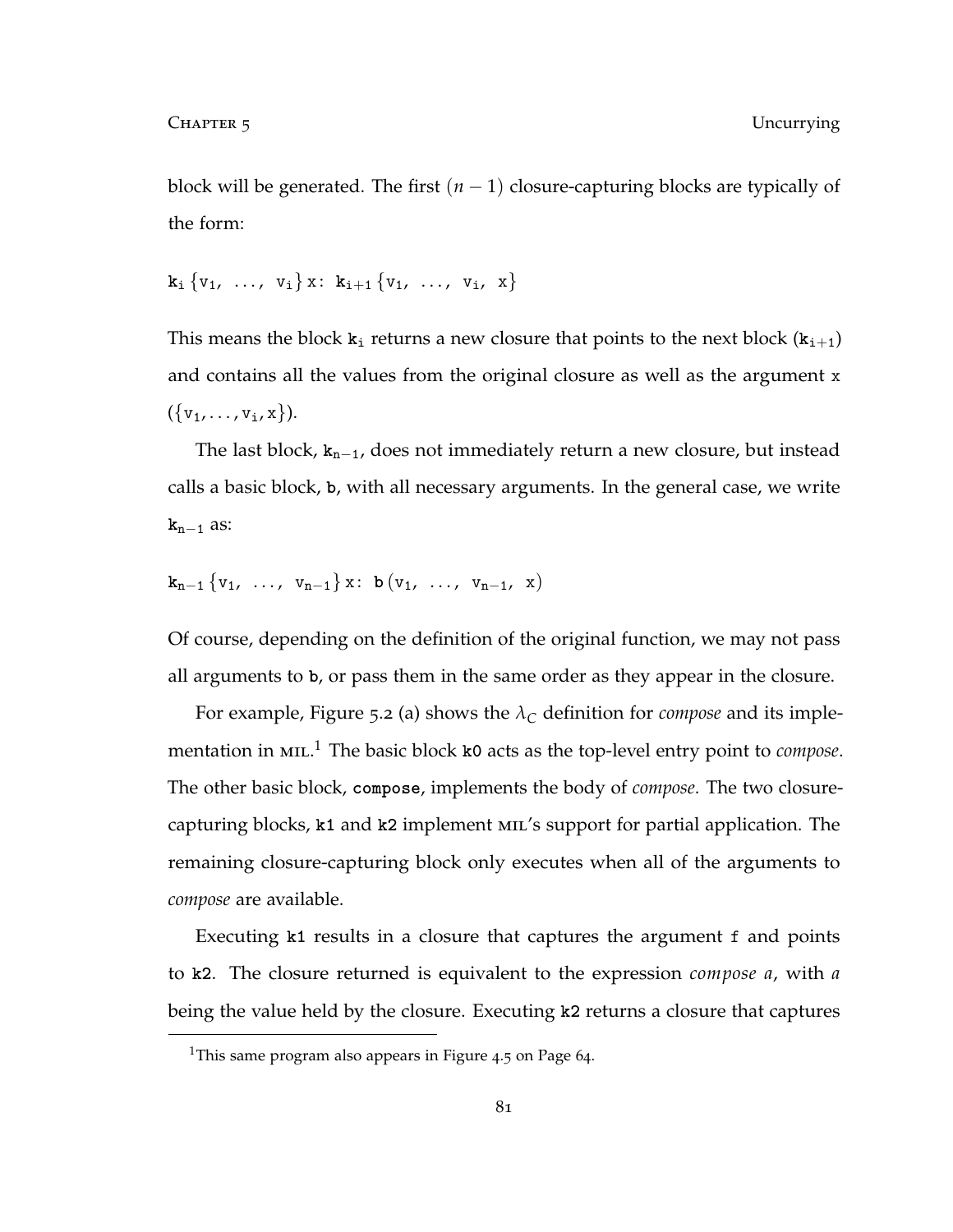*compose*  $f \circ g x = f (g x)$ **(a) k0** (): **k1**  $\{\}$ **k1** $\{ \}$  f: **k2** $\{ f \}$  **k2** {f} g: **k3** {f, g} **k3** {f, g} x: **compose** (f, g, x) **compose** (f, g, x): *. . . as in Figure 4.3 (b) on Page 61*. . .

**(b)**

**Figure 5.2:** The *compose* function. Part (a) shows our  $\lambda_C$  definition. Part (b) shows mil code implementing Part (a).

two values, f and g, and points to **k3**. The closure returned is equivalent to the expression *compose a b*, with *a* and *b* held by the closure. The values returned by these two blocks represent partially applied functions. The remaining closurecapturing block, **k3**, does not return a value representing a partially applied function, however.<sup>2</sup> Instead, **k3** immediately executes the **compose** block, and is the same as evaluating *compose a b c*.

# **5.4 Uncurrying MIL blocks**

Using the definition of *compose* given in Figure 5.2 (b), we can give a mil implementation of a partially-applied *compose* function, *compose1 f* = *compose f* :

**compose1** (f): t0 <-  $k0()$ t0 @ f

<sup>2</sup>Unless, of course, *compose a b c* results in a function value!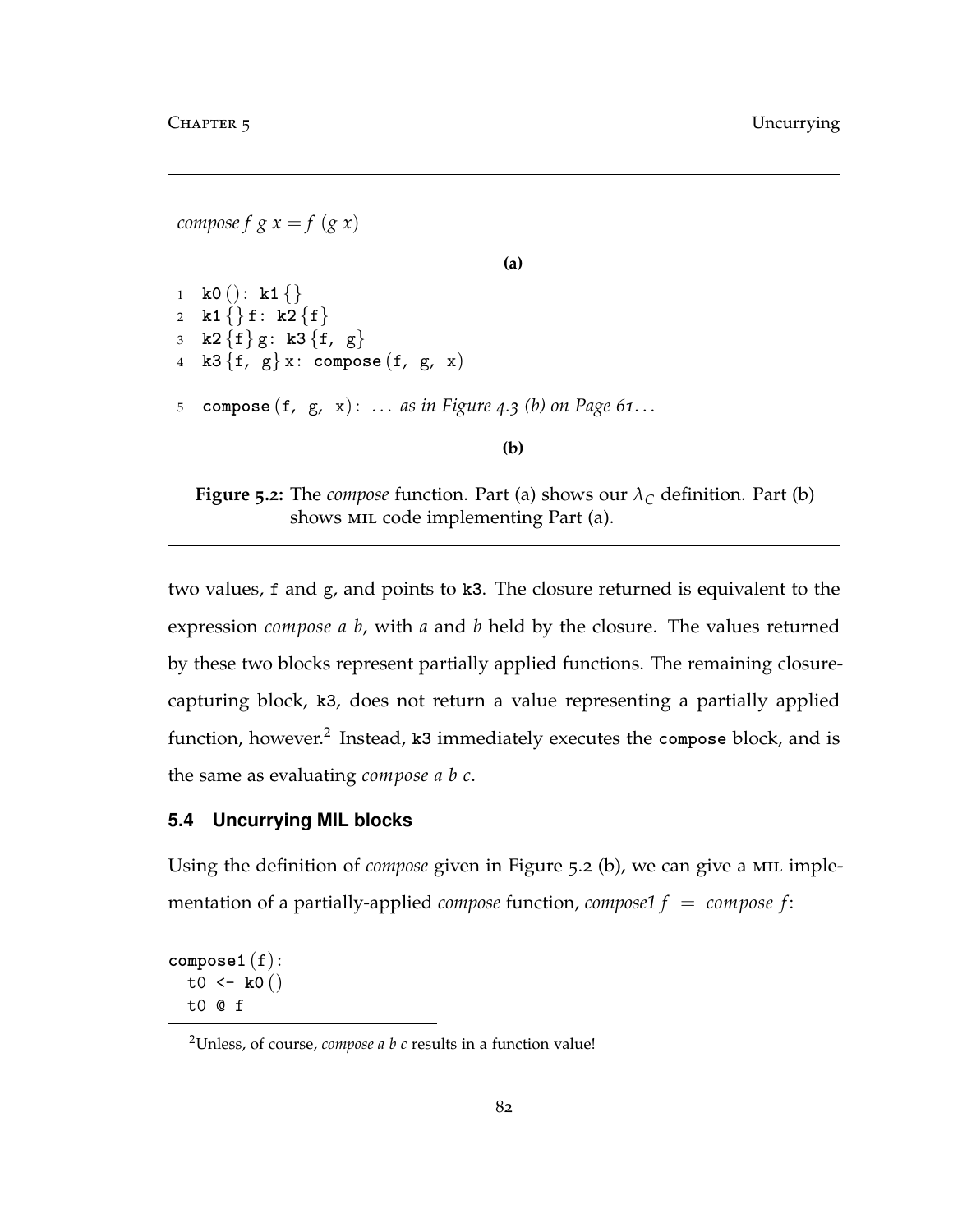Examination of this definition reveals one opportunity for optimization: the call "**k0** ()" on the first line assigns the closure **k1** {} to t0, which we immediately enter on the next line with argument f. We can eliminate the call to **k0** by allocating the closure directly:

```
compose1 (f):
  t0 \leq k1 {}
  t0 @ f
```
Now we can see that t0 holds the value **k1** {}, a closure referring to block **k1** and capturing no variables. Block **k1** also returns a closure, this time capturing its argument and pointing to block **k2**. With this knowledge, we can eliminate the expression t0 @ f and instead create the closure directly, using the expression  $k2 \{f\}$ :

```
compose1 (f):
  t0 \leq k1 {}
  k2 \{f\}
```
Now we find that t0 is no longer used, allowing us to rewrite **compose1** one more time:

```
\texttt{composite1}(f): k2\{f\}
```
Thus, by uncurrying, we eliminate one call  $(k0()$ , one enter operation (t0  $\circ$  f), and the creation of one closure (**k1** {}).

Our uncurrying optimization transforms mil programs to eliminate @ operations as we did by hand for *compose1*. In essence, we determine if an @ operation results in a known closure, allowing us to replace that expression with the closure returned.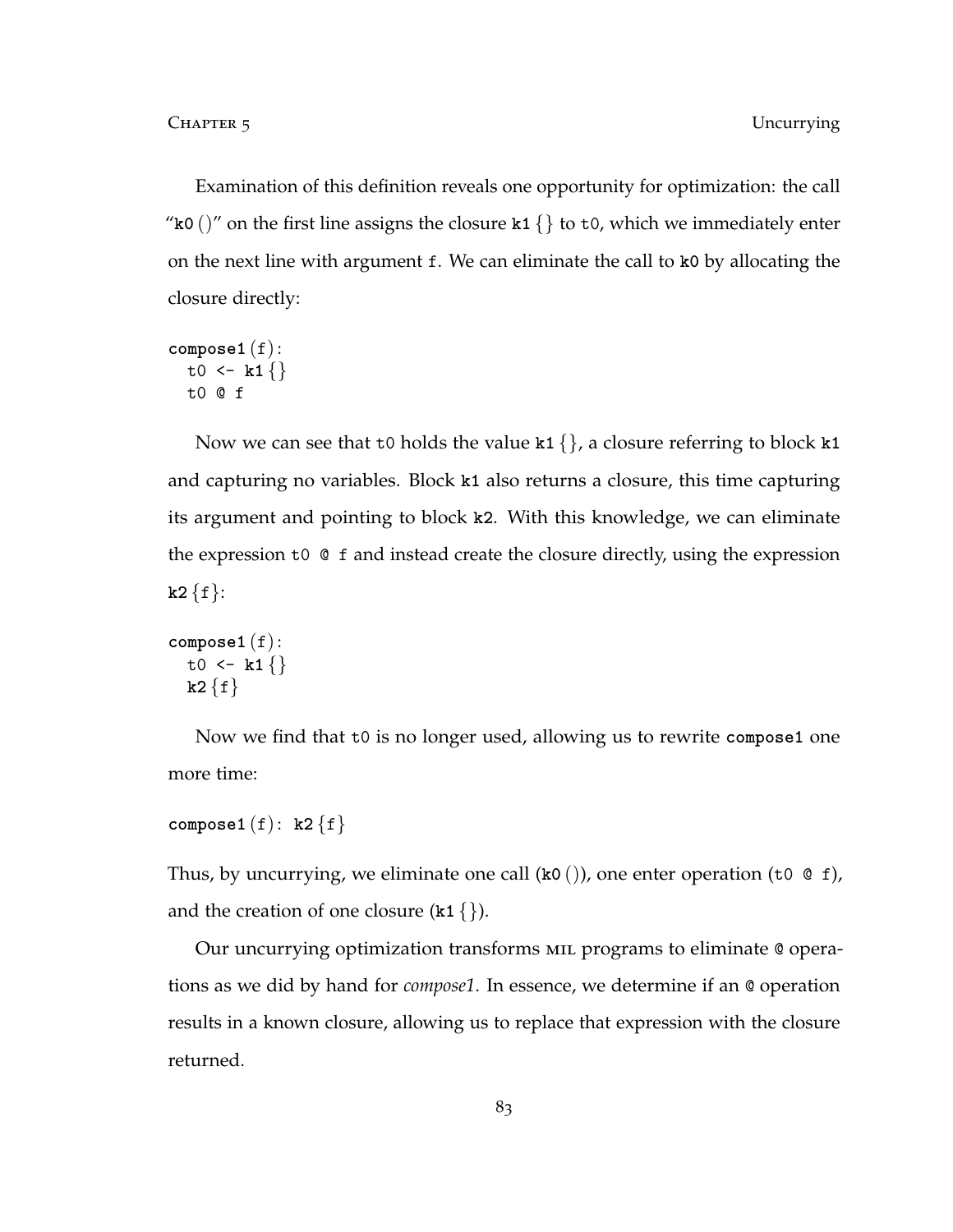#### **5.5 Dataflow Equations**

We implement uncurrying with a forwards dataflow analysis. Our facts indicate if a given variable refers to a known closure. Facts are propagated to successor blocks when the block ends with a call or case statement. We combine multiple input facts for a given block by determining if all sets of facts agree on the value of a given variable.

Figure 5.3 shows the dataflow equations used for our analysis. The sets LABELS and Vars contain all labels and all variables in the program, respectively. The Clo set associates some label with a (possibly empty) list of variables. We use CLO values to represent the location that a closure points to and the set of variables that it captures. The FACT set defines the facts that we can compute, each of which is a pair,  $(v, p)$ , associating a bound variable v with a value p. If  $p \in C$ LO, then v refers to a known location and an associated set of captured variables. Otherwise, if  $p = \top$ , then v refers to some unknown value.

We combine sets of FACT values using a meet operator,  $\wedge$ , as defined in Equation (5.2), over two sets of facts,  $F_1$  and  $F_2$ . When a variable v only appears in  $F_1$ or *F*2, we assume we do not not know what value v may represent, so we add  $(v, \top)$  to the result. When a variable appears in both  $F_1$  and  $F_2$ , we create a new pair by combining the two associated CLO values using the  $\Box$  operator defined in Equation  $(5.1)$ . The resulting pair has the same variable but a (possibly) new CLO value. Together, FACT and  $\wedge$  form a lattice as described in Section 2.3.1 on Page 9.

For example, if  $F_1 = \{(v, 1\{a\}), (w, 1\{b\})\}$  and  $F_2 = \{(u, 1\{a\}), (v, 1\{a\}),\}$  $(w, 1\{a\})\}$  then  $F_1 \wedge F_2$  would be  $\{(u, \top), (v, 1\{a\}), (w, \top)\}$ . Because u only appears in one set, we cannot assume it will always refer to  $1 \{a\}$ , so we add the pair  $(u, \top)$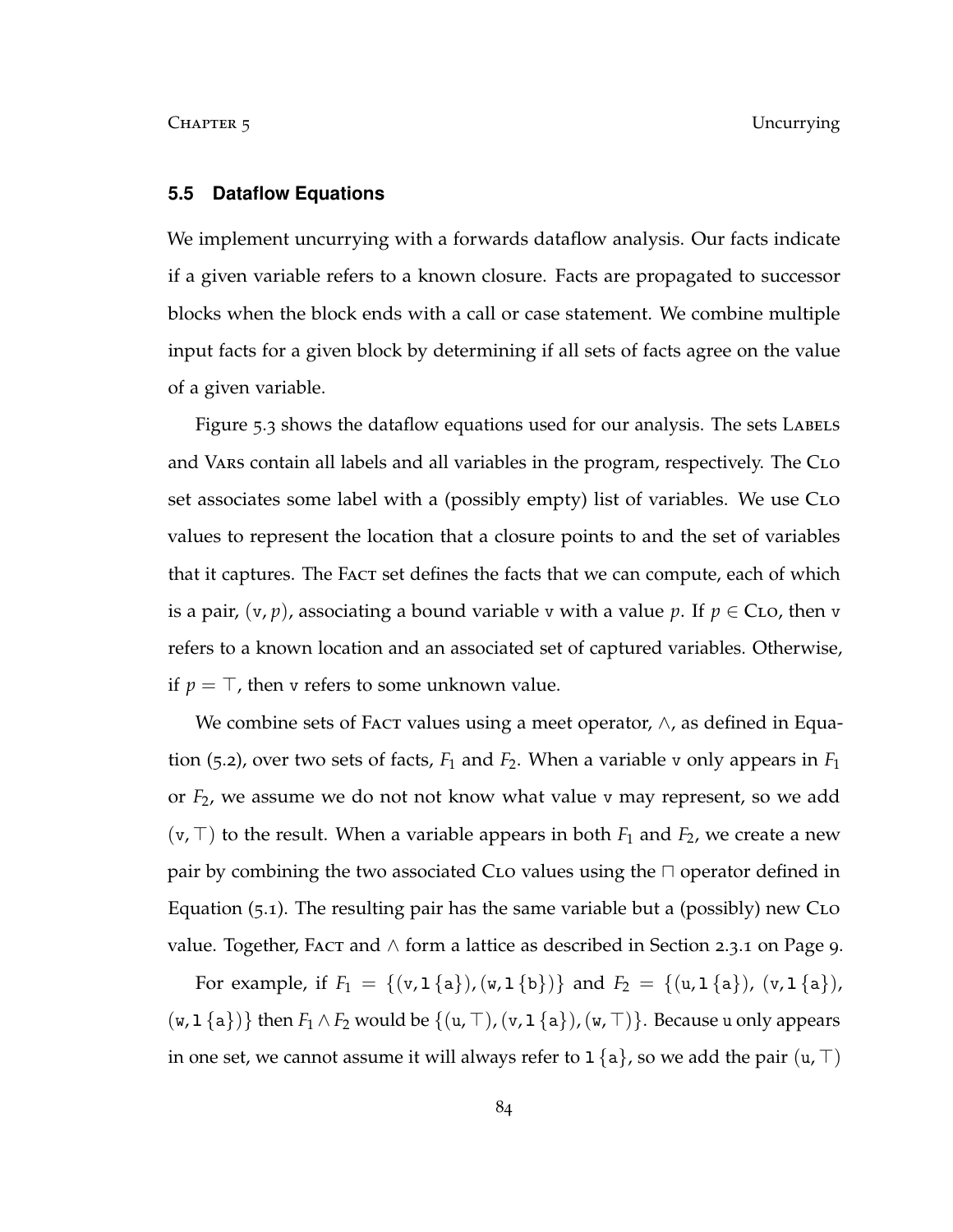*t*

11.6 
$$
Facts
$$

\n12.6 
$$
VARS = Set of all programs labels.
$$

\nCLO = {b {v<sub>1</sub>,...,v<sub>n</sub>} | b ∈ LABELS, v<sub>1</sub> ∈ VAR, n ≥ 0}

\n13.6 
$$
CLO = {b {v1,...,vn} | b ∈ LABELS, v1 ∈ VAR, n ≥ 0
$$

\n14.6 
$$
CLO = {b {v1,...,vn} | b ∈ LABELS, v1 ∈ VAR, n ≥ 0
$$

\n15.7 
$$
CLO = {b {v1,...,vn} | b ∈ LABELS, v1 ∈ VAR, n ≥ 0
$$

\n16.8 
$$
P \cap q = \n\begin{cases} p & \text{when } p = q \\ \top & \text{when } p \neq q, \\ \top & \text{when } p \neq q, \\ \top & \text{when } p \neq q, \\ \top & \text{when } p \neq q, \\ \top & \text{when } p \neq q \end{cases}
$$

\n17. 
$$
F_1 \wedge F_2 = \n\begin{cases} \n\{v, \text{if } v \in dom(F_1), v \notin dom(F_2) \lor \\ v \notin dom(F_1), v \in dom(F_2) \n\end{cases}
$$

\n18. 
$$
F_1 \wedge F_2 = FAC.
$$

\n19. 
$$
Tansfer Function
$$

\n10. 
$$
f(F, \text{b}(...)) = F; \quad f(F) \{v \in \{v_1\}, v \in \text{some } (F_2) \}
$$

\n11. 
$$
f(F, \text{b}(...)) = \n\begin{cases} \n\{F \cup \{v, \text{if } v \in \text{meas}}(F, \text{v})\} & \text{when } v = v_1 \text{ is } 0.5.0 \\ \n\{F, v < - ... \} & \text{then } (arg(s(b), v, restrict(F, v)) \} \\ \top & \text{then } (F, \text{b}(v)) = \{b : \text{
$$

**Figure 5.3:** Dataflow facts and equations for our uncurrying transformation.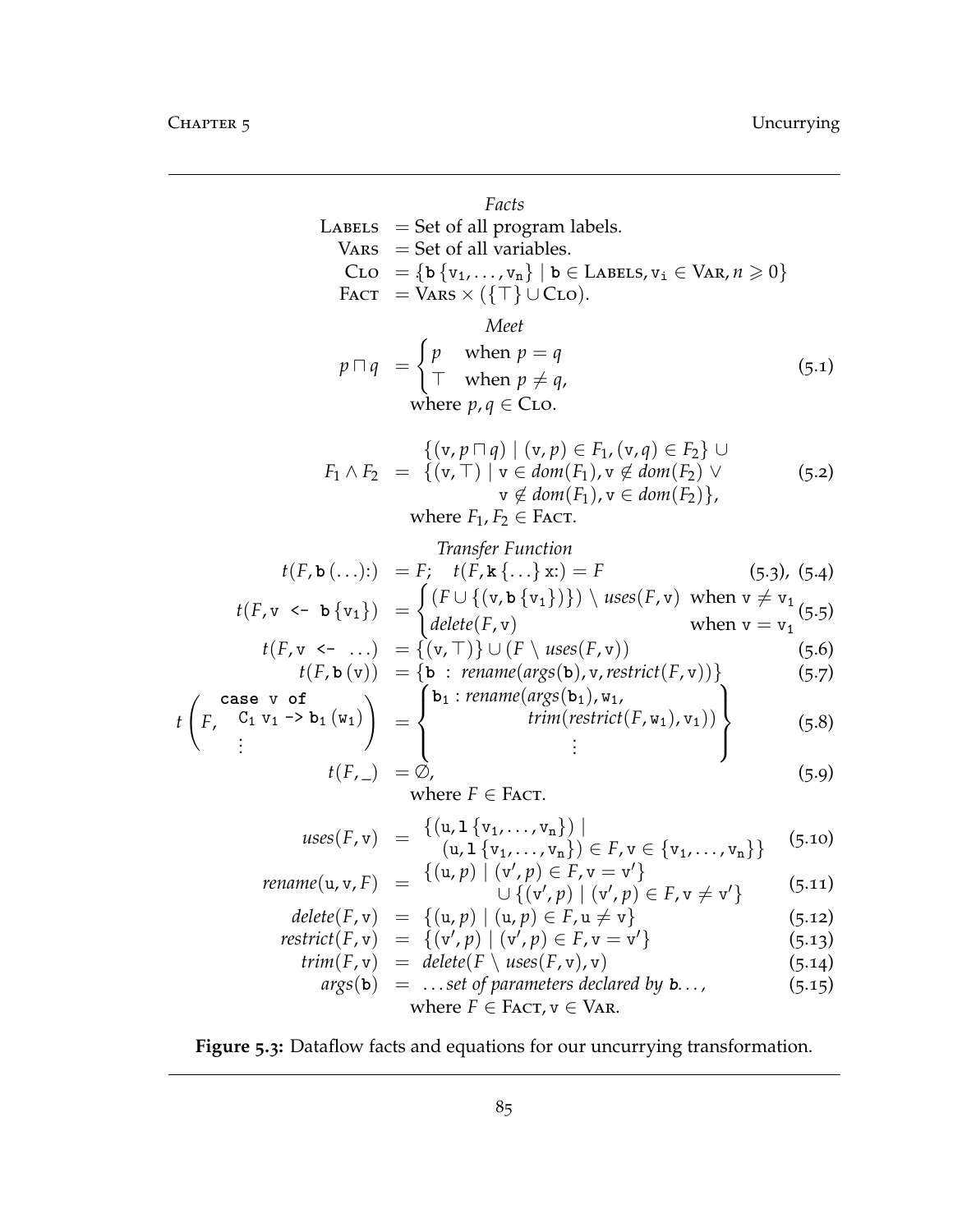to the result. The variable v appears in both sets with the same closure, so we add  $(v, 1\{a\} \cap 1\{a\})$ , or  $(v, 1\{a\})$ , to the result set. Finally, w appears in both sets, but the closure associated with it in each differs:  $1 \{b\}$  in  $F_1$  and  $1 \{a\}$  in  $F_2$ . Therefore, we add  $(w, \top)$  to the result set.

Our transfer function, *t*, takes a statement and a set of Fact values as arguments. It returns a FACT set containing new facts based on the statement given. We define *t* by cases over MIL statements.

- *Equations* (5.3) *and* (5.4)  *Block Entry* These equations represent the entry points for normal and closure-capturing blocks. We do not modify the facts received, but just pass them along to the next statement in the block.
- *Equation* (5.5)  *Bind To Closure* When the right-hand side of a <- statement creates a closure, as in  $v \le b \{v_1, \ldots, v_n\}$ , we may or may not create a new fact. If v appears in  $\{v_1, \ldots, v_n\}$  (as in "v <- **k1** $\{\}$ ; v <- **k2** $\{v\}'$ ), then we simply delete any facts mentioning v and we do not create a new fact. Otherwise we create the fact  $(v, b\{v_1, \ldots, v_n\})$ . Because v has been redefined, we must invalidate any previous facts that refer to v, as they do not refer to the new value of v. To ensure we remove all references to v, we apply *uses* to the combined set  $F \cup \{(v, b \{v_1, \ldots, v_n\})\}$ . We subtract the result from *F*, thereby removing any facts that refer to v.
- *Equation* (5.6) Any Other Bind Any other binding,  $v \leftarrow \ldots$ , that does not create a closure invalidates any facts about v. Therefore, we first remove all facts referring to v in *F* with the *uses* function. We then create a new fact associating v with  $\top$ , indicating that we know v does not refer to a closure.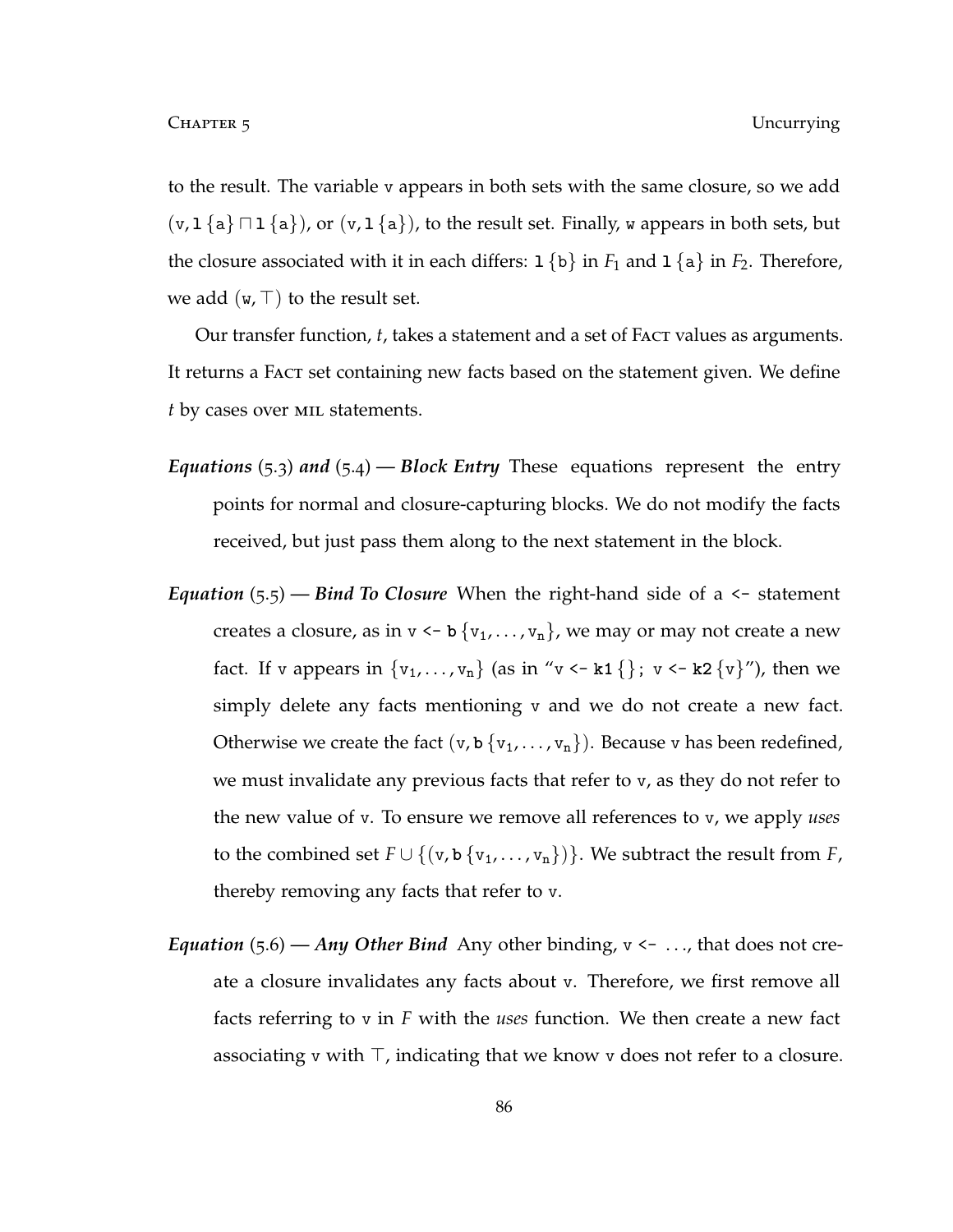Finally, we combine the new set and new fact and return the combined set.

Mil blocks that end with a **case** statement can have multiple successors. Dataflow analysis does not usually specify that different facts go to different successors, but we do so here. The notation  $\{b_1 : F_1, b_2 : F_2\}$  used in Equations (5.7) and (5.8) means we transfer the set of facts  $F_1$  to the successor block  $\mathbf{b}_1$ , and the set of facts  $F_2$  to the successor block  $b_2$ .

Mil blocks also specify formal parameters, and the names of those parameters usually differ from the actual variables used in a given "goto" expressions. Within a block, we collect facts using the names local to that block. Those facts will have no meaning in successor blocks (or worse, the wrong meaning) because the variable names will differ. Equation 5.11 defines *rename*, which takes a set of facts, *F*, and two variables, u and v. If a fact about v exists in *F*, we update it to be about u. Combined with the *args* function, which retrieves the list of formal parameters for a block, *rename* can update a set of facts from one block so that it makes sense in a successor block.

The two equations,(5.7) and (5.8), describe how we transfer facts between blocks using the functions given above. In this presentation, we only show one variable, but the equations can be easily extended to a multiple variables. We also use a number of auxiliary definitions, besides those mentioned above. The *trim* function applies the *uses* and *delete* functions to remove all facts from *F* that refer to or are about v. The *delete* function removes any facts about v from *F*. Conversely, the *restrict* function filters all facts from *F* except those about v.

*Equation* (5.7) *— Goto Block* When a "goto" expression, such as **b** (v), appears at the end of a block, we transfer the facts collected so far to the successor block.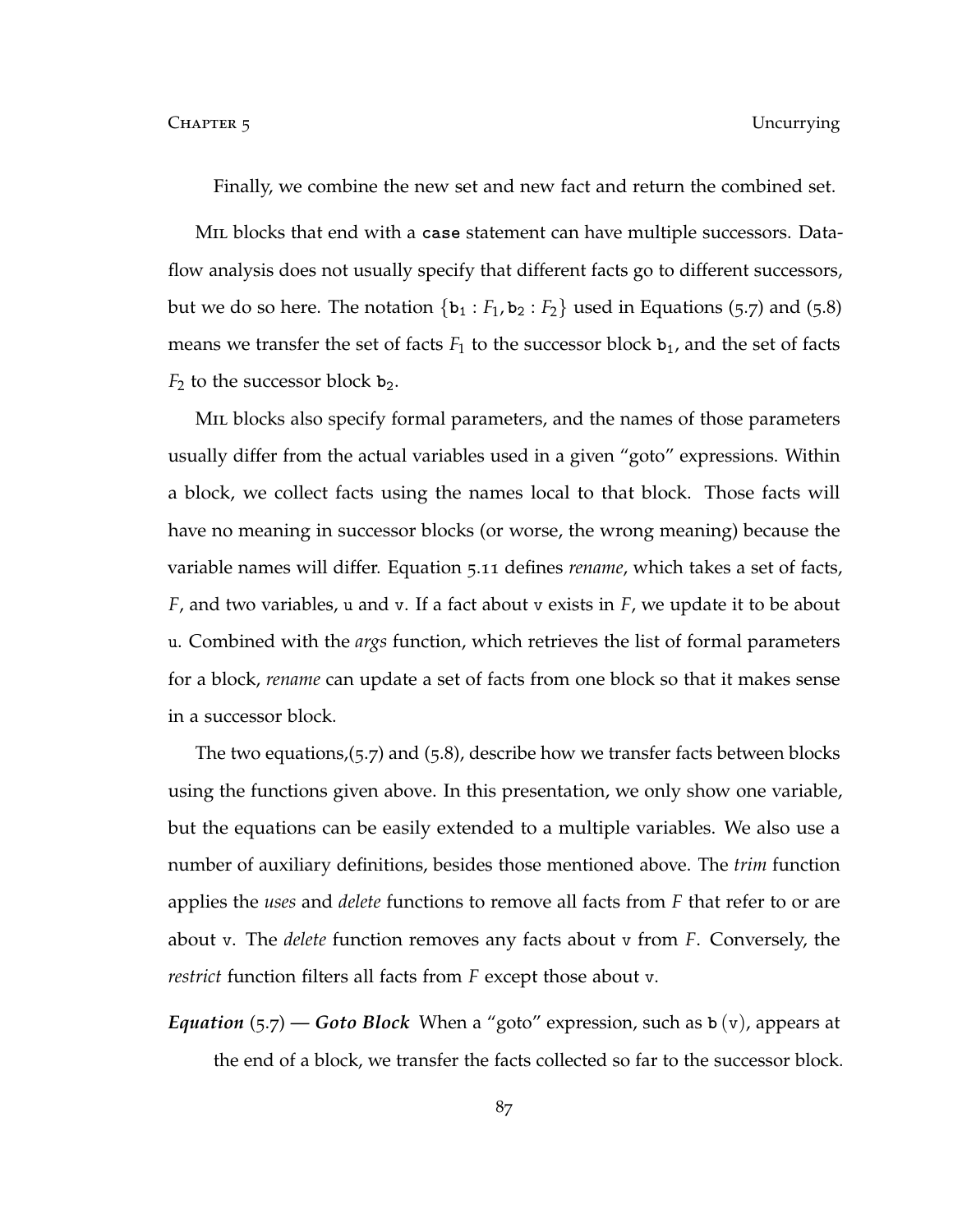We use the *restrict* function to remove all facts from *F* except those about v. We then rename the facts to match the successor block **b**, and pass those facts along to **b**.

*Equation* (5.8) *— Case Statement* A case statement requires careful treatment. Recall that each alternative arm jumps immediately to another block  $(b_1, etc.$ in the equation). We pass separate sets of facts to each successor, tailored to the arguments that each block declares. Additionally, the alternative can bind new variables, shadowing previous bindings. Any of our existing facts that are about or that refer to shadowed variables must be removed from our facts before we pass them to successor blocks.

For each successor block **b**i, we first restrict our facts to include only those variables passed to the block (i.e.,  $w_i$ ). From that restricted set, we trim any facts that mention a binding from the case alternative (i.e.,  $v_i$ ). Finally, we rename those facts according the formal arguments of the successor block **b**i. We stress that, while these equations only mention one variable in the alternative and in the call to **b**i, making an operation like *trim* trivial, they can easily be extended to multiple variables, allowing them to be used with real mil programs.

*Equation* (5.9) *— All Other Statements* Our final equation covers all other types of expression that can appear at the end of a block, such as a function application or allocation. None of these expressions specify a successor block, so in a sense it does not matter what they return as that value will be ignored. For completeness, however, we return the empty set in this final case.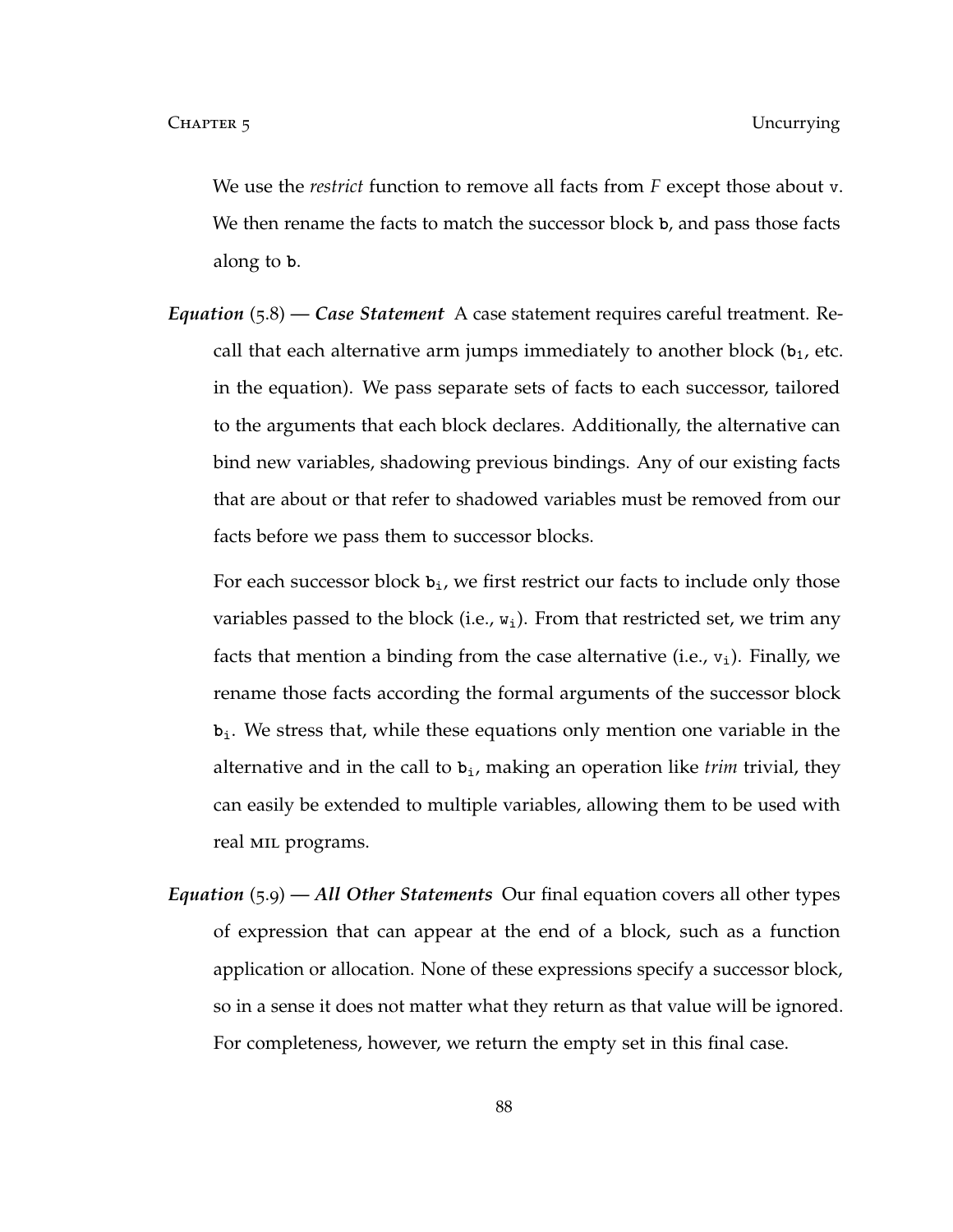#### **5.6 Rewriting**

The facts gathered by our dataflow analysis allow us to replace @ expressions with closure allocations if we know the value that the expression results in. For example, let *F* be the facts computed so far and  $v \leq f \circ y$  the statement we are considering. If  $(f, k0 \{x\}) \in F$ , then we know f represents the closure  $k0 \{x\}$ , and we may be able to rewrite the expression. If k0 returns  $k1 \{x, y\}$ , then we can rewrite the statement to  $v \leftarrow k1 \{x, y\}$ . Alternatively, if k0 immediately calls b0  $(x, y)$ , we can rewrite the statement to  $v \le b0(x, y)$ . In both cases it is likely that the formal arguments to **k2** differ from those in either the closure **k0**  $\{x\}$  or the expression f @ y, and we will need to rename our facts. However, as explained previously when discussing *t*, that is a straightforward operation.

The example we discussed in Section 5.4 does not match the optimization just discussed on one crucial point: replacing calls to normal blocks on the right-hand side of a <- with their closure result. Our implementation relies on another, more general, optimization that inlines simple blocks into their predecessor. We discuss the optimization in Chapter 6, Section 6.1.1 on Page 120, but in short that optimization will inline calls to blocks such as **compose**, so a statement like v <- **compose** () becomes v <- **absBodyL201** {}, where **absBodyL201** is the label in the closure returned by **compose** ().

## **5.7 Implementation**

Originally, we called this transformation "closure-collapse" because it "collapses" the construction of multiple closures into the construction of a single closure. Later, we learned that this optimization is known as "uncurrying," but at the point the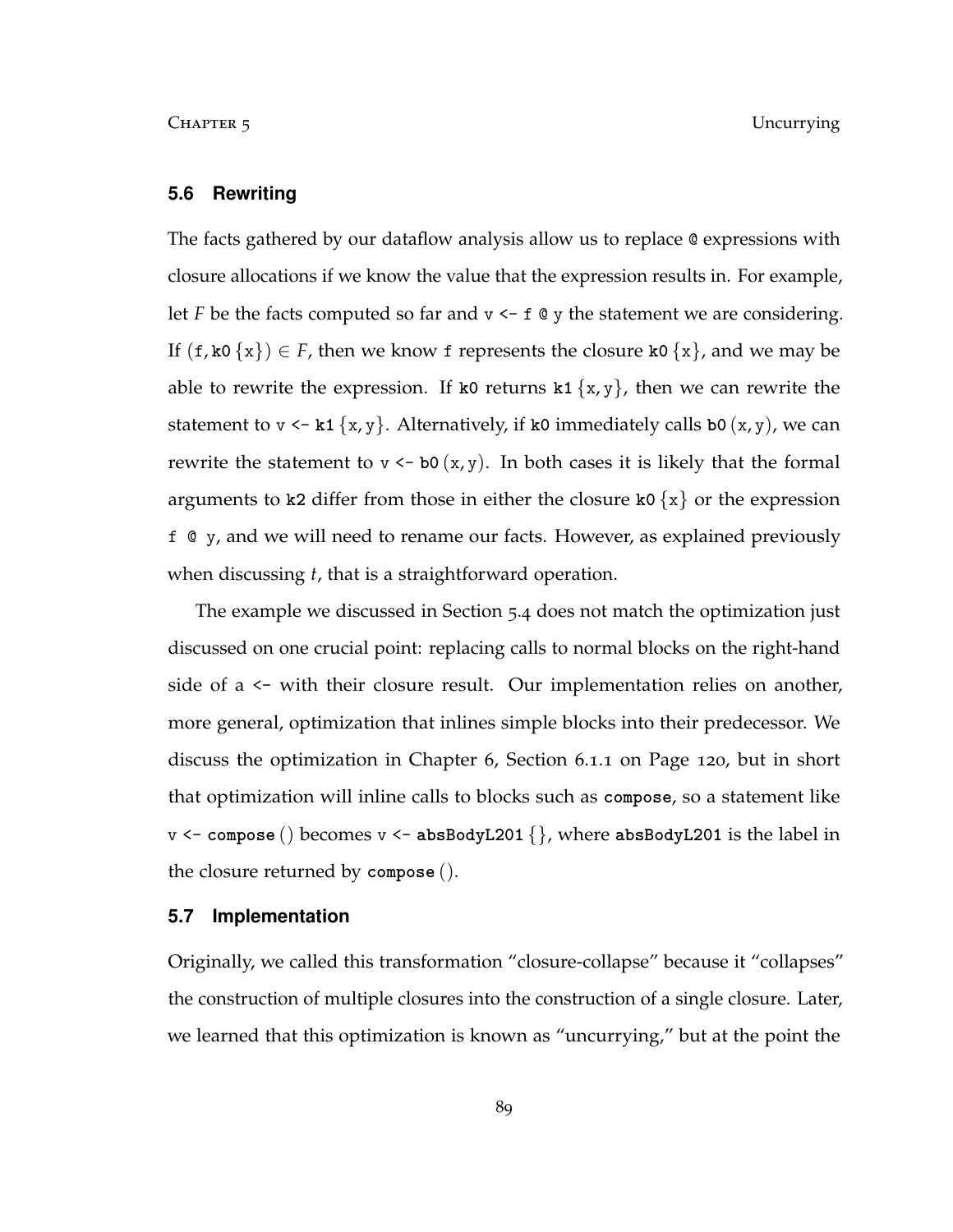code had already been written. The "collapse" prefix in the code shown is an artifact of our previous name for the analysis.

Figure 5.4 gives an example program that we will use throughout this section to illustrate our implementation. The program takes a string as input, converts it to an integer, doubles that value, and returns the result. The program consists of five blocks. Two of the blocks, **k0** and **k1**, are closure-capturing. Two others, **add** and **toInt**, are normal blocks that call runtime primitives. The final block, **main**, is also a normal block but is treated as the entry point for the program.

```
main (s):
  n \leftarrow \text{toInt}(s)v0 \leq -k0 {}
  v1 <- v0 @ n
  v2 <- v1 @ n
  return v2
k0 {} a: k1 {a}
k1 \{a\} b: add (a, b)add (x, y): plus∗
(x, y)
toInt (s): atoi∗
(s)
```
**Figure 5.4:** A mil program we will use to illustrate our implementation of uncurrying.

We present our implementation in five sections, reflecting the structure of our dataflow equations above. We first give the types used, followed by the definition of our lattice, then our transfer function, then our rewriting function, and finally we show the driver that applies the optimization to a given program.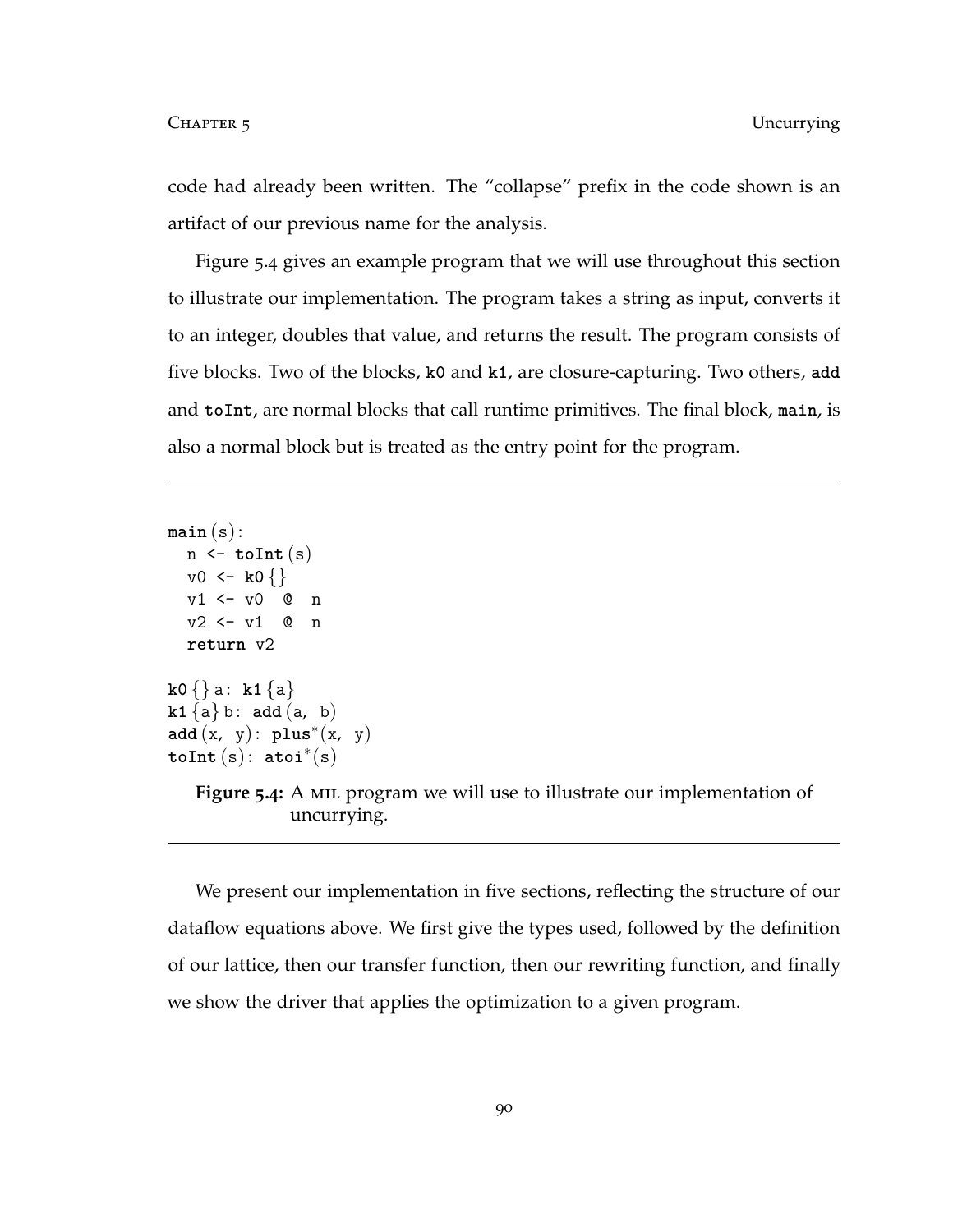## **5.7.1 Types**

Figure 5.5 shows the types used by our implementation to represent the sets given in Figure 5.3. The *Clo* type represents CLO. *Label* and *Var* correspond to LABEL and Var, respectively. For documentation, the *Label* type pairs a string with hoopl's *Label* type. *Clo* stores a *Label* value, giving the block that the closure refers to, and a list of captured variables, [*Var*], representing the environment captured by the closure.

**data**  $Clo = Clo$  Label | Var| **type** *Label* = (*String*, *Hoopl*.*Label*) **type** *Var* = *String* **data** *DestOf* = *Jump Label* [*Int*] | *Capture Label Bool* **type** *Fact* = *Map Var* (*WithTop Clo*)

**Figure 5.5:** The types for our analysis. Referring to the sets defined in Figure 5.3, *Clo* represents Clo and *Fact* represents Fact. *DestOf* is not represented in our dataflow equations; it describes the behavior of each MIL block that we may use while rewriting.

The *DestOf* type captures the behavior of a given closure-capturing block. Recall that we limit closure-capturing blocks to containing a single *tail* expression. The *DestOf* type uses the *Capture* and *Jump* constructors to indicate if the block returns a closure or if it jumps to a normal block, respectively. The *Label* value in both is a destination: either the label stored in the closure returned, or the block that the closure jumps to. We use these values to determine how we rewrite a given "enter" expression.

The *Capture* value represents a block with the form "**k0**  $\{v_1, \ldots, v_n\}$ **x**: **k1**  $\{\ldots\}$ "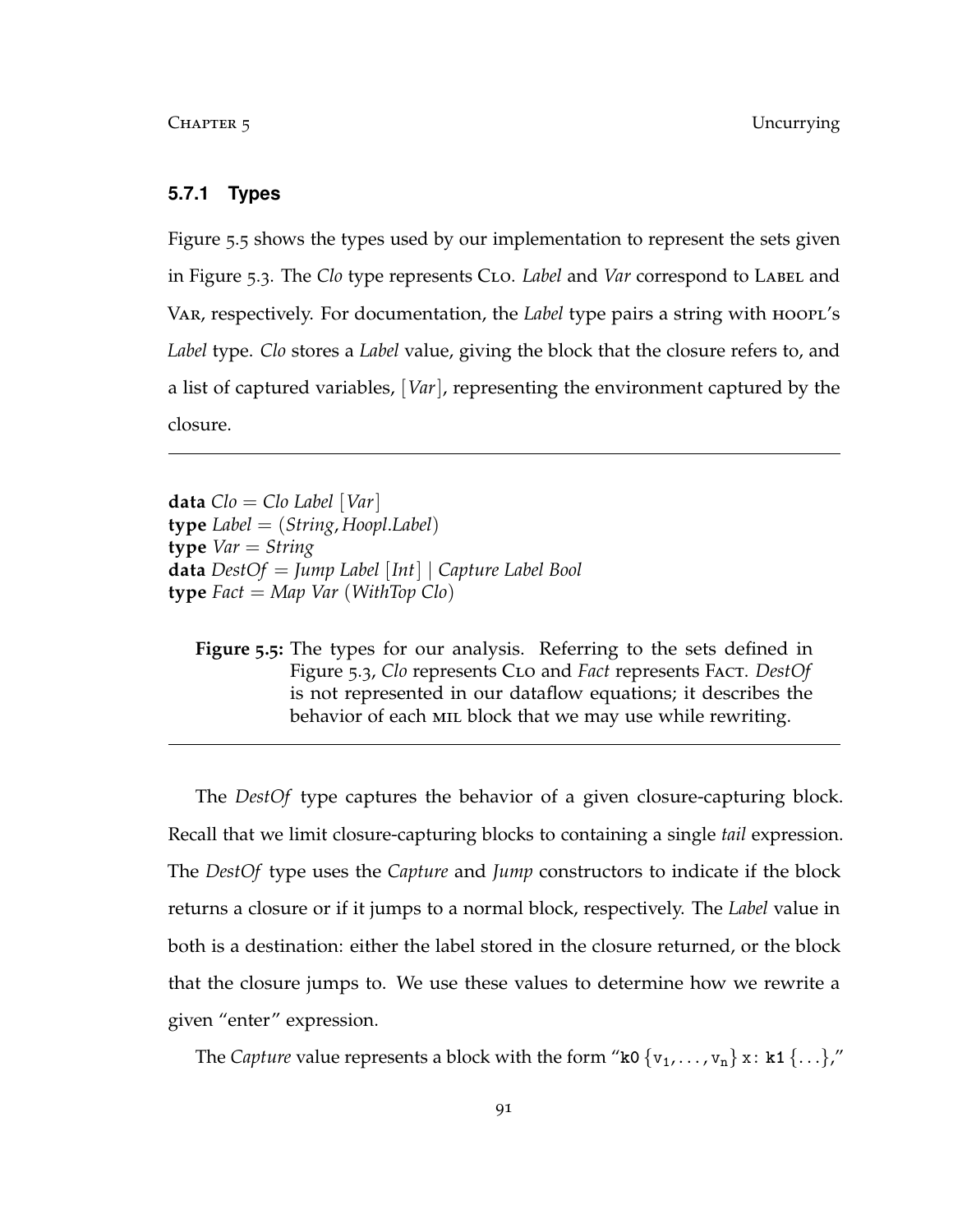The flag in the *Capture* constructor indicates if **k1** {. . .} includes the x argument or not. If *True*, the argument is included in the closure returned. Otherwise, the argument is ignored.

The *Jump* value represents a block with the form " $\mathbf{k} \{v_1, \ldots, v_n\} \times \mathbf{b} (\ldots)$ " The arguments to **b** are not necessarily in the same order as the parameters for the closure-capturing block **k**. Each integer in the list given to *Jump* corresponds to one of **k**'s parameters. The value of the integer gives the position of that parameter in the call to **b**. The arguments in the call to **b** are built by traversing the list, putting the variable indicated by each index into the corresponding argument for the block. $3$ 

For example, in the following, the variables in the closure received by **c** do not appear in the same order as expected by block **l**:

**c** {a, b} x: **l** (x, a, b)  $1(x, a, b): ...$ 

We represent **c** using *Jump* **1** [2, 0, 1], because the variables from the closure  $\{a, b\}$ and the argument x must be given to  $1$  in the order  $(x, a, b)$ .

*Fact* is a finite map, representing our Fact set. Hoopt's *WithTop* type adds a > value to any other type. *WithTop Clo* then represents the set {>} ∪ {Clo}. *Fact*, then, associates variables with values in the set  $\{\top\} \cup \{\text{Cto}\}.$ 

<sup>3</sup>This situation can also apply to *Capture* blocks and we would need to update our implementation our compiler's code generation strategy changed or if we began writing mil programs directly.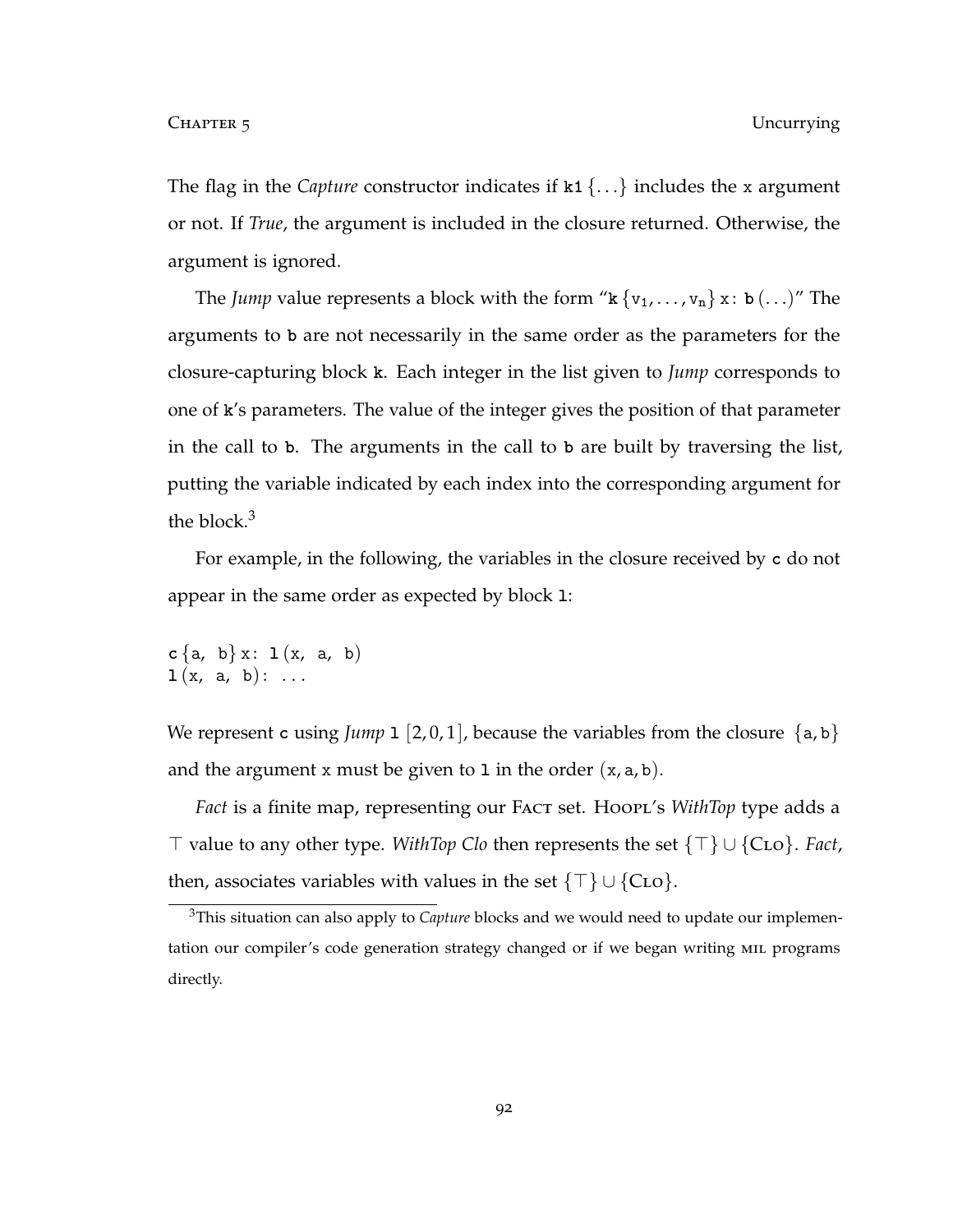### **5.7.2 Lattice & Meet Operator**

Figure 5.6 shows the *DataflowLattice* structure defined for our analysis. We set *fact*\_*bot* to an empty map, meaning that we start without any information. We define *lub* over *Clos*, just like □ in Figure 5.3. We use *joinMaps*, provided by ноорг, and *toJoin* to transform *lub* into a function that operates over finite maps and that has the signature required by hoopl's *fact*\_*join* definition.

```
collapseLattice :: DataflowLattice Fact
collapseLattice = DataflowLattice {fact_name = "Closure collapse"
  , fact_bot = Map.empty
  , fact_join = joinMaps (toJoin lub)}
toJoin :: (a \rightarrow a \rightarrow (ChangeFlag, a))\rightarrow (Hoopl.Label \rightarrow OldFact a \rightarrow NewFact a \rightarrow (ChangeFlag, a))
toJoin f = \setminus (OldFact o) (NewFact n) \rightarrow f o n
```

```
lub :: WithTop Clo → WithTop Clo → (ChangeFlag, WithTop Clo)
lub (PElem (Clo l )) new@(PElem (Clo l0
))
   \vert l \vert = = \vert l \vert = (NoChange, new)| otherwise = (SomeChange, Top)
lub Top = (NoChange, Top)lub \_ = (SomeChange, Top)
```
**Figure** 5.6: The HOOPL *DataflowLattice* declaration representing the lattice used by our analysis.

# **5.7.3 Transfer Function**

The definition of *transfer* in Figure 5.7 gives the implementation of *t* from Figure 5.3. The top-level definition, *collapseTransfer*, packages *transfer* into the *FwdTransfer* value that hoopl uses to represent forwards transfer functions. The *blockParams*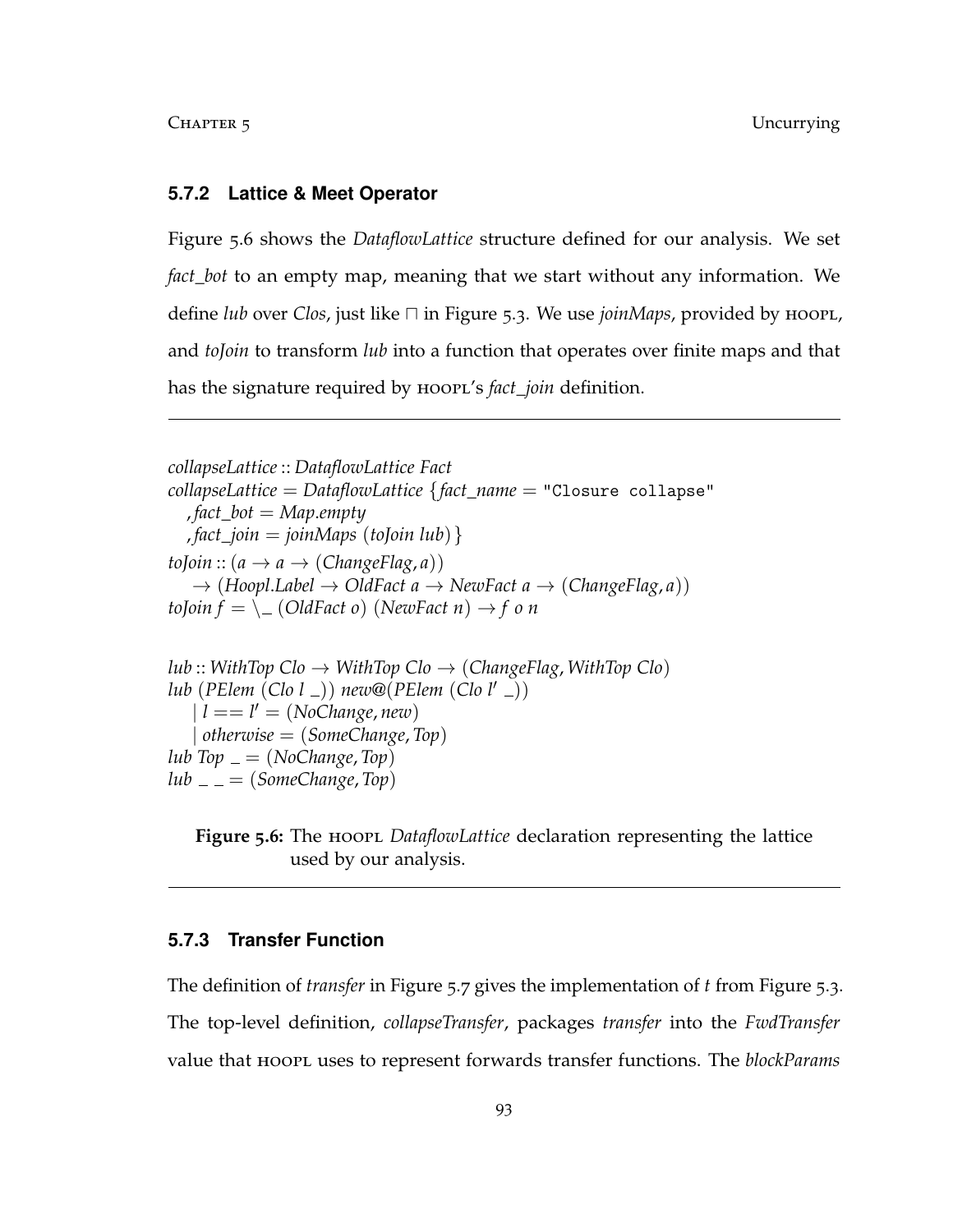argument to *collapseTransfer* gives the list of parameters for every ordinary block in the program, which we use during renaming operations. The first argument to *transfer* is the statement we are analyzing, and the second is our facts so far. *transfer* depends on a number of auxiliary functions: *kill*, *using*, etc. We will describe each function as it is first encountered when describing *transfer*. The *Map* prefix on some of the functions used by *transfer* and related definitions indicates they are imported from Haskell's standard *Data*.*Map* library. We define *transfer* by cases, analogous to the cases given in Equations (5.3) through (5.9).

- *BlockEntry***,** *CloEntry* **—** These cases apply to the entry point of each normal or closure-capturing block, implementing Equations (5.3) and (5.4). In both instances they just pass the facts received on to the rest of the block.
- *Bind v* (*Closure dest args*) **—** This case corresponds to Equation 5.5, representing a bind statement that allocates a closure on its right-hand side. Binding a variable invalidates any facts previously collected about that variable. The local definition of *facts'* on Line 10 uses the *kill* function to remove all facts from *fact* that mention *v*. If *v* appears in *args* then the closure mentions the variable being bound. If that is the case, then we do not want to create a new fact, and we want to remove any existing facts about *v*. Line 8 accomplishes both tasks by first deleting any facts about *v* from *facts'* and then returning the updated map. Otherwise, on Line 9 we create a new fact describing the closure (using **HOOPL's** PElem constructor), insert it into *facts'*, and return the result.

*Bind v*  $\frac{1}{2}$  This case implements Equation 5.6. It removes any facts mentioning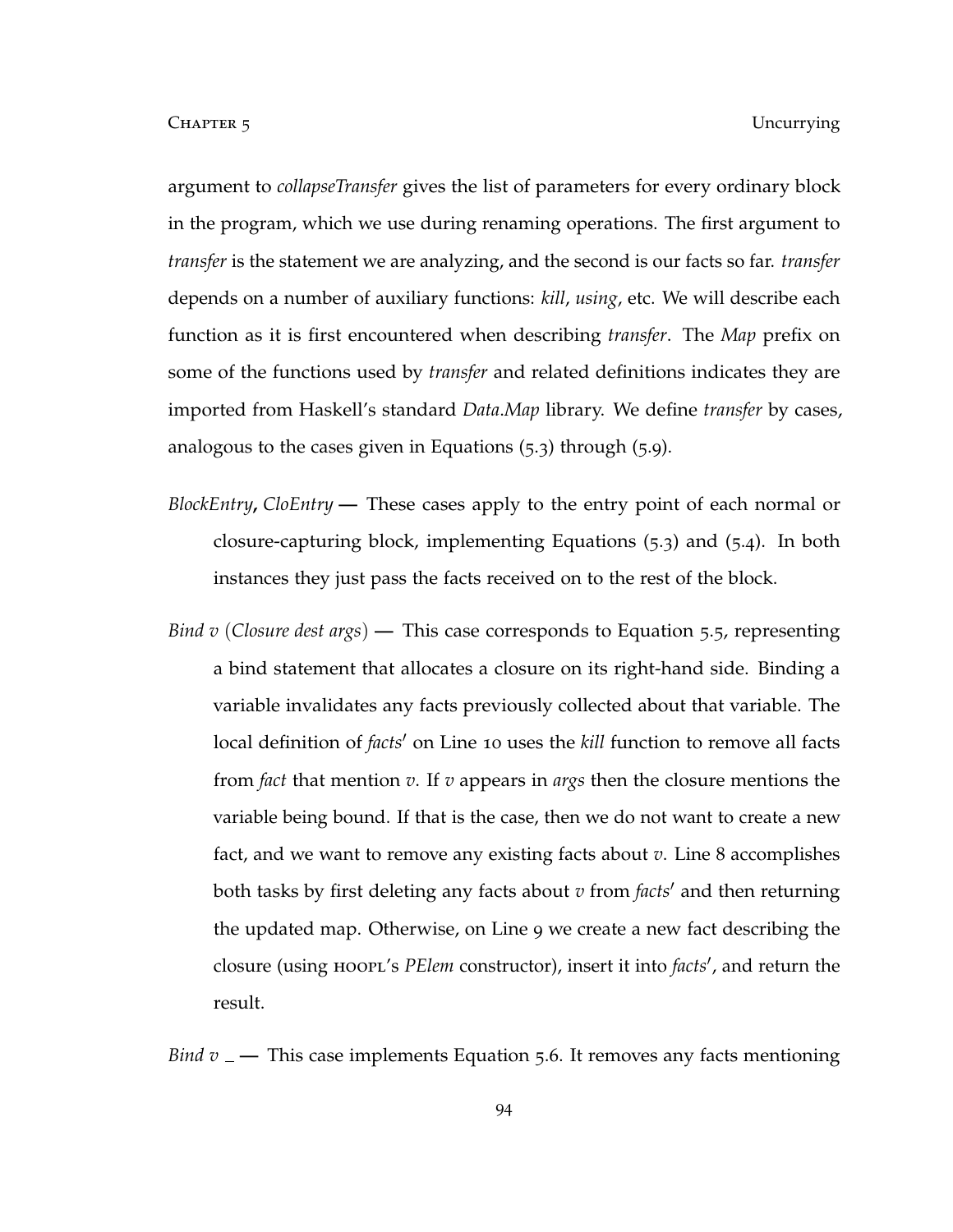```
1 collapseTransfer :: Map Hoopl.Label [Name] → FwdTransfer Stmt Fact
2 collapseTransfer blockParams = mkFTransfer transfer
3 where
4 transfer :: Stmt e \times r \rightarrow Fact \rightarrow Hoopl.Fact x Fact
5 transfer (BlockEntry = = = facts
6 transfer (CloEntry \_ \_ \_ \_ \_ \_ \_ \_facts = facts
7 transfer (Bind v (Closure dest args)) facts
8 |v'elem' args = Map.delete v facts'
9 | otherwise = Map.insert v (PElem (Clo dest args)) facts0
10 where \text{facts}' = \text{kill } v \text{ facts}11 transfer (Bind v ) facts = Map.insert v Top (kill v facts)
12 transfer (Done \angle \angle (Goto (\angle, dest) args)) facts = mapSingleton dest facts'
where facts' = rename \, args \, (block \, parameters \, 1) \, dest) \, (restrict \, facts \, args)14 transfer (Case alts) facts = mkFactBase collapseLattice facts0
15 where \text{facts}' = [(dest, rename\, args\, parameters)]16 (Alt \_ \  \  \text{binds} \ (Goto \ (-, dest) \ args)) \leftarrow alts,17 let trimmed = trim (restrict facts args) binds
18 params = blockParams ! dest]
19 transfer (Done \angle \angle \angle) facts = mkFactBase collapseLattice []
20 kill: Name \rightarrow Fact \rightarrow Fact21 kill = Map.filter . keep
22 keep :: Name \rightarrow WithTop Clo \rightarrow Bool
23 keep\_Top = True24 keep v (PElem (Clo \equiv vs)) = not (v 'elem' vs)
25 restrict :: Fact \rightarrow [Var] \rightarrow Fact
26 restrict fact vs = Map.filterWithKey (\forall v = \rightarrow v \text{ 'elem' vs)} fact
27 trim :: Fact \rightarrow [Var] \rightarrow Fact
28 trim fact vs = foldr Map.delete (foldr kill fact vs) vs
29 rename :: [Name] \rightarrow [Name] \rightarrow Fact \rightarrow Fact
30 rename args params = Map.mapKeys renameKey
31 where renameKey v = maybe v (params!!) (v 'elemIndex' args)
```
**Figure 5.7:** Our implementation of the transfer function *t* from Figure 5.3.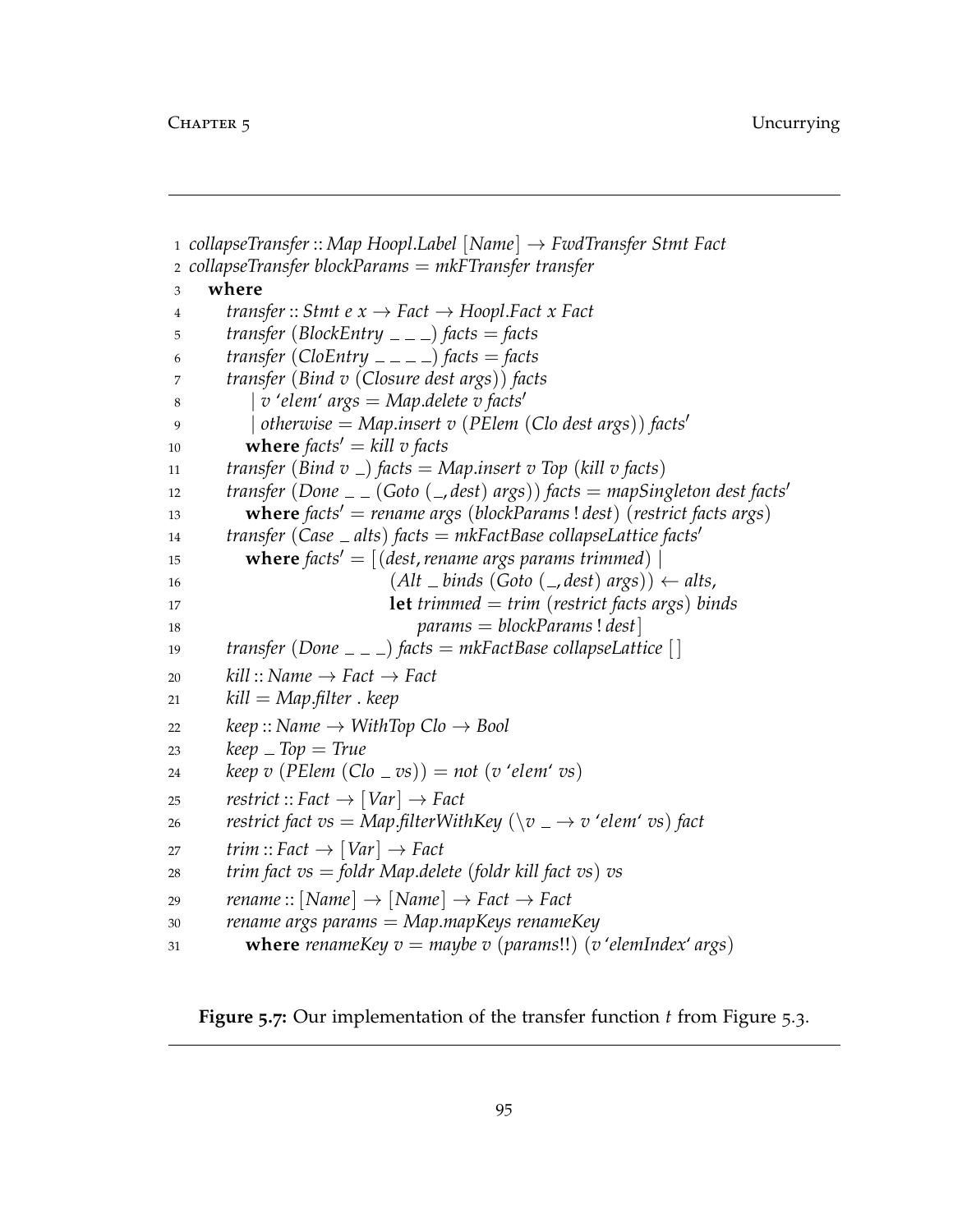*v* and inserts a new fact associating *v* with *Top*, indicating we do not know what value *v* may have.

- *Done*  $\angle$  (*Goto* ( $\angle$ *, dest*) *args*) On Line 12, we implement Equation 5.7. Recall that we must filter our facts to those about variables in *args*, and that we must rename those facts to match the parameters declared by the block represented by *dest*. The definition of *facts'* (Line 13) uses the *restrict* function for filtering, and the *rename* function for renaming. We use hoopl's *mapSingleton* function to create a set of facts associated with the block given by *dest*, analogous to the  $\{b : \dots\}$  notation used in Equation 5.7.
- *Case alts* **—** Recall that Equation 5.8 produced a map associating each successor block with a set of facts. The list comprehension on Lines 15–18 defines *facts'* as a list of (*Label, Fact*) pairs. Each pair represents the facts passed to a given successor block. On Line 14, we apply hoopl's *mkFactBase* function to *facts'*, returning a map associating each *Label* with a *Fact* set — just as in Equation 5.8.

Line 16 extracts each alternative from *alts*, the list of alternatives associated with the **case** statement. We defined mil such that each alternative immediately jumps to a block; *dest* represents the destination block for the alternative, and *args* the variables passed to that block. Each alternative can introduce new bindings, represented here by the *binds* list. On Line 17, we use *restrict* to filter our set of facts to those about *args*. Because new bindings introduced by the alternative can invalidate existing facts, we use the *trim* function to remove any facts from the restricted set that are about or mention a variable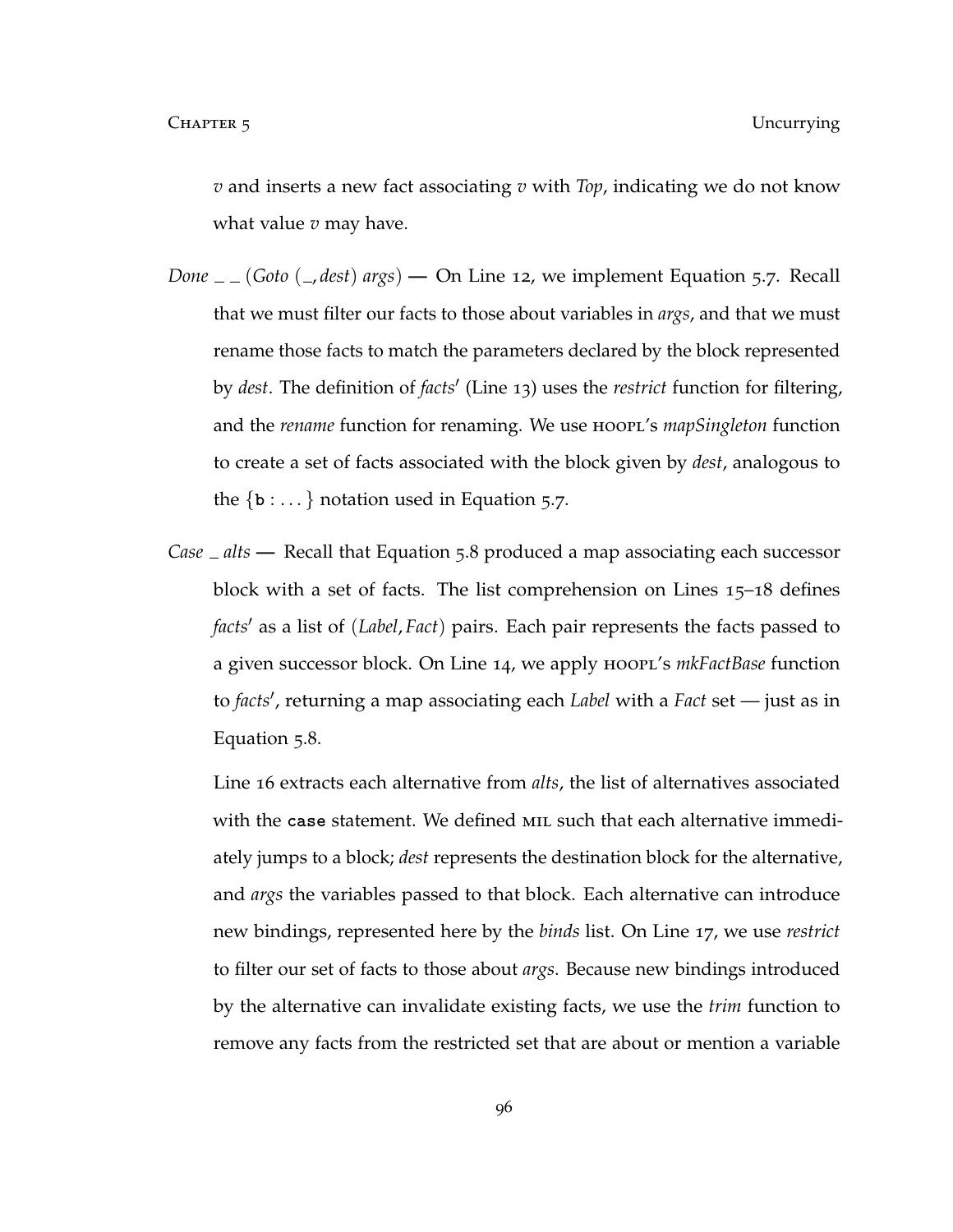in *binds*. Finally, we need to rename our facts to match the parameter names used by the successor block. On Line 18, we retrieve the parameter list for the given block. Line 15 uses the *rename* function to rename all facts in *trimmed* that are about variables in *args* to match the names given in *params*.

*Done*  $\frac{1}{1}$  — A block that does not end in one of the cases above has no successors. Therefore, we just return an empty set of facts (as in Equation 5.9.). We construct an empty set by passing *mkFactBase* an empty list.

| Statement                      | n | vΩ                   | v 1     | v2 |
|--------------------------------|---|----------------------|---------|----|
| $n \leftarrow \text{toInt}(s)$ |   |                      |         |    |
| $v0 \leftarrow k0$ { }         |   |                      |         |    |
| $v1 \le -v0$ Q n               |   | $k0\{\}$             |         |    |
| $v2 \leftarrow v1$ @ n         |   | $\sim$ $\sim$        |         |    |
| return v2                      |   | $\ddot{\phantom{0}}$ | $\cdot$ |    |

**Figure 5.8:** Facts about each variable in the **main** block of our example program from Figure 5.4. A blank entry means the variable has no facts associated with it yet. A "·" entry means the fact remains unchanged.

Figure 5.8 shows the facts gathered for each variable in the **main** block of our sample program, after the corresponding statement is analyzed. The variables n,  $v1$ , and  $v2$  are assigned  $\top$  because the right-hand side of the  $\leq$ - statement for each does not directly create a closure. Only v0 is assigned a *Clo* value, **k0** {}, because the right-hand side of its <- statement is in the correct form. We will see in the next section how these facts evolve as the program is rewritten.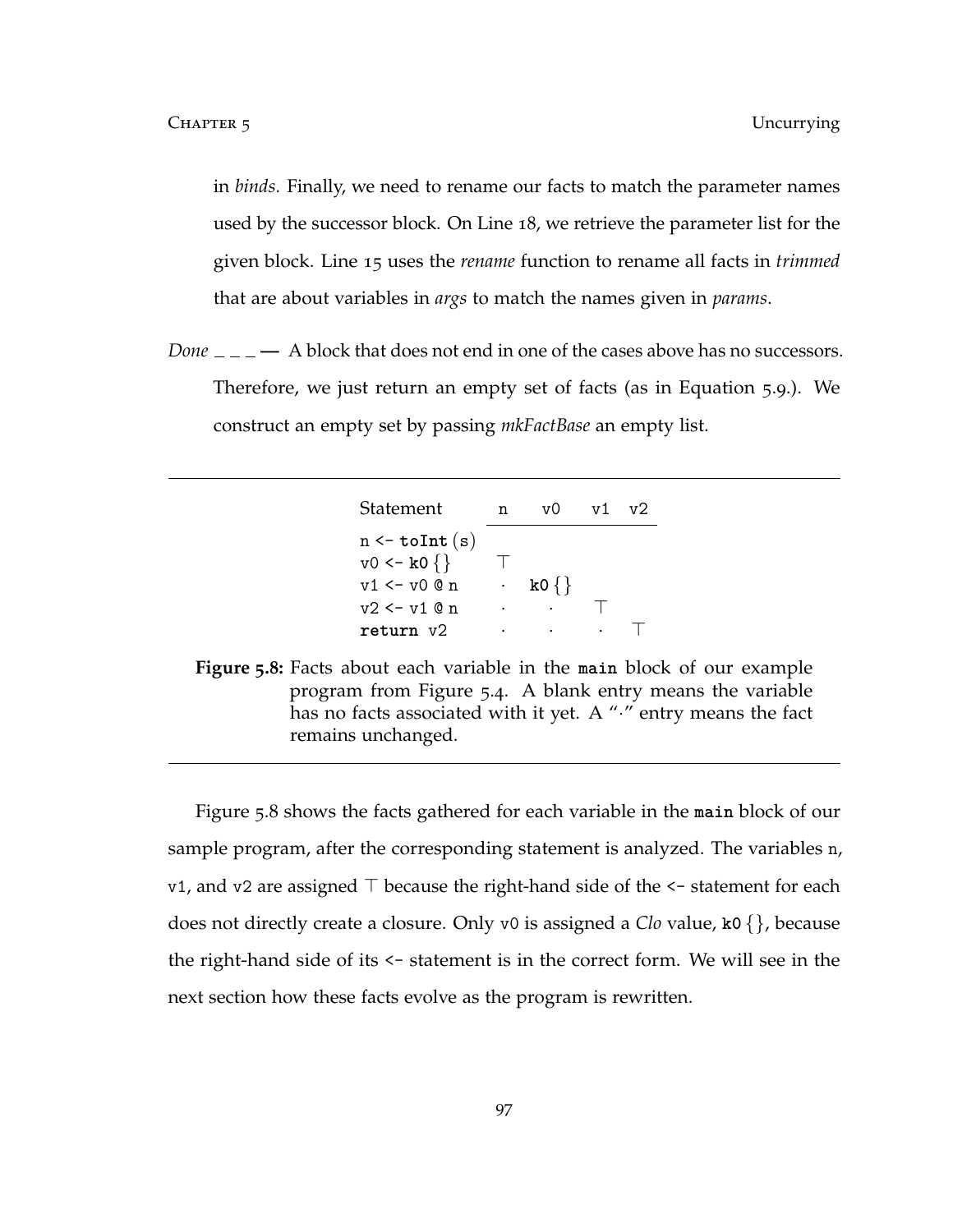### **5.7.4 Rewrite**

Figure 5.9 shows the top-level implementation of our rewrite function for the uncurrying optimization. *collapseRewrite* creates the rewriter that can uncurry a mil program. The *blocks* argument associates every closure-capturing block in our program with a *DestOf* value. *DestOf*, as explained in Section 5.7.1, indicates if the block returns a closure or jumps immediately to another block. The *rewrite* function actually implements the uncurrying transformation; we will describe it after discussing how we use hoopl's iterative rewriting function, *iterFwdRw*.

```
1 collapseRewrite :: FuelMonad m ⇒ Map Hoopl.Label DestOf
```

```
→ FwdRewrite m Stmt Fact
```
<sup>3</sup> *collapseRewrite blocks* = *iterFwdRw* (*mkFRewrite rewriter*)

**Figure 5.9:** The top-level implementation of our uncurrying rewriter..

On Line 3, *collapseRewrite* applies hoopl's *iterFwdRw* and *mkFRewrite* functions to create a *FwdRewrite* value. *iterFwdRw* applies *rewriter* repeatedly, until the *Graph* representing the program stops changing. Hoort computes new facts (using *collapseTransfer*) after each rewrite. This ensures that a chain of closure allocations will be collapsed into a single allocation, if possible.

Figure 5.10 demonstrates this iterative process by showing how the **main** block in our example program changes over three iterations. The second column of each row shows facts computed for the program text in the first column. The value of *blocks* stays constant throughout, so we only show it once.

During the first iteration, *rewriter* transforms v1  $\lt$  v0  $\circ$  n to v1  $\lt$  k1  $\{n\}$ , be-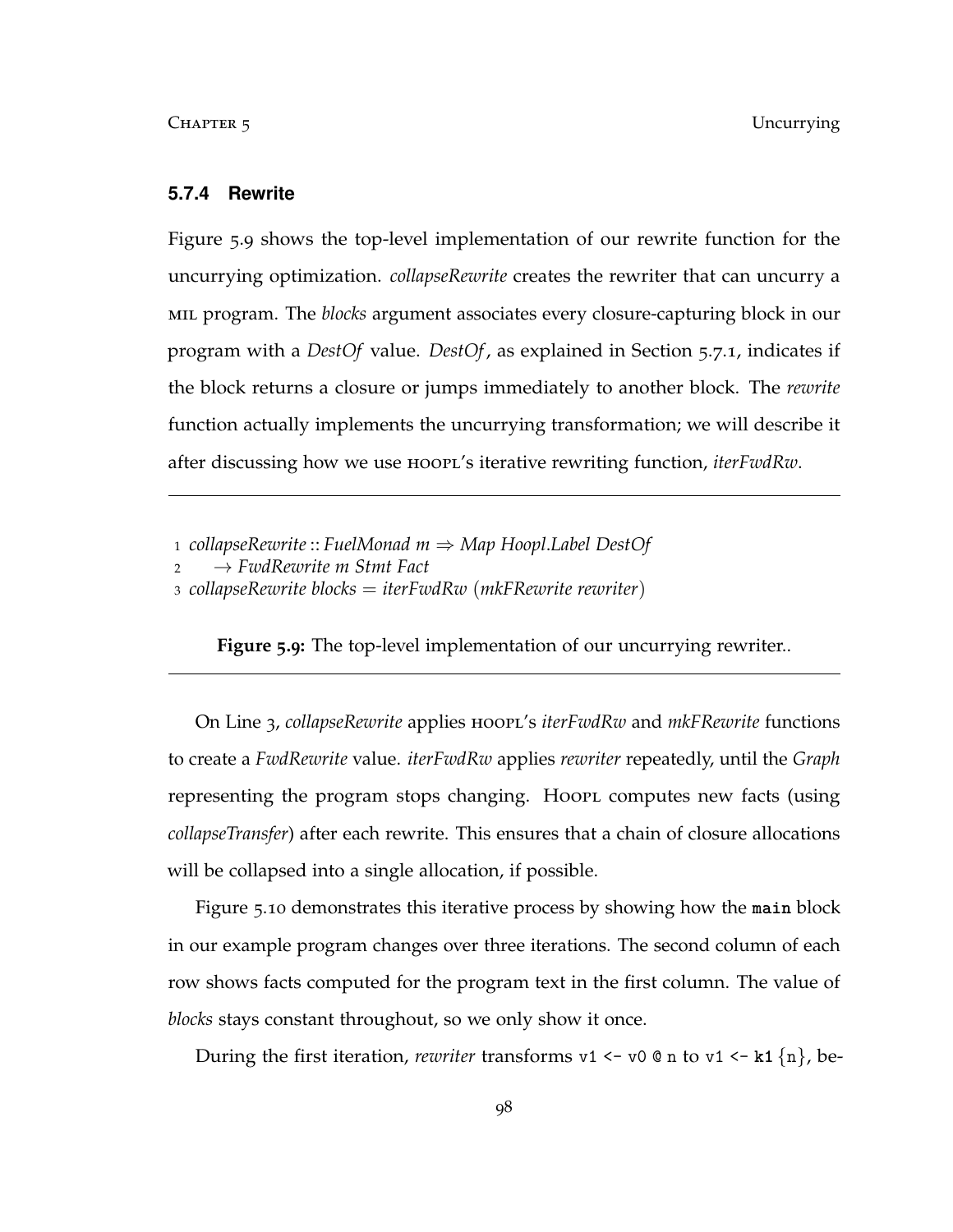cause v0 holds the closure **k0** {}, and *blocks* tells us that **k0** returns a closure pointing to **k1**.

Iteration **main** Facts *blocks* 1  $n \leftarrow \text{toInt}(s)$  $v0 \leq K0$  {}  $v1 \leftarrow v0$  @ n  $v2 \leftarrow v1$  @ n **return** v2  $(n, \top)$ , (v0, **k0** {}),  $(v1, \top)$ ,  $(v2, \top)$ **k0**:*Capture* **k1** *True*  $k1: \text{Jump}$  add  $[0,1]$ 2  $n \leftarrow \text{toInt}(s)$  $v0 \leq K0$  {}  $\rightarrow \text{v1} \leftarrow \text{k1} \{ \text{n} \}$  $v2 \leftarrow v1 \oplus n$ **return** v2  $(n, \top)$ , (v0, **k0** {}), (v1, **k1** {n}),  $(v2, \top)$ 3  $n \leftarrow \text{toInt}(s)$  $v0 \leq k0$  {}  $v1 \leq k1$  {n}  $\rightarrow$  v2  $\leftarrow$  **add** (n, n) **return** v2  $(n, \top)$ , (v0, **k0** {}),  $(v1, k1\{n\})$ ,  $(v2, add(n, n))$ **Figure 5.10:** How *rewriter* transforms the **main** block. Each row represents **main** after the particular iteration. The first line shows the

> original program. The arrows shows the line that changed during each iteration. After the second iteration, the program

The facts shown for the second iteration reflect the rewrite made, associating v1 with  $k1$   $\{n\}$ . *rewriter* transforms  $v2 \le v1$  @ n to  $v2 \le a$  add  $(n, n)$  after this iteration because v1 refers to **k1** and *blocks* tells us that **k1** jumps immediately to **add**. No changes occur after the third iteration because no statements remain that can be rewritten, and *HOOPL* stops applying *rewriter*. Note, however, that we could apply dead-code elimination at this point to remove v0 and v1, because they are no

stops changing.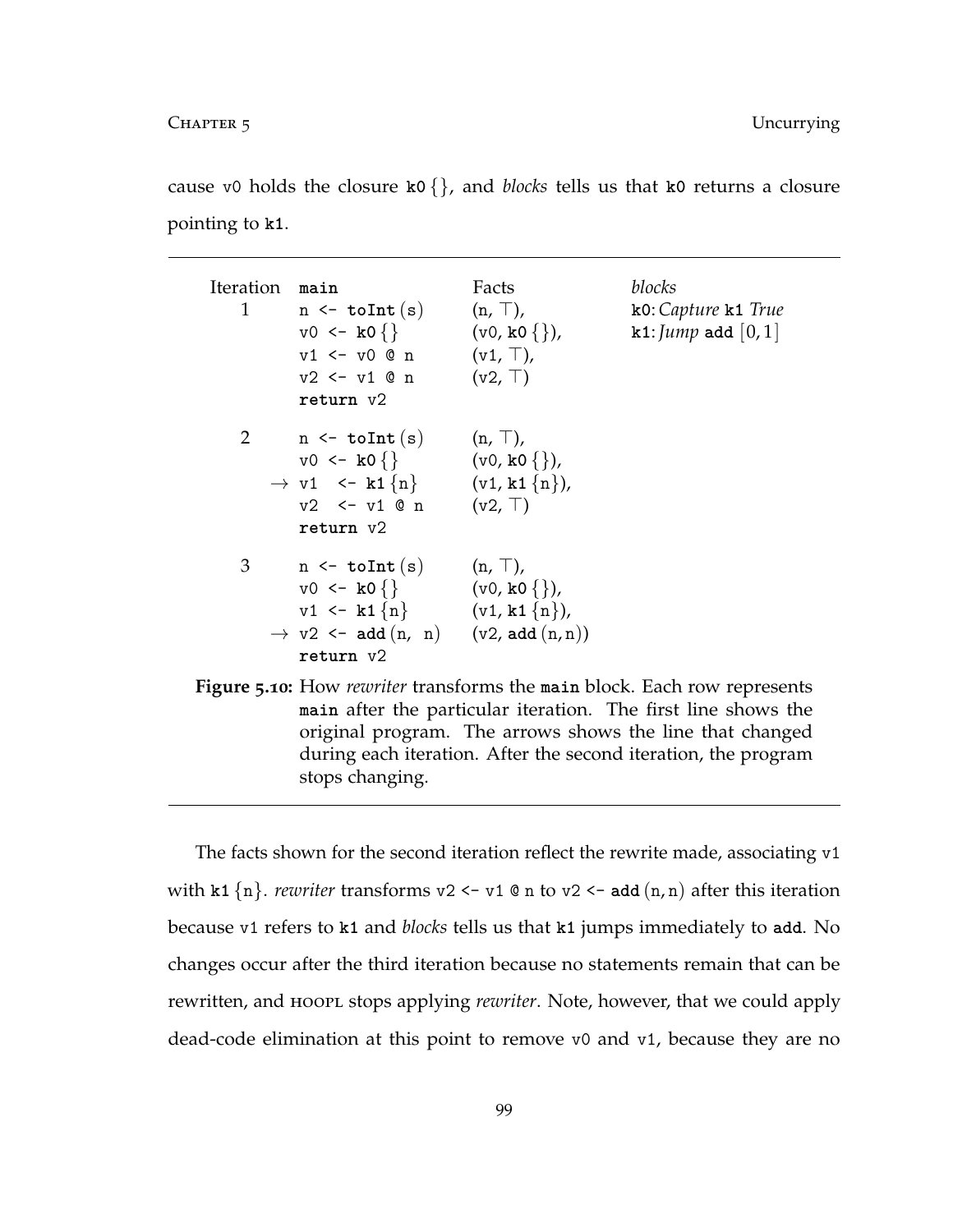CHAPTER 5 Uncurrying

longer referenced.

Figure  $5.11$  shows the functions that implement our uncurrying optimization.<sup>4</sup> Line 3 of *rewriter* rewrites f  $\circ$  x expressions when they occur at the end of a block. Line 4 rewrites when  $f \circ x$  appears on the right-hand side of a  $\leq$ - statement. In the first case, *done n l* (*collapse facts f x*) produces **return** *e* when *collapse* returns *Just e* (i.e., a rewritten expression). In the second case, *bind v* (*collapse facts f x*) behaves similarly, producing v <- *e* when *collapse* returns *Just e*. Both *done* and *bind* are defined in a separate file, not shown; they make it easier to construct *Done* and *Bind* values based on the *Maybe Tail* value returned by *collapse*. In all other cases, no rewriting occurs.

The *collapse* function takes a set of facts and two names, representing the left and right-hand arguments of the expression f @ x. When f is associated with a closure value, **k** {. . .}, in the *facts* map (Line 9), *collapse* uses the *blocks* argument to look up the behavior of the destination **k**. Lines 11 and 13 test if **k** returns a closure or jumps immediately to another block. In the first case, *collapse* returns a new closure-creating expression (*dest* {. . .}). In the second case, *collapse* returns a new goto expression (*dest*(. . .)).

If the destination immediately jumps to another block (Line 11), then we will rewrite f @ x to call the block directly. The list of integers associated with *Jump* specifies the order in which arguments were taken from the closure and passed to the block. *collapse* uses the *fromUses* function to re-order arguments appropriately.

In Figure 5.10, we showed that the *DestOf* value associated with **k1** is *Jump* **add** [0, 1]. The list [0, 1] indicates that **add** takes arguments in the same

<sup>4</sup>Note that these definition are local to *collapseRewrite*, so the *blocks* argument remains in scope.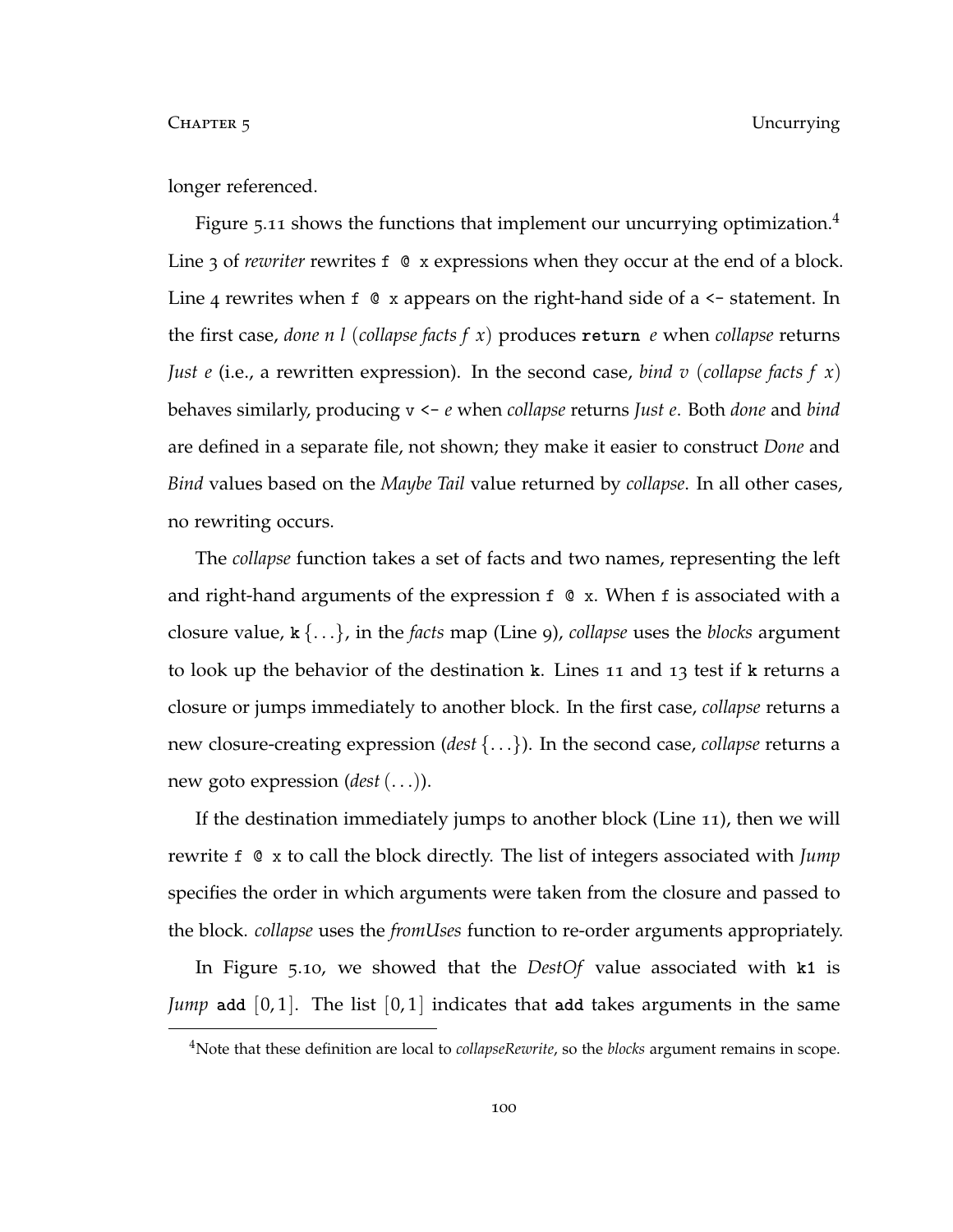```
1 rewriter :: FuelMonad m \Rightarrow forall e x . Stmt e x \rightarrow Fact
2 \rightarrow m (Maybe (ProgM e x))
3 rewriter (Done n l (Enter f x)) facts = done n l (collapse facts f x)
4 rewriter (Bind v (Enter f x)) facts = bind v (collapse facts f x)
5 rewriter = return Nothing
6 collapse :: Fact → Name → Name → Maybe Tail
\sigma z collapse facts f x =8 case Map.lookup f facts of
9 Just (PElem (Clo dest\mathcal{Q}(\_,l) vs)) \rightarrow10 case Map.lookup l blocks of
11 Just (Jump dest uses) →
12 Just (Goto dest (fromUses uses (vs + |x|)))
13 Just (Capture dest usesArg) →
14 Just (Closure dest
15 (if usesArg then vs + |x| else vs)
16 - \rightarrow \text{Nothing}17 \qquad \rightarrow Nothing
18 fromUses :: [Int] \rightarrow [Name] \rightarrow [Name]
19 fromUses idxs args = map (args!!) idxs
```
**Figure 5.11:** The implementation of our uncurrying rewriter.

order as they appear in the closure. However, if **add** took arguments in the opposite order, **k1** and **add** would look like the following code:

 $k1 \{a\} b: add (b, a)$  $add(x, y): \ldots$ 

and the *DestOf* value associated with **k1** would be *Jump* **add** [1, 0].

If the destination returns a closure (Line 13), then we rewrite  $f \circ x$  to allocate the closure directly. The Boolean value *usesArg* indicates if the closure returned should capture the argument *x* or not.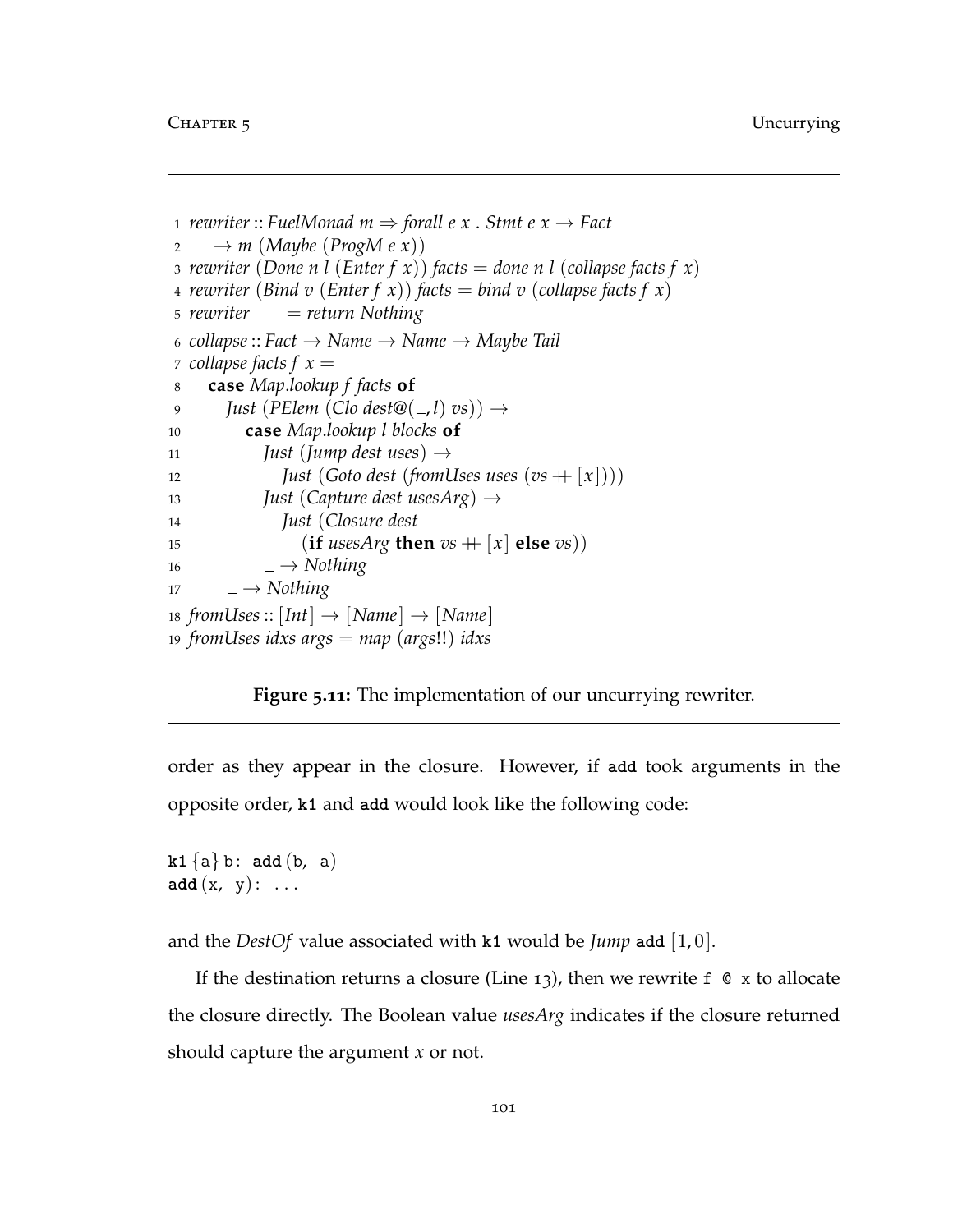### **5.7.5 Optimization Pass**

Figure 5.12 presents *collapse*, which applies the uncurrying dataflow analysis and rewrite to the mil program represented by the argument *program*. Line 3 analyzes and transforms *program* by passing appropriate arguments to **HOOPL's** *analyzeAndRewriteFwd* function. On Line 2, we evaluate hoopl's monadic program using *runSimple*, which provides a monad with infinite optimization fuel.

Half of Figure 5.12 creates arguments for *analyzeAndRewriteFwd*, which we will detail in order.

- *fwd* This argument packages the lattice, transfer and rewrite definitions we described in Sections 5.7.2, 5.7.3, and 5.7.4.
- *JustC labels* We must give hoorl all entry points for the program analyzed. These labels tell hooply where to start traversing the program graph. MIL does not define any particular block as an entry point, so all blocks in *program* will be analyzed. This argument's type is *MaybeC C* [*Label*], which requires us to use the *JustC* constructor.
- *program* This argument gives the program that will be analyzed and (possibly) transformed.
- *initial* The final argument gives initial facts for each label. Our analysis does not specify any prior knowledge at each label, so we set all initial facts to *Map*.*empty*. That is the value we gave *fact*\_*bot* when defining our *Data flow* - *Lattice* value (Figure 5.6).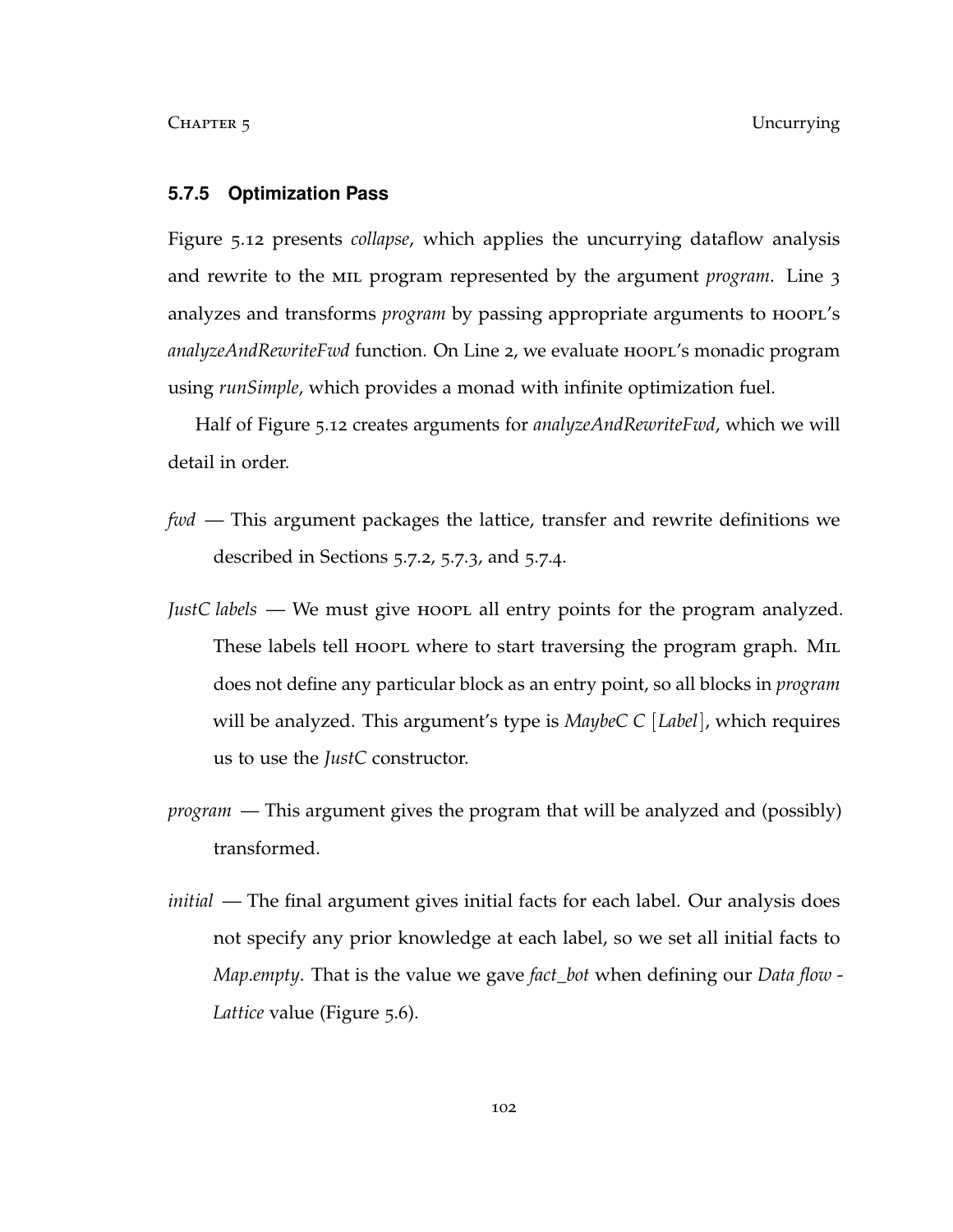```
1 collapse :: ProgM\subset\subset\rightarrow ProgM\subset\subset2 collapse program = runSimple $ do
3 (p, , ) ← analyzeAndRewriteFwd fwd (JustC labels) program initial
4 return p
5 where
6 labels :: [Hoopl.Label]
7 labels = entryLabels program
8 initial :: FactBase Fact
9 initial = mapFromList (zip labels (repeat Map.empty))
10 fwd :: FwdPass SimpleFuelMonad Stmt Fact
11 fwd = FwdPass {fp_lattice = collapseLattice
12 , fp_transfer = collapseTransfer blockArgs
13 , fp_rewrite = collapseRewrite (destinations labels)}
14 blockArgs :: Map Hoopl.Label [Var]
15 blockArgs = Map.fromList [(l, args)]16 ( , BlockEntry l args) ← entryPoints program]
17 destinations :: [Hoopl.Label] → Map Hoopl.Label DestOf
18 destinations = Map.fromList . catMaybes .
19 map (uncurry destOf) . catMaybes . map (blockOfLabel program)
20 destOf :: Label → Block Stmt C C → Maybe (Hoopl.Label, DestOf)
21 destOf (, l) block =
22 case blockToNodeList' block of
23 (lustC (CloEntry \_ args arg), \_ JustC (Done \_ (Goto d uses))) \rightarrow24 Just (l, Jump d (mapUses uses (args ++ [arg])))
25 \left(\text{JustC (CloEntry } \_\_\_\_\text{arg})\right) \_\rightarrow \text{JustC (Done } \_\_\text{diag}( \text{Closure d args})) \rightarrow26 Just (l,Capture d (arg 'elem' args))
27 \qquad \qquad = \rightarrow \text{Nothing}28 mapUses :: [Name] \rightarrow [Name] \rightarrow [Int]
29 mapUses uses args = catMaybes (map ('elemIndex'args) uses)
```
**Figure 5.12:** The function that puts together all definitions for our implementation of the uncurrying optimization.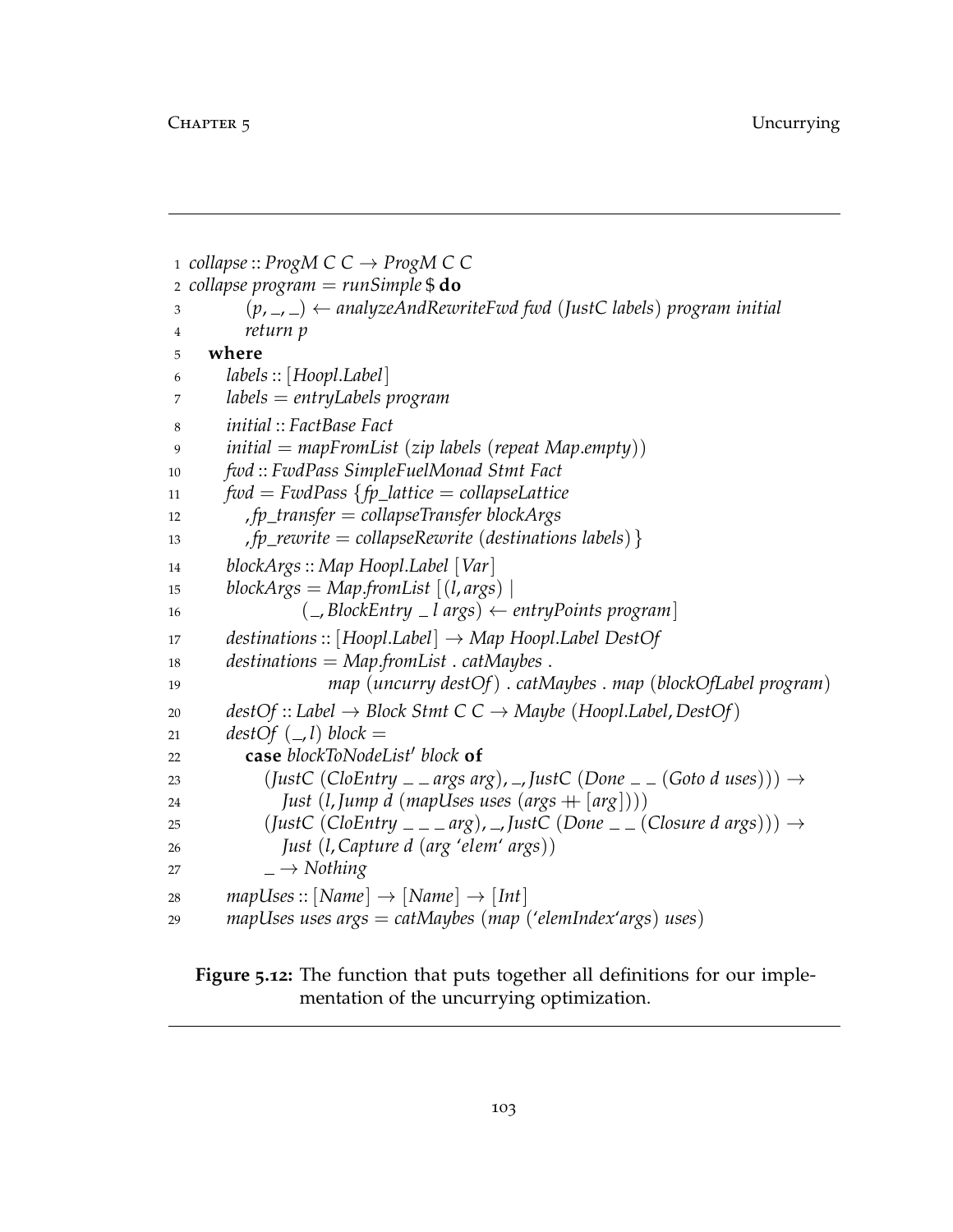The other half of Figure 5.12 describes how we create the *blocks* argument passed to *collapseRewrite*. The *destinations* function enumerates all blocks in *program* to find all closure-capturing blocks. *destOf* determines the behavior of each closurecapturing block and creates the appropriate *Jump* or *Capture* value. The result of *destinations* becomes the *blocks* argument for *collapseRewrite*.

## **5.8 Example: Uncurrying Across Blocks**

The example shown in the previous section demonstrated that we can eliminate unnecessary @ expressions within a block. As we will demonstrate with the next two examples, the dataflow algorithm enables us to do the same across multiple blocks, even in the presence of loops.

# **Uncurrying** *map*

Figure 5.13 (a) shows a simple  $\lambda_C$  program that uses *map* to turn a list into a list of lists. Part (b) shows the mil translation of Part (a). The listing is rather verbose as it represents the output of our  $\lambda_C$  to MIL compiler.

In this program, *main* applies *toList* to each element in *ns* using the *map* function. Per the definition of *map*, the *Cons* arm applies *f* to an element *x*, and then recursively calls *map* to apply *f* to the rest of the list. Lines 21–28 in Part (b) implement the *Cons* arm of *map*. On Line 23, f is applied to the element x. Lines 25–27 recursively call *map* with the remainder of the list. Line 28 returns the updated list.

In the body of **cons**, there are two opportunities to eliminate @ expressions. f always represents the *toList* function, which is implemented by **toList** on Lines 7– 11. We should be able to replace f @ x on Line 23 with **toList** (f, x). Similarly,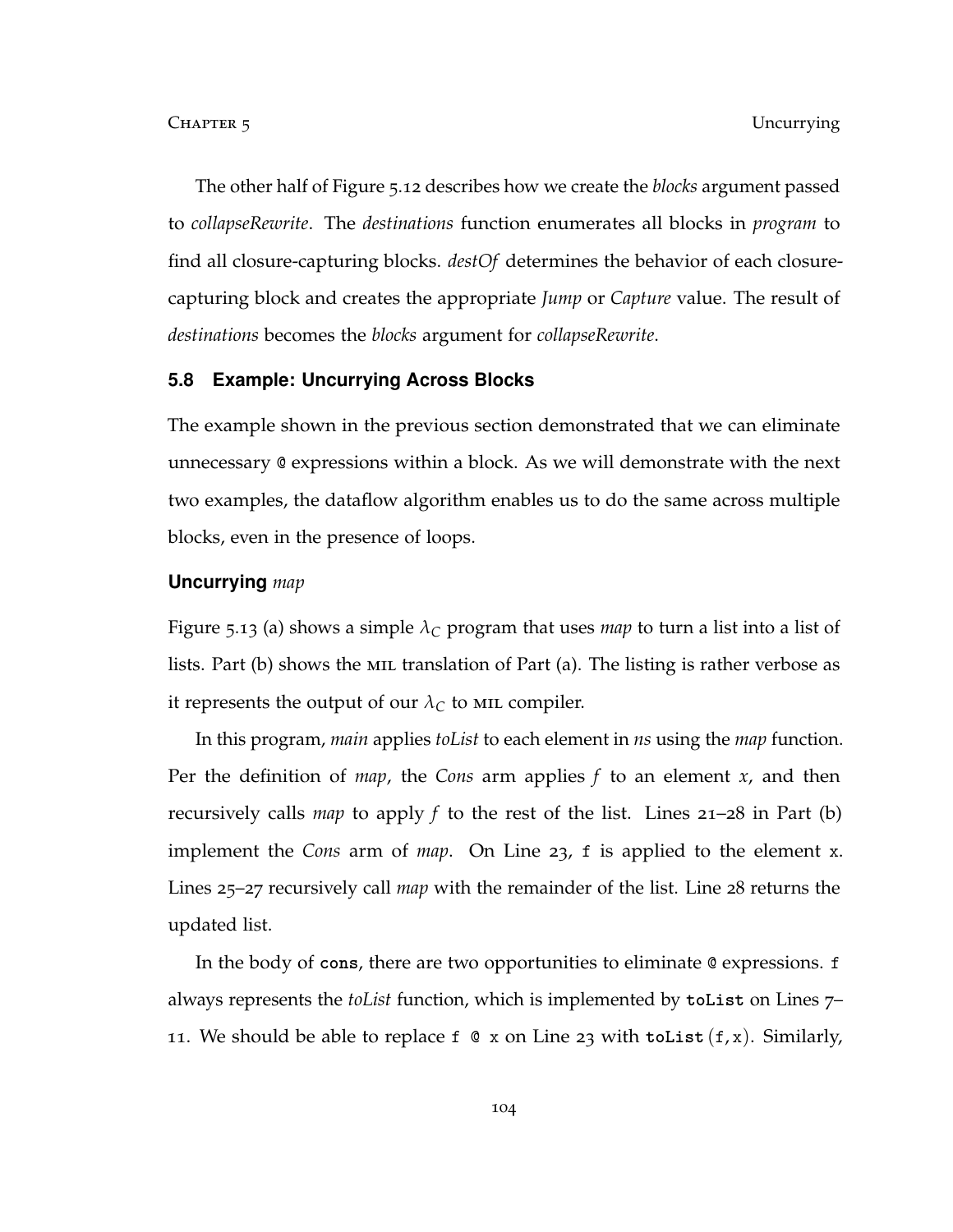```
main ns = map toList ns
map f xs = case xs of
    \textit{Cons } x \textit{ xs}' \rightarrow \textit{Cons } (f \textit{x}) \textit{ (map } f \textit{ xs}')Nil \rightarrow NiltoList n = Cons n Nil
```

```
(a)
```

```
1 main (ns):
2 v227 \leftarrow k203\{\}3 v228 <- k219 {}
4 v229 <- v227 @ v228
5 v229 @ ns
6 k219 {} x: toList (x)
7 \text{tolist}(x):
8 v221 <- Consclo2 {}
9 v222 <- v221 @ x
10 v223 <- Nil
11 v222 @ v223
12 Consclo2 {} a2: Consclo1 {a2}
13 Consclo1 {a2} a1: Cons a2 a1
                                 14 k203 {} f: k204 {f}
                                 15 k204 {f} xs: map (xs, f)
                                16 map (xs, f):
                                17 case xs of
                                 18 Nil -> nil ()
                                 19 Cons x xs -> cons (f, x, xs)
                                 20 nil (): Nil
                                 21 cons (f, x, xs):
                                 22 v209 <- Consclo2 {}
                                 23 v210 \le f \& x
                                 24 v211 <- v209 @ v210
                                 25 v212 <- k203 {}
                                 26 v213 <- v212 @ f
                                 27 v214 <- v213 @ xs
                                 28 v211 @ v214
                                (b)
```
**Figure 5.13:** A  $\lambda_c$  program that turns a list of elements into a list of lists and its unoptimized translation to mil.

the recursive call to *map* can be replaced by a direct call to **map**, which implements the body of *map*.

Though our analysis covers the entire program, we first concentrate on the **main** block. Figure 5.14 shows how we analyze and rewrite **main**. The figure shows consecutive iterations of  $HOOPL's$  interleaved analysis and rewrite process. Rewrites occur between the parts of the figure; we highlight rewritten lines with a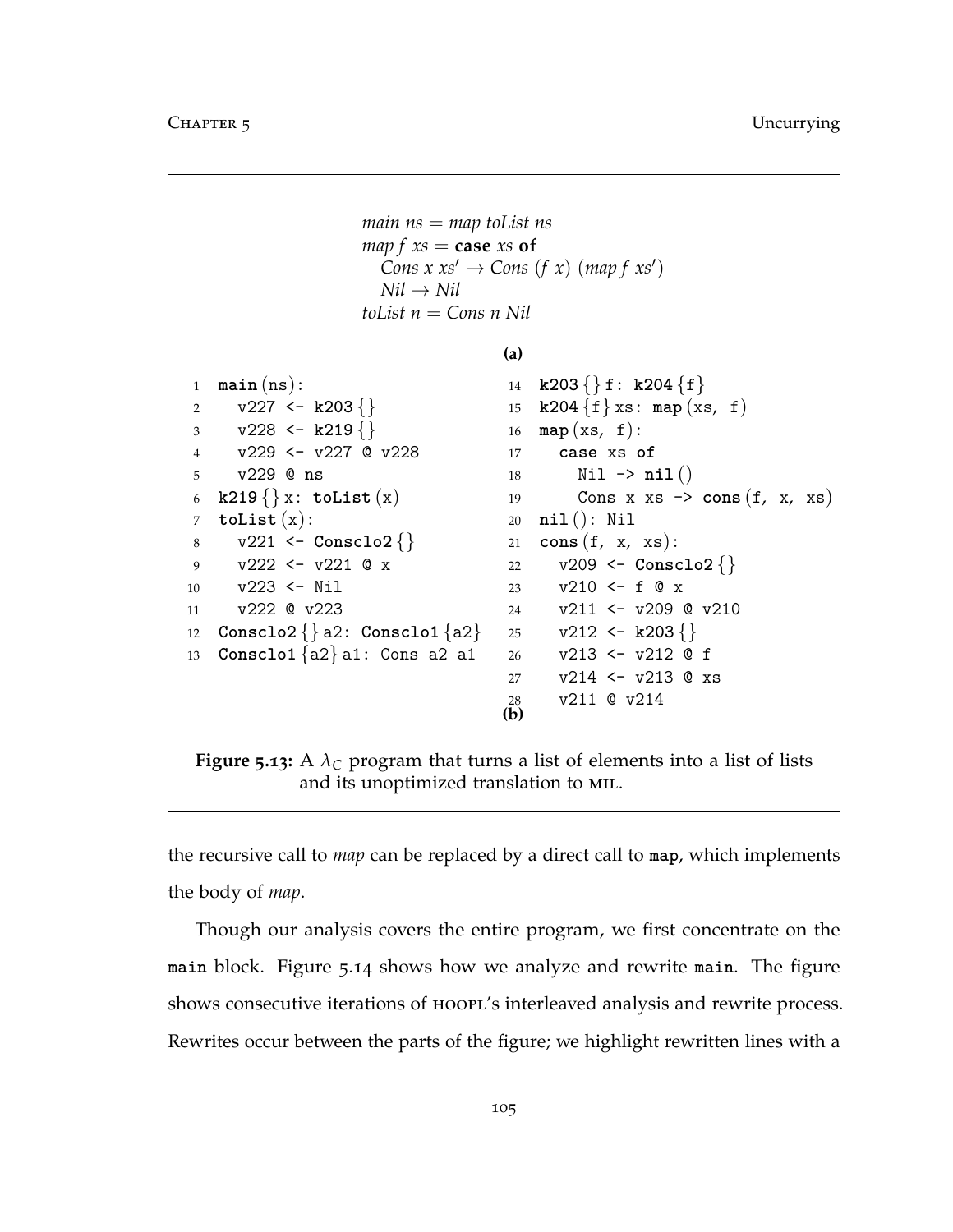$\rightarrow$  symbol.

 $\begin{array}{ccc} \texttt{1} & \texttt{main}\,(\texttt{ns}) \colon & \longleftarrow \{\texttt{ns} \,:\, \top\} \end{array}$  v227 <- **k203** {} {v227 : **k203** {}} v228 <- **k219** {} {v228 : **k219** {}}  $_4$  v229 <- v227 @ v228 $\longleftrightarrow$   $\{$ v229 :  $\top\}$  v229 @ ns **(a) main** (ns): v227 <- **k203** {} v228 <- **k219** {} → v229 <- **k204** {v228} {v229 : {**k204** {v228}} v229 @ ns **(b) main** (ns): *xd2211//kH/1d203/{/***/**  v228 <- **k219** {} ////////////////////////// v229 <- **k204** {v228}  $5 \to \texttt{map}(ns, v228) \leftarrow \{ns : \top\}, \{v228 : k219 \{\}\}$ **(c)**

**Figure 5.14:** Development of facts and rewrites applied to the **main** block of our example program.

Part (a) shows the initial facts gathered about each binding in **main**. On Line 2, we associate v227 with the closure **k203** {}. We can use this fact to rewrite the @ expression on Line 4. In Part (b), the rewritten line allows us to create a new fact, associating v229 with **k204** {v228}. The closure-capturing block **k204** immediately jumps to **map**. Therefore, on Line 5, we can rewrite the expression v229 @ ns to **caseEval** (ns, v228). Part (c) shows this rewrite and also crosses out lines with now-dead bindings.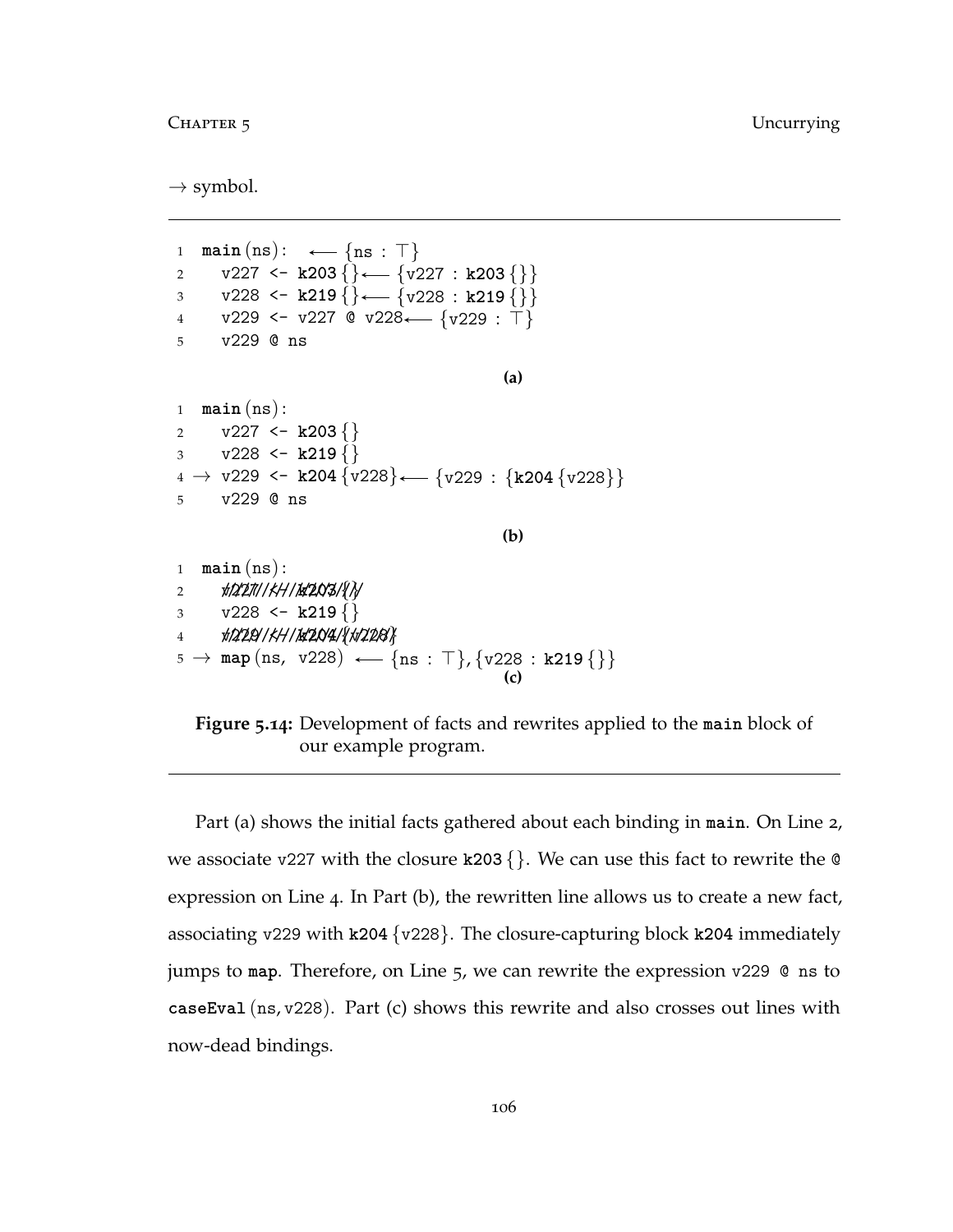After the rewrite in Figure 5.14 (c), the CFG for the program changes. main did not originally end in a **case** statement or "goto" expression, so the block did not have any successors; after our rewrite, **map** becomes the successor to **main**. Figure  $5.15$  (a) shows the CFG for our program before our rewrite; Figure  $5.15$  (b) shows the CFG afterwards. We also show the facts that flow between each block (using the parameters for each block to name the facts).



**Figure 5.15:** Facts that flow between blocks in our example program. Part (a) shows the c<sub>FG</sub> before we rewrite main; Part (b) shows the c<sub>FG</sub> afterwards. The facts from **main** only flow to the rest of the cfg after rewriting.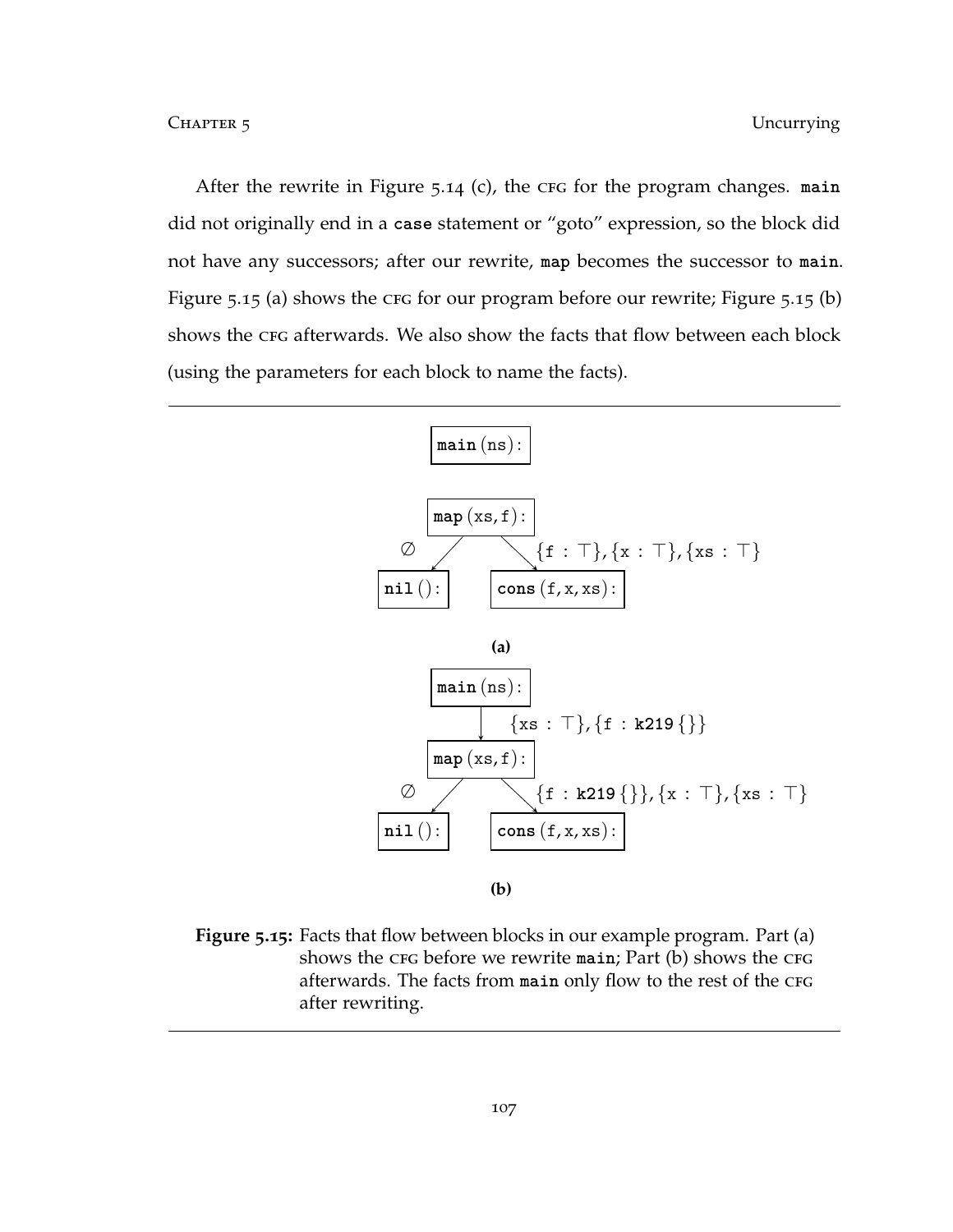As Figure 5.15 (b) shows, when **map** becomes the successor of **main**, the fact {f : **k219** {}} becomes available to **cons**. Figure 5.16 shows how we iteratively analyze and rewrite **cons** using our new fact. Part (a) shows the initial facts for each binding. In Part (b), we replace the expression f @ x on Line 3 with **toList** (x), because we know the closure-capturing block **k219** immediately jumps to **toList**. On Line 6, we rewrite v212  $\circ$  f to k204 {f}, due to the fact {v212 : k203 {}} and that **k203** returns **k204** {f}. Originally, this line gathered the first argument for *map*; now, we create the closure directly. This also generates a new fact, {v213 : **k204** {f}}. We know that **k204** jumps to **map** (i.e., the body of *map*). In Part (c), we use our knowledge of v213 to rewrite Line 7 from v213 @ xs to **map** (xs, f). We also cross out dead bindings that could be eliminated, after our rewrites.

Figure 5.17 summarizes the result of applying our uncurrying optimization (and dead-code elimination) to the program in Figure 5.13. On Line 9, we replaced the expression f @ x with **toList** (x); our program now directly calls *toList*, rather than repeatedly entering the closure represented by f. In Figure 5.13, Lines 25–27 implemented the recursive call to *map*. In Figure 5.17, Line 11 replaces those three lines with **map** (xs, f), a direct recursive call. The first change does not save a closure allocation (because f is still passed in),<sup>5</sup> but the second change saves two closure allocations and two @ expressions.

<sup>&</sup>lt;sup>5</sup>We could eliminate f through an analysis that finds unused parameters.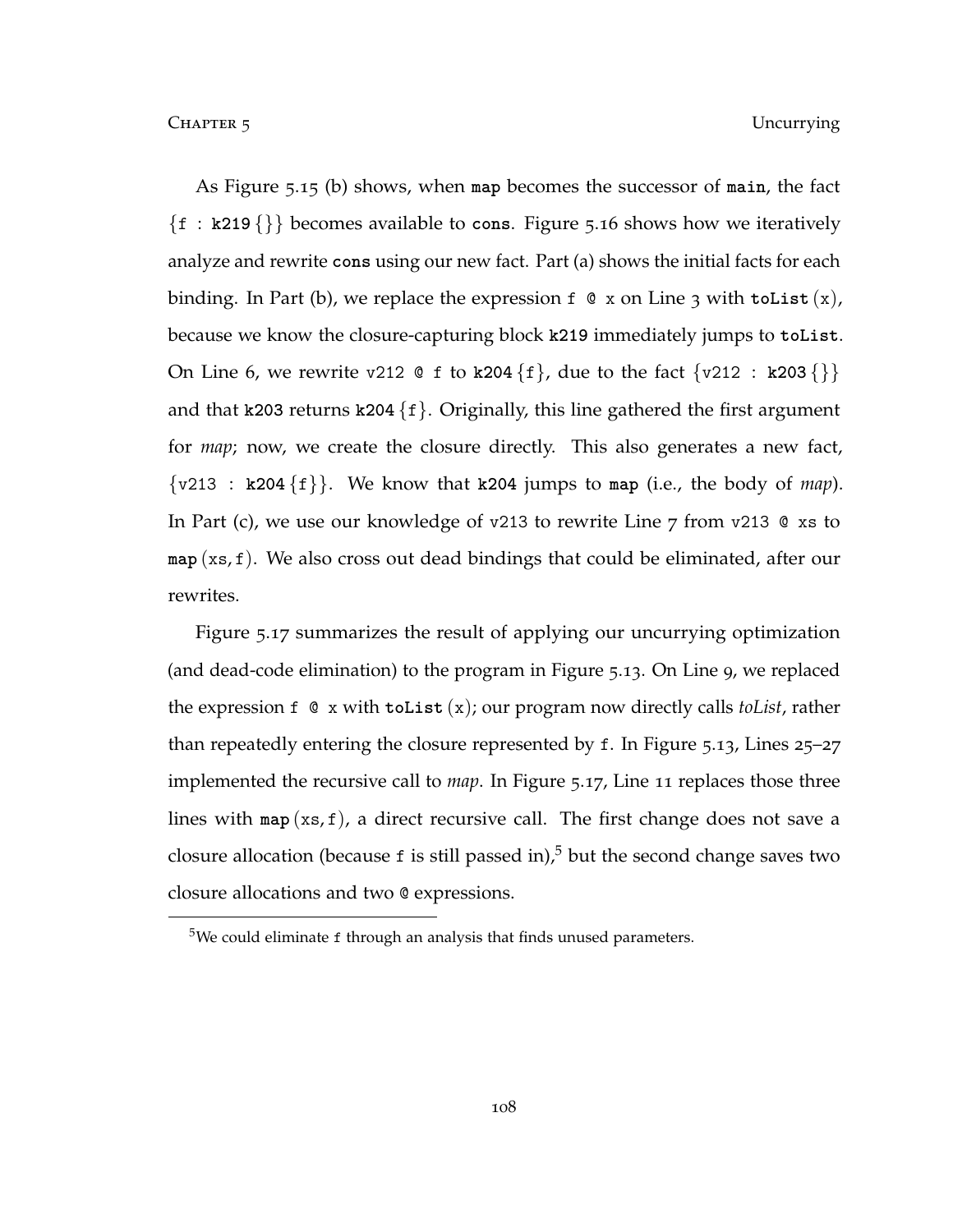```
\begin{split} \text{1} \quad \text{cons}\, (\text{f, x, xs}) \colon &\longleftarrow \{\text{f} \,:\, \text{k219}\{\}\}, \{\text{x}:\top\}, \{\text{xs}:\top\} \end{split}2 v209 <- Consclo2 {}
{v209 : Consclo2 {}}
 \texttt{3} \qquad \texttt{v210} \ \texttt{<-f} \ @ \ \texttt{x} \ \texttt{<}\texttt{=}\ \{ \texttt{v210} \, : \, \top \}\begin{array}{ccc} \texttt{4} & \texttt{v211} & \texttt{<=} & \texttt{v209} & @ \texttt{v210} & \longleftarrow & \texttt{\{v211}\,:\, \top \} \end{array}\{v212 \leftarrow k203 \{\} \leftarrow \{v212 : k203 \{\}\}\begin{array}{ccc} \text{6} & & \text{v213} \leftarrow \text{v212} \circledast \text{f} \longleftarrow \{ \text{v213} \, : \, \top \} \end{array}\begin{array}{ccc} \texttt{7} & \texttt{v214} & \texttt{<--} \texttt{v213} & @ \texttt{xs} & \longleftarrow \texttt{\{v214\text{ : }\top\} \end{array}8 v211 @ v214
                                                                                                (a)
1 cons (f, x, xs):
2 v209 <- Consclo2 {}
 \begin{array}{ccc} \texttt{3} & \rightarrow \texttt{v210} \, \texttt{<} \texttt{-} \, \, \texttt{toList(x)} \, \longleftarrow \texttt{\{v210\, : \top\}} \end{array}
```

```
4 \rightarrowv211 \leftarrow <code>Consclo1</code> \{v210\} \leftarrow \{v211: <code>Consclo1</code> \{v210\} \}
```
- 5  $v212 \leq k203 \}$
- 6 →v213 <- **k204**  $\{f\}$  ←  $\{v213 : k204$   $\{f\}$ <sup>7</sup> v214 <- v213 @ xs
- <sup>8</sup> v211 @ v214

**(b)**

 **cons** (f, x, xs): //////////////////////////// v209 <- **Consclo2** {}  $v210 \le -\text{tolist}(x)$  v211 <- **Consclo1** {v210} ///////////////////// v212 <- **k203** {} *b12123 / kH / 14204 {{f}*  $\tau$   $\rightarrow$ v214 <- map $(xs, f)$   $\longleftarrow$   $\{v214 : \top\}$ v211 @ v214

**(c)**

**Figure 5.16:** Development of facts and rewrites within **cons**, after facts begin flowing from **main**.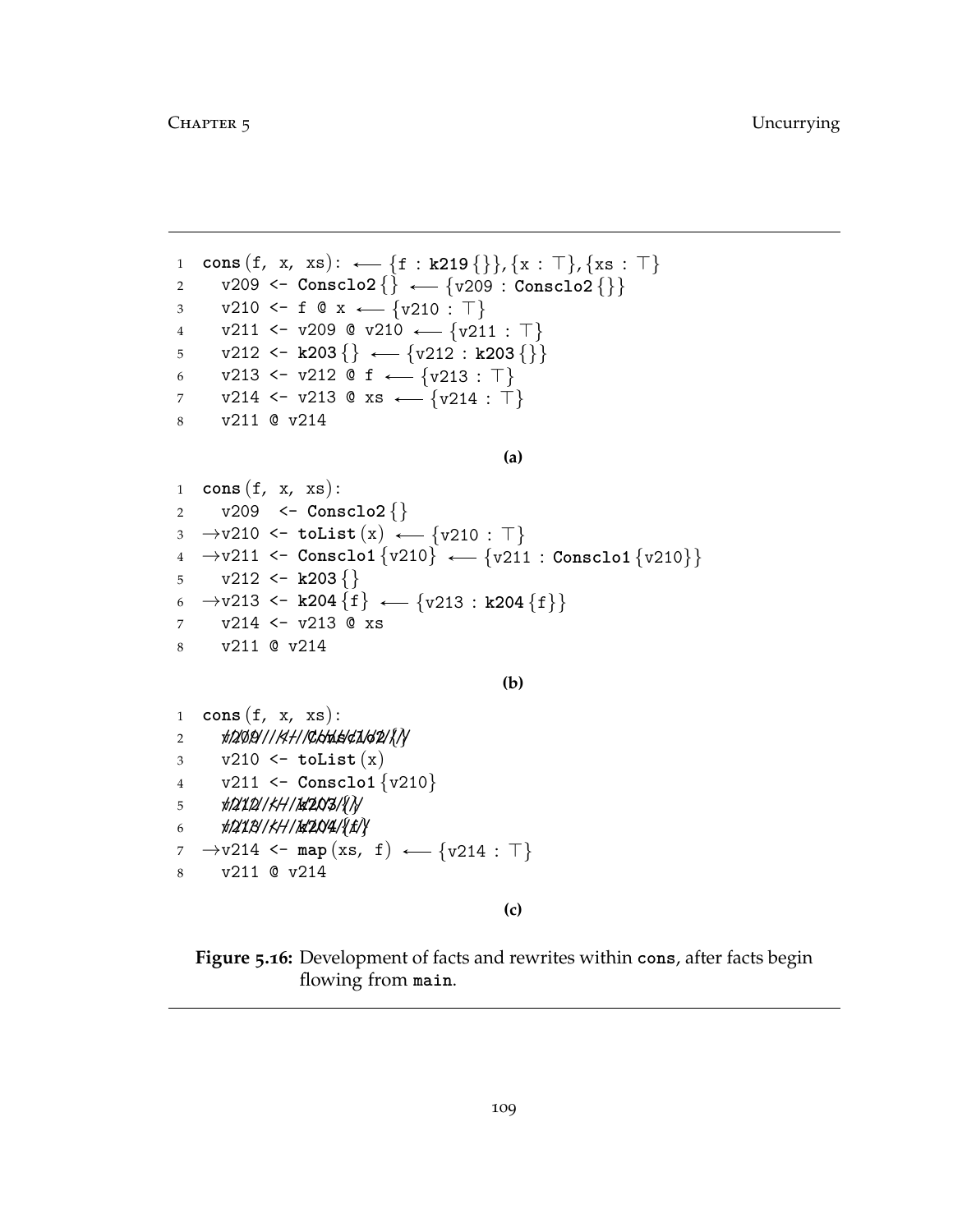```
1 main (ns):
2 v228 <- k219 {}
3 map (ns, v228)
4 k219 {} x: toList(x)
5 toList (x):
6 v222 <- \text{Consclo1}\ \{x\}7 v223 <- Nil
8 v222 @ v223
9 Consclo1 {a2} a1: Cons a2 a1
                                   1 k203 {} f: k204 {f}
                                   2 k204 {f} xs: map (xs, f)
                                  3 map (xs, f):
                                   4 case xs of
                                   5 Nil -> nil ()
                                   6 Cons x xs \rightarrow cons (f, x, xs)7 nil (): Nil
                                   8 cons (f, x, xs):
                                  9 v210 <- toList (x)
                                  10 v211 <- Consclo1 {v210}
                                  11 v214 \leftarrow \text{map}(xs, f)12 v211 @ v214
```
**Figure 5.17:** Our mil program from Figure 5.13 after applying our uncurrying optimization. We also removed unused blocks and unnecessary bindings within blocks.

### **Uncurrying Across Loops**

Our next example demonstrates uncurrying in the presence of loops. Figure 5.18 gives our example mil program and its cfg; the program itself does not do anything very interesting, but we are concerned with its structure rather than its behavior. Note that we only show the normal blocks (**b1**, **b2**, and **b3**) in the cfg, as the control-flow between each pair of closure-capturing blocks is not very relevant.

We annotated the CFG in Figure  $5.18$  (b) with the initial facts between each block. Recall that in a forwards dataflow analysis, the *in* facts for a block are computed using the meet of *out* facts from predecessor blocks. As **b2** has two predecessors, we explicitly show the *out* facts for **b1** and **b3**. Notice that *out*(**b3)** does not contain a fact for f; because no binding to f occurs in **b3**, no fact will (yet) appear in *out*(b3). In turn, this means *in*(b2) contains the fact {f : k1}} from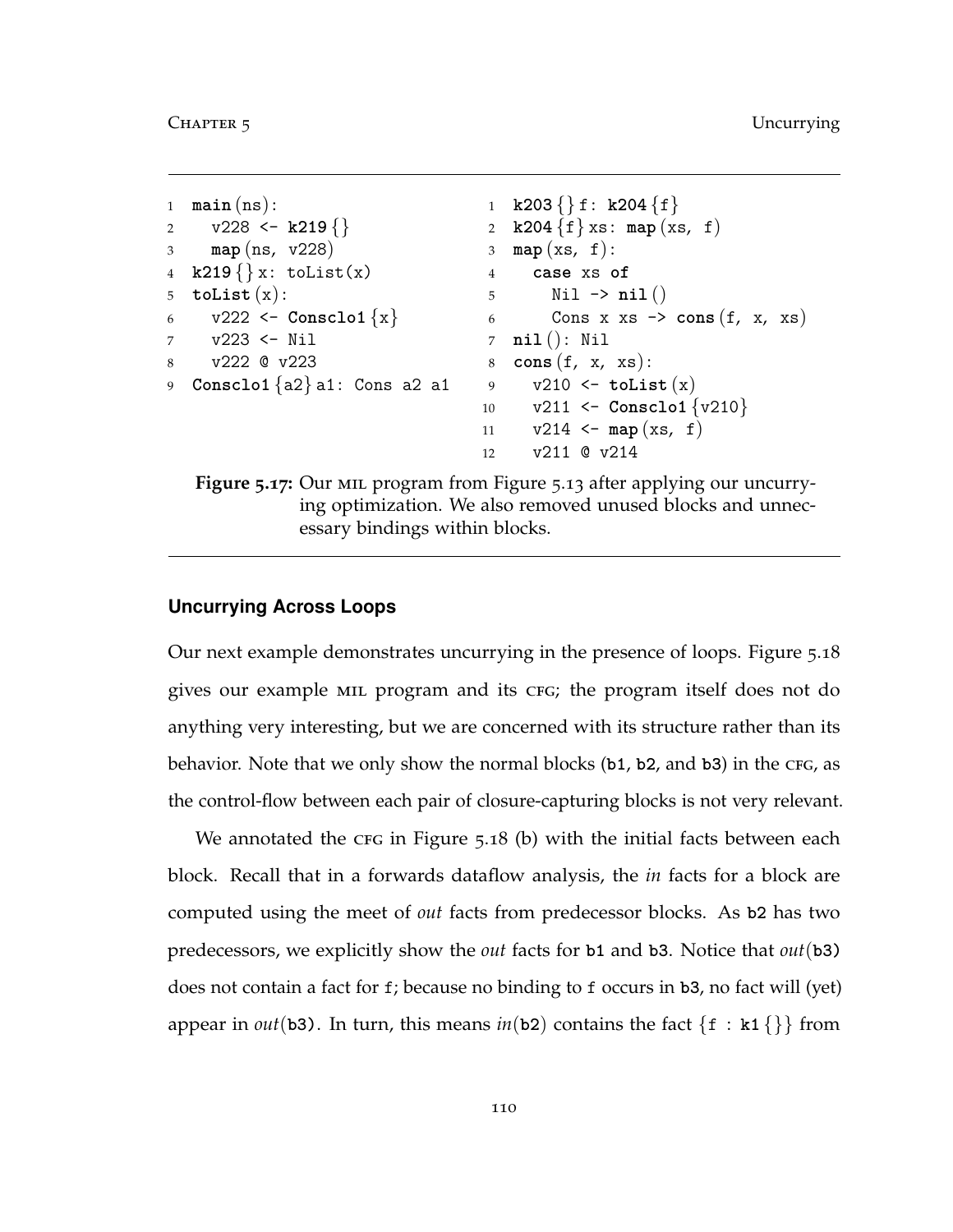CHAPTER 5 Uncurrying

*out*(**b1**). In **b3**, the statement  $w \leftarrow k4 \{v\}$  ultimately creates the fact  $\{g : k3 \}$  in *out*(**b3**). However, *out*(**b1**) contains {g : k3 {}}. Because these values differ, *in*(**b2**) contains the fact  $\{g : \top\}.$ 



**Figure 5.18:** A mil program with looping control-flow.

The initial facts in Figure 5.18 tell us that f refers to the closure-capturing block **k1**, which lets us replace the expression  $f \circ g$  on Line 6 with **k2** {g}. Similarly, the same fact propagates to **b3**, allowing us to rewrite the expression f @ t on Line 10 to  $k2 \{t\}$ .

Figure 5.19 shows the rewritten program and updated facts. After these rewrites, the fact sets reach a fixed point and the analysis stops. Applications of f are correctly replaced with direct closure allocations, but applications of g remain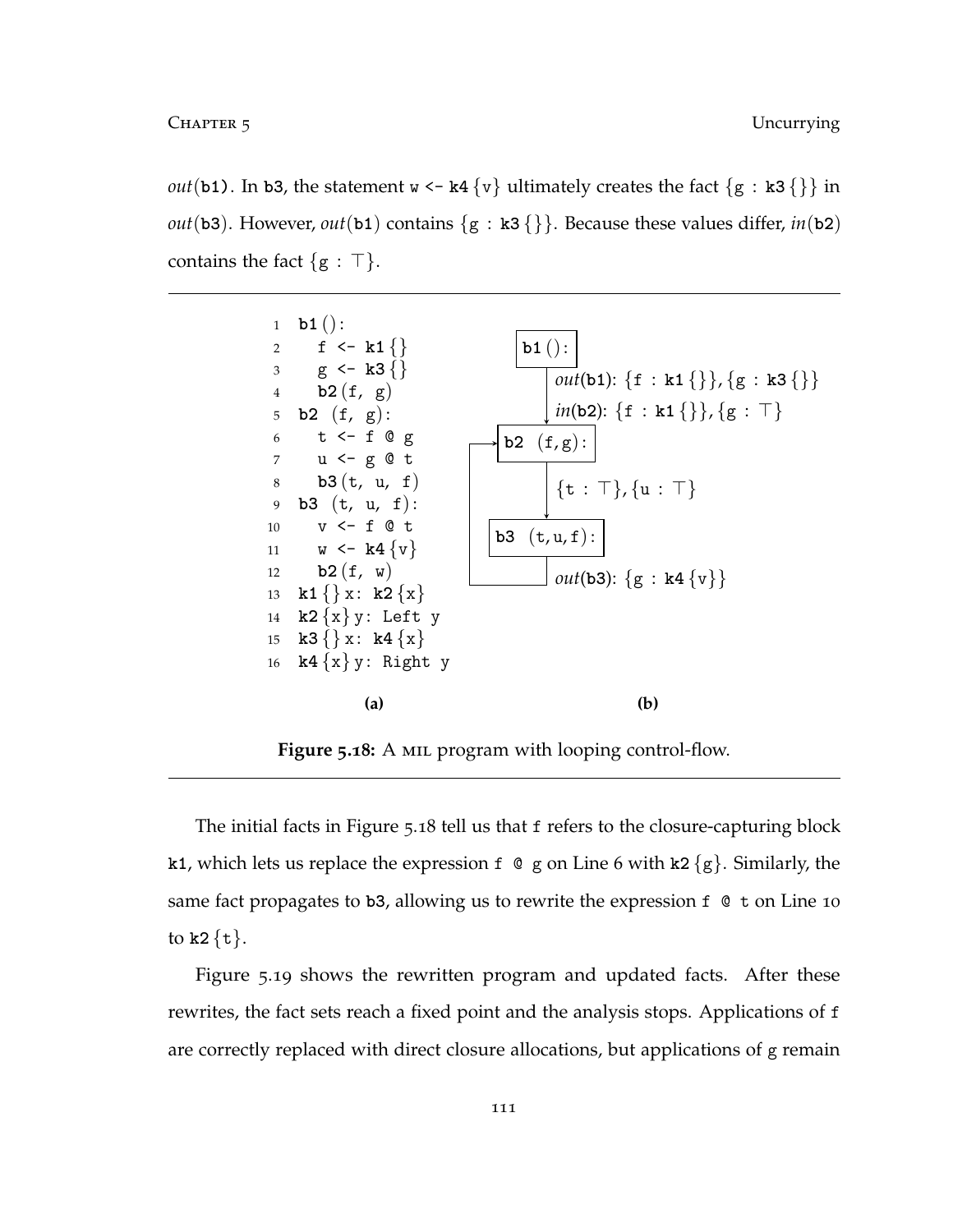

**Figure 5.19:** Our rewritten mil program, showing that we correctly uncurried f @ g in **b2**; g @ t remains unchanged.

as it does not always hold the same closure.

# **5.8.1 Soundness**

Our implementation of uncurrying can produce incorrect results under two circumstances. In the first case, we can introduce free variables into a block. In the second case, our analysis does not see facts that should be propagated to a block, leading to unsound rewrites. We describe both cases, and possible solutions, below.

The first case occurs when a function application is replaced with a closure that introduces variables not declared in the containing block. When *collapseTransfer*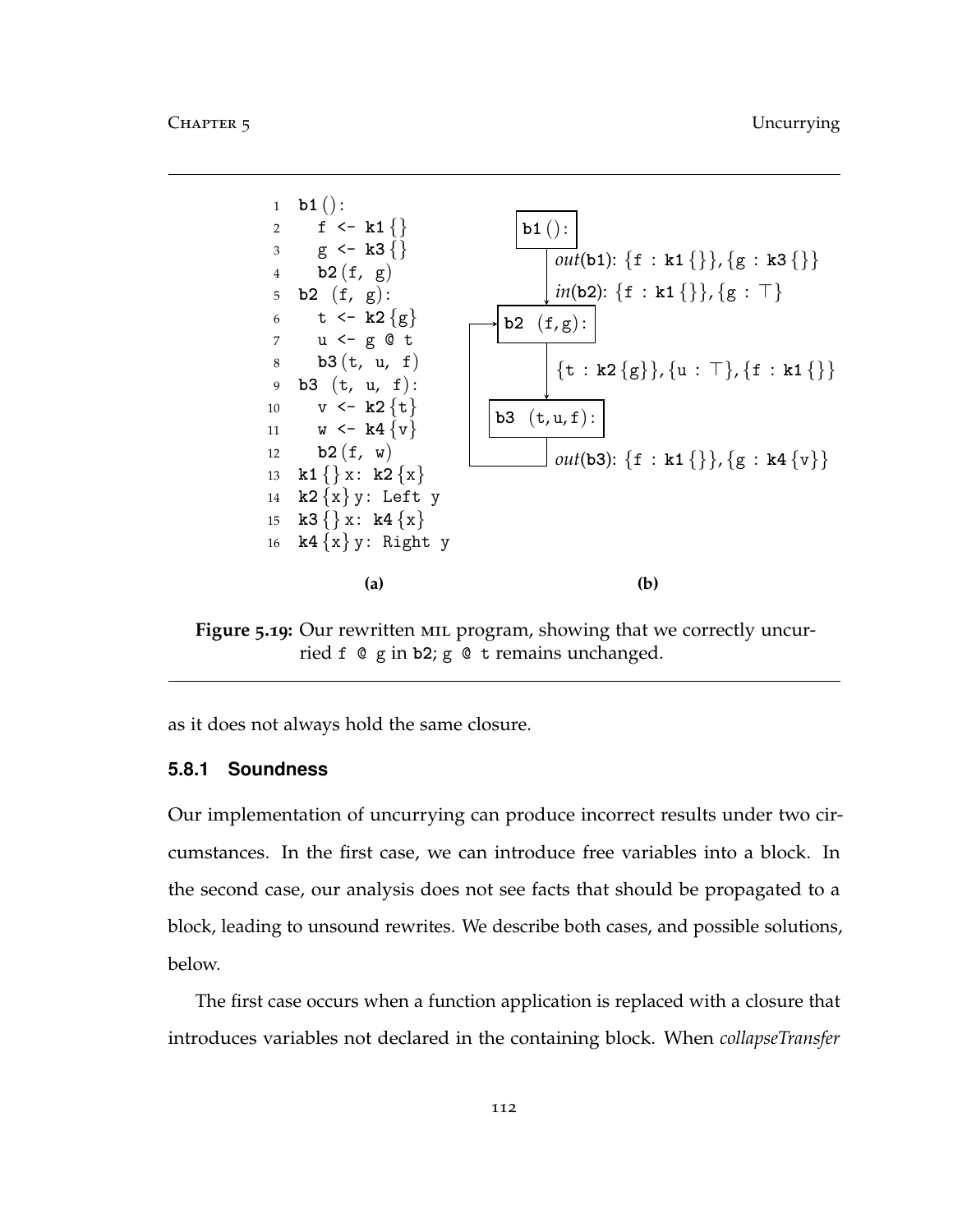sees a binding to a closure value, it records not only the label that the closure refers to, but also all of the variables captured in the closure. These facts are propagated to successor blocks. If those blocks are subsequently rewritten to allocate the closure directly, then the variables in the closure may be "unpacked" into the block, introducing free variables that are not properly bound.

For example, consider the MIL program in Figure 5.20. In Part (a), the statement  $v \leftarrow k1 \{x\}$  in **b1** binds v to  $k1 \{x\}$ . The closure is then passed to **b2**, which applies the closure to y and returns the result.

| $b1(x, y)$ :<br>$v \leftarrow k1 \{x\}$<br>b2(v, y)                    | $b1(x, y)$ :<br>$v \leftarrow k1 \{x\}$<br>b2(v, y)                                                                        |
|------------------------------------------------------------------------|----------------------------------------------------------------------------------------------------------------------------|
| $b2(v, y)$ :<br>$t \leftarrow v 0 y$<br>return t<br>$p1(x, y): \ldots$ | $b2(v, y)$ :<br>$t \leq p1(x, y)$<br>return t<br>k1 $\{x\}$ y: p1 $(x, y)$ k1 $\{x\}$ y: p1 $(x, y)$<br>$p1(x, y): \ldots$ |
| (a)                                                                    |                                                                                                                            |

**Figure 5.20:** A mil program that demonstrates how free variables can be accidentally introduced by uncurrying. Part 5.20 (a) shows the original program. In Part 5.20 (b), rewriting **b2** introduced the free variable x.

Our analysis create the fact  $\{v, k1\{x\}\}\$  when analyzing **b1**, which then propagates to **b2**. In **b2**, we would rewrite the expression v  $\mathcal{Q}$  y to  $p1(x, y)$ , as k1 immediately jumps to **p1**, producing the program shown in Part 5.20 (b). But this introduces a free variable, x, in **b2**.

This problem might be solved with another dataflow analysis. After uncurry-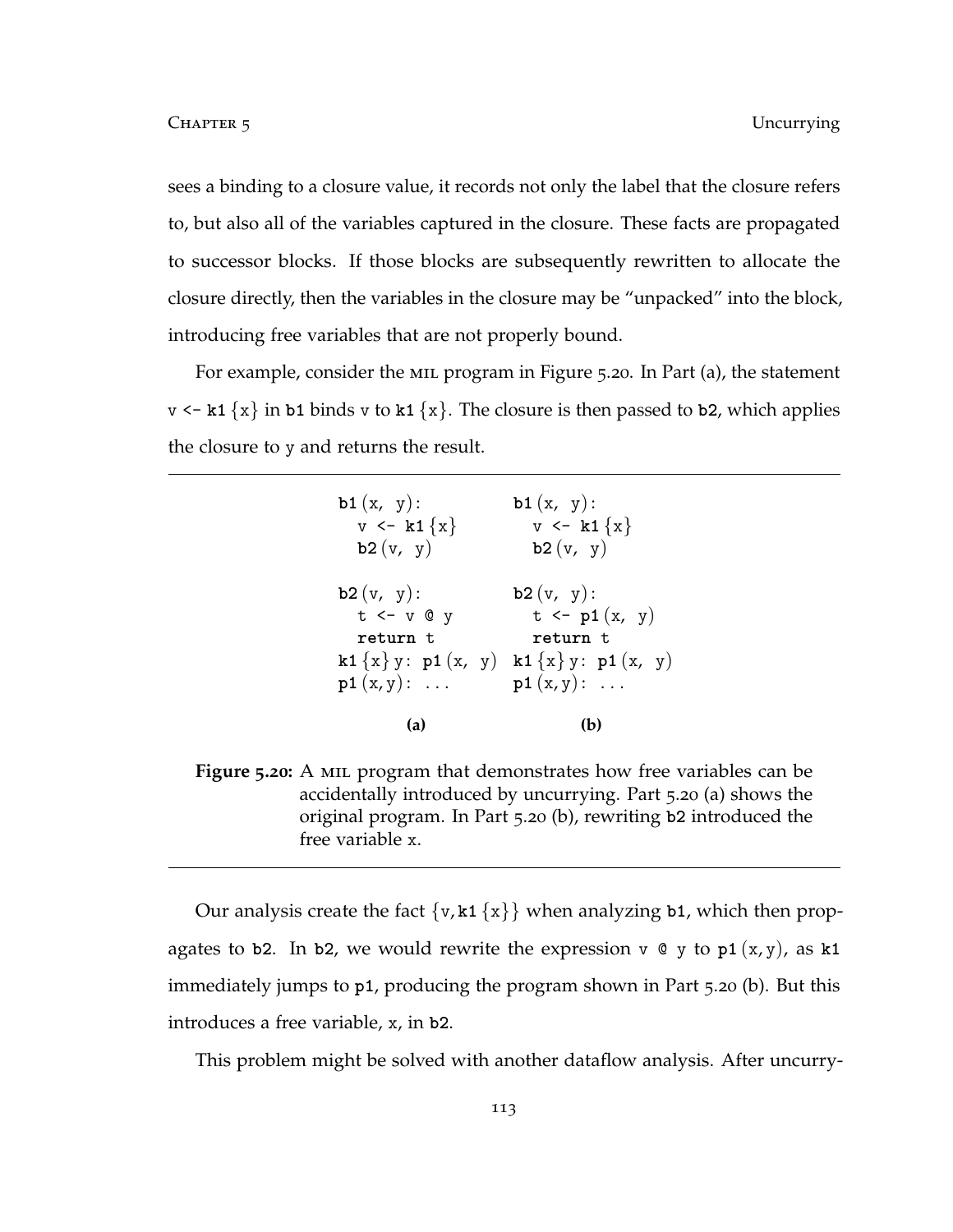CHAPTER 5 Uncurrying

ing, we would determine the free variables in each block (a backwards dataflow analysis). Our uncurrying analysis could keep track of where each variable in a given closure was declared. We could use that information to propagate free variables from the block in which they are first bound to the blocks where they are used.

The second case occurs when a block is called on the right-hand side of a bind statement, such as  $v \leftarrow b$  (...). Our analysis will not propagate any facts to b in such situations. If the values passed to the block **b** on the right-hand side of a < differ from those passed at the end of a block, then our analysis may rewrite using partial facts.

```
1 b1 (x):
2 v \leftarrow k1 {}
3 w <- k2 {}
3 w <- k2 {}
4 z \leq b2(w, y) 4
5 b2 (v, z)
6 b2 (v, y):
7 t <- v @ y
8 return t
9 k1 {} x: Left x
9 k1 {} x: Left x
10 k2 {} x: Right x
10 k2 {} x: Right x
                 1 b1 (x):
                 2 v \left\{ \kappa 1 \right\}z \leq -b2(w, y)5 b2 (v, z)
                  6 b2 (v, y):
                  7 t <- k1 {}
                  8 return t
          (a) (b)
```
**Figure 5.21:** A mil program demonstrating problems with "call" expressions on the right-hand side of a bind.

Figure 5.21 demonstrates this issue. Block **b1** allocates two closures, v to **k1** {} and w to **k2** {}. On Line 4, the program calls **b2** with w; Line 5 calls **b2** with v. Our analysis would only consider the second call to **b2** and would deduce that v is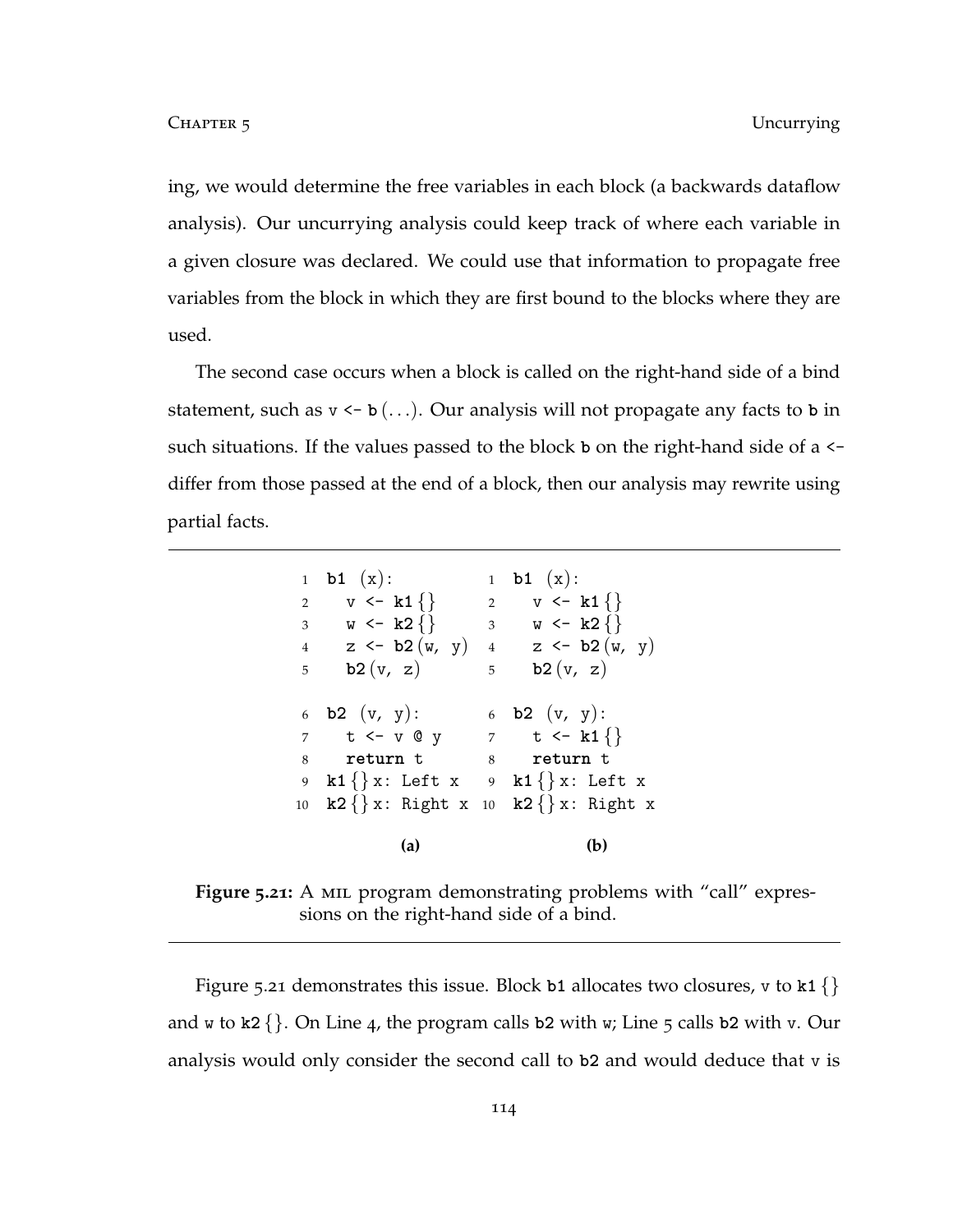always  $k1$  {} in **b2**. Figure 5.21 (b) shows the rewritten program. In **b2**,  $t \leq v \leq y$ has been incorrectly rewritten to  $t \leq k \leq 1$  {}, which is incorrect.

A simple solution to this problem would first scan the entire program, finding all blocks called on the right-hand side of a bind; then those blocks would be eliminated from further analysis. Our intuition is that while this solution is not ideal, many programs can still be uncurried even with this restriction.

### **5.9 Related Work**

Appel (1992, Section 6.2) describes uncurrying in the context of a compiler that uses continuation-passing style, though cps conversion is not essential to the transformation. While we described uncurrying in terms of one-argument functions, Appel allows tuples of arguments. His approach looks for functions whose bodies only apply a locally defined, non-recursive function. Using our  $\lambda_C$  notation with tuples, this pattern looks like:

$$
f(x, c) =
$$
  
let  $g(y, k) = E$   
in  $c g$ 

where *E* represents the non-recursive body of *g*.

To uncurry  $f$ , Appel creates a new function,  $f'$ , that takes all arguments to  $f$ and *g* at once. He then rewrites *f* to use  $f'$ :

$$
f'(x, c, g, y, k) = E
$$
  

$$
f(x, c) =
$$
  
**let**  $g(y, k) = f'(x, c, g, y, k)$   
**in**  $c g$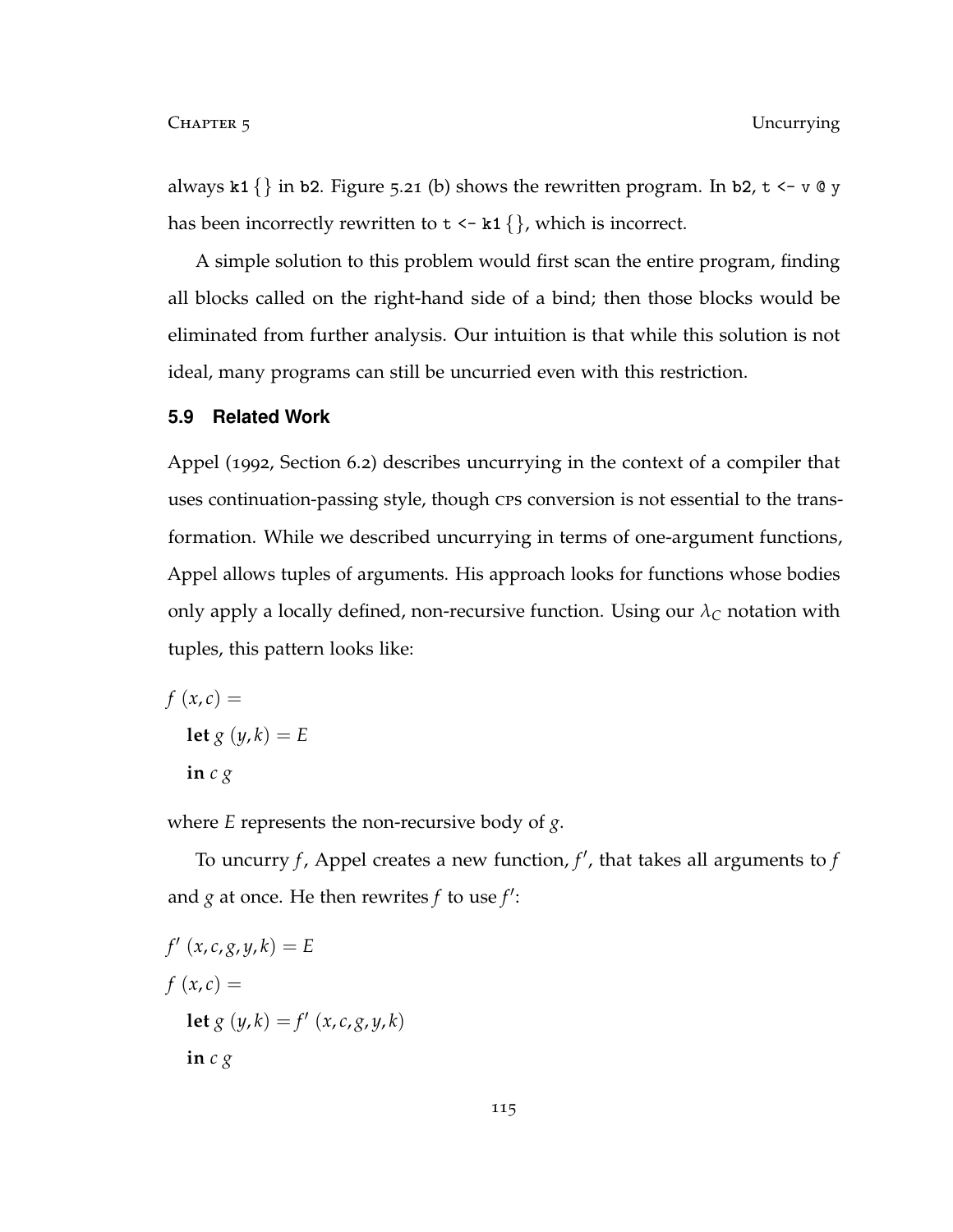This transformation preserves the original *f*, as not all call sites of *f* may be known. Known call sites, however, can use the more efficient version, *f'*. Appel describes what makes f<sup>'</sup> efficient and how other optimizations can remove the unused arguments in  $f'$  and  $f$ .

Like our version of uncurrying, Appel relies on other optimizations to clean up. Unlike our version, Appel's looks for a specific syntactic form to transform. Our use of dataflow analysis allows us to rewrite any function application that we can prove always uses the same closure. Appel's version appears to only apply to a very specific form of curried definitions, most of which are produced by the translation to cps.

Tarditi (1996) describes an uncurrying optimization that extends Appel's work. In fact, Tarditi points out that Appel's description is only guaranteed to work for functions of two arguments; for more arguments, Appel's transformation must be applied in a specific order (which Appel did not describe).

Tarditi's approach uses four passes to uncurry functions of the form  $(\lambda x. \lambda. y. ...) a b into  $(\lambda(x,y). ...) (a,b)$ , where tuples represent a multi$ argument function. The first pass of Tarditi's algorithm scans all definitions in the program to find non-recursive, curried definitions, and records their arity (i.e., the number of nested  $\lambda$ s). The second pass looks for applications of curried functions to arguments. He again scans the program, searching for specific declarations that partially apply a curried function. He is also able to recognize subsequent applications of previous partial applications, extending the number of arguments associated with a given sequence of applications. The third pass of his algorithm creates new, uncurried definitions of the curried functions found in the first pass.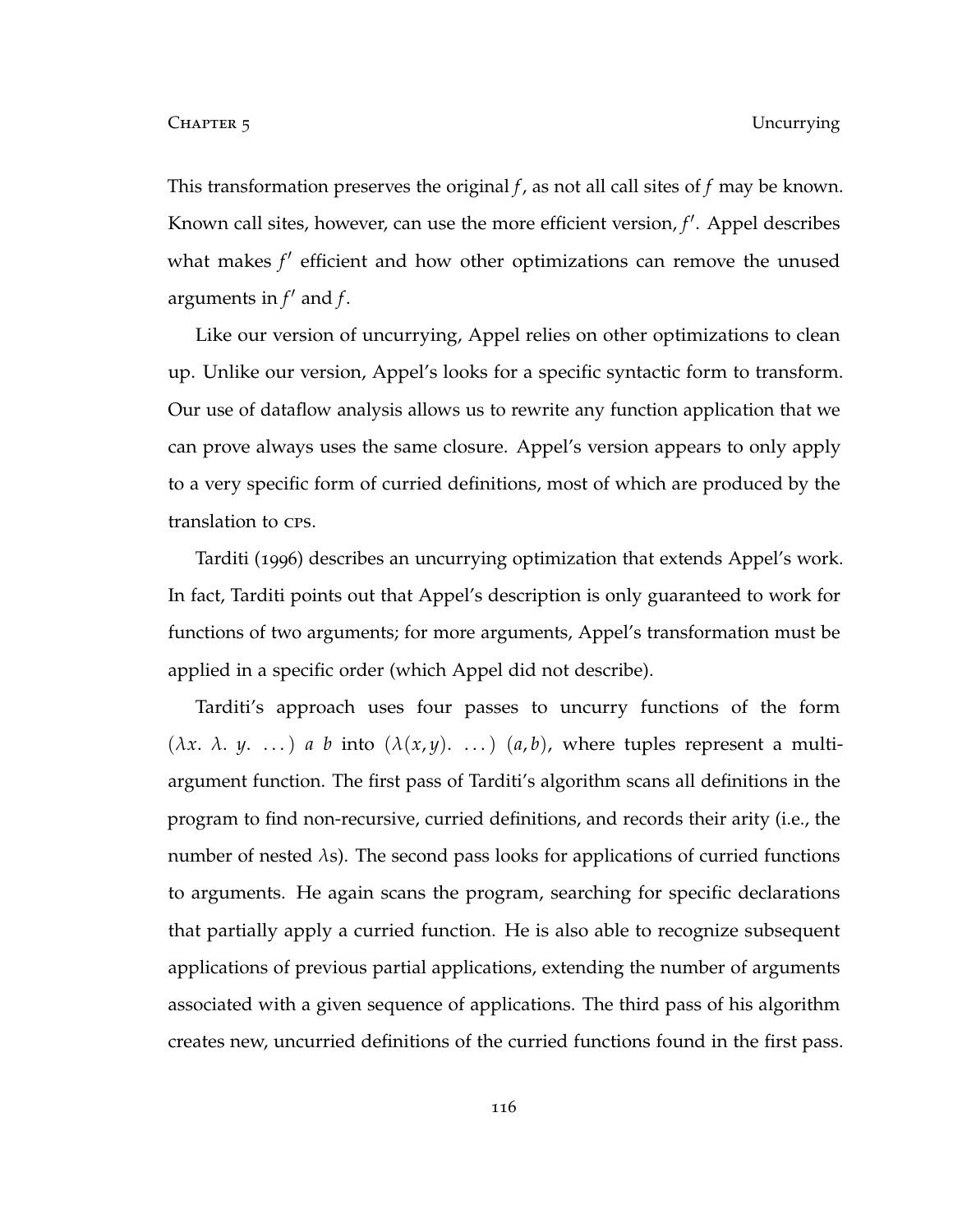The fourth and final pass of the algorithm converts those applications found in the second pass that are fully applied to use the new, uncurried versions of the curried function they originally referred to.

Tarditi's algorithm is not limited to finding curried functions of a certain syntactic form, and it extends correctly to functions of multiple arguments. His algorithm, however, only replaces fully-applied functions. Our analysis can replace any candidate function application, even if it does not result in a fully applied function.

Tolmach and Oliva (1998) do not specifically describe an uncurrying optimization; rather, they describe how "closure conversion," plus two other general optimizations, give them uncurrying for free in their compiler for Standard ML. Critically, their compiler uses closure-conversion to remove all higher-order functions from the program and replace them with functions that return a data structure representing the original closure. Applications of curried functions are replaced with calls to a dispatching function that uses case discrimination to distinguish closures of the same arity, calling the uncurried version of each curried function.

Tolmach and Oliva's compiler uses inlining and "case splitting" to ensure the program does not trade the cost of a partial application for the cost of a data allocation and a call to the dispatching function. Any application of the curried function will be inlined into the call site, as the body of the curried function just allocates a data structure. The call to the dispatch function will now use the data structure inlined from the curried function. The dispatch function only contains a case statement that discriminates based on the data structure representing each curried function. "Case splitting" replaces the entire call site with the relevant arm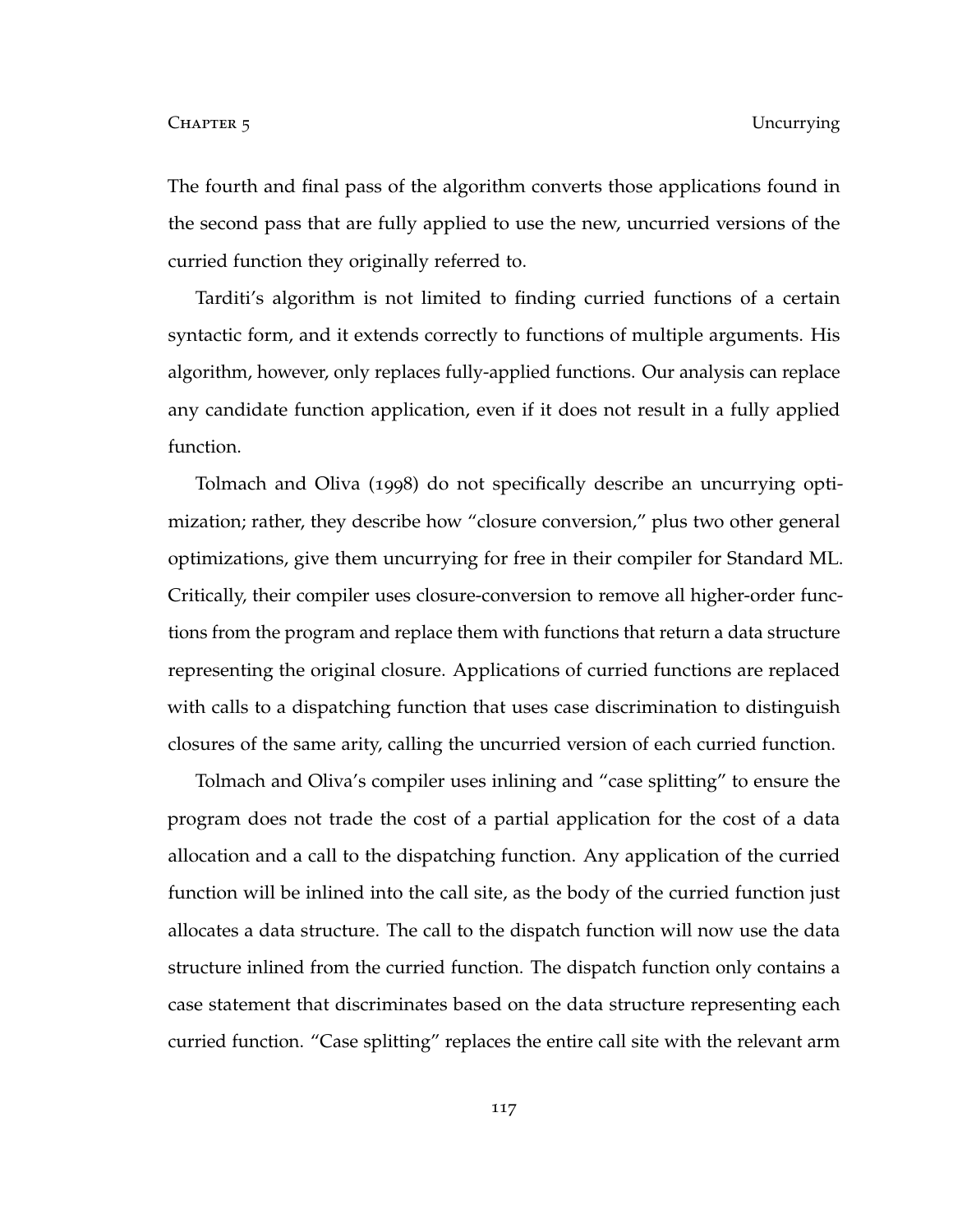from the dispatch function, thus turning an allocation, case discrimination and function call into just a function call.

Tolmach and Oliva's approach does not depend on recognizing syntactic patterns at all. It should recognize any known call site of a partially applied function, and they claim it works for functions of multiple arguments as well. Our approach is similar, in that we look for bindings known to refer to closure values. We even use a simple form of inlining, meaning we inspect the *tail* found in the closure-capturing block referred to by a given closure and "inline" the tail when it is a direct jump or closure allocation. Our use of dataflow analysis, however, distinguishes our work, in that we do not depend on function applications to take on a particular form. Once we determine that the left-hand side of a given @ expression always refers to the same closure, we can transform the expression by a simple rewrite using the body of the closure-capturing block.

## **5.10 Conclusion**

In this chapter, we described an uncurrying optimization for mil programs in terms of the dataflow algorithm. We gave dataflow equations detailing the optimization, setting our algorithm on a solid theoretical foundation. We implemented our algorithm using the HOOPL library, and gave a complete and detailed presentation of that work. By example, we demonstrated the utility of our optimization. We discussed challenges in our current implementation, and offered suggestions for improving the algorithm in the future. Finally, we compared our implementation to several other implementations of the uncurrying optimization in the literature.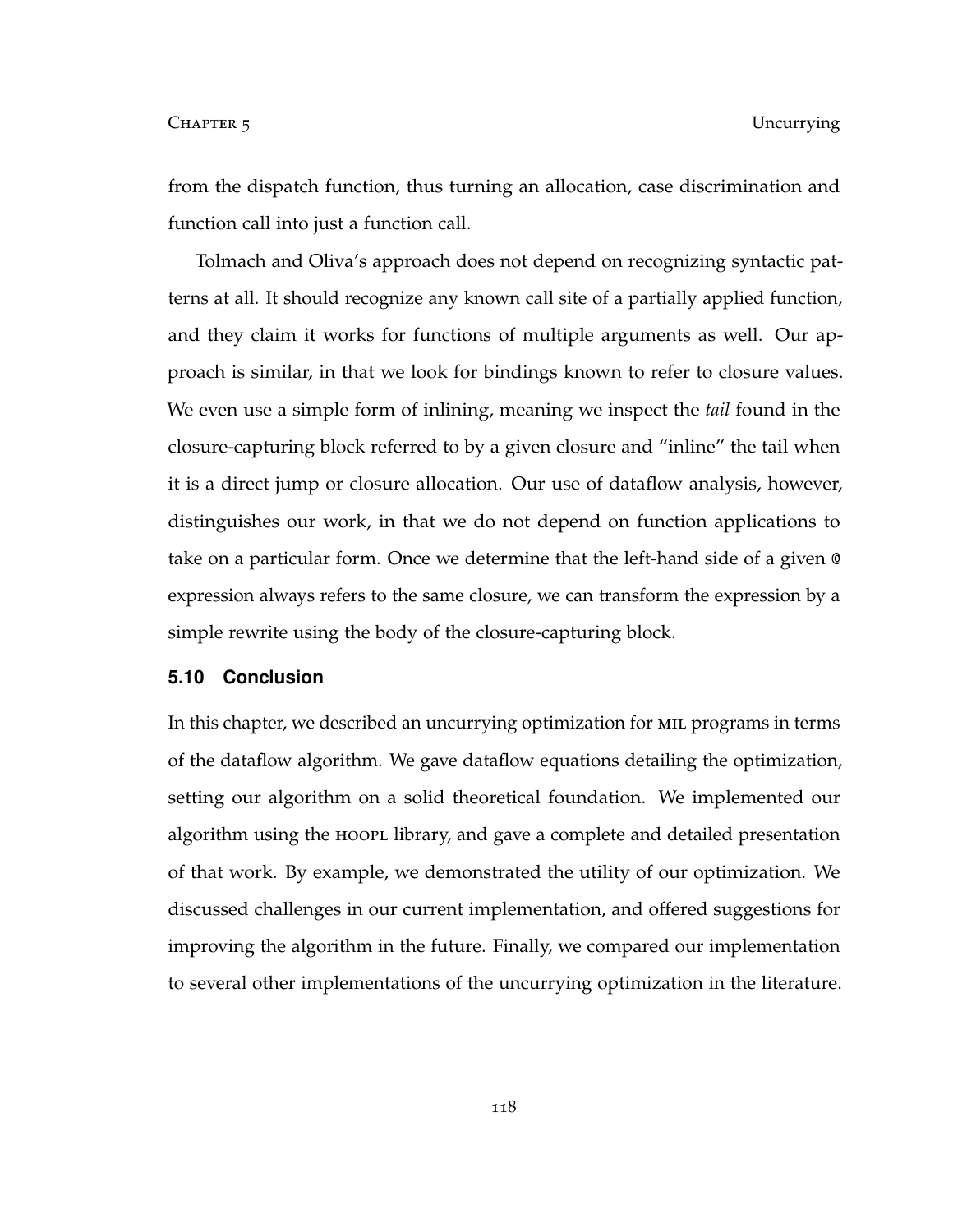## **Chapter 6**

## **Conclusion & Future Work**

Our work applied the dataflow algorithm to an area outside its traditional scope: functional languages. We based our work on a *monadic intermediate language* (mil) that supported high-level functional programming and exposed certain low-level implementation details. We implemented our analysis in Haskell using the HOOPL library; we also gave a thorough description of how to implement dataflow-based optimizations using hoopl. We then demonstrated the utility of our work by using hoopl and mil to create a novel implementation of the uncurrying optimization.

Section 6.1 describes several optimizations we developed that are based on the monadic properties of mil, rather than dataflow analysis. We discuss a number of extensions to our work in Section 6.2. Section 6.3 describes challenges we encountered using the HOOPL library, and gives some suggestions for improvements. Section 6.4 offers our closing thoughts.

### **6.1 Monadic Optimizations**

While this work focuses on MIL, HOOPL, and our uncurrying implementation, we also developed several optimizations that relied on the monadic properties of mil. In Section 6.1.1 we describe an inlining optimization based on the *monad laws*. Section 6.1.2 describes how we can safely eliminate dead-code, again using the monadic properties of mil.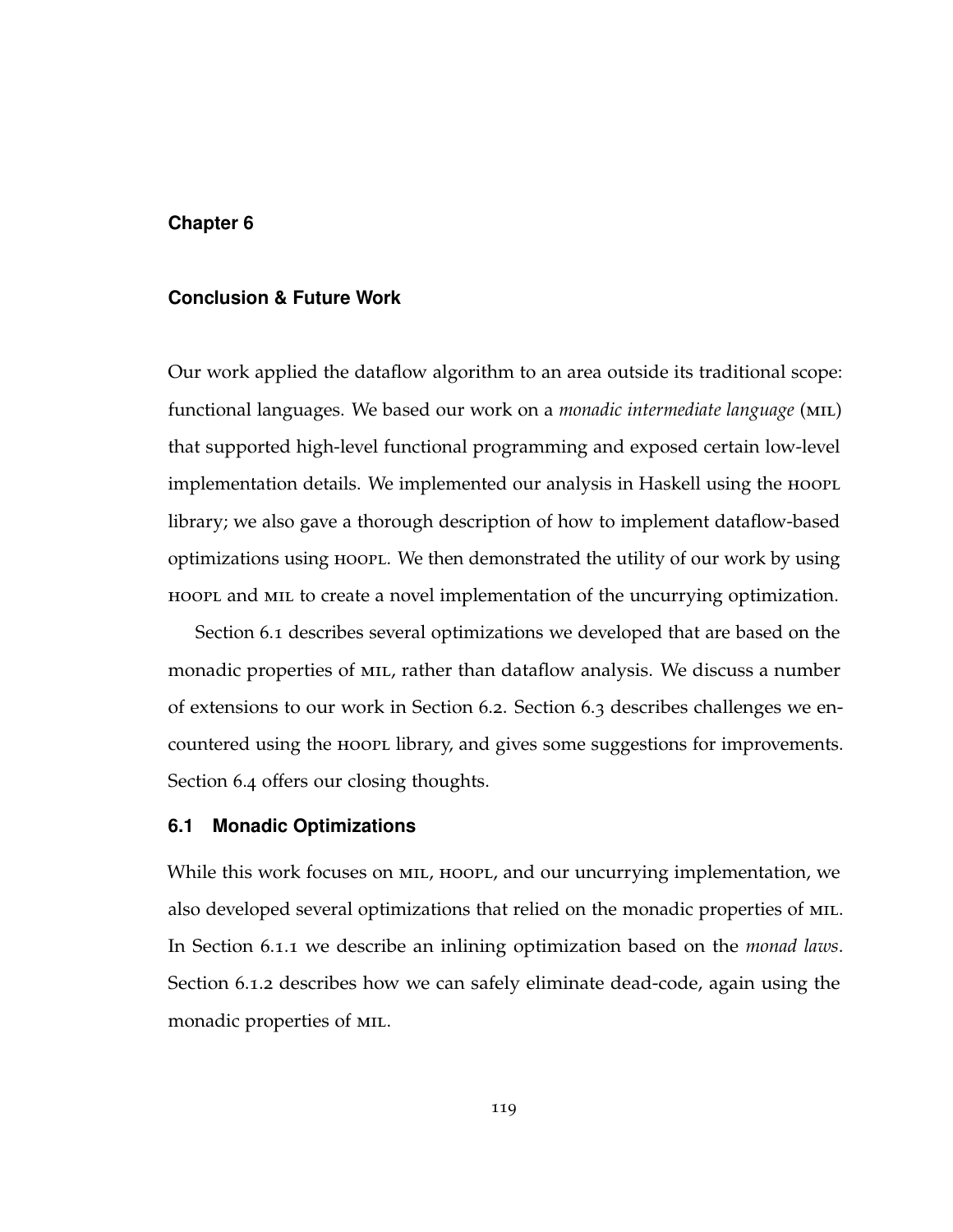## **6.1.1 Inlining Monadic Code**

Figure 6.1 shows the *monad laws*: Left-Unit, Right-Unit, and Associativity. While these laws can be interpreted as specifications of behavior, they can also be interpreted as *transformations*.

**do**  $\{x \leftarrow return y; m\} \equiv$  **do**  $\{[y \mapsto x] \mid m\}$  *Left-Unit* (6.1) **do**  $\{x \leftarrow m; \text{return } x\} \equiv$  **do**  $\{m\}$  *Right-Unit* (6.2) **do**  $\{x \leftarrow$  **do**  $\{y \leftarrow m; n\}; o\}$  ≡ **do**  $\{y \leftarrow m; x \leftarrow n; o\}$  *Associativity* (6.3) **Figure 6.1:** The monad laws, as stated by Wadler (1995). The notation "[ $y \mapsto$ *x*] *m*" means that *y* should be substituted for *x* everywhere in *m*.

For example, the following block binds x to the value of y, keeping both variables live between the " $x \le$  **return** y" and  $1(x, y)$  statements:

```
\mathbf{b} ():
   x <- return y
   ...
   l (x, y)
```
If no intervening statement binds x again, we can use the Left-Unit law to replace all occurrences of x with y:

```
b ():
   x <- return y
   . . .
   \mathbf{1} (y, y)
```
Because we know **return** y produces no side-effects, we can eliminate the binding for x. If variables represent registers, this optimization reduces the number of registers used by the block and makes it smaller: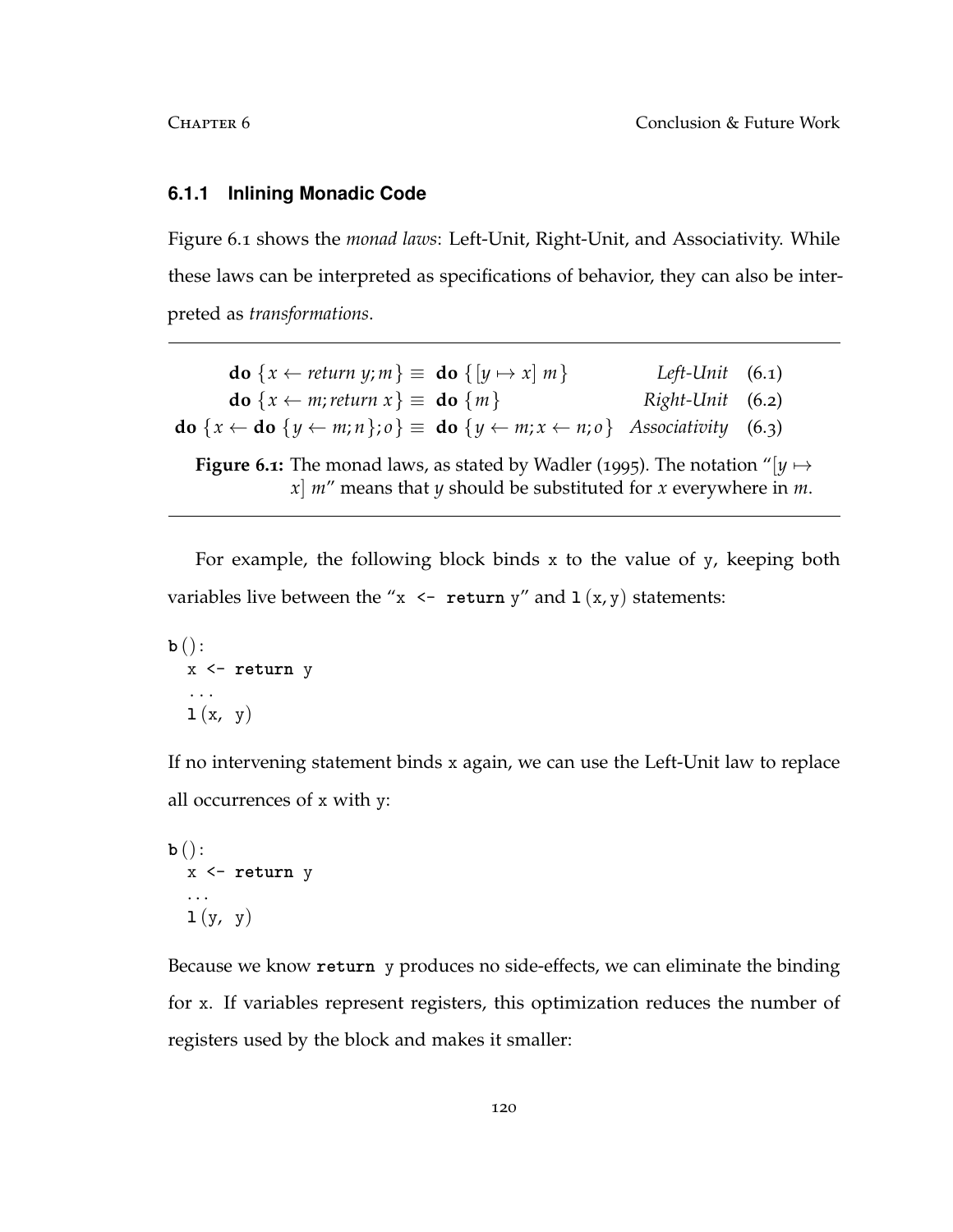**b** (): . . . **l** (y, y)

The Right-Unit law shortens the "tail" of mil blocks that end with a **return** statement. For example, Right-Unit can be used to transform the following block:

 $\mathbf{b}(\ldots)$ : ...  $x \leftarrow f \circ y$ **return** x

into the shorter block:

 $\mathbf{b}(\ldots)$ : ... f @ y

Not only does this transformation eliminate a redundant **return** statement, it may also allow further optimizations. In particular, if we know that the closure represented by f refers to block **b**, our uncurrying optimization will transform f @ y into either a jump or an allocation.

The Associativity law provides an inlining mechanism for mil programs. The inner monadic computation mentioned on the right-hand side of the law, **do**  $\{y \leftarrow$ *m*; *n*}, can be an arbitrarily long monadic program. All MIL blocks are monadic programs — therefore, we can use this law to inline almost any block. For example, consider these two blocks:

```
compose (f, g, x):
  t1 \leftarrow g \mathbb{Q} x
  t2 <- f @ t1
```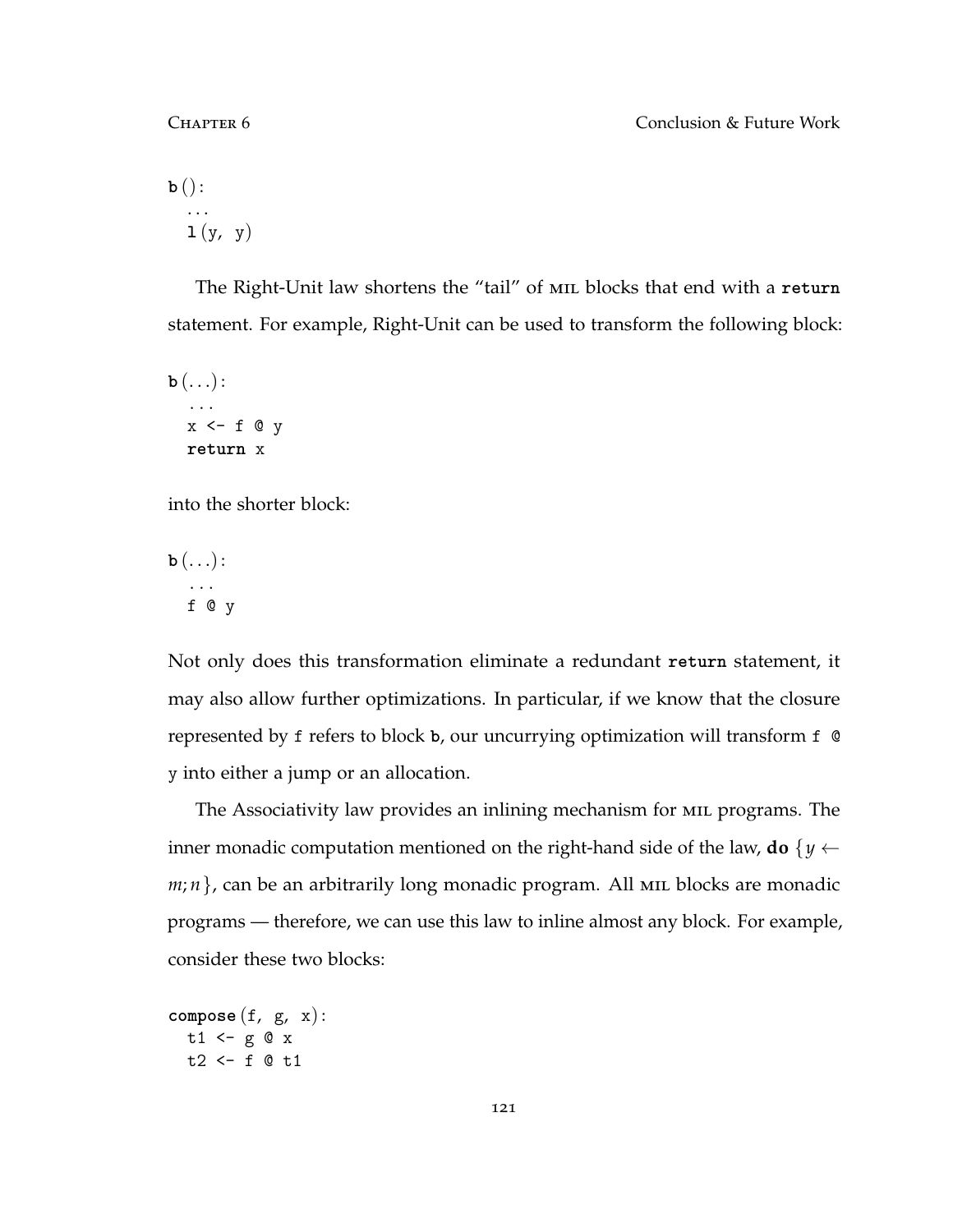```
return t2
main (a, b, c):
   x \leftarrow \text{composite}(a, b, c)\mathbf{b}(\mathbf{x})
```
Equation (6.3) lets us inline **compose** into **main**, as long as we appropriately rename variables:

```
\texttt{main}(a, b, c):
   t1 <- b @ c
   t2 <- a @ t1
   x <- return t2
   \mathbf{b}(\mathbf{x})
```
Notice that we can now also apply Equation (6.1), eliminating the use of x:

```
\texttt{main}(a, b, c):
  t1 <- b @ c
  t2 \leftarrow a 0 t1b(t2)
```
MIL's syntax does not allow all monadic blocks to be inlined. MIL only allows branching at the end of a block; therefore, blocks that end in **case** statements cannot be inlined.

However, we can still transform around blocks that end in **case** statements. Note that we did not implement this particular form of inlining (though we did implement that given above). Consider the blocks **b1**, **t** and **f** in the following program:

**b1** (a): t1 <-  $b2(a)$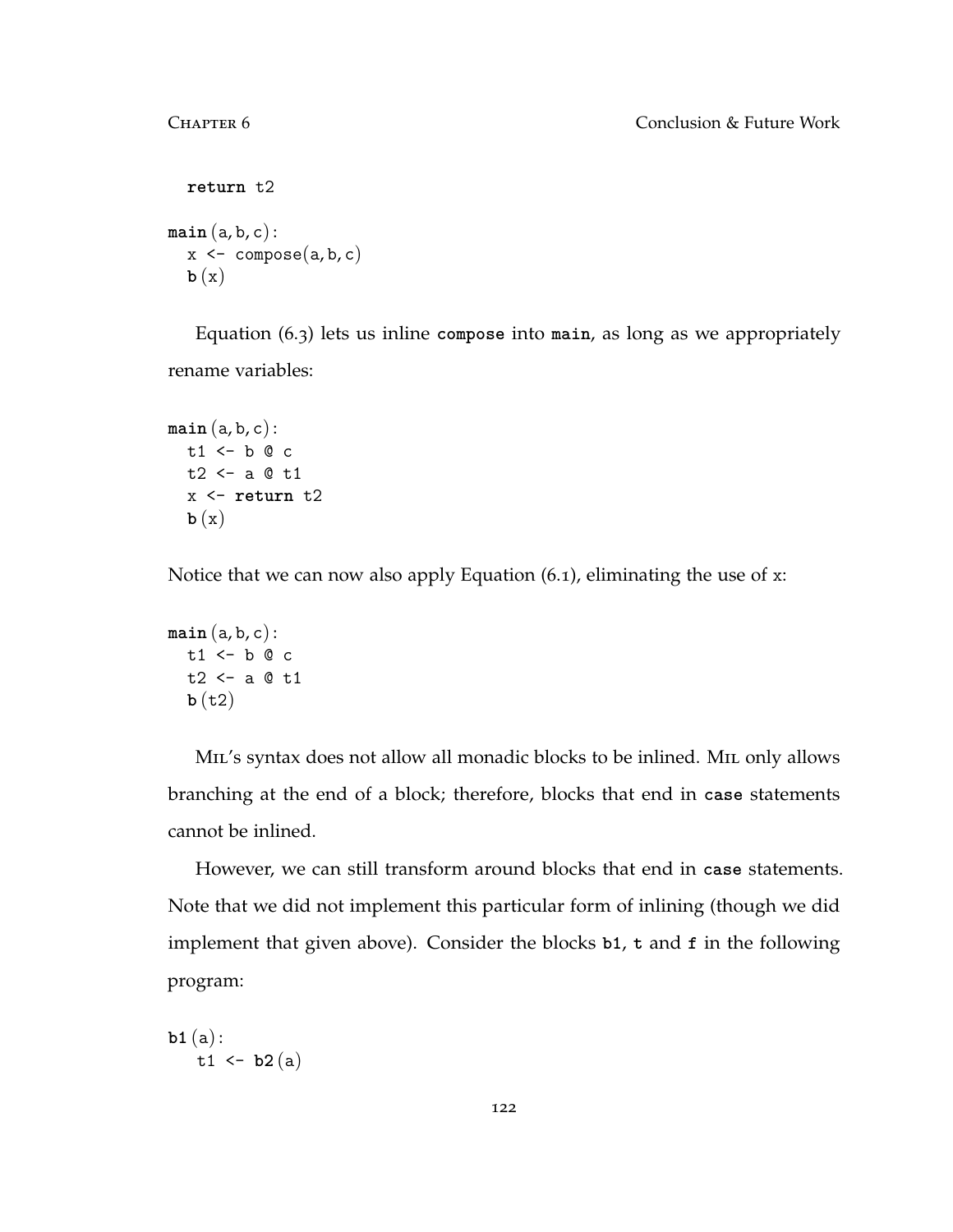```
...
    b3 (t1)
b2 (a):
   case a of
      True \rightarrow t (a)
      False \rightarrow f (a)
\mathbf{t} \left( \ldots \right):
     ...
    return x
f(\ldots):
    ...
    return x
```
**b1** binds t1 to the result of **b2**. **b2** returns the result of either block **t** or **f**. Because **t** and **f** do not end in a **case** statement, we can move the code that follows t1's binding in **b1** to **t** and **f**:

```
b1 (a):
   b2 (a)
b2 (a):
  case a of
     True \rightarrow t (a)
     False \rightarrow f (a)
t (a):
    ...
   t1 <- return x
   b3 (t1)
f(\ldots):
    ...
   t1 <- return x
   b3 (t1)
```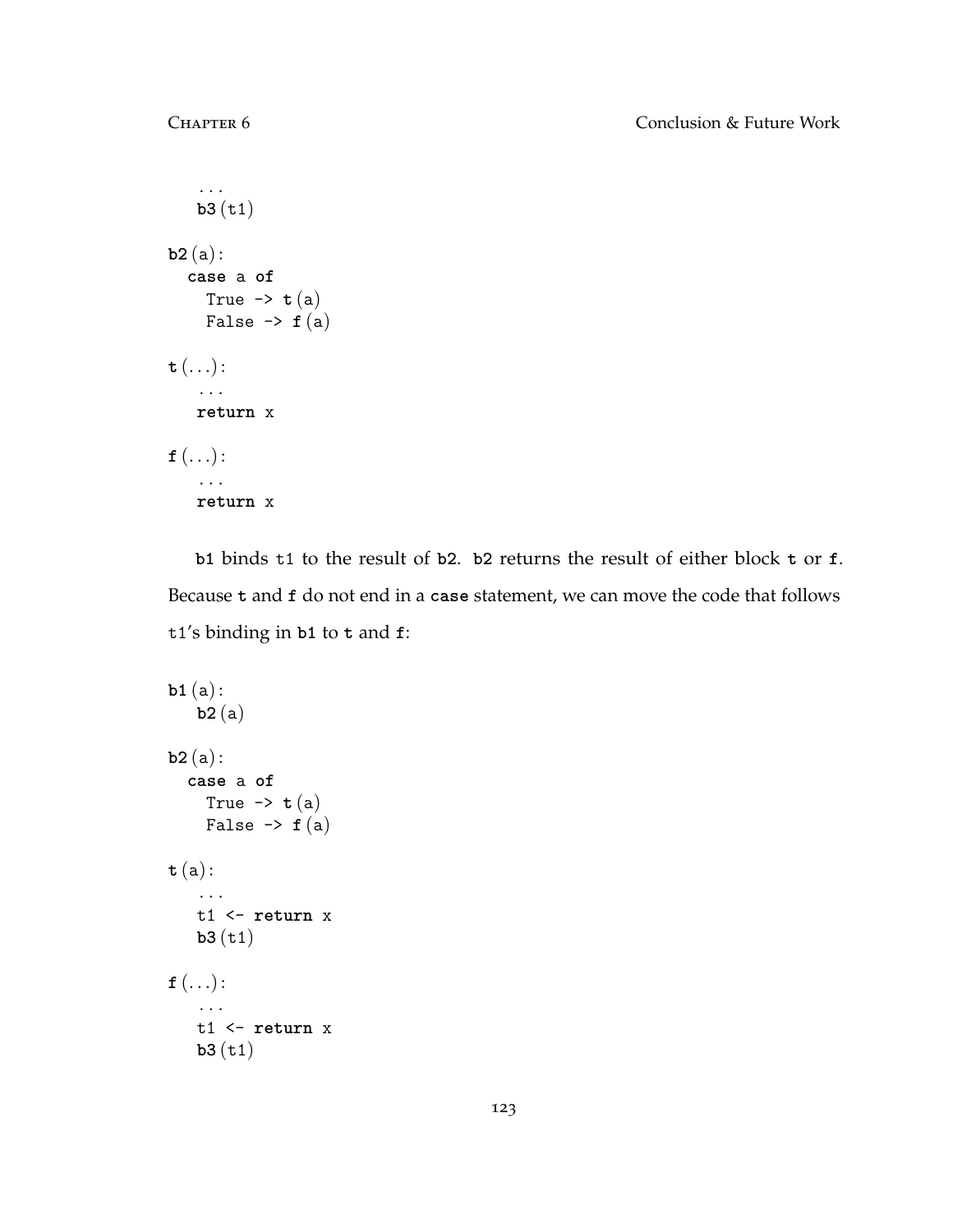This new program may be more efficient. For example, blocks **t** and **f** end in tail calls, where before they ended in a **return**. We can use the Left-Unit law to substitute x for t1 in **t** and **f** as well (which, in turn, allows us to remove t1's binding in both blocks as it is no longer live). We may be able to rewrite calls **b1** to **b2**, and remove **b1** altogether. Finally, the "Push Through Cases" optimization described in Section 6.2.2 may be able to optimize **t** and **f** even further.

## **6.1.2 Dead-Code Elimination**

Mil treats allocation as a monadic operation, and allocation can definitely cause observable effects. However, most of the time we do not mind eliminating those effects, as they only cause our program to behave badly. Therefore it is usually reasonable to remove any allocation (be it a closure, thunk or constructor) that binds to a dead variable.

For example, consider *compose1*, which captures the first argument to *compose*:

*compose1*  $f =$  *compose f.* 

And the corresponding mil code:

```
compose1 (): absBodyL208 {}
absBodyL208 {} f: absBlockL209 (f)
absBlockL209 (f):
 v210 <- compose ()
 v210 @ f
compose (): absBodyL201 {}
absBodyL201 {} f: absBodyL202 {f}
absBodyL202{f}g: ...
```
We can use the Associativity law to inline the allocation returned by **compose** into **absBlockL209**, giving us: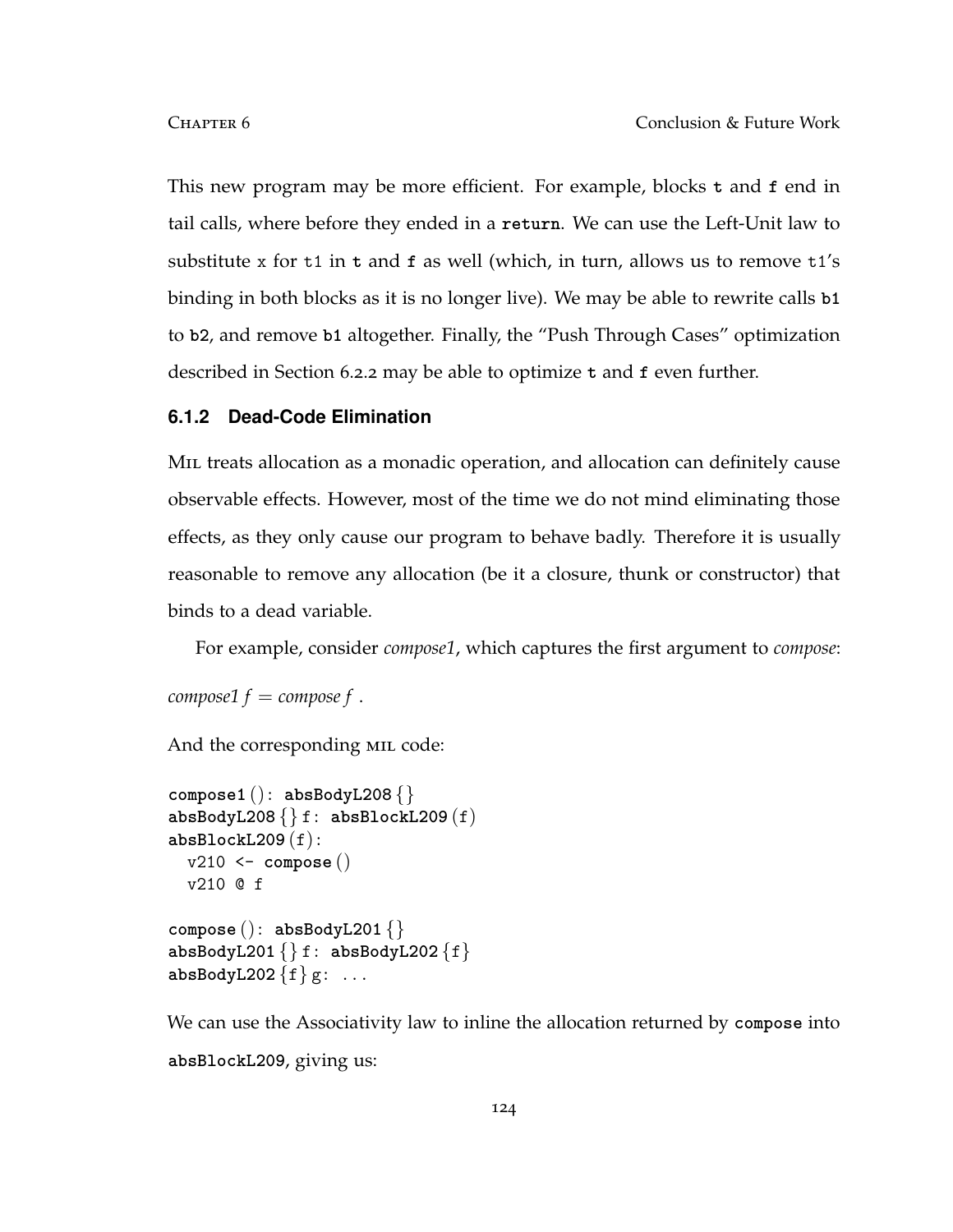```
absBlockL209 (f):
 v210 <- absBodyL201 {}
 v210 @ f
```
Our uncurrying optimization can determine that the expression v210 @ f evaluates to **absBodyL202** {f} (because v210 holds the closure **absBodyL201** {}). We can replace  $v210 \text{ }$  f with absBodyL202  $\{f\}$ :

```
absBlockL209 (f):
  v210 <- absBodyL201 {}
  absBodyL202{f}
```
After this rewrite, v210 is no longer live. Because closure allocation has no observable side-effect, we remove the binding, eliminating one allocation:

**absBlockL209** (f): **absBodyL202** {f}

This optimization can be extended to thunk and data allocations.

# **6.2 Future Work**

We discuss how to extend our uncurrying optimization to thunks in Section 6.2.1. Section 6.2.2 proposes a new analysis to eliminate unnecessary allocations across **case** statements.

# **6.2.1 Eliminating Thunks**

Monadic thunks and closures share many characteristics. For example, they both represent suspended computation, and they both capture an environment of values. They also can be a source of inefficiency, as well. Our compiler for  $\lambda_C$  to MIL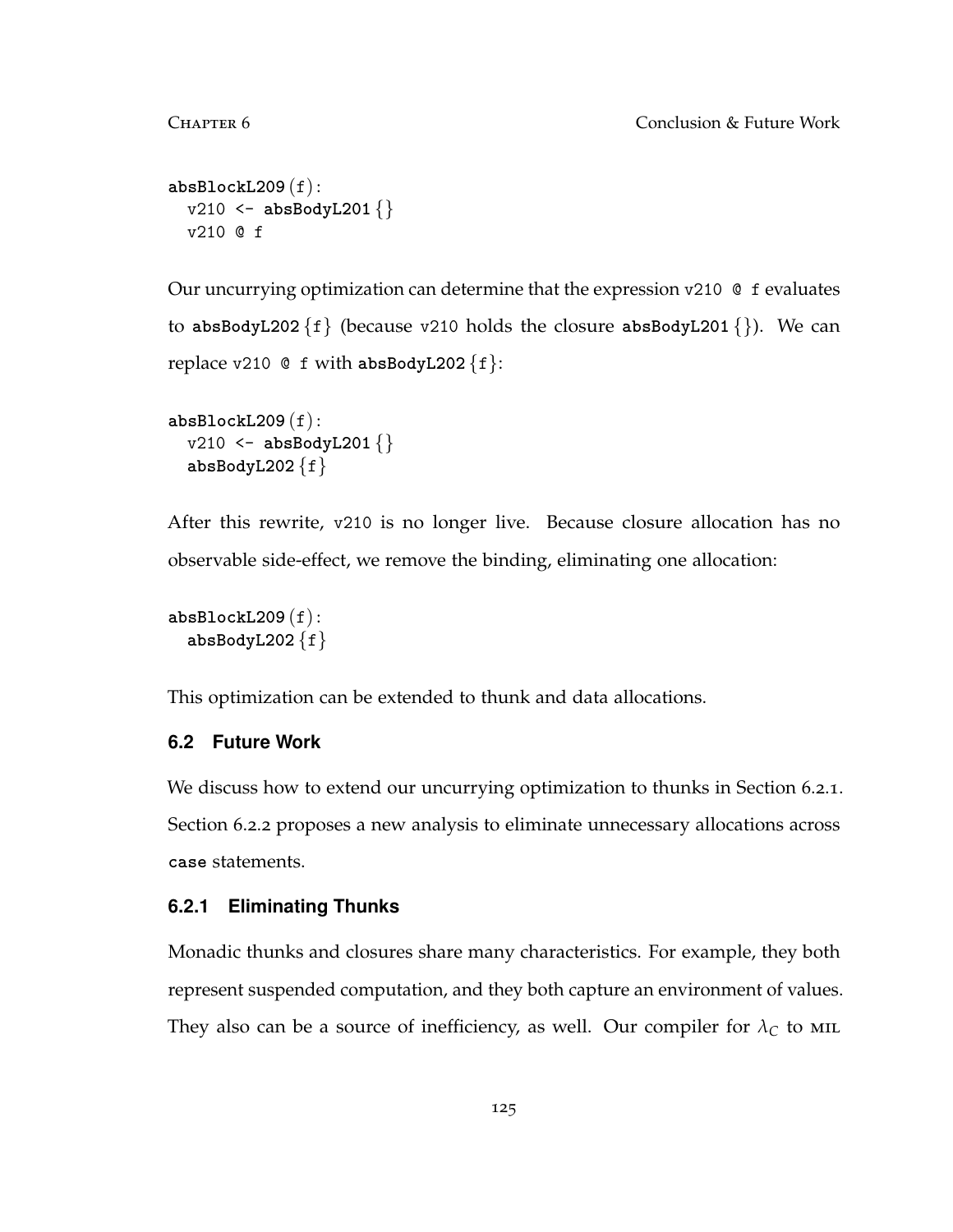produces many blocks that immediately invoke some thunk. For example, the following  $\lambda_C$  definition reads a character and prints it to the screen:

```
main x = doc ← readChar
  print c
```
Our compiler translates the program in this MIL code (in part):

```
main ():
  v206 <- readCharbody []
  c <- invoke v206
  ...
readCharbody (): readChar∗
()
```
In this program, **main** allocates a thunk pointing to **readCharbody** and binds it to v206. The next line invokes the thunk just constructed, binding the result to c. A straightforward adaption of our uncurrying optimization could transform this program so it executes **readCharbody** directly, instead of invoking the thunk:

```
main ():
  v206 <- readCharbody []
  c <- readCharbody ()
  ...
```
Of course, we can continue to apply further optimizations to the program. Dead-code elimination would find that v206 is no longer live, letting us eliminate the allocation of the thunk:

```
main ():
  c <- readCharbody ()
  ...
```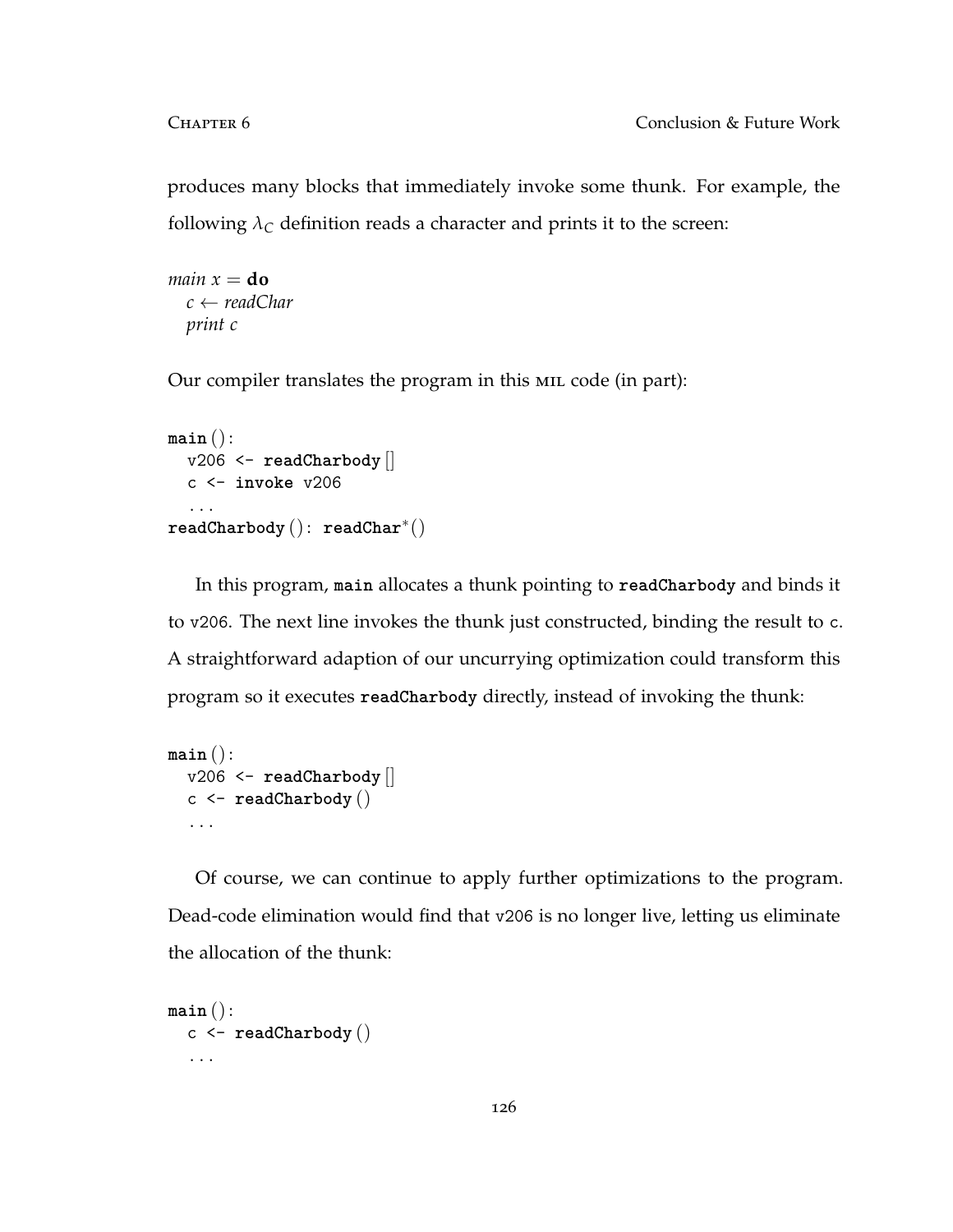The associativity law also lets inline the body of **readCharBody** into **main**, removing an extra jump:

```
main ():
  c <- readChar∗
()
  ...
```
While these last transformations do not relate directly to eliminating thunks, they do show that each optimization tends to make further optimizations possible.

# **6.2.2 Push Through Cases**

Functional language programs commonly implement a pattern of *construct/destruct*, where the program constructs a value and then inspects (or destructs) the value shortly thereafter. Figure 6.2 shows one such program. The *dec* function returns a *Maybe* value, indicating if its argument could be decremented or not. The *loop* function discriminates on the result of *dec n*, immediately throwing away the *Maybe* value created by *dec*. The "safe" decrement implemented by *dec* guarantees we will not apply *f* to values less than 0.

Figure 6.3 shows unoptimized mil code for these two functions. **loop** evaluates **dec** (n) on Line 2 and binds the result to v215. The **case** statement on the next line immediately takes v215 apart, throwing away the allocated value just created.

Inspecting the **dec** block in Figure 6.3 shows that it evaluates a condition and branches to either **altTrue** or **altFalse**. As discussed in Section 6.1.1, we cannot directly inline **loop** into **dec**, because **loop** ends with a **case** statement. However, we can move the body of **loop** into each arm of the **case** statement that ends **loop**.

We begin by inlining **dec** into **loop**. Notice that the **case** statement now jumps to **altTrue** and **altFalse**, where before it jumped to **altJust** and **altNothing**: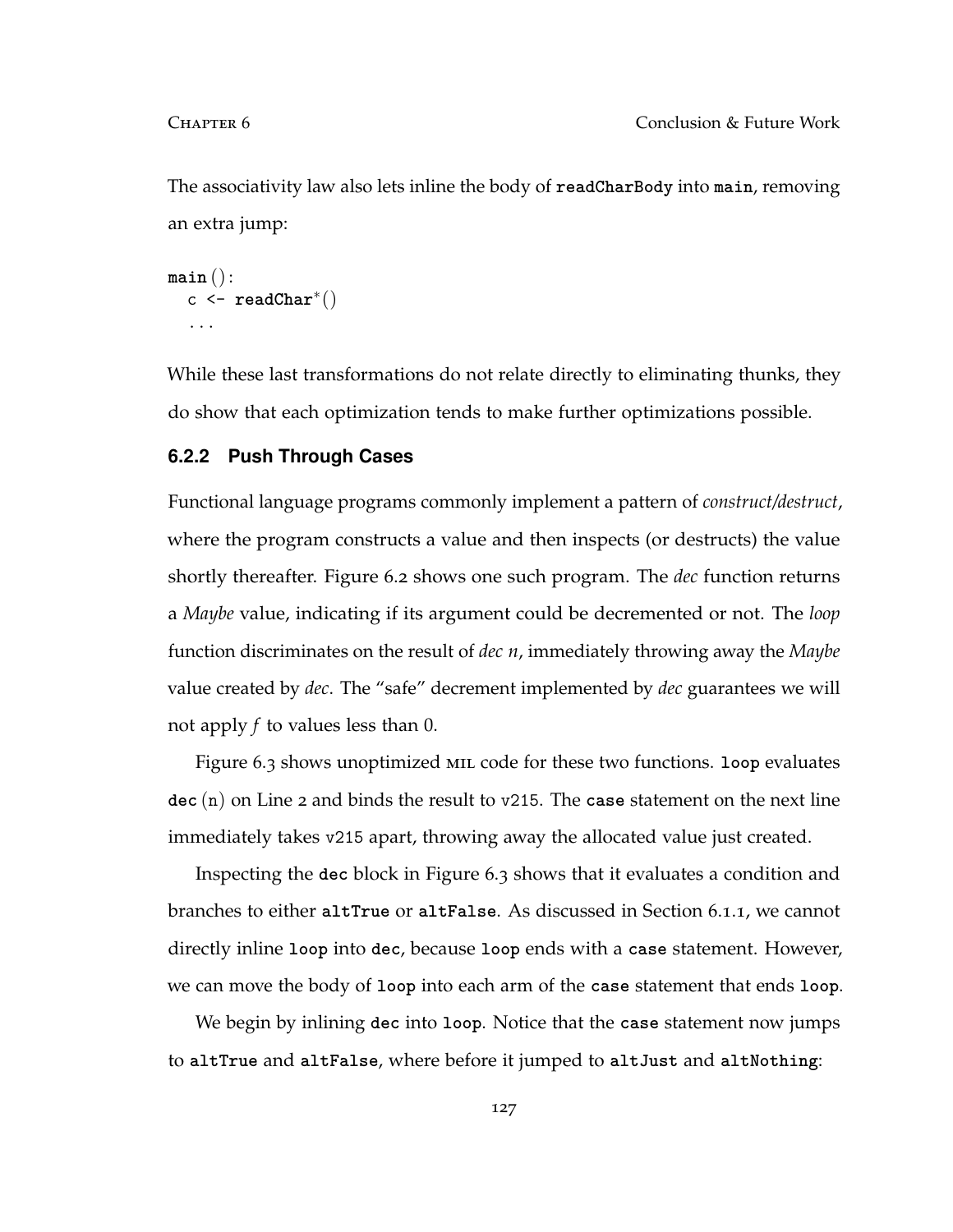```
dec :: Int \rightarrow Maybe Int
dec i = if i > 0then Just (i - 1)else Nothing
```

```
loop :: Int \rightarrow (Int \rightarrow Int) \rightarrow Intloop nf = \text{case} dec n \text{ of }Just i \rightarrow loop (f i) fNothing \rightarrow f 0
```
**Figure 6.2:** A program that illustrates the *construct/destruct* pattern.

```
loop (n, f):
  v233 <- gt∗
(i, 0)
  case v233 of
    True -> altTrue (i, f, n)
    False -> altFalse (f, n)
```
We also move the original case statement from **loop** to the end of **altTrue** and **altFalse**. This transformation requires that we bind the original result of **altTrue** and **altFalse** to the variable that the original case statement inspected (v215). For example, **altTrue** previously returned **Just** <sup>∗</sup> (v225); now, we bind v215 to that value. In both blocks, the value bound is immediately destructed by a **case** statement:

```
altTrue (i, f, n):
  v225 <- minus∗
(i, 1)
  v215 <- Just∗
(v225)
  case v215 of
    Just i \rightarrow altJust (f, i)Nothing -> altNothing (f)
```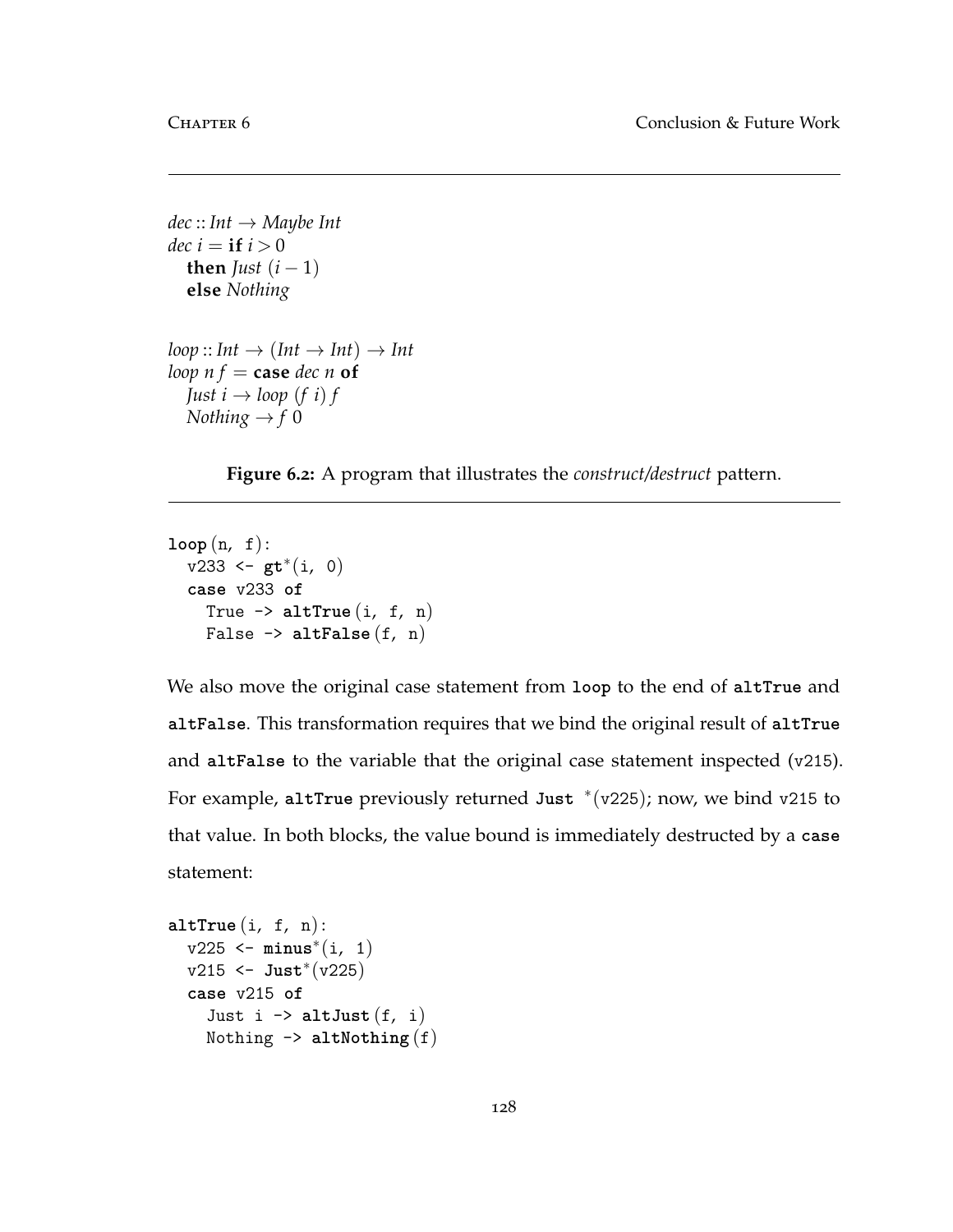```
1 loop (n, f):
2 v215 <- dec (n)
3 case v215 of
4 Just i \rightarrow altJust (f, i)5 Nothing -> altNothing (f)
6 dec (i):
7 v233 <- gt∗
(i, 0)
8 case v233 of
9 True -> altTrue (i)
10 False -> altFalse ()
11 altNothing (f): f @ 0
12 altJust (f, n):
13 v207 <- f @ n
14 loop (v207, f)
15 altTrue (i):
16 v225 <- minus∗
(i, 1)
17 Just∗
(v225)
18 altFalse (): Nothing∗
()
```
**Figure 6.3:** Initial form of our function.

```
altFalse (f, n):
  v215 <- Nothing∗
()
  case v215 of
    Just i \rightarrow altJust (f, n)Nothing -> altNothing (f)
```
Dataflow analysis of **altTrue** and **altFalse** could show that each block contains a case alternative that will never be executed. For example, in **altTrue**, v215 must always be a Just value, and the Nothing alternative will never execute. We can eliminate the case statement in both blocks and replace them with a jump.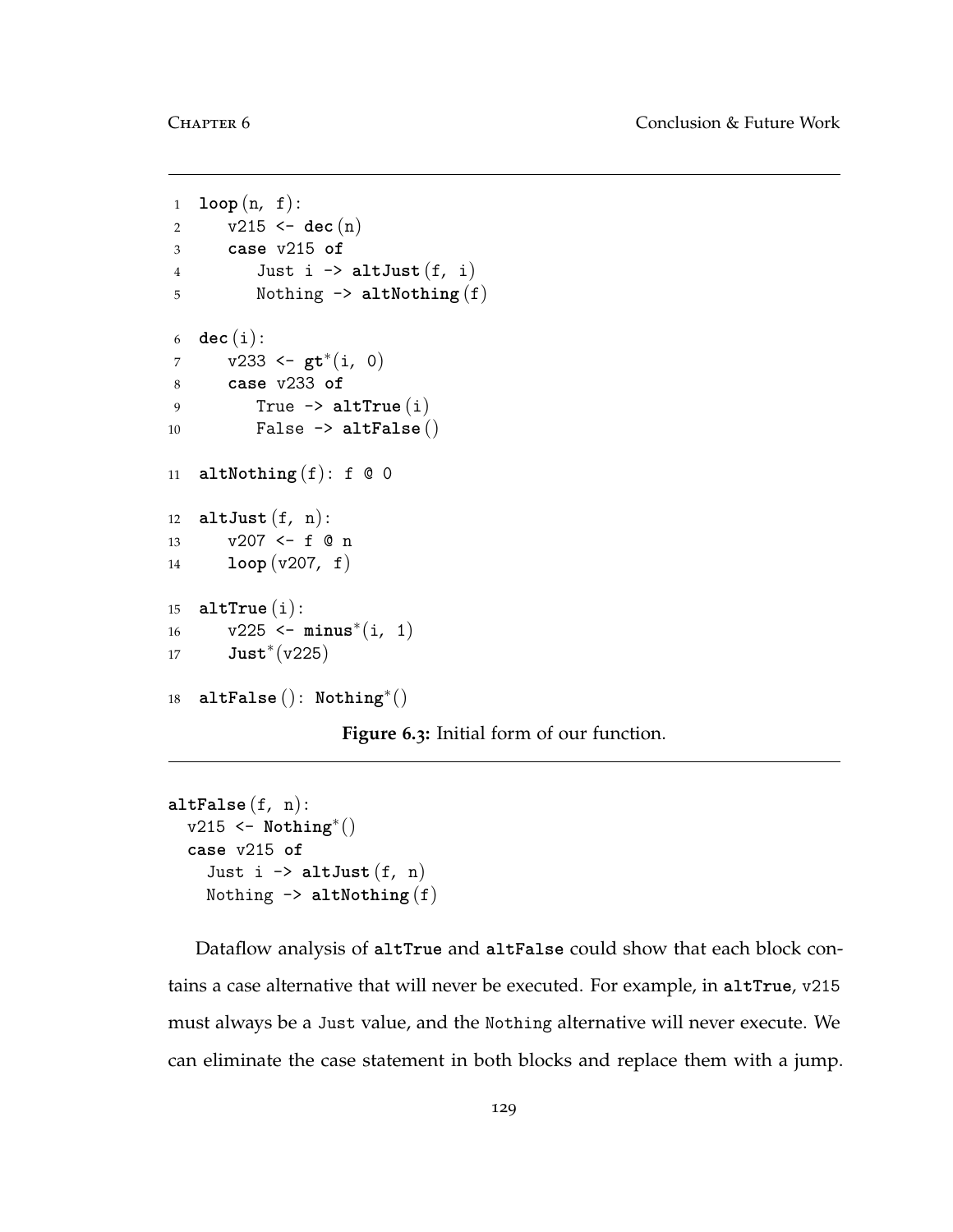Notice that, in the **altTrue** case, we need to recognize that i in Justi is really v225:

```
altTrue (i, f, n):
  v225 <- minus∗
(i, 1)
  v215 <- Just∗
(v225)
  altJust (f, v225)
altFalse (f, n):
  v215 <- Nothing∗
()
  altNothing (f)
```
Dead-code elimination would find that the bindings for v215 in both blocks is dead, and would eliminate the allocation. Figure 6.4 shows the final form of our program, where we have eliminated the unnecessary allocation between **dec** and **loop**. This version of the program will perform no allocations of *Maybe* values whatsoever, but we are still guaranteed that *f* will not be applied to an index value less than 0.

# **6.3 Hoopl Refinements**

The HOOPL library played a critical role in our work. The library presents a simple and powerful interface for describing, analyzing and transforming CFGs. Hoople allowed us to explore a variety of optimizations that used dataflow analysis, without the burden of implementing the dataflow algorithm from scratch. Of course, by spending so much time with the library, we found some areas where the library's interface left us struggling to bend our algorithm to fit with hoopl's view of dataflow analysis. The following sections describe the issues we encountered, and offer some possible solutions.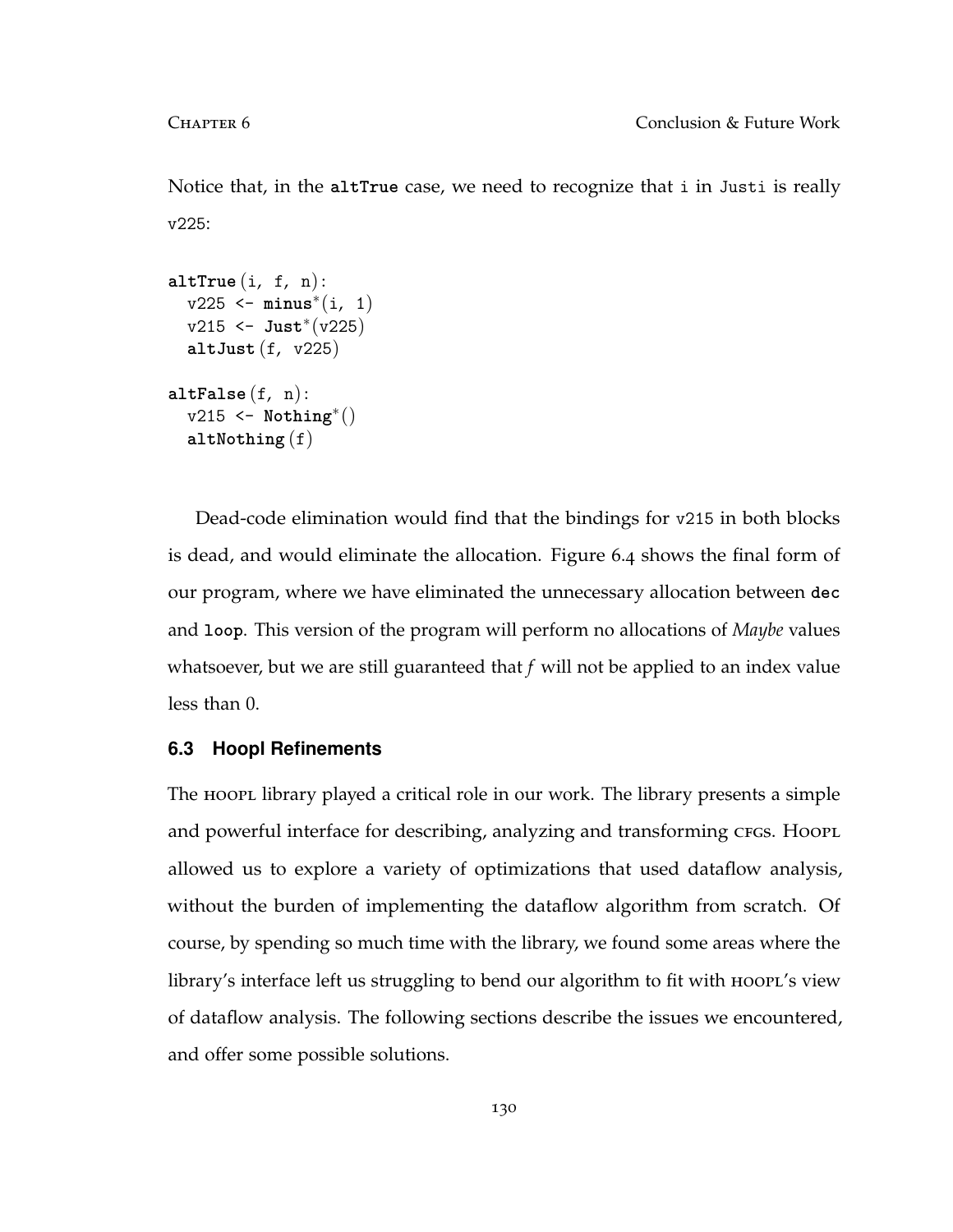```
loop (n, f):
   v233 <- gt∗
(i, 0)
   case v233 of
      True \rightarrow altTrue(i, f, n)
      False -> altFalse (f, n)
altTrue (i, f, n):
   v225 <- minus∗
(i, 1)
   altJust (f, v225)
altFalse (f, n):
   altNothing (f)
altNothing(f): f @ 0altJust (f, n):
   v207 <- f @ n
   loop (v207, f)
                    Figure 6.4: Final form of our function.
```
# **6.3.1 Invasive Types**

Hoopl uses the *O* and *C* types (described on Page 31) to specify the shape of each node in a CFG; only nodes with compatible types can be connected to each other. This design allows the compiler to enforce some desirable properties; for example, a basic block will not contain any nodes that can branch to more than one destination. Unfortunately, this design also requires that the *O* and *C* types be present on the client ast. In preliminary work, we implemented an ast without using HOOPL's shape types. This choice required us to write a significant amount of boilerplate to translate between our initial representation and one that used hoopl's desired types.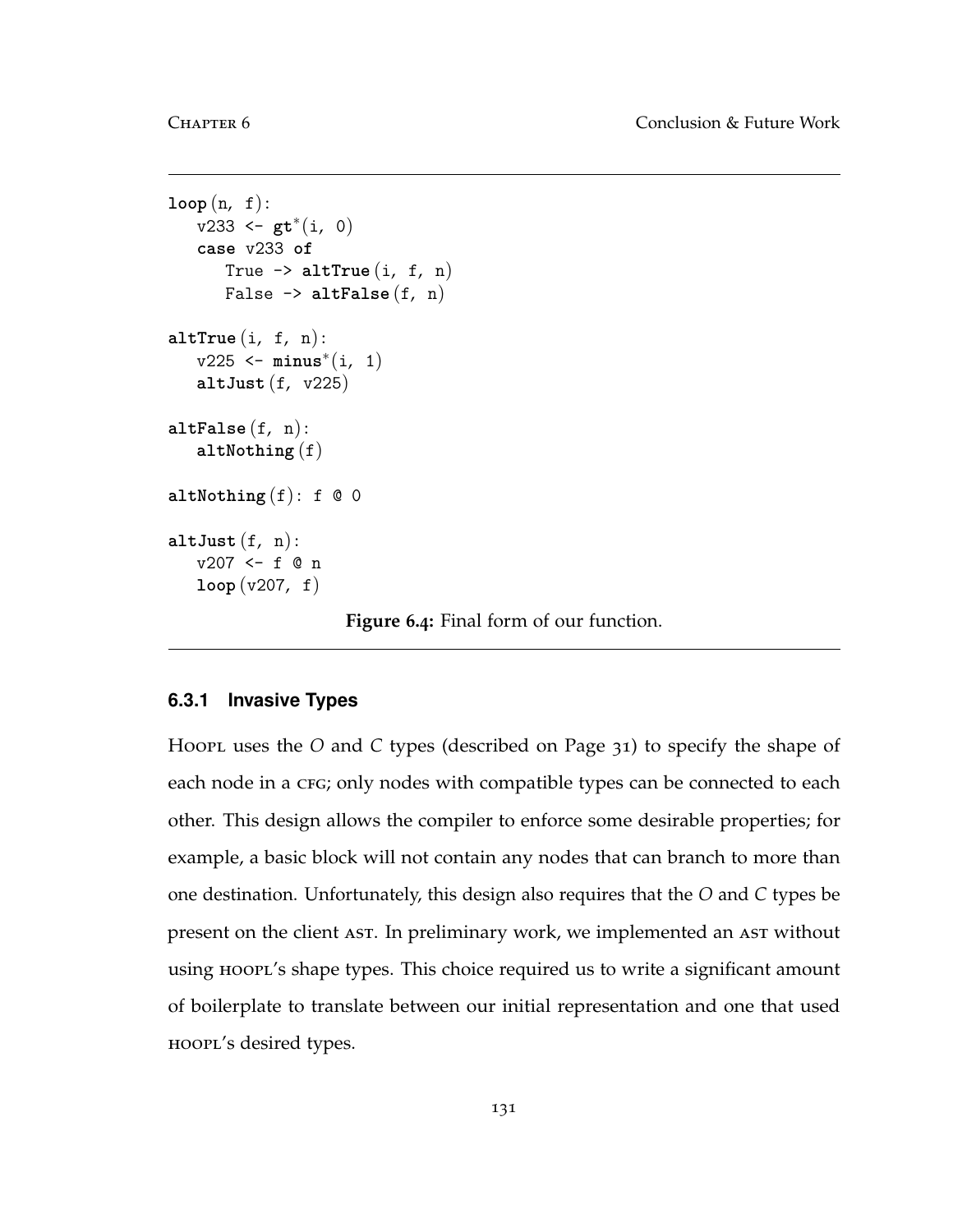"Smart" constructors could be used to reduce the boilerplate required when using hoopl against an existing ast. For example, consider the the ast given in Figure 3.3 on Page 33. Instead of defining *CStmt* using GADTS, imagine we defined *CStmtX* as a normal ADT and *CStmt* as a **newtype**:

**data**  $CStmtX = Entry$  Label *Assign Var CExpr* . . . **newtype** *CStmt o c* = *CStmt CStmtX*

To create hoopl-ized values, we define a function for each *CStmtX* constructor, parameterized by shape:

```
entry :: Label \rightarrow CStmt O C
entry l = CStmt (Entry l)
assign::Var \rightarrow CExpr \rightarrow CStmt \odot Oassign v e = CStmt (Assign v e)
. . .
```
However, this approach still requires a fair amount of boilerplate code. GADTS alleviate the problem somewhat (since the compiler implements "smart" constructors for you), but that does not help when working against an AST that cannot be changed. Metaprogramming techniques using Template Haskell may ultimately be the best approach here.

### **6.3.2 Restricted Signatures**

Hoopl does not specify transfer and rewrite functions using simple function signatures. Instead, as detailed in Section 3.4 (Page 39), hoorl represents those functions using the *BwdTransfer*, *BwdRewrite*, *FwdTransfer* and *FwdRewrite* types.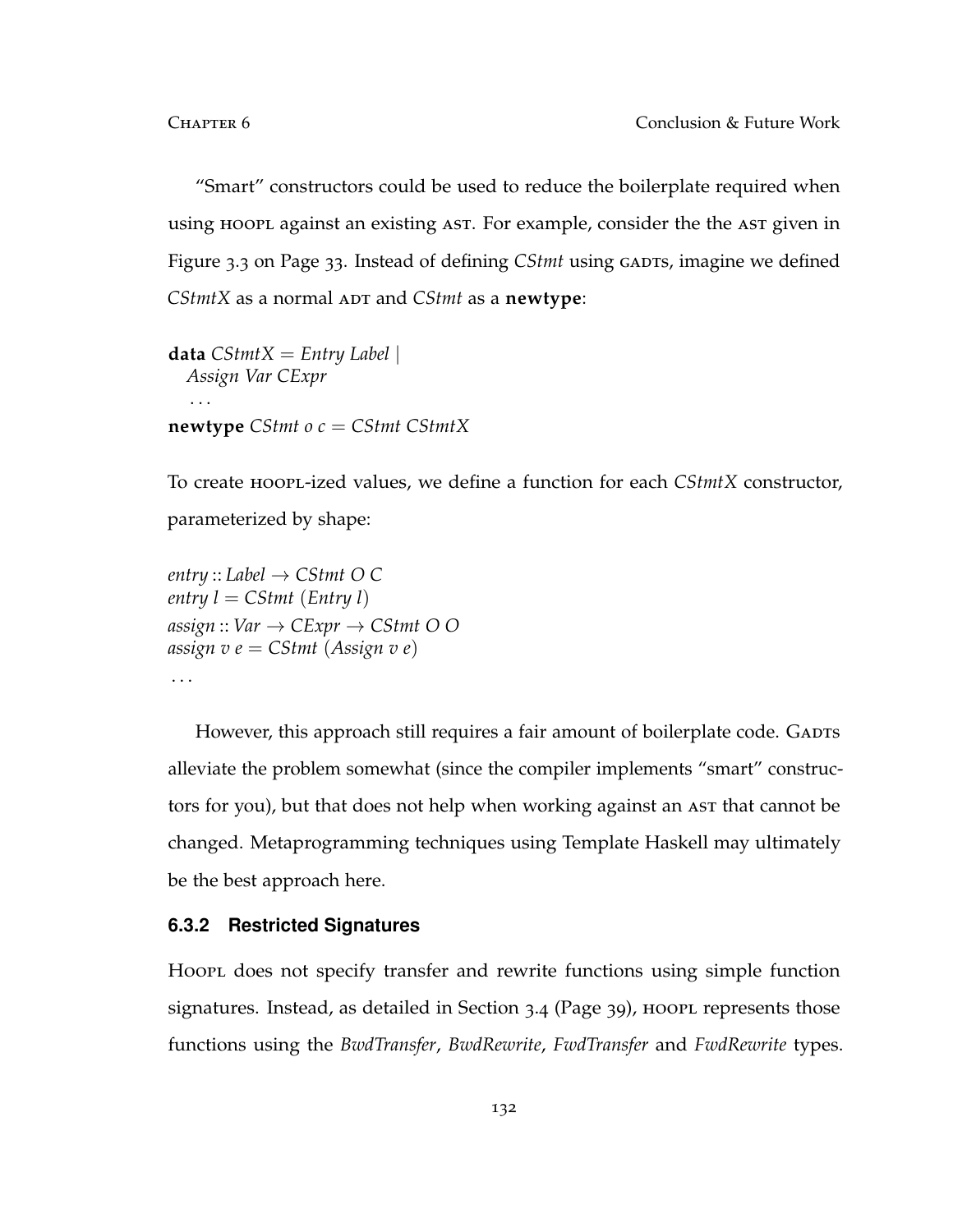Client programs cannot directly create these values; instead, hoopl defines a function for creating each type:

*mkFTransfer* :: (*forall e x . n e x*  $\rightarrow$  *f*  $\rightarrow$  *Fact x f*  $) \rightarrow$  *FwdTransfer n f mkBTransfer* :: (*forall e x . n e x*  $\rightarrow$  *Fact x f*  $\rightarrow$  *f*)  $\rightarrow$  *BwdTransfer n f mkFRewrite* :: *FuelMonad m* ⇒  $(forall e x . n e x \rightarrow f \rightarrow m (Maybe (Graph n e x)))$  $\rightarrow$  *FwdRewrite m n f mkBRewrite* :: *FuelMonad m* ⇒ (*forall e x . n e x*  $\rightarrow$  *Fact x f*  $\rightarrow$  *m* (*Maybe* (*Graph n e x*)))  $\rightarrow$  *BwdRewrite m n f* 

Unfortunately, this scheme complicated our implementation at times. Hoopl's type for transfer functions only allows information to be stored in three places: the client's ast, the facts computed, and any values declared in some scope external to the transfer function. Each of these locations leads to different complications.

To illustrate, imagine a forwards transfer function that analyzes a block statement by statement (so it does not have access to an entire block at once), but that also needs to know the label of the current block being analyzed. Hoor e requires that such a function have the signature:

*forall e x . n e x*  $\rightarrow$  *f*  $\rightarrow$  *Fact x f* 

We could store the label of the current block in the client's AST; that would mean each value of type *n* would need to hold a label representing the current block. Possible, but burdensome at least. The label of the current block could be part of the facts computed. This works, but seems wasteful, as the label would not matter outside each block, but it would be carried by all values of type *f*. We could also capture the current label for the block in some outer scope, but that seems to imply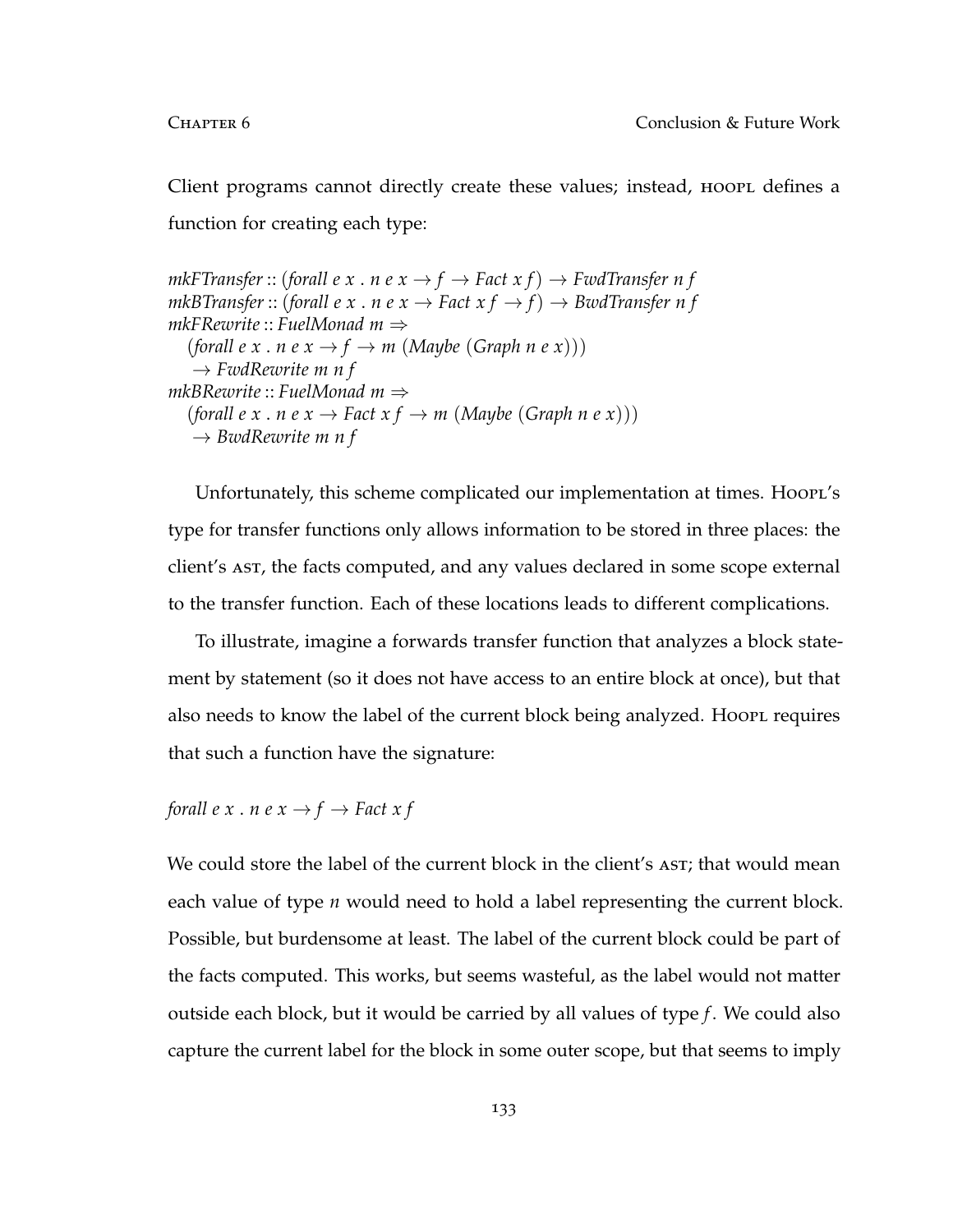we would be applying hoopt to a single block at a time, which would not work for any inter-block analysis.

A simple accumulating parameter on transfer function would alleviate this issue. Hoopl does allow the client program to define a custom monad that will be used by the rewrite functions, and that can give access to intermediate results. Unfortunately, the custom monad still does not help with the transfer function.

Earlier versions of the HOOPL library allowed the client to return an arbitrary *function* from the transfer and rewrite functions. While that may have been too liberal, we certainly wished for a slightly less restricted interface during our work.

### **6.4 Summary**

Kildall applied his dataflow algorithm to ALGOL 60, an imperative, structured programming language. Most work in dataflow analysis since then has focused on imperative programming languages. We set out to explore the algorithm's use within the context of a functional programming language; specifically, we hypothesized that, by compiling to a monadic intermediate language, we could obtain a basic-block structure that would be amenable to dataflow analysis. We intended to implement optimizations drawn from the literature of imperative and functional compilers, showing that the algorithm could be applied in both contexts.

MIL builds on a large body of work on monadic programming, intermediate languages, and implementation techniques for functional languages. While a monadic intermediate language is not new, we believe MIL's combination of lowlevel and high-level language features makes it unique. Mil exposes the allocation of closures and other implementation details, but still offers high-level features like function application and case discrimination. MIL programs, by design, consist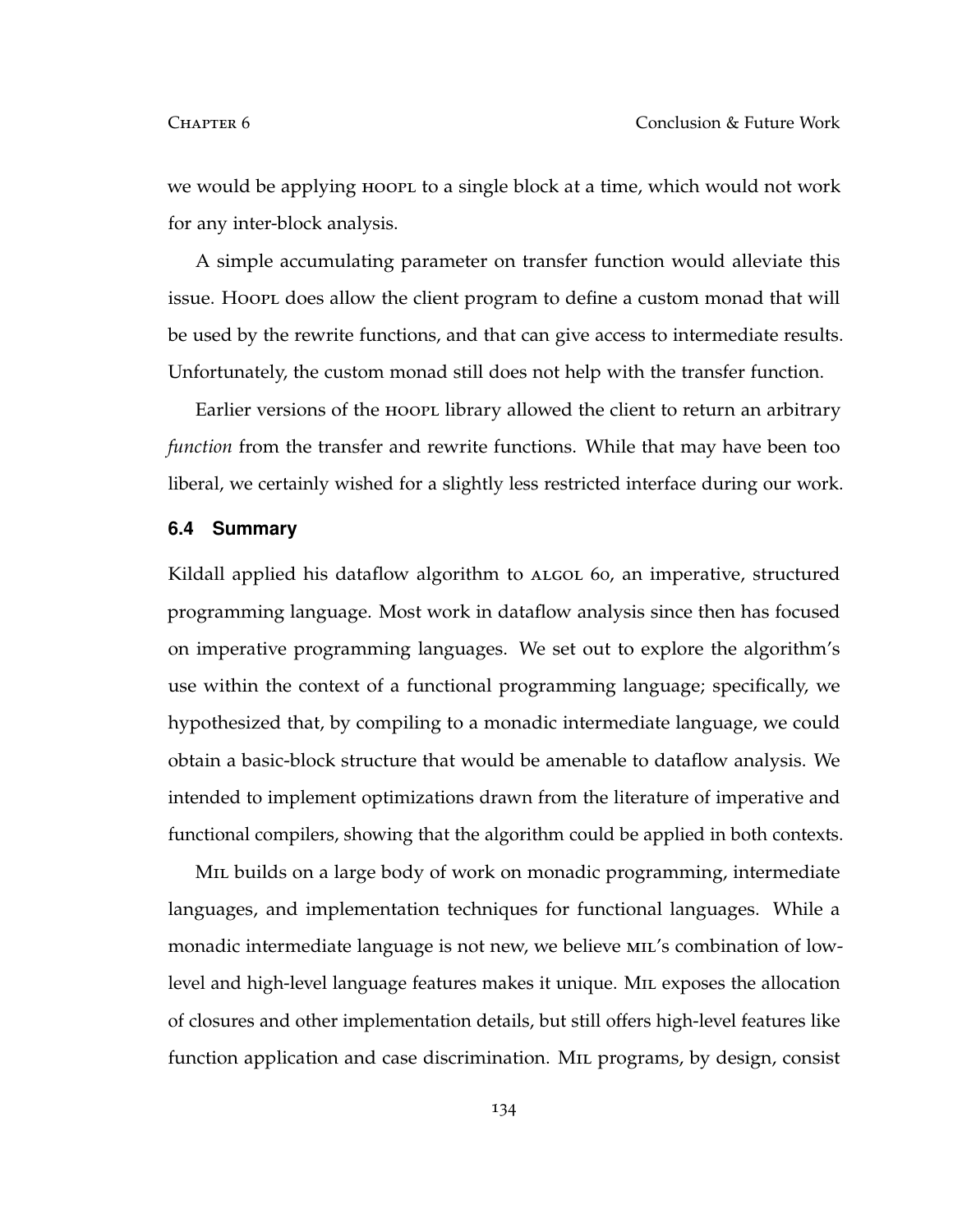of basic-block elements. Of course, many intermediate languages consist of basic blocks, but mil combines that structure with a monadic programming model, giving a "pure" flavor to low-level operations.

Our work made significant use of the HOOPL library. Without it, we may not have even pursued this research. While we did not contribute materially to hoople itself, this work offers a significant amount of expository material describing hoopl, as well as at least one implementation of a non-trivial optimization that cannot be found elsewhere.

Finally, our work described a novel implementation of uncurrying, based on dataflow analysis. We showed that our optimization works across multiple blocks and in the presence of loops. We also were able to combine uncurrying with optimizations based on monadic transformations, though were not able to describe those as fully here.

This work provides a complete and accurate description of our MIL language, our uncurrying optimization, and its implementation in hoopl. We hope that future readers use our work to implement their own dataflow-based analysis, see a standalone example of hoopl in a non-trivial setting, or even implement a MIL of their own.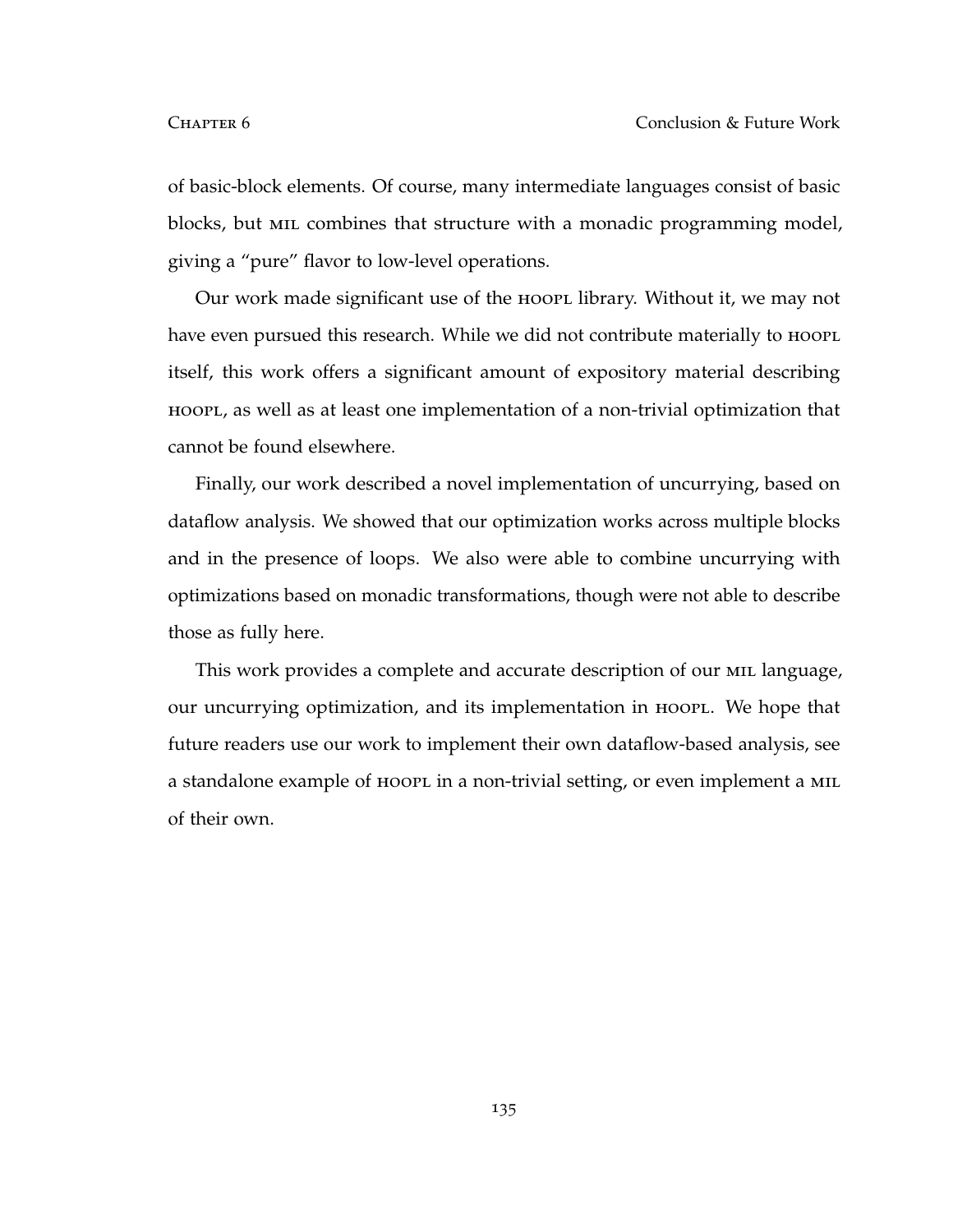## **Bibliography**

- Aho, Alfred V. et al. (2006). *Compilers: Principles, Techniques, and Tools (2nd Edition)*. Boston, MA: Addison-Wesley Longman Publishing Co., Inc.
- Appel, Andrew W. (1992). *Compiling with Continuations*. New York, NY, USA: Cambridge University Press.
- Benton, Nick, Andrew Kennedy, and George Russell (1998). "Compiling Standard ML to Java Bytecodes". In: *Proceedings of the Third ACM SIGPLAN International Conference on Functional Programming*. ICFP '98. Baltimore, Maryland, United States: ACM, pp. 129–140.
- Benton, Nick, Andrew Kennedy, and Claudio V. Russo (2004). "Adventures in Interoperability: The SML.NET Experience". In: *Proceedings of the 6th ACM SIG-PLAN International Conference on Principles and Practice of Declarative Programming*. PPDP '04. Verona, Italy: ACM, pp. 215–226.
- Benton, Nick et al. (2005). "Shrinking Reductions in SML.NET". In: *Implementation and Application of Functional Languages*. Ed. by Clemens Grelck et al. Vol. 3474. Lecture Notes in Computer Science. Springer Berlin / Heidelberg, pp. 1–9.
- Flanagan, Cormac et al. (1993). "The Essence of Compiling with Continuations". In: *Proceedings of the ACM SIGPLAN 1993 Conference on Programming Language Design and Implementation*. PLDI '93. Albuquerque, New Mexico: ACM, pp. 237– 247.
- HASP (2010a). *A Habit Compilation Strategy*. Available privately; contact Mark P. Jones at Portland State University.
- (2010b). *The Habit Programming Language: The Revised Preliminary Report*. url: http://hasp.cs.pdx.edu/habit-report-Nov2010.pdf.
- Kennedy, Andrew (2007). "Compiling with Continuations, Continued". In: *Proceedings of the 12th ACM SIGPLAN International Conference on Functional Programming*. ICFP '07. Freiburg, Germany: ACM, pp. 177–190.
- Kildall, Gary A. (1973). "A Unified Approach to Global Program Optimization". In: *Proceedings of the 1st Annual ACM SIGACT-SIGPLAN Symposium on Principles of Programming Languages*. POPL '73. Boston, Massachusetts: ACM, pp. 194–206.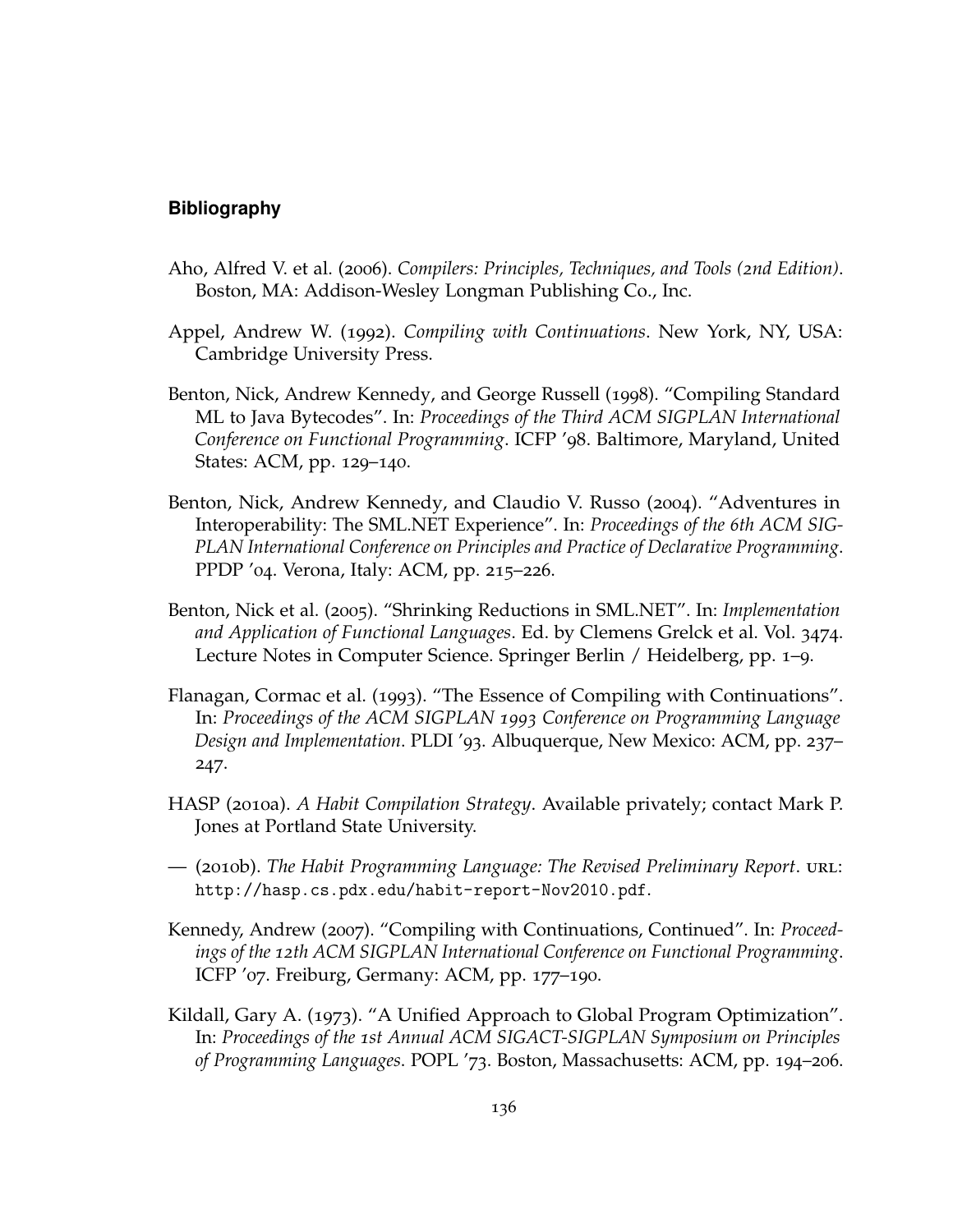- Lerner, Sorin, David Grove, and Craig Chambers (2002). "Composing Dataflow Analyses and Transformations". In: *Proceedings of the 29th ACM SIGPLAN-SIGACT Symposium on Principles of Programming Languages*. POPL '02. Portland, Oregon: ACM, pp. 270–282.
- Moggi, Eugenio (1991). "Notions of Computation and Monads". In: *Information and Computation* 93 (1), pp. 55–92.
- Ramsey, Norman, João Dias, and Simon Peyton Jones (2010). "Hoopl: a Modular, Reusable Library for Dataflow Analysis and Transformation". In: *Proceedings of the Third ACM Haskell Symposium on Haskell*. Haskell '10. Baltimore, Maryland: ACM, pp. 121–134.
- (Mar. 2011). *HOOPL*. Version 3.8.7.0. url: http://hackage.haskell.org/pack age/hoopl-3.8.7.0.
- Schrijvers, Tom et al. (2009). "Complete and Decidable Type Inference for GADTs". In: *Proceedings of the 14th ACM SIGPLAN International Conference on Functional Programming*. ICFP '09. Edinburgh, Scotland: ACM, pp. 341–352.
- Tarditi, David (1996). "Design and Implementation of Code Optimizations for a Type-Directed Compiler for Standard ML". PhD thesis.
- The GHC Team (2011a). *GHC 7.2 User's Manual*. url: http://www.haskell.org/gh c/docs/7.2.2/html/users\_guide.
- (2011b). *The Glasgow Haskell Compiler*. url: http://www.haskell.org/ghc/.
- Tolmach, Andrew and Dino P. Oliva (1998). "From ML to Ada: Strongly-typed Language Interoperability via Source Translation". In: *J. Funct. Program.* 8 (4), pp. 367–412.
- Wadler, Philip (1990). "Comprehending Monads". In: *Proceedings of the 1990 ACM Conference on LISP and Functional Programming*. LFP '90. Nice, France: ACM, pp. 61–78.
- (1995). "Monads for Functional Programming". In: *Advanced Functional Programming, First International Spring School on Advanced Functional Programming Techniques-Tutorial Text*. London, UK: Springer-Verlag, pp. 24–52.
- Whalley, David B. (1994). "Automatic Isolation of Compiler Errors". In: *ACM Transactions on Programming Languages and Systems* 16 (5), pp. 1648–1659.